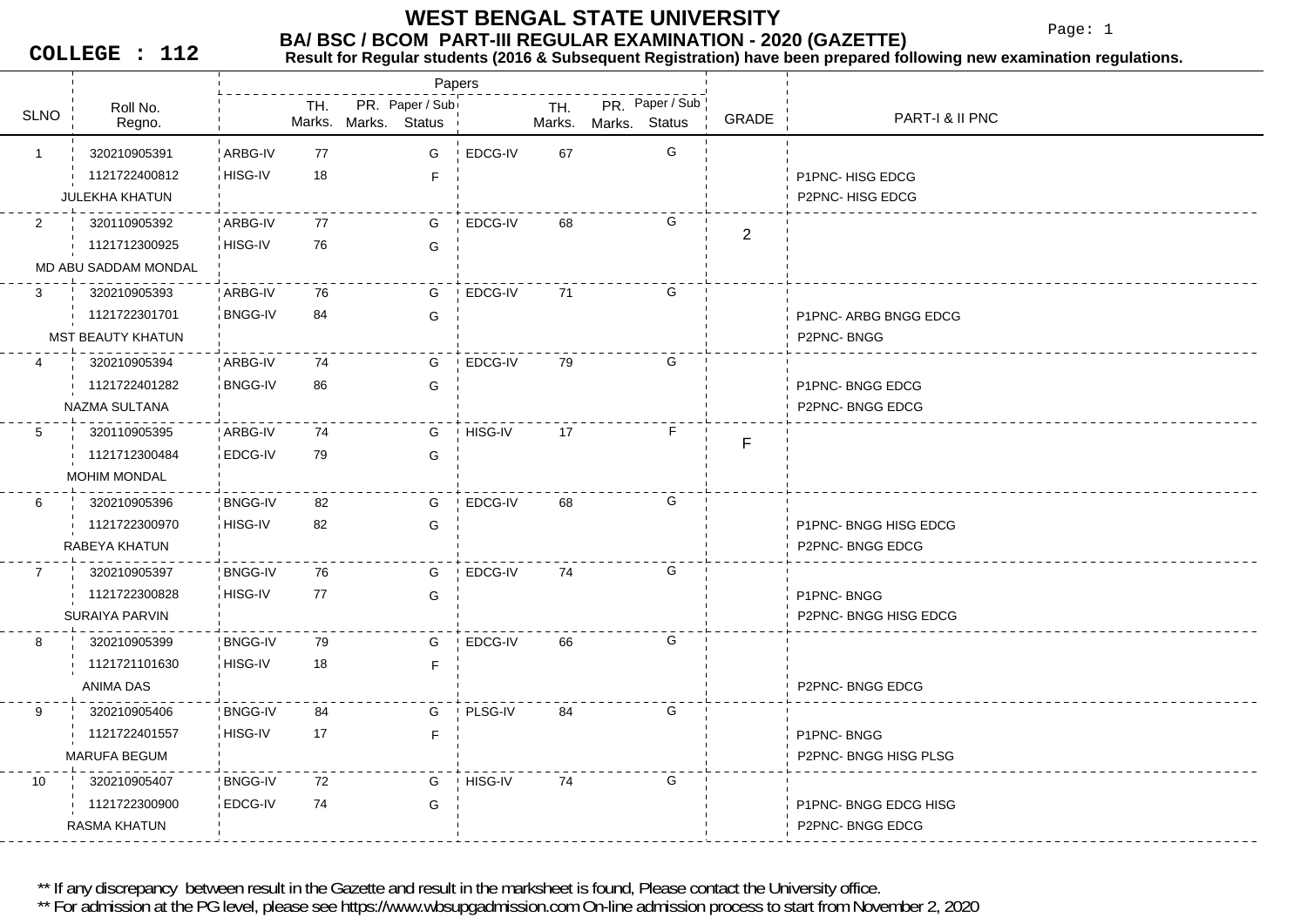Page: 2

**COLLEGE : 112**

#### **Result for Regular students (2016 & Subsequent Registration) have been prepared following new examination regulations.**

|             |                       |                |     |                      | Papers          |         |        |               |                 |                |                 |
|-------------|-----------------------|----------------|-----|----------------------|-----------------|---------|--------|---------------|-----------------|----------------|-----------------|
| <b>SLNO</b> | Roll No.              |                | TH. |                      | PR. Paper / Sub |         | TH.    |               | PR. Paper / Sub | <b>GRADE</b>   | PART-I & II PNC |
|             | Regno.                |                |     | Marks. Marks. Status |                 |         | Marks. | Marks. Status |                 |                |                 |
| 11          | 320210905412          | <b>BNGG-IV</b> | 81  |                      | G               | EDCG-IV | 66     |               | G               |                |                 |
|             | 1121722400199         | HISG-IV        | 72  |                      | G               |         |        |               |                 |                | P1PNC-BNGA      |
|             | <b>MOUMIKA PARVIN</b> |                |     |                      |                 |         |        |               |                 |                |                 |
| 12          | 320110905417          | <b>BNGG-IV</b> | 79  |                      | G               | EDCG-IV | 80     |               | G               | $\overline{2}$ |                 |
|             | 1121711101553         | SANG-IV        | 65  |                      | G               |         |        |               |                 |                |                 |
|             | SANJU BISWAS          |                |     |                      |                 |         |        |               |                 |                |                 |
| 13          | 320210905418          | <b>BNGG-IV</b> | 87  |                      | G               | EDCG-IV | 69     |               | G               | $\overline{2}$ |                 |
|             | 1121722300459         | HISG-IV        | 76  |                      | G               |         |        |               |                 |                |                 |
|             | MOMOTAJ BEGAM         |                |     |                      |                 |         |        |               |                 |                |                 |
| 14          | 320110905419          | <b>BNGG-IV</b> | 80  |                      | G               | PLSG-IV | 84     |               | G               |                |                 |
|             | 1121712401468         | HISG-IV        | 71  |                      | G               |         |        |               |                 | $\overline{2}$ |                 |
|             | <b>AZIZUL MONDOL</b>  |                |     |                      |                 |         |        |               |                 |                |                 |
| 15          | 320210905420          | <b>BNGG-IV</b> | 88  |                      | G               | HISG-IV | 18     |               | F               |                |                 |
|             | 1121722400634         | EDCG-IV        | 68  |                      | G               |         |        |               |                 |                |                 |
|             | ROHIMA KHATUN         |                |     |                      |                 |         |        |               |                 |                | P2PNC-BNGG EDCG |
| 16          | 320210905423          | <b>BNGG-IV</b> | 85  |                      | G               | EDCG-IV | 66     |               | G               |                |                 |
|             | 1121722400530         | HISG-IV        | 82  |                      | G               |         |        |               |                 |                |                 |
|             | PAROMITA CHATTERJEE   |                |     |                      |                 |         |        |               |                 |                | P2PNC-EDCG      |
| 17          | 320110905424          | <b>BNGG-IV</b> | 18  |                      | E               | EDCG-IV | 18     |               | $\mathsf F$     |                |                 |
|             | 1121611100518         | HISG-IV        | 18  |                      | F               |         |        |               |                 |                | P1PNC-BNGA      |
|             | SUBHAJIT MONDAL       |                |     |                      |                 |         |        |               |                 |                | P2PNC-BNGG      |
| 18          | 320110905425          | <b>BNGG-IV</b> | 69  |                      | G               | PLSG-IV | 74     |               | G               |                |                 |
|             | 1121712401587         | HISG-IV        | 79  |                      | G               |         |        |               |                 | $\mathbf{2}$   |                 |
|             | RAJIB KHALASHI        |                |     |                      |                 |         |        |               |                 |                |                 |
| 19          | 320210905427          | <b>BNGG-IV</b> | 70  |                      | G               | HISG-IV | 77     |               | G               |                |                 |
|             | 1121722401312         | EDCG-IV        | 18  |                      | F               |         |        |               |                 |                | P1PNC-EDCG      |
|             | <b>RUKSONA KHATUN</b> |                |     |                      |                 |         |        |               |                 |                | P2PNC-BNGG EDCG |
| 20          | 320210905428          | <b>BNGG-IV</b> | 85  |                      | G               | SOCG-IV | 66     |               | G               |                |                 |
|             | 1121721400766         | HISG-IV        | 82  |                      | G               |         |        |               |                 |                | P1PNC-BNGG      |
|             | ANKITA RUDRA          |                |     |                      |                 |         |        |               |                 |                | P2PNC-BNGG SOCG |
|             |                       |                |     |                      |                 |         |        |               |                 |                |                 |

\*\* If any discrepancy between result in the Gazette and result in the marksheet is found, Please contact the University office.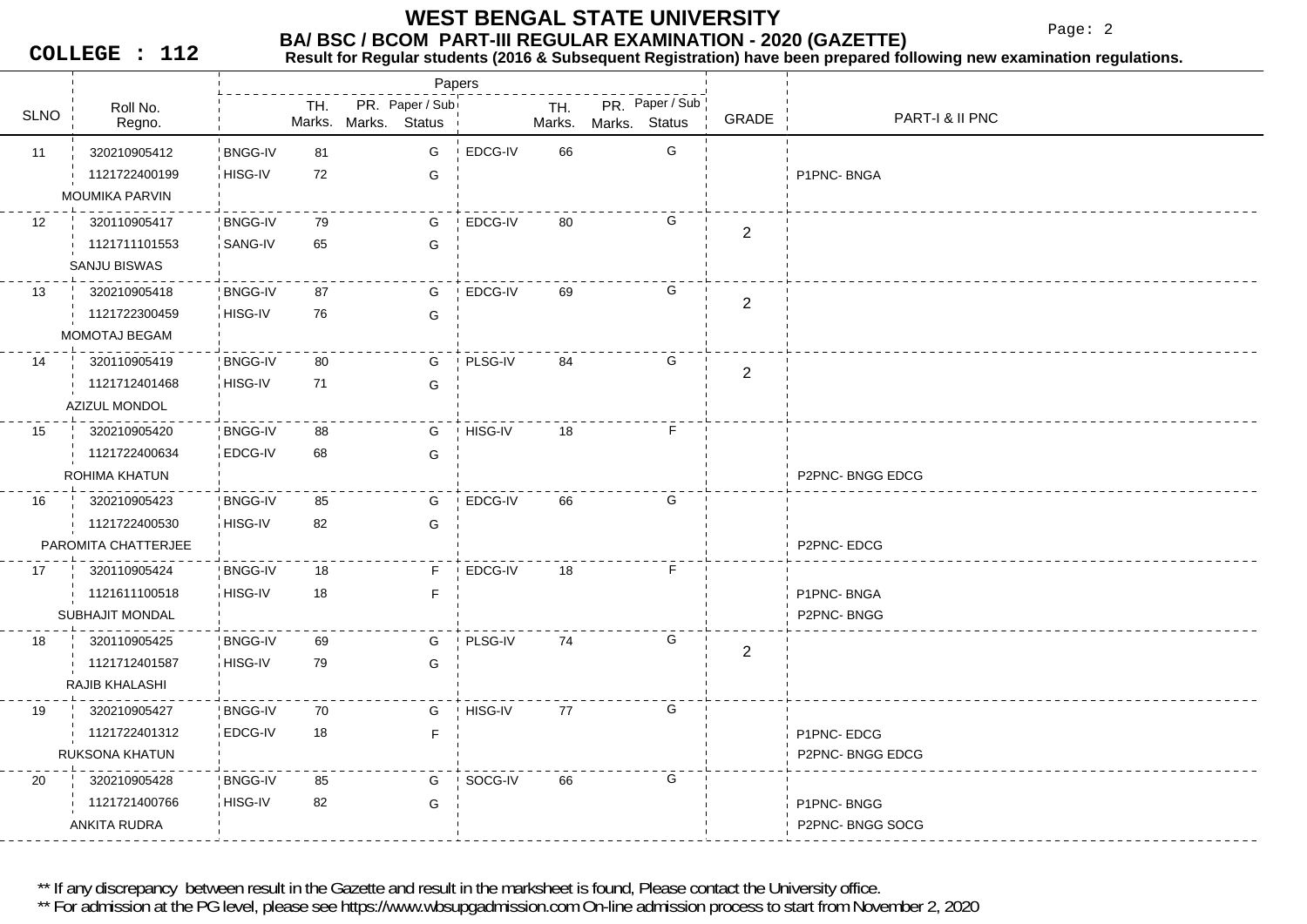#### **BA/ BSC / BCOM PART-III REGULAR EXAMINATION - 2020 (GAZETTE) WEST BENGAL STATE UNIVERSITY**

Page: 3

**COLLEGE : 112**

### **Result for Regular students (2016 & Subsequent Registration) have been prepared following new examination regulations.**

Roll No.U Regno. Regno. Regno. TH.SLNO
ROLINO
REGIO BRONO SUNO NARKS Status
SLNO
REGIO PR. Paper / Sub<br>Marks. Status <sup>|</sup> Marks. Mark. Mark. . Marks. Marks.**Status** Papers PR. Paper / Sub GRADE PART-I & II PNC 21 320110905430 'BNGG-IV 18 **BNGG-IV** EDCG-IV 50 GFHISG-IV 17 F 1121711300526G **EDGG HISG CONSUMING EDGG HISG** SUDIP MONDALLetter that the second control of the second control of the second control of the second control of the second control of the second control of the second control of the second control of the second control of the second c 22 87 320210905434 BNGG-IV0 iEDCG-IV 66 G G HISG-IV 79 G 1121722301400MUNIYA KHATUNN P2PNC- BNGG EDCG HISG 23 320210905435 BNGG-IV 82 8 iHISG-IV 79 G G EDCG-IV 82 G 11217214012582RIMU CHAKRABORTY 24 80 320110905437 BNGG-IV**BNGG-IV** EDCG-IV 68 GGHISG-IV 18 F 1121712301354**G** P1PNC- BNGG EDCG MIRAJUL MOLLA P2PNC- BNGG EDCG HISG 25 87 320210905440 BNGG-IV1 HISG-IV 18 F 18 GPLSG-IV 84 G 1121722301621FHAFIJA KHATUN26 320210905442 BNGG-IV 18 0 HISG-IV 18 F FEDCG-IV 18 F 1121722400510**P1PNC- BNGG EDCG** SUPARNA PARVIN P2PNC- BNGG HISG EDCG 27 80 320110905443 BNGG-IV**BNGG-IV** PHIG-IV 79 GG EDCG-IV 74 G 11217113011232DEB KUMAR GHOSH28 <sup>9</sup> 320210905446 BNGG-IV 77 HISG-IV 74 G74 G EDCG-IV 82 G 11217224011892NAZMIN SULTANA 29 80 320110905447 BNGG-IV3 HISG-IV 80 G 80 GPLSG-IV 84 G 1121712401113G P1PNC- BNGG MIJANUDDIN GAZI P2PNC- BNGG HISG PLSG 30 79 320110905450 BNGG-IV**BNGG-IV** EDCG-IV 77 G77 G HISG-IV 74 G 1121712400937**G** P1PNC- BNGG EDCG SAINUDDIN MOLLAP2PNC- BNGG EDCG HISG

\*\* If any discrepancy between result in the Gazette and result in the marksheet is found, Please contact the University office.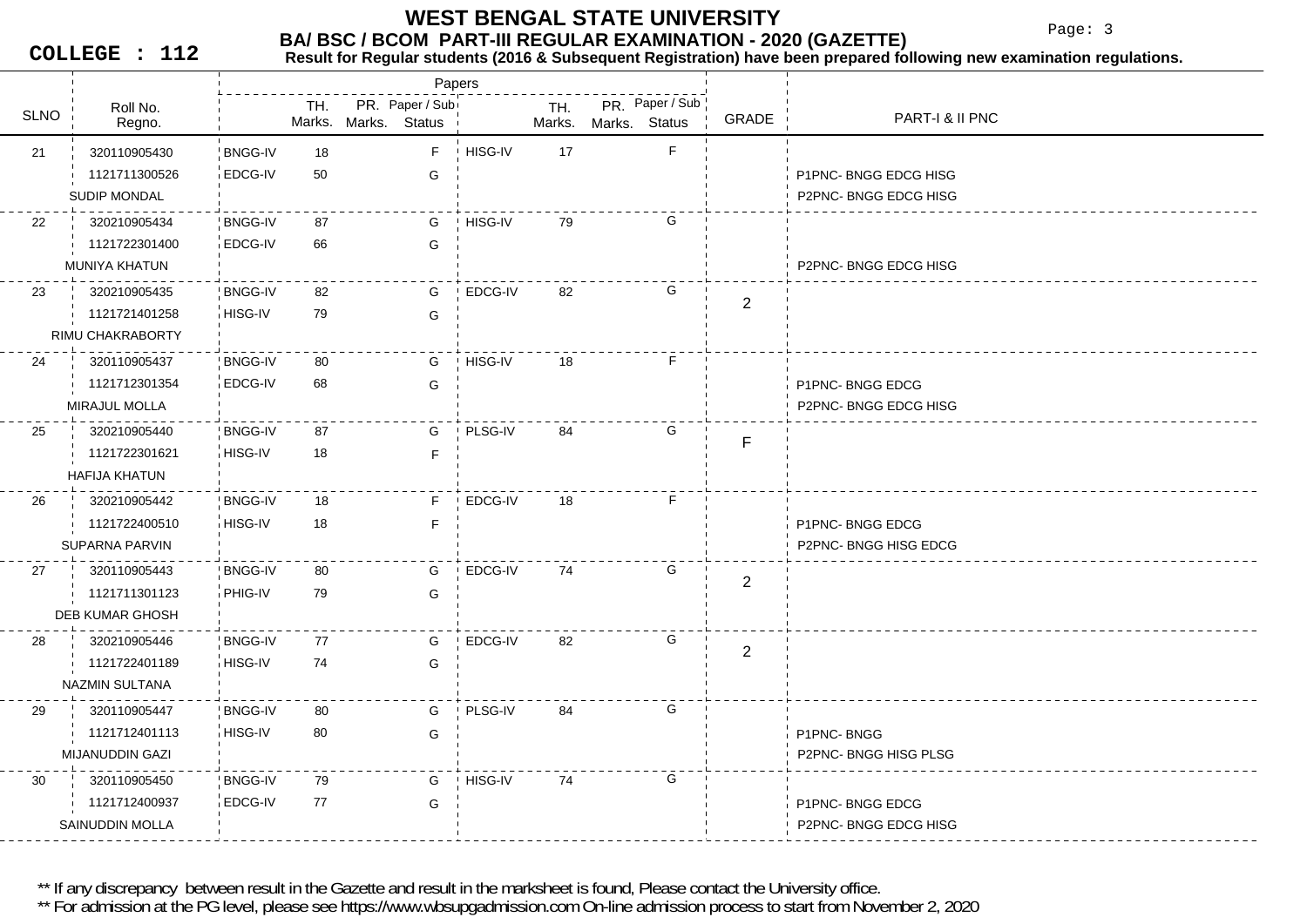Page: 4

**COLLEGE : 112**

#### **BA/ BSC / BCOM PART-III REGULAR EXAMINATION - 2020 (GAZETTE)**<br>Result for Requiar students (2016 & Subsequent Registration) have been prepared fo **Result for Regular students (2016 & Subsequent Registration) have been prepared following new examination regulations.**

|             |                      |                |               |        | Papers                           |         |               |               |                 |                |                        |
|-------------|----------------------|----------------|---------------|--------|----------------------------------|---------|---------------|---------------|-----------------|----------------|------------------------|
| <b>SLNO</b> | Roll No.<br>Regno.   |                | TH.<br>Marks. | Marks. | PR. Paper / Sub<br><b>Status</b> |         | TH.<br>Marks. | Marks. Status | PR. Paper / Sub | GRADE          | PART-I & II PNC        |
| 31          | 320210905452         | <b>BNGG-IV</b> | 18            |        | F                                | EDCG-IV | 17            |               | F               |                |                        |
|             | 1121722400572        | HISG-IV        | 18            |        | $\mathsf F$                      |         |               |               |                 |                | P1PNC-BNGG EDCG        |
|             | <b>MAFUJA KHATUN</b> |                |               |        |                                  |         |               |               |                 |                | P2PNC-BNGG HISG EDCG   |
| 32          | 320210905453         | <b>BNGG-IV</b> | 84            |        | G                                | HISG-IV | 18            |               | F               |                |                        |
|             | 1121721400549        | EDCG-IV        | 87            |        | G                                |         |               |               |                 |                | P1PNC-EDCG             |
|             | PAYAL NATH           |                |               |        |                                  |         |               |               |                 |                | <b>P2PNC-EDCG HISG</b> |
| 33          | 320210905454         | <b>BNGG-IV</b> | 82            |        | G                                | PLSG-IV | 87            |               | G               |                |                        |
|             | 1121622400764        | HISG-IV        | 77            |        | G                                |         |               |               |                 |                | P1PNC-BNGG PLSG        |
|             | <b>SALMA KHATUN</b>  |                |               |        |                                  |         |               |               |                 |                | P2PNC- BNGG HISG PLSG  |
| 34          | 320210905455         | <b>BNGG-IV</b> | 82            |        | G                                | PLSG-IV | 87            |               | G               |                |                        |
|             | 1121721401144        | <b>ENGG-IV</b> | 66            |        | G                                |         |               |               |                 |                |                        |
|             | PUJA DAS             |                |               |        |                                  |         |               |               |                 |                | P2PNC- ENGG PLSG       |
| 35          | 320210905456         | <b>BNGG-IV</b> | 82            |        | G                                | PLSG-IV | 88            |               | G               | $\overline{2}$ |                        |
|             | 1121721101740        | HISG-IV        | 82            |        | G                                |         |               |               |                 |                |                        |
|             | RIMPA DAS            |                |               |        |                                  |         |               |               |                 |                |                        |
| 36          | 320210905457         | <b>BNGG-IV</b> | 72            |        | G                                | PLSG-IV | 76            |               | G               |                |                        |
|             | 1121722300429        | HISG-IV        | 82            |        | G                                |         |               |               |                 |                | P1PNC-BNGG PLSG        |
|             | <b>FIROJA KHATUN</b> |                |               |        |                                  |         |               |               |                 |                | P2PNC- BNGG HISG PLSG  |
| 37          | 320210905458         | <b>BNGG-IV</b> | 80            |        | G                                | PLSG-IV | 85            |               | G               |                |                        |
|             | 1121722300444        | HISG-IV        | 82            |        | G                                |         |               |               |                 |                | P1PNC-PLSG             |
|             | <b>JESMIN NASRIN</b> |                |               |        |                                  |         |               |               |                 |                | P2PNC-BNGG HISG PLSG   |
| 38          | 320210905460         | <b>BNGG-IV</b> | 85            |        | G                                | HISG-IV | 71            |               | G               |                |                        |
|             | 1121722401035        | EDCG-IV        | 71            |        | G                                |         |               |               |                 |                | P1PNC-BNGG EDCG HISG   |
|             | NAIFA NAZ MIN        |                |               |        |                                  |         |               |               |                 |                | P2PNC-BNGG EDCG HISG   |
| 39          | 320210905461         | <b>BNGG-IV</b> | 18            |        | F.                               | PLSG-IV | 18            |               | F.              |                |                        |
|             | 1121722401182        | HISG-IV        | 17            |        | F                                |         |               |               |                 |                | P1PNC-BNGG PLSG        |
|             | RABIA KHATUN         |                |               |        |                                  |         |               |               |                 |                | P2PNC-BNGG HISG PLSG   |
| 40          | 320210905462         | <b>BNGG-IV</b> | 87            |        | G                                | EDCG-IV | 69            |               | G               | $\mathbf{2}$   |                        |
|             | 1121722401104        | HISG-IV        | 79            |        | G                                |         |               |               |                 |                |                        |
|             | ROJINA KHATUN        |                |               |        |                                  |         |               |               |                 |                |                        |

\*\* If any discrepancy between result in the Gazette and result in the marksheet is found, Please contact the University office.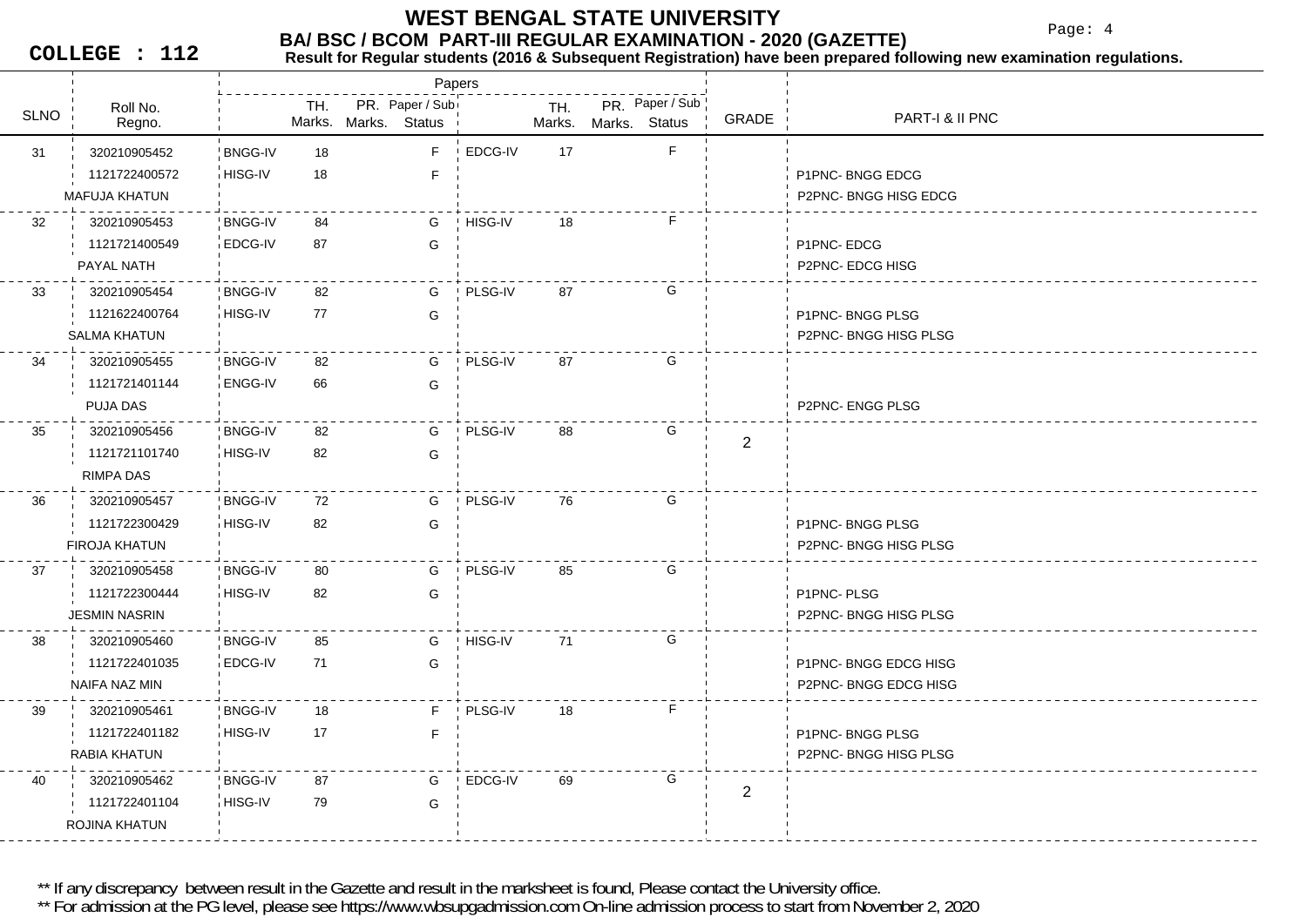Page: 5

**COLLEGE : 112**

#### **BA/ BSC / BCOM PART-III REGULAR EXAMINATION - 2020 (GAZETTE)**<br>Result for Requiar students (2016 & Subsequent Registration) have been prepared fo **Result for Regular students (2016 & Subsequent Registration) have been prepared following new examination regulations.**

|             |                        |                |     |                      | Papers          |         |        |               |                 |       |                       |
|-------------|------------------------|----------------|-----|----------------------|-----------------|---------|--------|---------------|-----------------|-------|-----------------------|
| <b>SLNO</b> | Roll No.               |                | TH. |                      | PR. Paper / Sub |         | TH.    |               | PR. Paper / Sub |       | PART-I & II PNC       |
|             | Regno.                 |                |     | Marks. Marks. Status |                 |         | Marks. | Marks. Status |                 | GRADE |                       |
| 41          | 320110905463           | <b>BNGG-IV</b> | 82  |                      | G               | HISG-IV | 18     |               | F.              |       |                       |
|             | 1121712400853          | EDCG-IV        | 66  |                      | G               |         |        |               |                 |       | P1PNC- EDCG HISG      |
|             | ALAMIN SARDER          |                |     |                      |                 |         |        |               |                 |       | P2PNC-BNGG EDCG HISG  |
| 42          | 320110905464           | <b>BNGG-IV</b> | 83  |                      | G               | EDCG-IV | 79     |               | G               |       |                       |
|             | 1121712400464          | HISG-IV        | 72  |                      | G               |         |        |               |                 |       | P1PNC-HISG EDCG       |
|             | NABARUL ISLAM          |                |     |                      |                 |         |        |               |                 |       | P2PNC-BNGG HISG       |
| 43          | 320210905465           | <b>BNGG-IV</b> | 85  |                      | G               | EDCG-IV | 71     |               | G               |       |                       |
|             | 1121722401488          | HISG-IV        | 74  |                      | G               |         |        |               |                 |       |                       |
|             | <b>NAJIMA KHATUN</b>   |                |     |                      |                 |         |        |               |                 |       | P2PNC-BNGG HISG EDCG  |
| 44          | 320210905466           | <b>BNGG-IV</b> | 80  |                      | G               | PLSG-IV | 76     |               | G               |       |                       |
|             | 1121722301563          | HISG-IV        | 76  |                      | G               |         |        |               |                 |       | P1PNC-PLSG            |
|             | <b>NARGIS KHATUN</b>   |                |     |                      |                 |         |        |               |                 |       | P2PNC-BNGG HISG PLSG  |
| 45          | 320210905468           | <b>BNGG-IV</b> | 79  |                      | G               | ENGG-IV | 49     |               | G               |       |                       |
|             | 1121721300287          | EDCG-IV        | 82  |                      | G               |         |        |               |                 |       | P1PNC-ENGG            |
|             | <b>MADHURI PAUL</b>    |                |     |                      |                 |         |        |               |                 |       | P2PNC- BNGA EDCG ENGG |
| 46          | 320210905469           | <b>BNGG-IV</b> | 84  |                      | G               | HISG-IV | 76     |               | G               |       |                       |
|             | 1121721101191          | EDCG-IV        | 18  |                      | F               |         |        |               |                 |       | P1PNC-BNGG            |
|             | SUPARNA MONDAL         |                |     |                      |                 |         |        |               |                 |       | P2PNC-EDCG            |
| 47          | 320210905474           | <b>BNGG-IV</b> | 82  |                      | G               | EDCG-IV | 74     |               | G               |       |                       |
|             | 1121722410719          | HISG-IV        | 78  |                      | G               |         |        |               |                 |       | P1PNC-BNGG EDCG       |
|             | <b>SONAMONI KHATUN</b> |                |     |                      |                 |         |        |               |                 |       | P2PNC-BNGG HISG EDCG  |
| 48          | 320110905476           | <b>BNGG-IV</b> | 74  |                      | G               | PLSG-IV | 84     |               | G               |       |                       |
|             | 1121712401434          | HISG-IV        | 65  |                      | G               |         |        |               |                 |       |                       |
|             | SAMAUN ISLAM           |                |     |                      |                 |         |        |               |                 |       | P2PNC-BNGG            |
| 49          | 320210905477           | <b>BNGG-IV</b> | 84  |                      | G               | HISG-IV | 74     |               | G               |       |                       |
|             | 1121722401139          | EDCG-IV        | 69  |                      | G               |         |        |               |                 |       |                       |
|             | KHADIJA KHATUN         |                |     |                      |                 |         |        |               |                 |       | P2PNC-EDCG            |
| 50          | 320110905478           | <b>BNGG-IV</b> | 87  |                      | G               | EDCG-IV | 71     |               | G               |       |                       |
|             | 1121712301530          | HISG-IV        | 79  |                      | G               |         |        |               |                 |       |                       |
|             | RAMIJ RAJA             |                |     |                      |                 |         |        |               |                 |       | P2PNC-EDCG            |

\*\* If any discrepancy between result in the Gazette and result in the marksheet is found, Please contact the University office.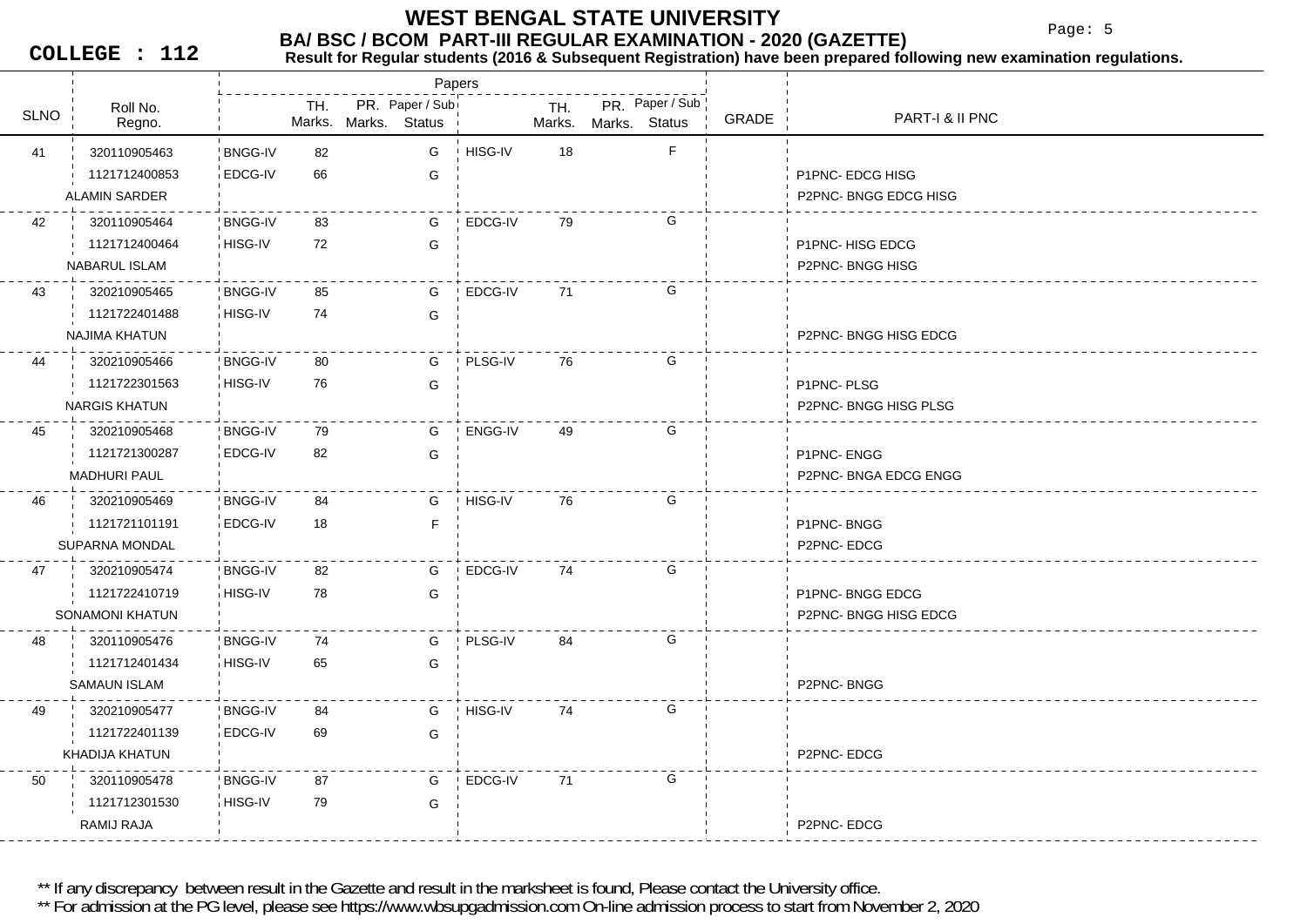Page: 6

**COLLEGE : 112**

#### **BA/ BSC / BCOM PART-III REGULAR EXAMINATION - 2020 (GAZETTE)**<br>Result for Requiar students (2016 & Subsequent Registration) have been prepared fo **Result for Regular students (2016 & Subsequent Registration) have been prepared following new examination regulations.**

|             |                       |                |     | Papers                                  |                |               |               |                 |                |                       |
|-------------|-----------------------|----------------|-----|-----------------------------------------|----------------|---------------|---------------|-----------------|----------------|-----------------------|
| <b>SLNO</b> | Roll No.<br>Regno.    |                | TH. | PR. Paper / Sub<br>Marks. Marks. Status |                | TH.<br>Marks. | Marks. Status | PR. Paper / Sub | GRADE          | PART-I & II PNC       |
| 51          | 320210905485          | <b>BNGG-IV</b> | 68  | G                                       | HISG-IV        | 82            |               | G               |                |                       |
|             | 1121721401412         | EDCG-IV        | 83  | G                                       |                |               |               |                 |                |                       |
|             | RITUPARNA SADHU       |                |     |                                         |                |               |               |                 |                | P2PNC-BNGG EDCG HISG  |
| 52          | 320110905487          | <b>BNGG-IV</b> | 82  | G                                       | HISG-IV        | 79            |               | G               |                |                       |
|             | 1121711400842         | EDCG-IV        | 87  | G                                       |                |               |               |                 |                | P1PNC-BNGG EDCG HISG  |
|             | SOURAV KUMAR GHOSH    |                |     |                                         |                |               |               |                 |                | P2PNC-BNGG EDCG       |
| 53          | 320110905493          | <b>BNGG-IV</b> | 88  | G                                       | EDCG-IV        | 66            |               | G               |                |                       |
|             | 1121712301532         | HISG-IV        | 74  | G                                       |                |               |               |                 |                | P1PNC-EDCG            |
|             | MD SAHIN ALAM         |                |     |                                         |                |               |               |                 |                | P2PNC-BNGG EDCG       |
| 54          | 320110905495          | <b>BNGG-IV</b> | 78  | G                                       | PHIG-IV        | 79            |               | G               |                |                       |
|             | 1121712401053         | HISG-IV        | 78  | G                                       |                |               |               |                 |                | P1PNC-BNGG PHIG       |
|             | REJAUL ISLAM          |                |     |                                         |                |               |               |                 |                | P2PNC- BNGG HISG PHIG |
| 55          | 320210905497          | <b>BNGG-IV</b> | 88  | G                                       | EDCG-IV        | 72            |               | G               | $\overline{2}$ |                       |
|             | 1121722401526         | HISG-IV        | 82  | G                                       |                |               |               |                 |                |                       |
|             | <b>TASKINA KHATUN</b> |                |     |                                         |                |               |               |                 |                |                       |
| 56          | 320210905500          | <b>BNGG-IV</b> | 84  | G                                       | <b>PLSG-IV</b> | 82            |               | G               |                |                       |
|             | 1121722401058         | EDCG-IV        | 66  | G                                       |                |               |               |                 |                | P1PNC-BNGG PLSG       |
|             | <b>CHAMELI KHATUN</b> |                |     |                                         |                |               |               |                 |                | P2PNC-PLSG            |
| 57          | 320110905502          | <b>BNGG-IV</b> | 87  | G                                       | PLSG-IV        | 85            |               | G               |                |                       |
|             | 1121612401264         | HISG-IV        | 84  | G                                       |                |               |               |                 |                |                       |
|             | SAHIN MOLLA           |                |     |                                         |                |               |               |                 |                | P2PNC-BNGG PLSG       |
| 58          | 320210905504          | <b>BNGG-IV</b> | 84  | G                                       | HISG-IV        | 79            |               | G               |                |                       |
|             | 1121722300992         | EDCG-IV        | 69  | G                                       |                |               |               |                 |                | P1PNC-BNGG EDCG       |
|             | SAHARMIN SULTANA      |                |     |                                         |                |               |               |                 |                | P2PNC-BNGG EDCG HISG  |
| 59          | 320210905508          | <b>BNGG-IV</b> | 80  | G                                       | EDCG-IV        | 71            |               | G               | $\mathbf{2}$   |                       |
|             | 1121722300790         | HISG-IV        | 81  | G                                       |                |               |               |                 |                |                       |
|             | <b>RUNA KHATUN</b>    |                |     |                                         |                |               |               |                 |                |                       |
| 60          | 320210905510          | <b>BNGG-IV</b> | 88  | G                                       | EDCG-IV        | 66            |               | G               |                |                       |
|             | 1121721401597         | HISG-IV        | 75  | G                                       |                |               |               |                 |                |                       |
|             | <b>MADHABI GHOSH</b>  |                |     |                                         |                |               |               |                 |                | P2PNC-EDCG            |

\*\* If any discrepancy between result in the Gazette and result in the marksheet is found, Please contact the University office.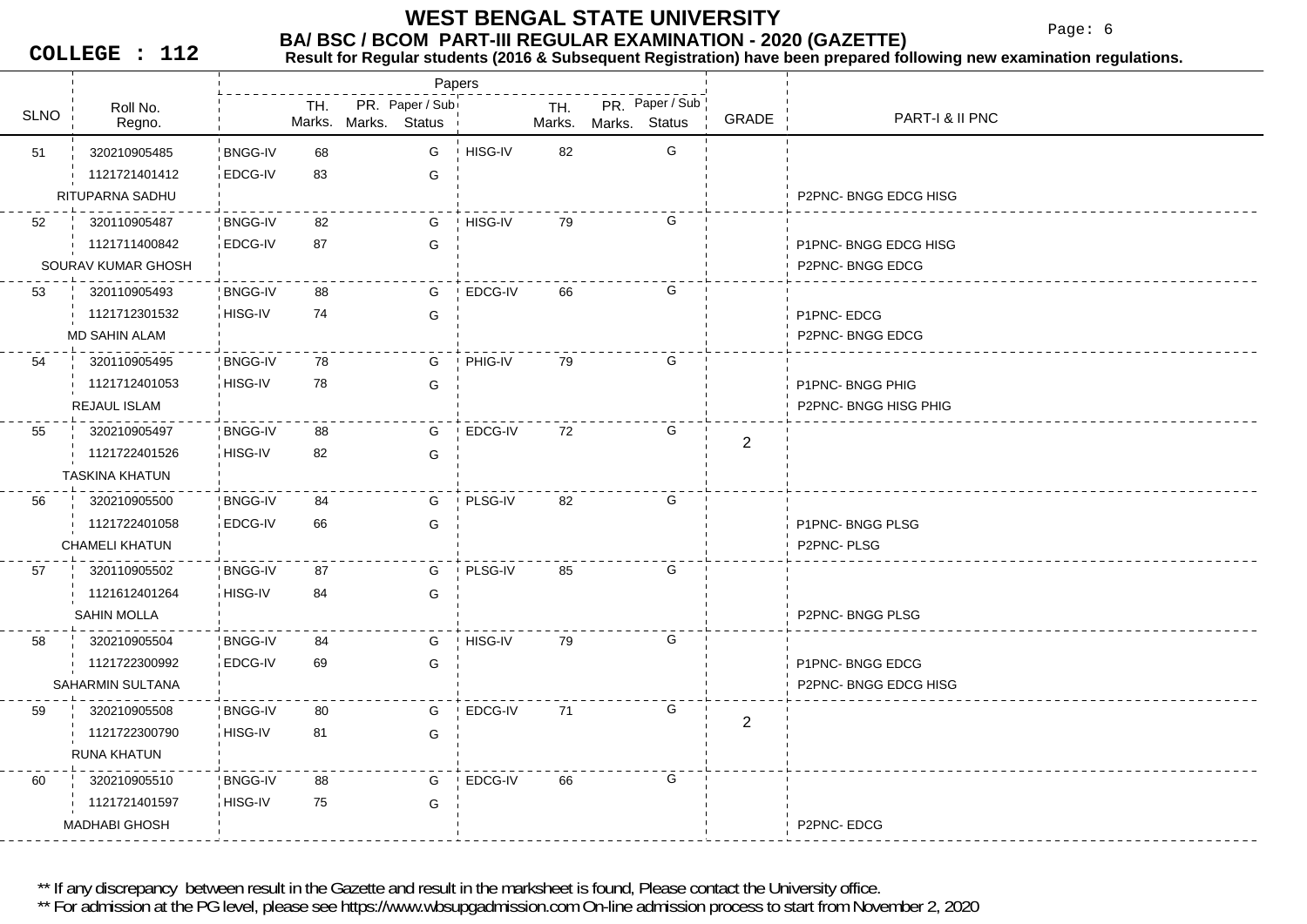Page: 7

**COLLEGE : 112**

### **Result for Regular students (2016 & Subsequent Registration) have been prepared following new examination regulations.**

|             |                      |                |     |                                         | Papers  |               |                                  |                |                       |
|-------------|----------------------|----------------|-----|-----------------------------------------|---------|---------------|----------------------------------|----------------|-----------------------|
| <b>SLNO</b> | Roll No.<br>Regno.   |                | TH. | PR. Paper / Sub<br>Marks. Marks. Status |         | TH.<br>Marks. | PR. Paper / Sub<br>Marks. Status | <b>GRADE</b>   | PART-I & II PNC       |
| 61          | 320210905511         | <b>BNGG-IV</b> | 85  | G                                       | HISG-IV | 17            | F.                               |                |                       |
|             | 1121722300528        | EDCG-IV        | 84  | G                                       |         |               |                                  |                | P1PNC-BNGG EDCG       |
|             | MAIMUNA KHATUN       |                |     |                                         |         |               |                                  |                | P2PNC- BNGG EDCG HISG |
| 62          | 320210905512         | <b>BNGG-IV</b> | 82  | G                                       | PLSG-IV | 78            | G                                | $\overline{2}$ |                       |
|             | 1121721401561        | HISG-IV        | 84  | G                                       |         |               |                                  |                |                       |
|             | <b>ROMA SARDAR</b>   |                |     |                                         |         |               |                                  |                |                       |
| 63          | 320110905516         | <b>BNGG-IV</b> | 84  | G                                       | EDCG-IV | 84            | G                                |                |                       |
|             | 1121712300762        | HISG-IV        | 79  | G                                       |         |               |                                  |                |                       |
|             | <b>AMIRUL SANPUI</b> |                |     |                                         |         |               |                                  |                | P2PNC- BNGG HISG EDCG |
| 64          | 320210905517         | <b>BNGG-IV</b> | 84  | G                                       | PLSG-IV | 83            | G                                |                |                       |
|             | 1121721401721        | HISG-IV        | 80  | G                                       |         |               |                                  |                |                       |
|             | DULALI MONDAL        |                |     |                                         |         |               |                                  |                | P2PNC-PLSG            |
| 65          | 320110905518         | <b>BNGG-IV</b> | 88  | G                                       | PHIG-IV | 83            | G                                |                |                       |
|             | 1121712301516        | EDCG-IV        | 71  | G                                       |         |               |                                  |                | P1PNC-BNGG            |
|             | <b>ASRAFUL ISLAM</b> |                |     |                                         |         |               |                                  |                |                       |
| 66          | 320210905521         | <b>BNGG-IV</b> | 84  | G                                       | EDCG-IV | 72            | G                                |                |                       |
|             | 1121722301209        | HISG-IV        | 76  | G                                       |         |               |                                  |                |                       |
|             | SUMIYA PARVIN        |                |     |                                         |         |               |                                  |                | P2PNC-BNGG EDCG       |
| 67          | 320110905522         | <b>BNGG-IV</b> | 79  | G                                       | PLSG-IV | 85            | G                                |                |                       |
|             | 1121712401154        | HISG-IV        | 87  | G                                       |         |               |                                  |                |                       |
|             | <b>AMINUR ISLAM</b>  |                |     |                                         |         |               |                                  |                | P2PNC-BNGG HISG PLSG  |
| 68          | 320210905523         | <b>BNGG-IV</b> | 82  | G                                       | PLSG-IV | 68            | G                                | $\mathbf{2}$   |                       |
|             | 1121722401374        | HISG-IV        | 76  | G                                       |         |               |                                  |                |                       |
|             | <b>NARGIS PARVIN</b> |                |     |                                         |         |               |                                  |                |                       |
| 69          | 320110905526         | <b>BNGG-IV</b> | 78  | G                                       | EDCG-IV | 85            | G                                |                |                       |
|             | 1121712300604        | HISG-IV        | 76  | G                                       |         |               |                                  |                | P1PNC-BNGG EDCG       |
|             | <b>HAFIJUL MOLLA</b> |                |     |                                         |         |               |                                  |                | P2PNC- BNGG HISG EDCG |
| 70          | 320210905528         | <b>BNGG-IV</b> | 82  | G                                       | HISG-IV | 66            | G                                |                |                       |
|             | 1121722301465        | EDCG-IV        | 77  | G                                       |         |               |                                  |                | P1PNC-BNGG            |
|             | SAHINA SULTANA       |                |     |                                         |         |               |                                  |                | P2PNC-BNGG EDCG       |
|             |                      |                |     |                                         |         |               |                                  |                |                       |

\*\* If any discrepancy between result in the Gazette and result in the marksheet is found, Please contact the University office.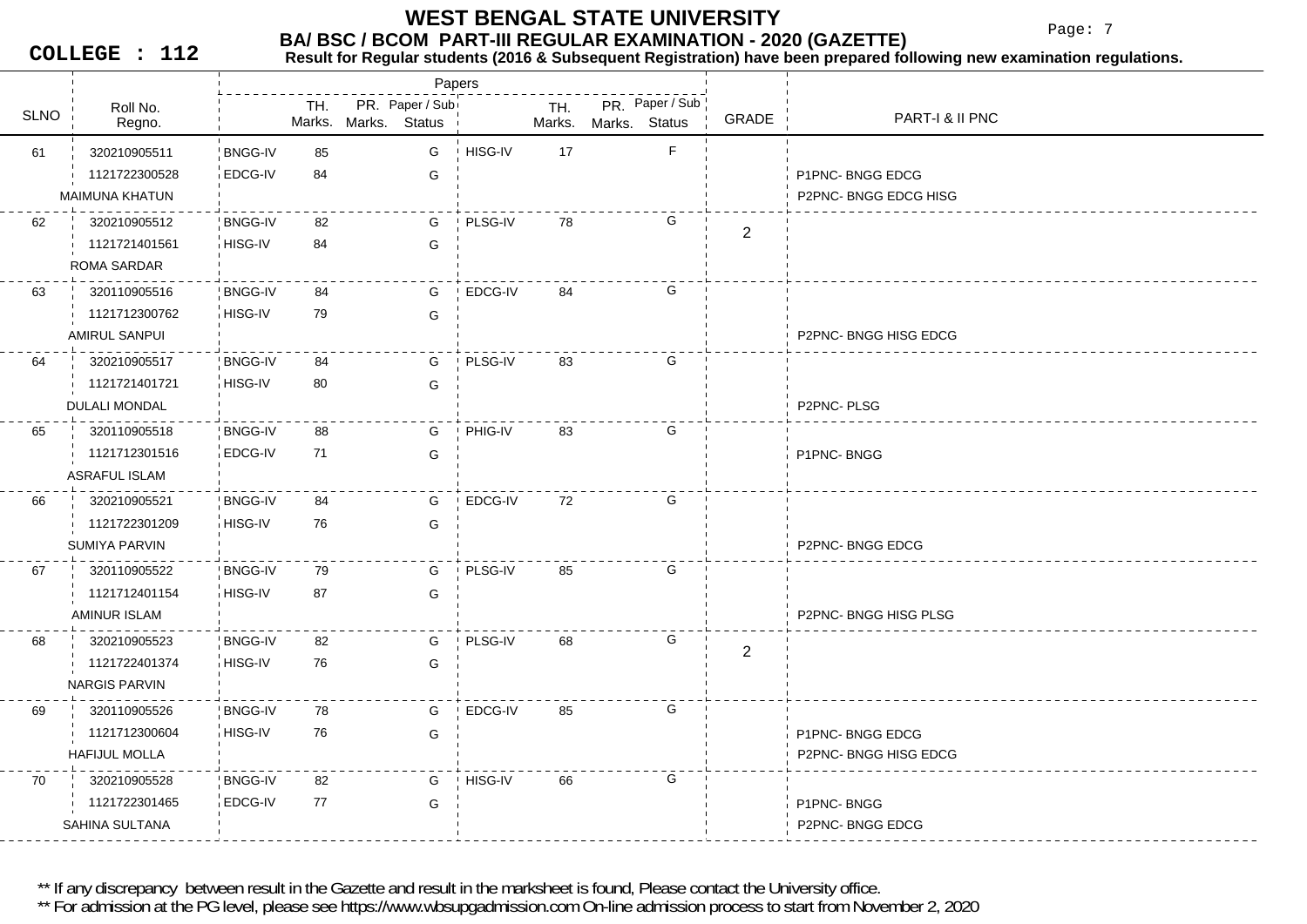Page: 8

**COLLEGE : 112**

#### **Result for Regular students (2016 & Subsequent Registration) have been prepared following new examination regulations.**

|             |                     |                |     |                      | Papers          |         |               |                                  |       |                       |
|-------------|---------------------|----------------|-----|----------------------|-----------------|---------|---------------|----------------------------------|-------|-----------------------|
| <b>SLNO</b> | Roll No.<br>Regno.  |                | TH. | Marks. Marks. Status | PR. Paper / Sub |         | TH.<br>Marks. | PR. Paper / Sub<br>Marks. Status | GRADE | PART-I & II PNC       |
| 71          | 320210905529        | <b>BNGG-IV</b> | 83  |                      | G               | HISG-IV | 76            | G                                |       |                       |
|             | 1121721401310       | EDCG-IV        | 81  |                      | G               |         |               |                                  |       | P1PNC-BNGG            |
|             | SAYANI CHATTERJEE   |                |     |                      |                 |         |               |                                  |       | P2PNC-BNGG EDCG HISG  |
| 72          | 320110905531        | <b>BNGG-IV</b> | 69  |                      | G               | PLSG-IV | 71            | G                                |       |                       |
|             | 1121712401231       | HISG-IV        | 18  |                      | F.              |         |               |                                  |       |                       |
|             | MD AKTARUJJAMAN     |                |     |                      |                 |         |               |                                  |       | P2PNC-BNGG PLSG       |
| 73          | 320110905532        | <b>BNGG-IV</b> | 79  |                      | G               | PLSG-IV | 80            | G                                | F     |                       |
|             | 1121712301602       | HISG-IV        | 18  |                      | F.              |         |               |                                  |       |                       |
|             | ABDUR RAHAMAN       |                |     |                      |                 |         |               |                                  |       |                       |
| 74          | 320210905535        | <b>BNGG-IV</b> | 88  |                      | G               | EDCG-IV | 67            | G                                |       |                       |
|             | 1121722401025       | HISG-IV        | 82  |                      | G               |         |               |                                  |       | P1PNC-BNGG EDCG       |
|             | ROZINA KHATUN       |                |     |                      |                 |         |               |                                  |       | P2PNC-BNGG EDCG       |
| 75          | 320110905536        | <b>BNGG-IV</b> | 85  |                      | G               | PLSG-IV | 84            | G                                |       |                       |
|             | 1121712400571       | HISG-IV        | 84  |                      | G               |         |               |                                  |       |                       |
|             | SAHINOOR ISLAM      |                |     |                      |                 |         |               |                                  |       | P2PNC-BNGG HISG       |
| 76          | 320210905538        | <b>BNGG-IV</b> | 88  |                      | G               | HISG-IV | 82            | G                                |       |                       |
|             | 1121722401170       | EDCG-IV        | 74  |                      | G               |         |               |                                  |       |                       |
|             | RESHMA SULTANA      |                |     |                      |                 |         |               |                                  |       | P2PNC-BNGG            |
| 77          | 320110905540        | <b>BNGG-IV</b> | 66  |                      | G               | PLSG-IV | 80            | G                                |       |                       |
|             | 1121712301664       | HISG-IV        | 77  |                      | G               |         |               |                                  |       |                       |
|             | <b>MD ARIFBILLA</b> |                |     |                      |                 |         |               |                                  |       | P2PNC-BNGG            |
| 78          | 320110905542        | <b>BNGG-IV</b> | 69  |                      | G               | HISG-IV | 74            | G                                |       |                       |
|             | 1121712301047       | PLSG-IV        | 80  |                      | G               |         |               |                                  |       | P1PNC-PLSG            |
|             | MD SHAWNAZ MOLLA    |                |     |                      |                 |         |               |                                  |       | P2PNC-BNGG HISG       |
| 79          | 320210905543        | <b>BNGG-IV</b> | 85  |                      | G               | HISG-IV | 79            | G                                |       |                       |
|             | 1121721200621       | EDCG-IV        | 66  |                      | G               |         |               |                                  |       |                       |
|             | <b>KAKAN SARDAR</b> |                |     |                      |                 |         |               |                                  |       | P2PNC-BNGG EDCG HISG  |
| 80          | 320210905544        | <b>BNGG-IV</b> | 85  |                      | G               | PHIG-IV | 86            | G                                |       |                       |
|             | 1121721300999       | HISG-IV        | 79  |                      | G               |         |               |                                  |       | P1PNC-BNGG HISG PHIG  |
|             | <b>MOUMI BISWAS</b> |                |     |                      |                 |         |               |                                  |       | P2PNC- BNGG HISG PHIG |
|             |                     |                |     |                      |                 |         |               |                                  |       |                       |

\*\* If any discrepancy between result in the Gazette and result in the marksheet is found, Please contact the University office.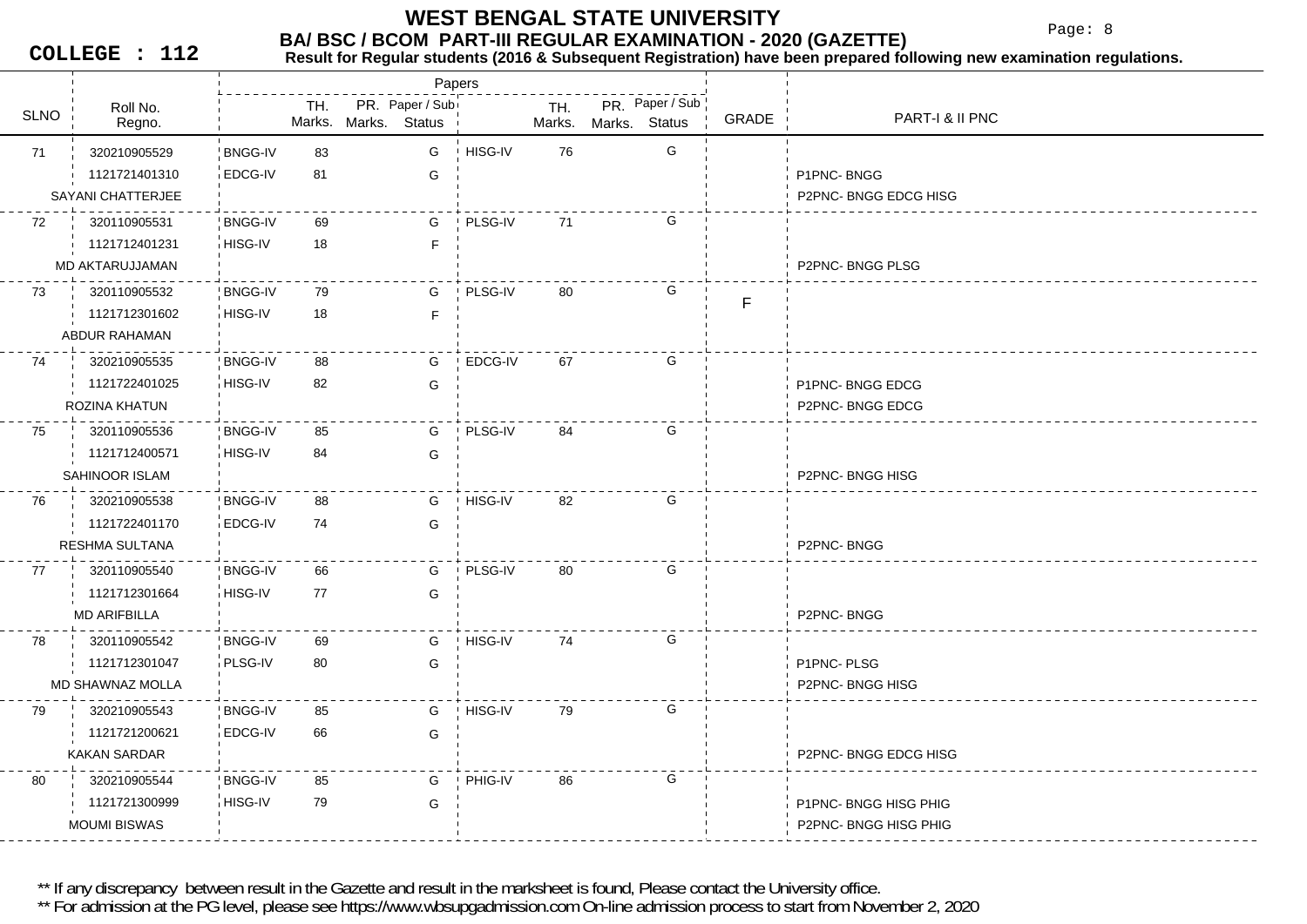Page: 9

**COLLEGE : 112**

#### **BA/ BSC / BCOM PART-III REGULAR EXAMINATION - 2020 (GAZETTE)**<br>Result for Requiar students (2016 & Subsequent Registration) have been prepared fo **Result for Regular students (2016 & Subsequent Registration) have been prepared following new examination regulations.**

|             |                      |                |     |                      |                  | Papers         |     |                      |                 |       |                      |
|-------------|----------------------|----------------|-----|----------------------|------------------|----------------|-----|----------------------|-----------------|-------|----------------------|
| <b>SLNO</b> | Roll No.<br>Regno.   |                | TH. | Marks. Marks. Status | PR. Paper / Subi |                | TH. | Marks. Marks. Status | PR. Paper / Sub | GRADE | PART-I & II PNC      |
| 81          | 320210905545         | <b>BNGG-IV</b> | 78  |                      | G                | ! HISG-IV      | 75  |                      | G               |       |                      |
|             | 1121722401628        | EDCG-IV        | 70  |                      | G                |                |     |                      |                 |       | P1PNC-BNGG EDCG HISG |
|             | YEASMIN KHATUN       |                |     |                      |                  |                |     |                      |                 |       | P2PNC-BNGG EDCG      |
| 82          | 320110905547         | <b>BNGG-IV</b> | 84  |                      | G                | ! HISG-IV      | 18  |                      | F.              |       |                      |
|             | 1121712301188        | EDCG-IV        | 82  |                      | G                |                |     |                      |                 |       |                      |
|             | ASANUR RAHAMAN MOLLA |                |     |                      |                  |                |     |                      |                 |       | P2PNC-BNGG EDCG HISG |
| 83          | 320110905550         | <b>BNGG-IV</b> | 88  |                      | G                | ! PLSG-IV      | 81  |                      | G               |       |                      |
|             | 1121712301011        | HISG-IV        | 76  |                      | G                |                |     |                      |                 |       | P1PNC-BNGG PLSG      |
|             | MD MAHMUDUL HASAN    |                |     |                      |                  |                |     |                      |                 |       | P2PNC-BNGG HISG PLSG |
| 84          | 320110905551         | <b>BNGG-IV</b> | 87  |                      | G                | ! HISG-IV      | 42  |                      | G               |       |                      |
|             | 1121612301932        | EDCG-IV        | 69  |                      | G                |                |     |                      |                 |       | P1PNC-BNGG           |
|             | <b>BASIR MONDAL</b>  |                |     |                      |                  |                |     |                      |                 |       | P2PNC-BNGG EDCG HISG |
| 85          | 320210905553         | <b>BNGG-IV</b> | 79  |                      | G                | HISG-IV        | 81  |                      | G               |       |                      |
|             | 1121721400881        | EDCG-IV        | 69  |                      | G                |                |     |                      |                 |       | P1PNC-EDCG           |
|             | <b>KRISHNA GHOSH</b> |                |     |                      |                  |                |     |                      |                 |       | P2PNC-BNGG EDCG      |
| 86          | 320210905556         | <b>BNGG-IV</b> | 82  |                      | G                | PLSG-IV        | 79  |                      | G               |       |                      |
|             | 1121722401592        | HISG-IV        | 17  |                      | F.               |                |     |                      |                 |       | P1PNC-BNGG           |
|             | <b>SALMA KHATUN</b>  |                |     |                      |                  |                |     |                      |                 |       | P2PNC-BNGG PLSG      |
| 87          | 320210905558         | <b>BNGG-IV</b> | 82  |                      | G                | HISG-IV        | 76  |                      | G               |       |                      |
|             | 1121722400268        | PLSG-IV        | 77  |                      | G                |                |     |                      |                 |       |                      |
|             | NAZMA PARVIN         |                |     |                      |                  |                |     |                      |                 |       | P2PNC-BNGG PLSG      |
| 88          | 320210905560         | <b>BNGG-IV</b> | 82  |                      | G                | PHIG-IV        | 74  |                      | G               |       |                      |
|             | 1121722300902        | HISG-IV        | 76  |                      | G                |                |     |                      |                 |       | P1PNC-BNGG           |
|             | <b>NASRIN PARVIN</b> |                |     |                      |                  |                |     |                      |                 |       | P2PNC-HISG PHIG      |
| 89          | 320210905561         | <b>BNGG-IV</b> | 53  |                      | G                | <b>HISG-IV</b> | 84  |                      | G               |       |                      |
|             | 1121722300625        | EDCG-IV        | 76  |                      | G                |                |     |                      |                 |       | P1PNC-BNGG EDCG      |
|             | KARIMA KHATUN        |                |     |                      |                  |                |     |                      |                 |       | P2PNC-BNGG EDCG HISG |
| 90          | 320110905562         | <b>BNGG-IV</b> | 69  |                      | G                | EDCG-IV        | 83  |                      | G               |       |                      |
|             | 1121611401836        | HISG-IV        | 76  |                      | G                |                |     |                      |                 |       | P1PNC-BNGG EDCG      |
|             | PROSENJIT RUIDAS     |                |     |                      |                  |                |     |                      |                 |       | P2PNC-BNGG EDCG      |

\*\* If any discrepancy between result in the Gazette and result in the marksheet is found, Please contact the University office.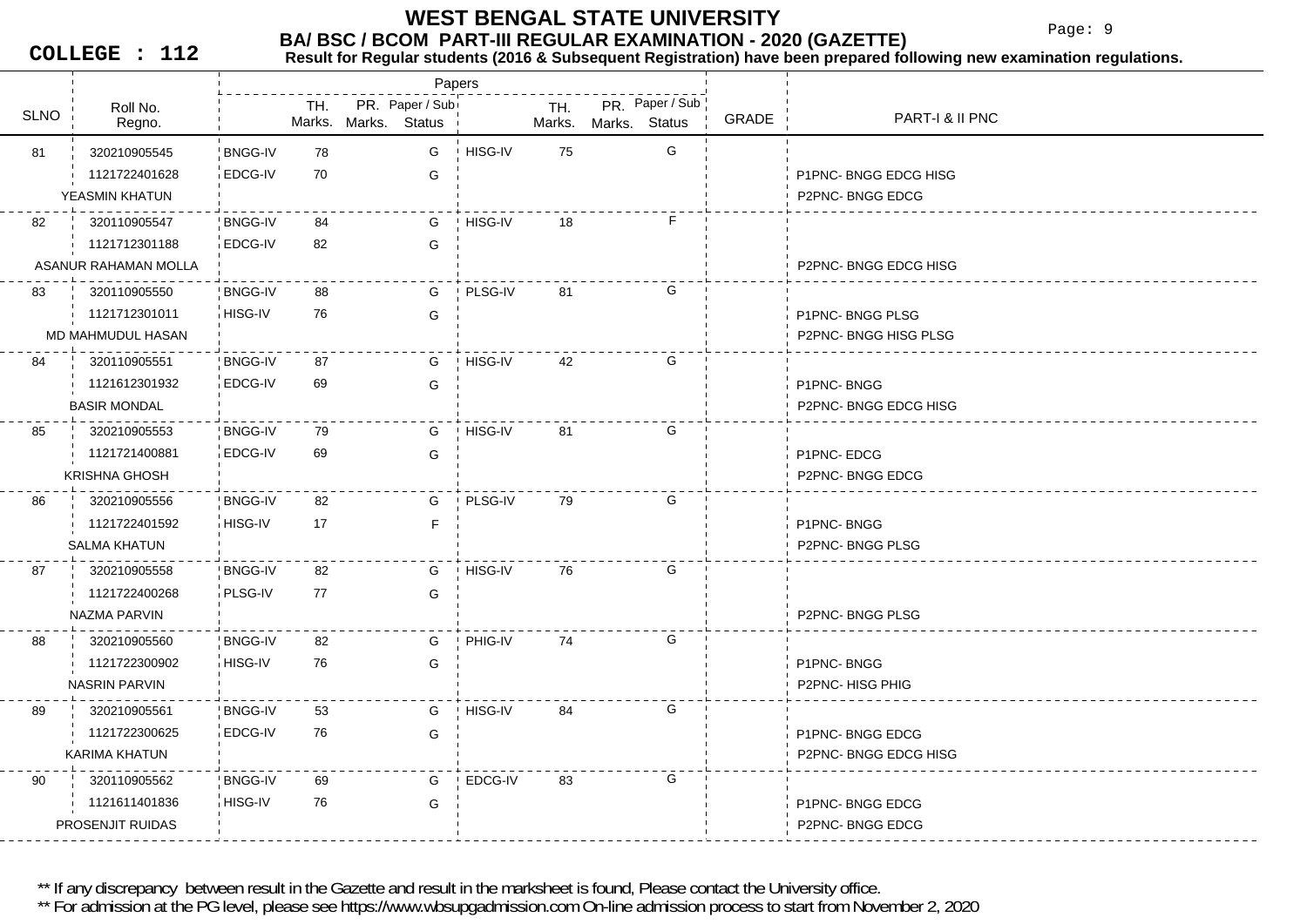Page: 10

**COLLEGE : 112**

## **Result for Regular students (2016 & Subsequent Registration) have been prepared following new examination regulations.**

|             |                        |                |     |                      | Papers          |         |        |               |                 |                |                      |
|-------------|------------------------|----------------|-----|----------------------|-----------------|---------|--------|---------------|-----------------|----------------|----------------------|
| <b>SLNO</b> | Roll No.               |                | TH. |                      | PR. Paper / Sub |         | TH.    |               | PR. Paper / Sub | GRADE          | PART-I & II PNC      |
|             | Regno.                 |                |     | Marks. Marks. Status |                 |         | Marks. | Marks. Status |                 |                |                      |
| 91          | 320210905564           | <b>BNGG-IV</b> | 78  |                      | G               | HISG-IV | 79     |               | G               | $\overline{2}$ |                      |
|             | 1121722401473          | EDCG-IV        | 68  |                      | G               |         |        |               |                 |                |                      |
|             | <b>SWAPNA PARVIN</b>   |                |     |                      |                 |         |        |               |                 |                |                      |
| 92          | 320110905566           | BNGG-IV        | 79  |                      | G               | HISG-IV | 82     |               | G               |                |                      |
|             | 1121612401988          | SANG-IV        | 56  |                      | G               |         |        |               |                 |                | P1PNC-BNGG HISG      |
|             | AKIB JAVED             |                |     |                      |                 |         |        |               |                 |                | P2PNC-BNGG SANG      |
| 93          | 320210905568           | BNGG-IV        | 87  |                      | G               | EDCG-IV | 66     |               | G               |                |                      |
|             | 1121722301187          | HISG-IV        | 74  |                      | G               |         |        |               |                 |                |                      |
|             | <b>CHAINA KHATUN</b>   |                |     |                      |                 |         |        |               |                 |                | P2PNC-BNGG HISG EDCG |
| 94          | 320210905570           | <b>BNGG-IV</b> | 88  |                      | G               | EDCG-IV | 68     |               | G               |                |                      |
|             | 1121722400450          | PLSG-IV        | 85  |                      | G               |         |        |               |                 |                | P1PNC-PLSG           |
|             | <b>SALMA KHATUN</b>    |                |     |                      |                 |         |        |               |                 |                | P2PNC-BNGG PLSG      |
| 95          | 320210905573           | BNGG-IV        | 74  |                      | G               | PLSG-IV | 74     |               | G               |                |                      |
|             | 1121722401725          | HISG-IV        | 18  |                      | F.              |         |        |               |                 |                | P1PNC-BNGG PLSG      |
|             | MILIFAR BEGAM          |                |     |                      |                 |         |        |               |                 |                | P2PNC-BNGG HISG PLSG |
| 96          | 320110905579           | BNGG-IV        | 74  |                      | G               | PLSG-IV | 57     |               | G               |                |                      |
|             | 1121712400587          | HISG-IV        | 77  |                      | G               |         |        |               |                 |                | P1PNC-BNGG HISG      |
|             | ASIF ALI               |                |     |                      |                 |         |        |               |                 |                | P2PNC-BNGG PLSG      |
| 97          | 320210905584           | BNGG-IV        | 86  |                      | G               | EDCG-IV | 68     |               | G               |                |                      |
|             | 1121722401259          | HISG-IV        | 75  |                      | G               |         |        |               |                 |                |                      |
|             | MIMMA KHATUN           |                |     |                      |                 |         |        |               |                 |                | P2PNC-BNGG           |
| 98          | 320210905586           | BNGG-IV        | 71  |                      | G               | HISG-IV | 76     |               | G               |                |                      |
|             | 1121622400700          | <b>EDCG-IV</b> | 72  |                      | G               |         |        |               |                 |                | P1PNC-BNGG           |
|             | MST TAHAMINA KHATUN    |                |     |                      |                 |         |        |               |                 |                | P2PNC-BNGG EDCG HISG |
| 99          | 320210905587           | BNGG-IV        | 84  |                      | G               | HISG-IV | 18     |               | F               |                |                      |
|             | 1121722401521          | EDCG-IV        | 69  |                      | G               |         |        |               |                 |                |                      |
|             | RUMINA KHATUN          |                |     |                      |                 |         |        |               |                 |                | P2PNC-EDCG           |
| 100         | 320210905589           | BNGG-IV        | 85  |                      | G               | EDCG-IV | 69     |               | G               |                |                      |
|             | 1121622400515          | HISG-IV        | 71  |                      | G               |         |        |               |                 |                |                      |
|             | <b>FARHANAZ PARVIN</b> |                |     |                      |                 |         |        |               |                 |                | P2PNC-EDCG           |

\*\* If any discrepancy between result in the Gazette and result in the marksheet is found, Please contact the University office.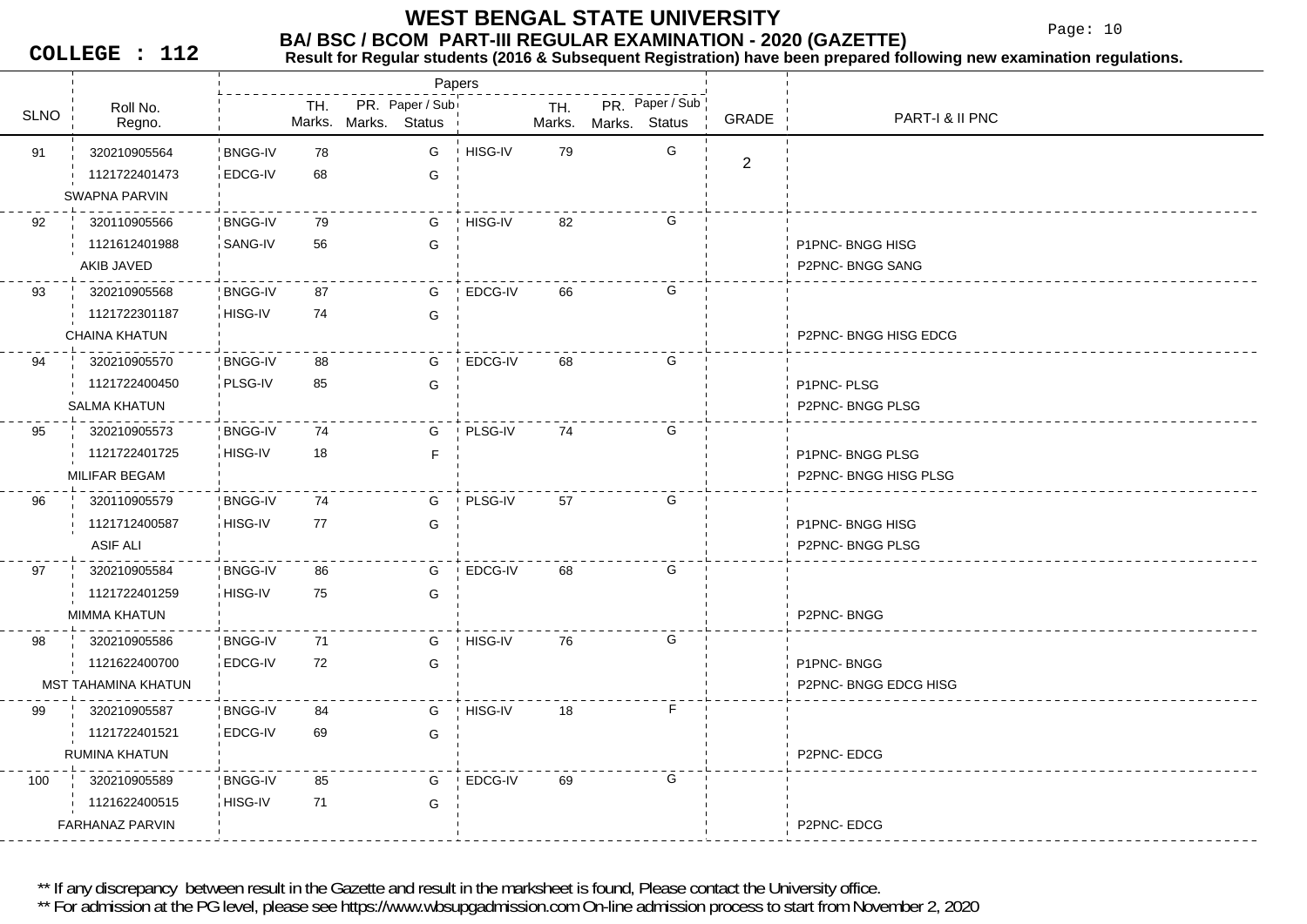#### **BA/ BSC / BCOM PART-III REGULAR EXAMINATION - 2020 (GAZETTE) WEST BENGAL STATE UNIVERSITY**

Papers

Page: 11

**COLLEGE : 112**

## **Result for Regular students (2016 & Subsequent Registration) have been prepared following new examination regulations.**

Roll No.TH.SLNO
ROLINO
REGIO BRONO SUNO NARKS Status
SLNO
REGIO **▽ ¦ Regno. ¦ Marks.** PR. Paper / Sub<br>Marks. Status <sup>|</sup> Marks. Mark. Mark. . Marks. Marks.**Status** PR. Paper / Sub GRADE PART-I & II PNC 101 79 320210905593 BNGG-IV**BNGG-IV** HISG-IV 76 GG EDCG-IV 85 G 1121722401574G TANJILA KHATUN P2PNC- BNGG EDCG 102 76 320110905594 BNGG-IVHISG-IV 82 GGPLSG-IV 82 G 1121712301641G | P1PNC- BNGG HISG PLSG MD SAHANUR MOLLAA P2PNC- BNGG HISG PLSG PLANE AND THE RELATIONSHIP OF THE RELATIONSHIP OF THE RELATIONSHIP OF THE RELATIONSHIP 103 78 320110905596 BNGG-IV8 iHISG-IV 76 G GPLSG-IV 82 G 1121712400648**G** P1PNC- BNGG PLSG MD BAHAT ALI P2PNC- BNGG PLSG 104 320110905598 'BNGG-IV 85 **BNGG-IV** 8 iHISG-IV 76 G GSOCG-IV 65 G 1121712301718SK HAFIZ AHAMED P2PNC- BNGG HISG 105 79 320110905601 BNGG-IV**BNGG-IV** SANG-IV 63 G63 G EDCG-IV 82 G 1121711301767G P1PNC- BNGG RAJ MANDALLet the second contract of the second contract of the second contract of the second contract of the second contract of the second contract of the second contract of the second contract of the second contract of the second 106 320210905602 BNGG-IV 82 **BNGG-IV** EDCG-IV 82 GG HISG-IV 76 G 1121722400588TANIA PARVIN P2PNC- HISG 107 320210905604 BNGG-IV 88 **BNGG-IV** 1 EDCG-IV 69 G G HISG-IV 74 G 1121622401191G SERINA KHATUN P2PNC- BNGG108 320210905611 BNGG-IV 88 **BNGG-IV** HISG-IV 74 G74 G EDCG-IV 72 G 1121722401409NASIMA KHATUN P2PNC- BNGG HISG EDCG 109 320210905612 BNGG-IV 17 **BNGG-IV** 2 EDCG-IV 18 F 18 FHISG-IV 17 F 1121722400922F P1PNC- EDCG FARHANA KHATUNN P2PNC- BNGG EDCG 110 320210905614 BNGG-IV 79 **BNGG-IV** 9 HISG-IV 18 F 18 GPLSG-IV 79 G 1121721101609FSUPARNA MANNA

\*\* If any discrepancy between result in the Gazette and result in the marksheet is found, Please contact the University office.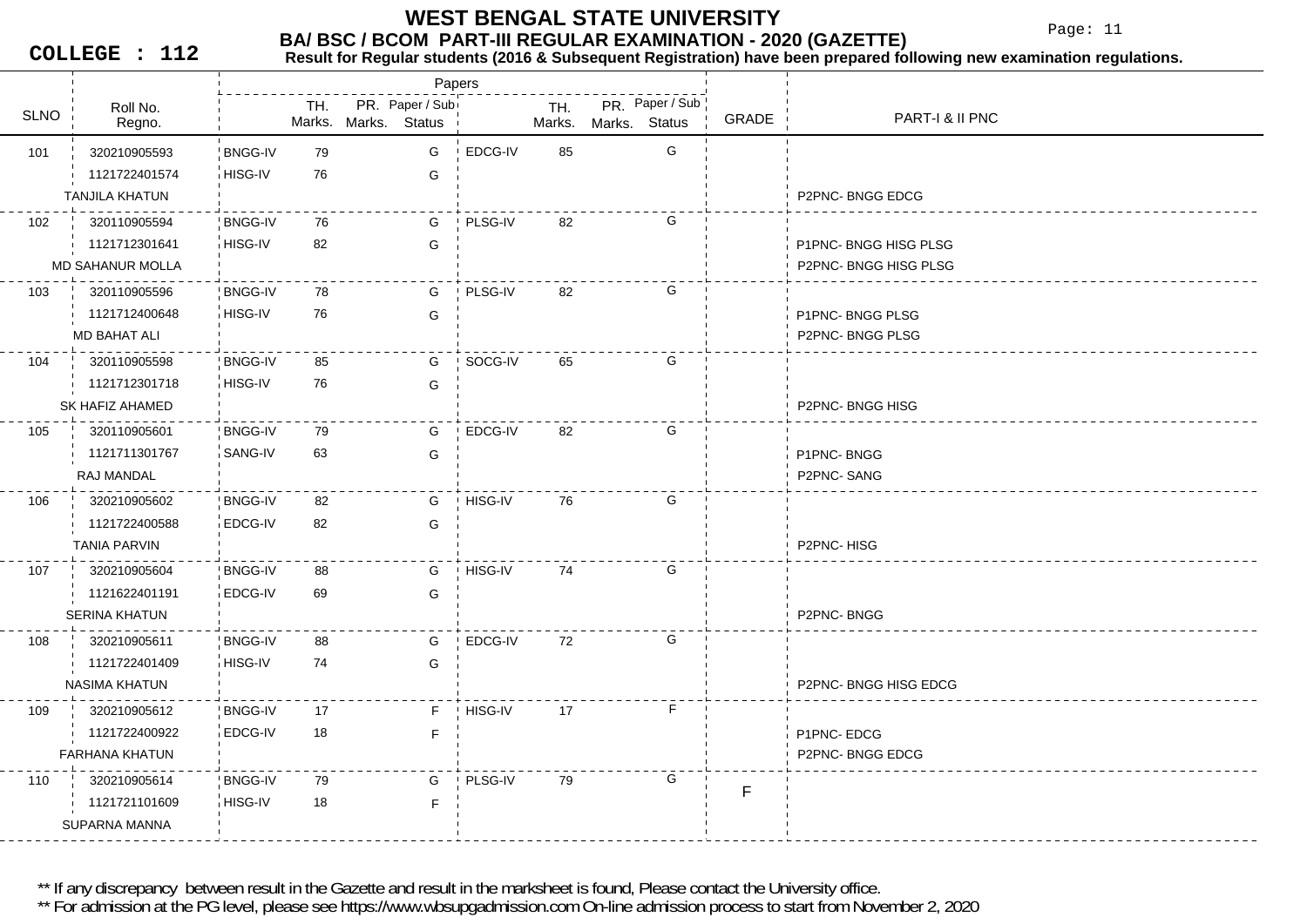Page: 12

**COLLEGE : 112**

## **BA/ BSC / BCOM PART-III REGULAR EXAMINATION - 2020 (GAZETTE)**<br>Result for Requiar students (2016 & Subsequent Registration) have been prepared fo

**Result for Regular students (2016 & Subsequent Registration) have been prepared following new examination regulations.**

|             |                        | Papers         |     |               |                                  |         |               |               |                 |              |                            |
|-------------|------------------------|----------------|-----|---------------|----------------------------------|---------|---------------|---------------|-----------------|--------------|----------------------------|
| <b>SLNO</b> | Roll No.<br>Regno.     |                | TH. | Marks. Marks. | PR. Paper / Sub<br><b>Status</b> |         | TH.<br>Marks. | Marks. Status | PR. Paper / Sub | GRADE        | <b>PART-I &amp; II PNC</b> |
| 111         | 320110905619           | <b>BNGG-IV</b> | 79  |               | G                                | PLSG-IV | 84            |               | G               |              |                            |
|             | 1121711401321          | <b>EDCG-IV</b> | 68  |               | G                                |         |               |               |                 |              |                            |
|             | RANJIT ROY             |                |     |               |                                  |         |               |               |                 |              | P2PNC-BNGG EDCG PLSG       |
| 112         | 320210905620           | <b>BNGG-IV</b> | 82  |               | G                                | EDCG-IV | 72            |               | G               |              |                            |
|             | 1121722301290          | HISG-IV        | 74  |               | G                                |         |               |               |                 |              | P1PNC-BNGG EDCG            |
|             | <b>FIRDOUSI KHATUN</b> |                |     |               |                                  |         |               |               |                 |              | P2PNC-BNGG EDCG            |
| 113         | 320210905621           | <b>BNGG-IV</b> | 80  |               | G                                | HISG-IV | 74            |               | G               |              |                            |
|             | 1121722401196          | PLSG-IV        | 86  |               | G                                |         |               |               |                 |              | P1PNC-BNGG PLSG            |
|             | <b>FARJANA AKTAR</b>   |                |     |               |                                  |         |               |               |                 |              | P2PNC-BNGG PLSG HISG       |
| 114         | 320210905622           | <b>BNGG-IV</b> | 87  |               | G                                | EDCG-IV | 71            |               | G               |              |                            |
|             | 1121722401440          | HISG-IV        | 75  |               | G                                |         |               |               |                 |              |                            |
|             | <b>MOKTAMONI</b>       |                |     |               |                                  |         |               |               |                 |              | P2PNC-BNGG HISG EDCG       |
| 115         | 320210905624           | <b>BNGG-IV</b> | 79  |               | G                                | HISG-IV | 76            |               | G               | $\mathsf{P}$ |                            |
|             | 1121622401955          | EDCG-IV        | 77  |               | G                                |         |               |               |                 |              |                            |
|             | <b>MARINA KHATUN</b>   |                |     |               |                                  |         |               |               |                 |              |                            |
| 116         | 320110905626           | <b>BNGG-IV</b> | 73  |               | G                                | HISG-IV | 18            |               | F               |              |                            |
|             | 1121712401092          | EDCG-IV        | 18  |               | $\mathsf F$                      |         |               |               |                 |              | P1PNC-BNGG EDCG            |
|             | RABIUL ALAM MONDAL     |                |     |               |                                  |         |               |               |                 |              | P2PNC-BNGG EDCG HISG       |
| 117         | 320210905628           | <b>BNGG-IV</b> | 82  |               | G                                | HISG-IV | 80            |               | G               |              |                            |
|             | 1121722400697          | EDCG-IV        | 68  |               | G                                |         |               |               |                 |              | P1PNC-EDCG                 |
|             | SAHANARA KHATUN        |                |     |               |                                  |         |               |               |                 |              | P2PNC-BNGG EDCG HISG       |
| 118         | 320210905631           | <b>BNGG-IV</b> | 18  |               | E                                | PLSG-IV | 17            |               | F.              |              |                            |
|             | 1121721400839          | HISG-IV        | 18  |               | F                                |         |               |               |                 |              | P1PNC-PLSG                 |
|             | <b>SUMANA KARMAKAR</b> |                |     |               |                                  |         |               |               |                 |              | P2PNC-HISG PLSG            |
| 119         | 320210905632           | <b>BNGG-IV</b> | 80  |               | G                                | EDCG-IV | 85            |               | G               |              |                            |
|             | 1121721400671          | HISG-IV        | 77  |               | G                                |         |               |               |                 |              | P1PNC-HISG                 |
|             | SAYANI BANERJEE        |                |     |               |                                  |         |               |               |                 |              | P2PNC-BNGG HISG            |
| 120         | 320210905634           | <b>BNGG-IV</b> | 88  |               | G                                | PHIG-IV | 84            |               | G               |              |                            |
|             | 1121622301743          | HISG-IV        | 80  |               | G                                |         |               |               |                 |              | P1PNC-BNGG                 |
|             | RAHANA PARVIN          |                |     |               |                                  |         |               |               |                 |              |                            |

\*\* If any discrepancy between result in the Gazette and result in the marksheet is found, Please contact the University office.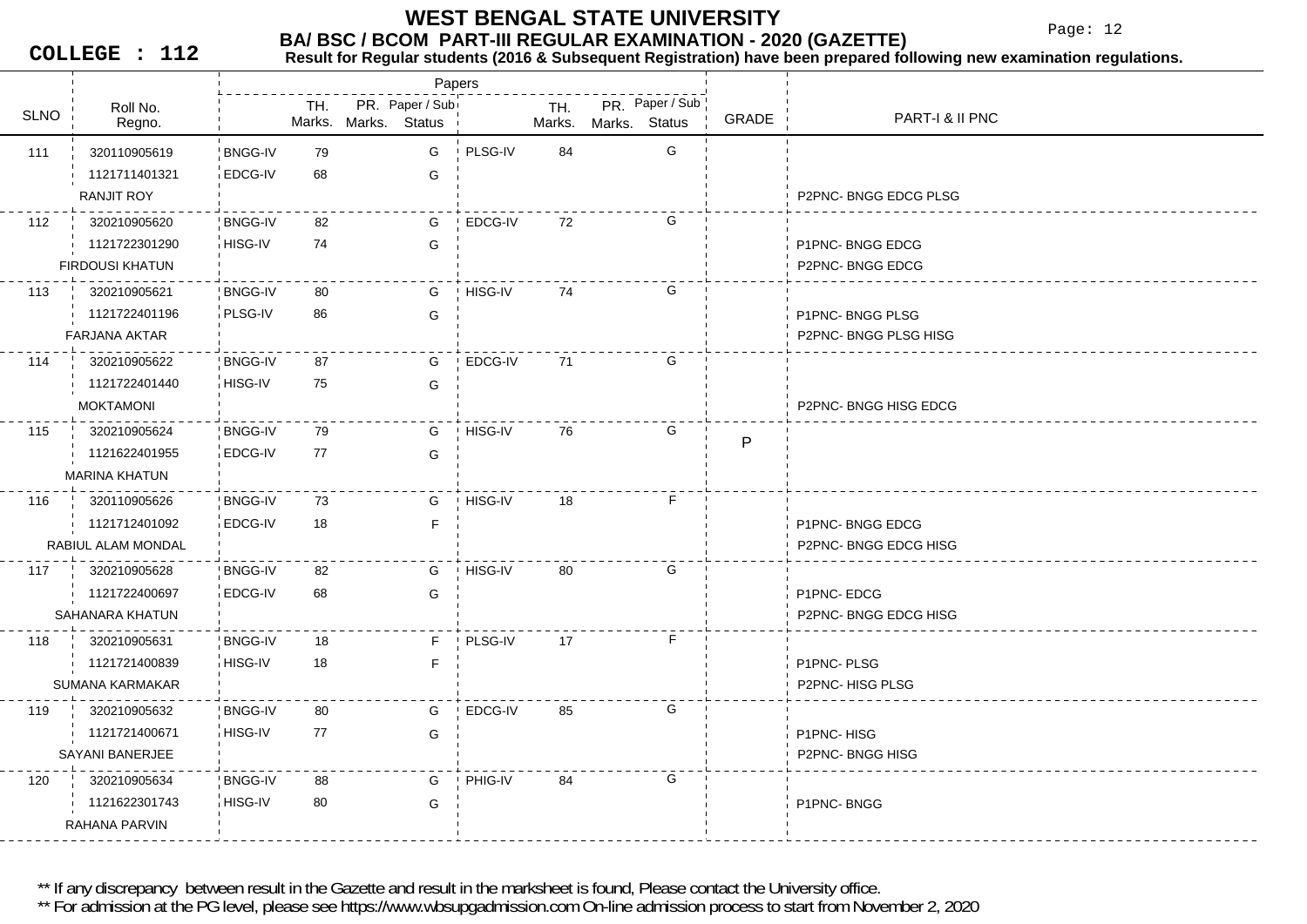Page: 13

**COLLEGE : 112**

## **BA/ BSC / BCOM PART-III REGULAR EXAMINATION - 2020 (GAZETTE)**<br>Result for Requiar students (2016 & Subsequent Registration) have been prepared fo

**Result for Regular students (2016 & Subsequent Registration) have been prepared following new examination regulations.**

|             |                         |                |     |                      | Papers          |         |     |                      |                 |                |                      |
|-------------|-------------------------|----------------|-----|----------------------|-----------------|---------|-----|----------------------|-----------------|----------------|----------------------|
| <b>SLNO</b> | Roll No.<br>Regno.      |                | TH. | Marks. Marks. Status | PR. Paper / Sub |         | TH. | Marks. Marks. Status | PR. Paper / Sub | GRADE          | PART-I & II PNC      |
| 121         | 320210905635            | <b>BNGG-IV</b> | 88  |                      | G               | HISG-IV | 77  |                      | G               |                |                      |
|             | 1121721101305           | EDCG-IV        | 88  |                      | G               |         |     |                      |                 |                | P1PNC-BNGG           |
|             | PARAMITA TARAFDER       |                |     |                      |                 |         |     |                      |                 |                | P2PNC-HISG           |
| 122         | 320110905637            | <b>BNGG-IV</b> | 72  |                      | G               | HISG-IV | 18  |                      | F               |                |                      |
|             | 1121712400601           | EDCG-IV        | 71  |                      | G               |         |     |                      |                 |                | P1PNC-BNGG EDCG HISG |
|             | <b>GIAS UDDIN MOLLA</b> |                |     |                      |                 |         |     |                      |                 |                | P2PNC-BNGG EDCG HISG |
| 123         | 320210905638            | <b>BNGG-IV</b> | 80  |                      | G               | HISG-IV | 76  |                      | G               |                |                      |
|             | 1121722401150           | EDCG-IV        | 71  |                      | G               |         |     |                      |                 | $\overline{2}$ |                      |
|             | <b>SALMA KHATUN</b>     |                |     |                      |                 |         |     |                      |                 |                |                      |
| 124         | 320210905639            | BNGG-IV        | 18  |                      | F.              | HISG-IV | 18  |                      | F               |                |                      |
|             | 1121621101927           | EDCG-IV        | 18  |                      | F               |         |     |                      |                 |                | P1PNC-BNGG EDCG      |
|             | SUSAMA DAS              |                |     |                      |                 |         |     |                      |                 |                | P2PNC-BNGG EDCG      |
| 125         | 320210905642            | BNGG-IV        | 87  |                      | G               | HISG-IV | 74  |                      | G               |                |                      |
|             | 1121721101684           | EDCG-IV        | 72  |                      | G               |         |     |                      |                 |                |                      |
|             | <b>MOUSUMI BISWAS</b>   |                |     |                      |                 |         |     |                      |                 |                | P2PNC-EDCG           |
| 126         | 320210905643            | BNGG-IV        | 85  |                      | G               | EDCG-IV | 71  |                      | G               |                |                      |
|             | 1121722401720           | HISG-IV        | 79  |                      | G               |         |     |                      |                 |                |                      |
|             | SABANA MONDAL           |                |     |                      |                 |         |     |                      |                 |                | P2PNC-BNGG EDCG      |
| 127         | 320210905644            | BNGG-IV        | 18  |                      | F.              | PLSG-IV | 17  |                      | F               |                |                      |
|             | 1121722401453           | HISG-IV        | 18  |                      | F.              |         |     |                      |                 |                | P1PNC-BNGG PLSG      |
|             | <b>ANITA PARVIN</b>     |                |     |                      |                 |         |     |                      |                 |                | P2PNC-BNGG PLSG      |
| 128         | 320110905649            | <b>BNGG-IV</b> | 79  |                      | G               | PLSG-IV | 81  |                      | G               |                |                      |
|             | 1121712301288           | HISG-IV        | 72  |                      | G               |         |     |                      |                 |                | P1PNC-HISG PLSG      |
|             | <b>MASUDUR RAHAMAN</b>  |                |     |                      |                 |         |     |                      |                 |                | P2PNC-BNGG HISG PLSG |
| 129         | 320110905651            | BNGG-IV        | 84  |                      | G               | HISG-IV | 82  |                      | G               |                |                      |
|             | 1121711400592           | PLSG-IV        | 77  |                      | G               |         |     |                      |                 |                | P1PNC-BNGG PLSG HISG |
|             | RAKESH GHOSH            |                |     |                      |                 |         |     |                      |                 |                | P2PNC-BNGG PLSG      |
| 130         | 320210905654            | <b>BNGG-IV</b> | 84  |                      | G               | PLSG-IV | 87  |                      | G               |                |                      |
|             | 1121722400746           | EDCG-IV        | 69  |                      | G               |         |     |                      |                 |                |                      |
|             | <b>MAHIMA KHATUN</b>    |                |     |                      |                 |         |     |                      |                 |                | P2PNC-BNGG EDCG PLSG |
|             |                         |                |     |                      |                 |         |     |                      |                 |                |                      |

\*\* If any discrepancy between result in the Gazette and result in the marksheet is found, Please contact the University office.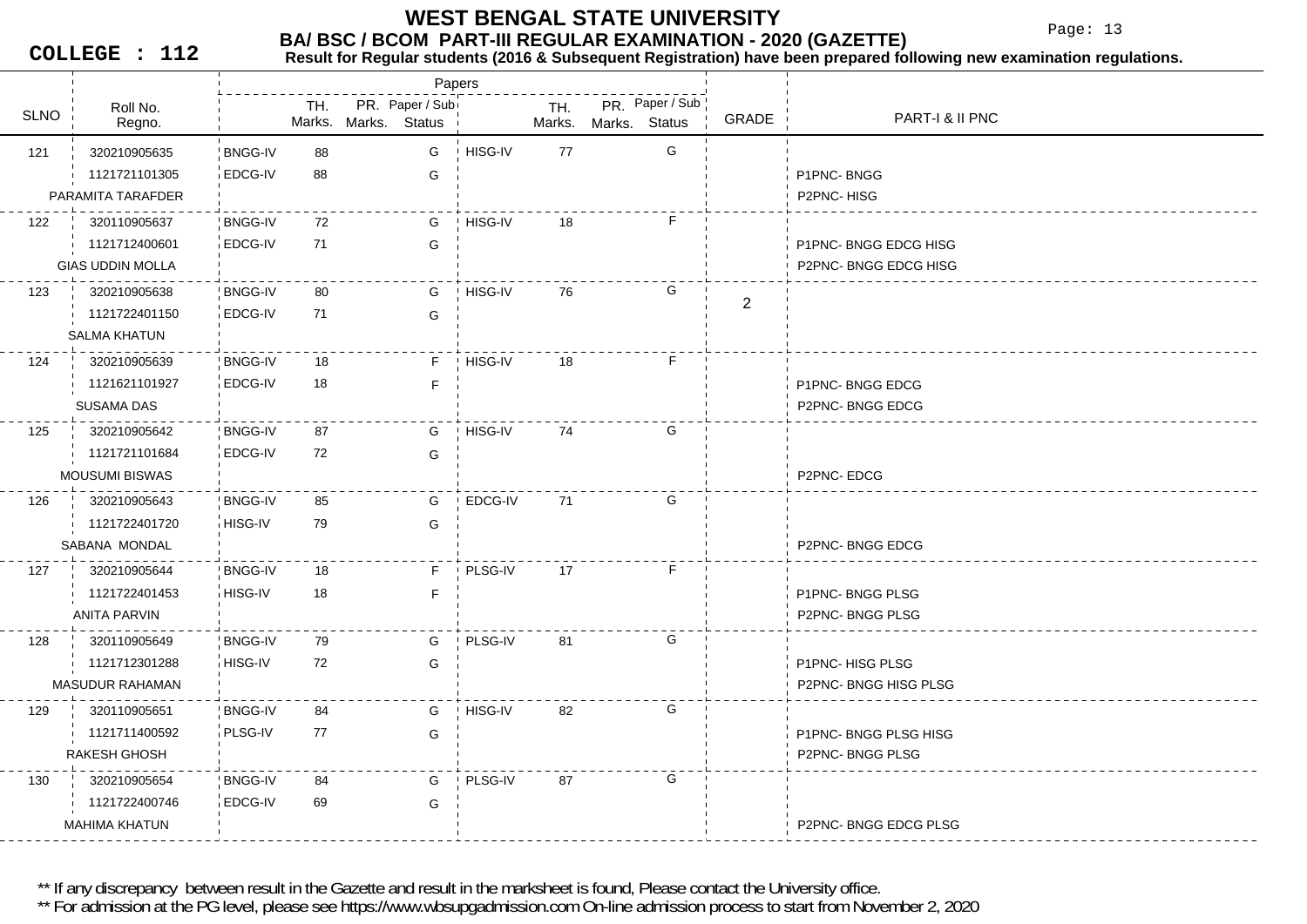Page: 14

**COLLEGE : 112**

#### **Result for Regular students (2016 & Subsequent Registration) have been prepared following new examination regulations.**

| PR. Paper / Sub<br>PR. Paper / Sub<br>TH.<br>TH.<br>Roll No.<br><b>SLNO</b><br><b>PART-I &amp; II PNC</b><br>GRADE<br>Marks. Marks. Status<br>Marks. Status<br>Regno.<br>Marks.<br>G<br>HISG-IV<br><b>BNGG-IV</b><br>83<br>G<br>74<br>131<br>320210905656<br>$\overline{2}$<br>1121722400948<br>EDCG-IV<br>72<br>G<br><b>JULEKHA KHATUN</b><br>G<br>EDCG-IV<br>132<br>320210905658<br><b>BNGG-IV</b><br>85<br>G<br>80<br>HISG-IV<br>18<br>1121722301612<br>F<br>P2PNC-BNGG HISG EDCG<br>NAGIMA PARVIN<br>G<br><b>BNGG-IV</b><br>G<br>72<br>133<br>320210905659<br>88<br>EDCG-IV<br>HISG-IV<br>1121722401603<br>81<br>G<br>P1PNC-BNGG<br>RAHIMA KHATUN<br>F<br><b>BNGG-IV</b><br>F.<br>PLSG-IV<br>17<br>134<br>320110905660<br>18<br>HISG-IV<br>17<br>1121712400656<br>E<br>P1PNC-BNGG HISG PLSG<br>P2PNC- BNGG HISG PLSG<br><b>MOHINUR KAMAL</b><br>G<br>76<br><b>BNGG-IV</b><br>76<br>HISG-IV<br>135<br>320210905661<br>G<br>$\overline{2}$<br>1121722401446<br>EDCG-IV<br>69<br>G<br>TUHINA KHATUN<br>F<br>320210905664<br><b>BNGG-IV</b><br>G<br>HISG-IV<br>136<br>74<br>18<br>1121722301556<br>EDCG-IV<br>72<br>G<br>P1PNC-BNGG EDCG<br>URMILA KHATUN<br>P2PNC-BNGG EDCG<br>G<br>75<br>G<br>HISG-IV<br>137<br>320210905665<br><b>BNGG-IV</b><br>84<br>EDCG-IV<br>1121622400956<br>76<br>G<br>P1PNC-BNGG<br><b>MONJILA KHATUN</b><br>P2PNC-BNGG<br>G<br>138<br>320110905666<br><b>BNGG-IV</b><br>79<br>G<br>SANG-IV<br>66<br>HISG-IV<br>82<br>1121711400655<br>G<br>P1PNC-BNGG<br><b>JOY SEN</b><br>P2PNC-BNGG HISG SANG<br>G<br>HISG-IV<br>320110905667<br><b>BNGG-IV</b><br>82<br>G<br>76<br>139<br>$\overline{2}$<br>EDCG-IV<br>1121712400933<br>66<br>G<br>AMINUR ISLAM<br>G<br>HISG-IV<br>65<br>140<br>320210905668<br><b>BNGG-IV</b><br>83<br>G<br>EDCG-IV<br>82<br>1121722301224<br>G<br>P1PNC-BNGG<br><b>SOBNAM MONDAL</b><br>P2PNC-BNGG HISG |  |  | Papers |  |  |  |
|----------------------------------------------------------------------------------------------------------------------------------------------------------------------------------------------------------------------------------------------------------------------------------------------------------------------------------------------------------------------------------------------------------------------------------------------------------------------------------------------------------------------------------------------------------------------------------------------------------------------------------------------------------------------------------------------------------------------------------------------------------------------------------------------------------------------------------------------------------------------------------------------------------------------------------------------------------------------------------------------------------------------------------------------------------------------------------------------------------------------------------------------------------------------------------------------------------------------------------------------------------------------------------------------------------------------------------------------------------------------------------------------------------------------------------------------------------------------------------------------------------------------------------------------------------------------------------------------------------------------------------------------------------------------------------------------------------------------------------------------------------------------------------------------------------------------------------------------------------|--|--|--------|--|--|--|
|                                                                                                                                                                                                                                                                                                                                                                                                                                                                                                                                                                                                                                                                                                                                                                                                                                                                                                                                                                                                                                                                                                                                                                                                                                                                                                                                                                                                                                                                                                                                                                                                                                                                                                                                                                                                                                                          |  |  |        |  |  |  |
|                                                                                                                                                                                                                                                                                                                                                                                                                                                                                                                                                                                                                                                                                                                                                                                                                                                                                                                                                                                                                                                                                                                                                                                                                                                                                                                                                                                                                                                                                                                                                                                                                                                                                                                                                                                                                                                          |  |  |        |  |  |  |
|                                                                                                                                                                                                                                                                                                                                                                                                                                                                                                                                                                                                                                                                                                                                                                                                                                                                                                                                                                                                                                                                                                                                                                                                                                                                                                                                                                                                                                                                                                                                                                                                                                                                                                                                                                                                                                                          |  |  |        |  |  |  |
|                                                                                                                                                                                                                                                                                                                                                                                                                                                                                                                                                                                                                                                                                                                                                                                                                                                                                                                                                                                                                                                                                                                                                                                                                                                                                                                                                                                                                                                                                                                                                                                                                                                                                                                                                                                                                                                          |  |  |        |  |  |  |
|                                                                                                                                                                                                                                                                                                                                                                                                                                                                                                                                                                                                                                                                                                                                                                                                                                                                                                                                                                                                                                                                                                                                                                                                                                                                                                                                                                                                                                                                                                                                                                                                                                                                                                                                                                                                                                                          |  |  |        |  |  |  |
|                                                                                                                                                                                                                                                                                                                                                                                                                                                                                                                                                                                                                                                                                                                                                                                                                                                                                                                                                                                                                                                                                                                                                                                                                                                                                                                                                                                                                                                                                                                                                                                                                                                                                                                                                                                                                                                          |  |  |        |  |  |  |
|                                                                                                                                                                                                                                                                                                                                                                                                                                                                                                                                                                                                                                                                                                                                                                                                                                                                                                                                                                                                                                                                                                                                                                                                                                                                                                                                                                                                                                                                                                                                                                                                                                                                                                                                                                                                                                                          |  |  |        |  |  |  |
|                                                                                                                                                                                                                                                                                                                                                                                                                                                                                                                                                                                                                                                                                                                                                                                                                                                                                                                                                                                                                                                                                                                                                                                                                                                                                                                                                                                                                                                                                                                                                                                                                                                                                                                                                                                                                                                          |  |  |        |  |  |  |
|                                                                                                                                                                                                                                                                                                                                                                                                                                                                                                                                                                                                                                                                                                                                                                                                                                                                                                                                                                                                                                                                                                                                                                                                                                                                                                                                                                                                                                                                                                                                                                                                                                                                                                                                                                                                                                                          |  |  |        |  |  |  |
|                                                                                                                                                                                                                                                                                                                                                                                                                                                                                                                                                                                                                                                                                                                                                                                                                                                                                                                                                                                                                                                                                                                                                                                                                                                                                                                                                                                                                                                                                                                                                                                                                                                                                                                                                                                                                                                          |  |  |        |  |  |  |
|                                                                                                                                                                                                                                                                                                                                                                                                                                                                                                                                                                                                                                                                                                                                                                                                                                                                                                                                                                                                                                                                                                                                                                                                                                                                                                                                                                                                                                                                                                                                                                                                                                                                                                                                                                                                                                                          |  |  |        |  |  |  |
|                                                                                                                                                                                                                                                                                                                                                                                                                                                                                                                                                                                                                                                                                                                                                                                                                                                                                                                                                                                                                                                                                                                                                                                                                                                                                                                                                                                                                                                                                                                                                                                                                                                                                                                                                                                                                                                          |  |  |        |  |  |  |
|                                                                                                                                                                                                                                                                                                                                                                                                                                                                                                                                                                                                                                                                                                                                                                                                                                                                                                                                                                                                                                                                                                                                                                                                                                                                                                                                                                                                                                                                                                                                                                                                                                                                                                                                                                                                                                                          |  |  |        |  |  |  |
|                                                                                                                                                                                                                                                                                                                                                                                                                                                                                                                                                                                                                                                                                                                                                                                                                                                                                                                                                                                                                                                                                                                                                                                                                                                                                                                                                                                                                                                                                                                                                                                                                                                                                                                                                                                                                                                          |  |  |        |  |  |  |
|                                                                                                                                                                                                                                                                                                                                                                                                                                                                                                                                                                                                                                                                                                                                                                                                                                                                                                                                                                                                                                                                                                                                                                                                                                                                                                                                                                                                                                                                                                                                                                                                                                                                                                                                                                                                                                                          |  |  |        |  |  |  |
|                                                                                                                                                                                                                                                                                                                                                                                                                                                                                                                                                                                                                                                                                                                                                                                                                                                                                                                                                                                                                                                                                                                                                                                                                                                                                                                                                                                                                                                                                                                                                                                                                                                                                                                                                                                                                                                          |  |  |        |  |  |  |
|                                                                                                                                                                                                                                                                                                                                                                                                                                                                                                                                                                                                                                                                                                                                                                                                                                                                                                                                                                                                                                                                                                                                                                                                                                                                                                                                                                                                                                                                                                                                                                                                                                                                                                                                                                                                                                                          |  |  |        |  |  |  |
|                                                                                                                                                                                                                                                                                                                                                                                                                                                                                                                                                                                                                                                                                                                                                                                                                                                                                                                                                                                                                                                                                                                                                                                                                                                                                                                                                                                                                                                                                                                                                                                                                                                                                                                                                                                                                                                          |  |  |        |  |  |  |
|                                                                                                                                                                                                                                                                                                                                                                                                                                                                                                                                                                                                                                                                                                                                                                                                                                                                                                                                                                                                                                                                                                                                                                                                                                                                                                                                                                                                                                                                                                                                                                                                                                                                                                                                                                                                                                                          |  |  |        |  |  |  |
|                                                                                                                                                                                                                                                                                                                                                                                                                                                                                                                                                                                                                                                                                                                                                                                                                                                                                                                                                                                                                                                                                                                                                                                                                                                                                                                                                                                                                                                                                                                                                                                                                                                                                                                                                                                                                                                          |  |  |        |  |  |  |
|                                                                                                                                                                                                                                                                                                                                                                                                                                                                                                                                                                                                                                                                                                                                                                                                                                                                                                                                                                                                                                                                                                                                                                                                                                                                                                                                                                                                                                                                                                                                                                                                                                                                                                                                                                                                                                                          |  |  |        |  |  |  |
|                                                                                                                                                                                                                                                                                                                                                                                                                                                                                                                                                                                                                                                                                                                                                                                                                                                                                                                                                                                                                                                                                                                                                                                                                                                                                                                                                                                                                                                                                                                                                                                                                                                                                                                                                                                                                                                          |  |  |        |  |  |  |
|                                                                                                                                                                                                                                                                                                                                                                                                                                                                                                                                                                                                                                                                                                                                                                                                                                                                                                                                                                                                                                                                                                                                                                                                                                                                                                                                                                                                                                                                                                                                                                                                                                                                                                                                                                                                                                                          |  |  |        |  |  |  |
|                                                                                                                                                                                                                                                                                                                                                                                                                                                                                                                                                                                                                                                                                                                                                                                                                                                                                                                                                                                                                                                                                                                                                                                                                                                                                                                                                                                                                                                                                                                                                                                                                                                                                                                                                                                                                                                          |  |  |        |  |  |  |
|                                                                                                                                                                                                                                                                                                                                                                                                                                                                                                                                                                                                                                                                                                                                                                                                                                                                                                                                                                                                                                                                                                                                                                                                                                                                                                                                                                                                                                                                                                                                                                                                                                                                                                                                                                                                                                                          |  |  |        |  |  |  |
|                                                                                                                                                                                                                                                                                                                                                                                                                                                                                                                                                                                                                                                                                                                                                                                                                                                                                                                                                                                                                                                                                                                                                                                                                                                                                                                                                                                                                                                                                                                                                                                                                                                                                                                                                                                                                                                          |  |  |        |  |  |  |
|                                                                                                                                                                                                                                                                                                                                                                                                                                                                                                                                                                                                                                                                                                                                                                                                                                                                                                                                                                                                                                                                                                                                                                                                                                                                                                                                                                                                                                                                                                                                                                                                                                                                                                                                                                                                                                                          |  |  |        |  |  |  |
|                                                                                                                                                                                                                                                                                                                                                                                                                                                                                                                                                                                                                                                                                                                                                                                                                                                                                                                                                                                                                                                                                                                                                                                                                                                                                                                                                                                                                                                                                                                                                                                                                                                                                                                                                                                                                                                          |  |  |        |  |  |  |
|                                                                                                                                                                                                                                                                                                                                                                                                                                                                                                                                                                                                                                                                                                                                                                                                                                                                                                                                                                                                                                                                                                                                                                                                                                                                                                                                                                                                                                                                                                                                                                                                                                                                                                                                                                                                                                                          |  |  |        |  |  |  |
|                                                                                                                                                                                                                                                                                                                                                                                                                                                                                                                                                                                                                                                                                                                                                                                                                                                                                                                                                                                                                                                                                                                                                                                                                                                                                                                                                                                                                                                                                                                                                                                                                                                                                                                                                                                                                                                          |  |  |        |  |  |  |
|                                                                                                                                                                                                                                                                                                                                                                                                                                                                                                                                                                                                                                                                                                                                                                                                                                                                                                                                                                                                                                                                                                                                                                                                                                                                                                                                                                                                                                                                                                                                                                                                                                                                                                                                                                                                                                                          |  |  |        |  |  |  |
|                                                                                                                                                                                                                                                                                                                                                                                                                                                                                                                                                                                                                                                                                                                                                                                                                                                                                                                                                                                                                                                                                                                                                                                                                                                                                                                                                                                                                                                                                                                                                                                                                                                                                                                                                                                                                                                          |  |  |        |  |  |  |

\*\* If any discrepancy between result in the Gazette and result in the marksheet is found, Please contact the University office.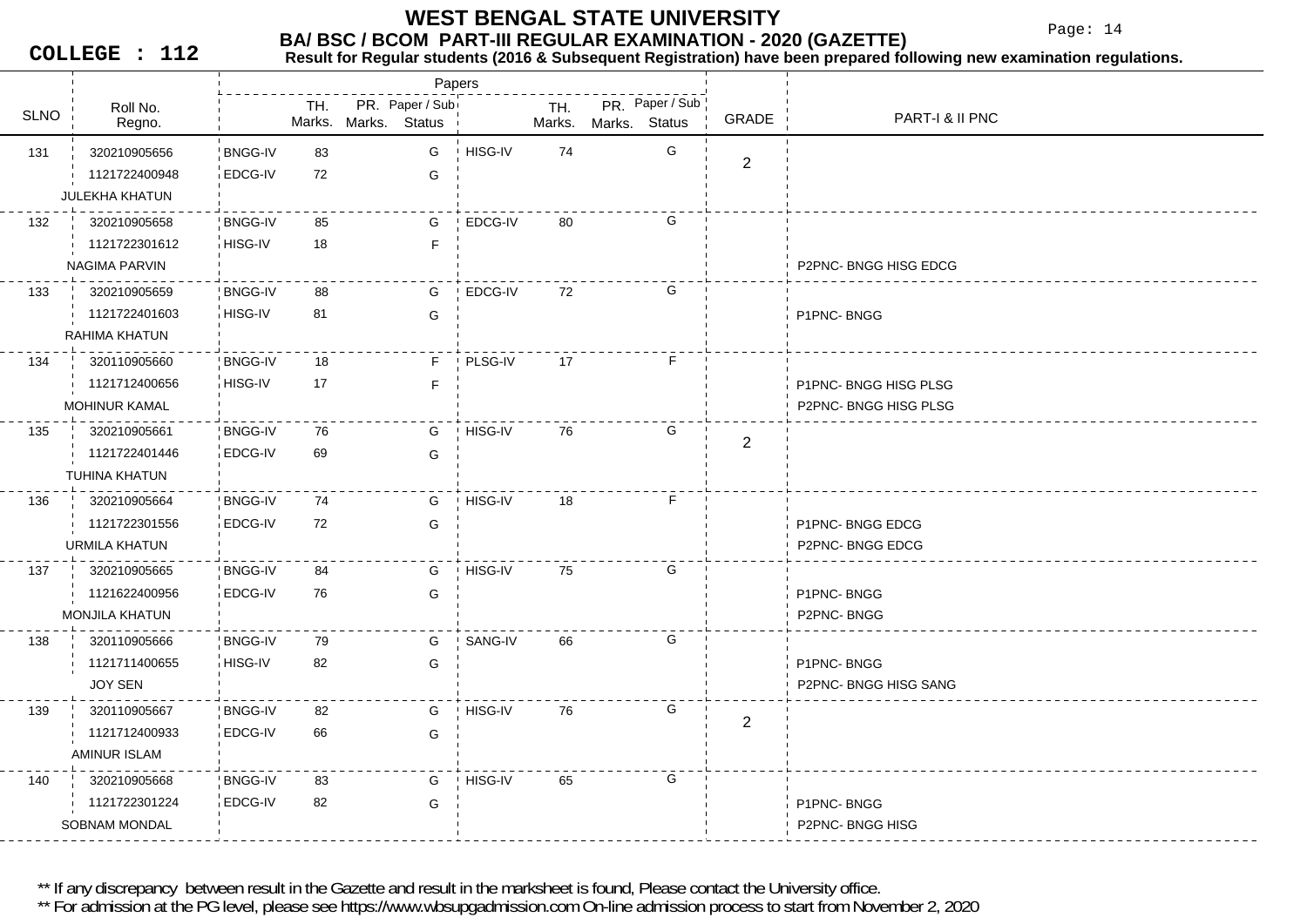Page: 15

**COLLEGE : 112**

#### **Result for Regular students (2016 & Subsequent Registration) have been prepared following new examination regulations.**

|             |                      |                |     |                                         | Papers  |               |                                  |                     |                      |
|-------------|----------------------|----------------|-----|-----------------------------------------|---------|---------------|----------------------------------|---------------------|----------------------|
| <b>SLNO</b> | Roll No.<br>Regno.   |                | TH. | PR. Paper / Sub<br>Marks. Marks. Status |         | TH.<br>Marks. | PR. Paper / Sub<br>Marks. Status | GRADE               | PART-I & II PNC      |
| 141         | 320110905669         | <b>BNGG-IV</b> | 17  | F                                       | PLSG-IV | 18            |                                  | F                   |                      |
|             | 1121711101295        | EDCG-IV        | 17  | $\mathsf F$                             |         |               |                                  |                     | P1PNC-PLSG           |
|             | RAHUL SARDAR         |                |     |                                         |         |               |                                  |                     | P2PNC-BNGG EDCG PLSG |
| 142         | 320110905672         | <b>BNGG-IV</b> | 68  | G                                       | HISG-IV | 77            |                                  | G                   |                      |
|             | 1121712401367        | EDCG-IV        | 69  | G                                       |         |               |                                  |                     | P1PNC-BNGG EDCG      |
|             | SAHABUDDIN MONDAL    |                |     |                                         |         |               |                                  |                     | P2PNC-BNGG EDCG      |
| 143         | 320210905673         | <b>BNGG-IV</b> | 81  | G                                       | HISG-IV | 18            |                                  | F.<br>F             |                      |
|             | 1121722300214        | EDCG-IV        | 65  | G                                       |         |               |                                  |                     |                      |
|             | <b>NOURIN AKTAR</b>  |                |     |                                         |         |               |                                  |                     |                      |
| 144         | 320210905676         | <b>BNGG-IV</b> | 87  | G                                       | EDCG-IV | 66            |                                  | G<br>$\overline{2}$ |                      |
|             | 1121722401622        | HISG-IV        | 80  | G                                       |         |               |                                  |                     |                      |
|             | SAHELI KHATUN        |                |     |                                         |         |               |                                  |                     |                      |
| 145         | 320110905679         | <b>BNGG-IV</b> | 83  | G                                       | PLSG-IV | 74            |                                  | G                   |                      |
|             | 1121712400886        | HISG-IV        | 79  | G                                       |         |               |                                  |                     |                      |
|             | <b>SURAJ DAFADAR</b> |                |     |                                         |         |               |                                  |                     | P2PNC-BNGG PLSG      |
| 146         | 320210905681         | <b>BNGG-IV</b> | 17  | F.                                      | PLSG-IV | 18            |                                  | F.                  |                      |
|             | 1121722401115        | HISG-IV        | 18  | $\mathsf F$                             |         |               |                                  |                     | P1PNC-BNGG HISG      |
|             | <b>MAMONI KHATUN</b> |                |     |                                         |         |               |                                  |                     | P2PNC-BNGG HISG PLSG |
| 147         | 320210905683         | <b>BNGG-IV</b> | 82  | G                                       | HISG-IV | 76            | G                                |                     |                      |
|             | 1121721101547        | EDCG-IV        | 82  | G                                       |         |               |                                  |                     | P1PNC-BNGG EDCG      |
|             | SUPARNA MONDAL       |                |     |                                         |         |               |                                  |                     | P2PNC-BNGG EDCG      |
| 148         | 320210905684         | <b>BNGG-IV</b> | 79  | G                                       | HISG-IV | 75            | G                                |                     |                      |
|             | 1121721301135        | EDCG-IV        | 69  | G                                       |         |               |                                  |                     |                      |
|             | PRIYA GHOSH          |                |     |                                         |         |               |                                  |                     | P2PNC-BNGG           |
| 149         | 320210905686         | <b>BNGG-IV</b> | 18  | F.                                      | PLSG-IV | 18            |                                  | F                   |                      |
|             | 1121722400585        | HISG-IV        | 18  | F.                                      |         |               |                                  |                     | P1PNC-BNGG HISG PLSG |
|             | RESHMA SULTANA       |                |     |                                         |         |               |                                  |                     | P2PNC-HISG PLSG      |
| 150         | 320210905687         | <b>BNGG-IV</b> | 81  | G                                       | HISG-IV | 77            | G                                |                     |                      |
|             | 1121722300701        | EDCG-IV        | 73  | G                                       |         |               |                                  |                     | P1PNC-BNGG EDCG HISG |
|             | <b>TANIA KHATUN</b>  |                |     |                                         |         |               |                                  |                     | P2PNC-BNGG EDCG HISG |

\*\* If any discrepancy between result in the Gazette and result in the marksheet is found, Please contact the University office.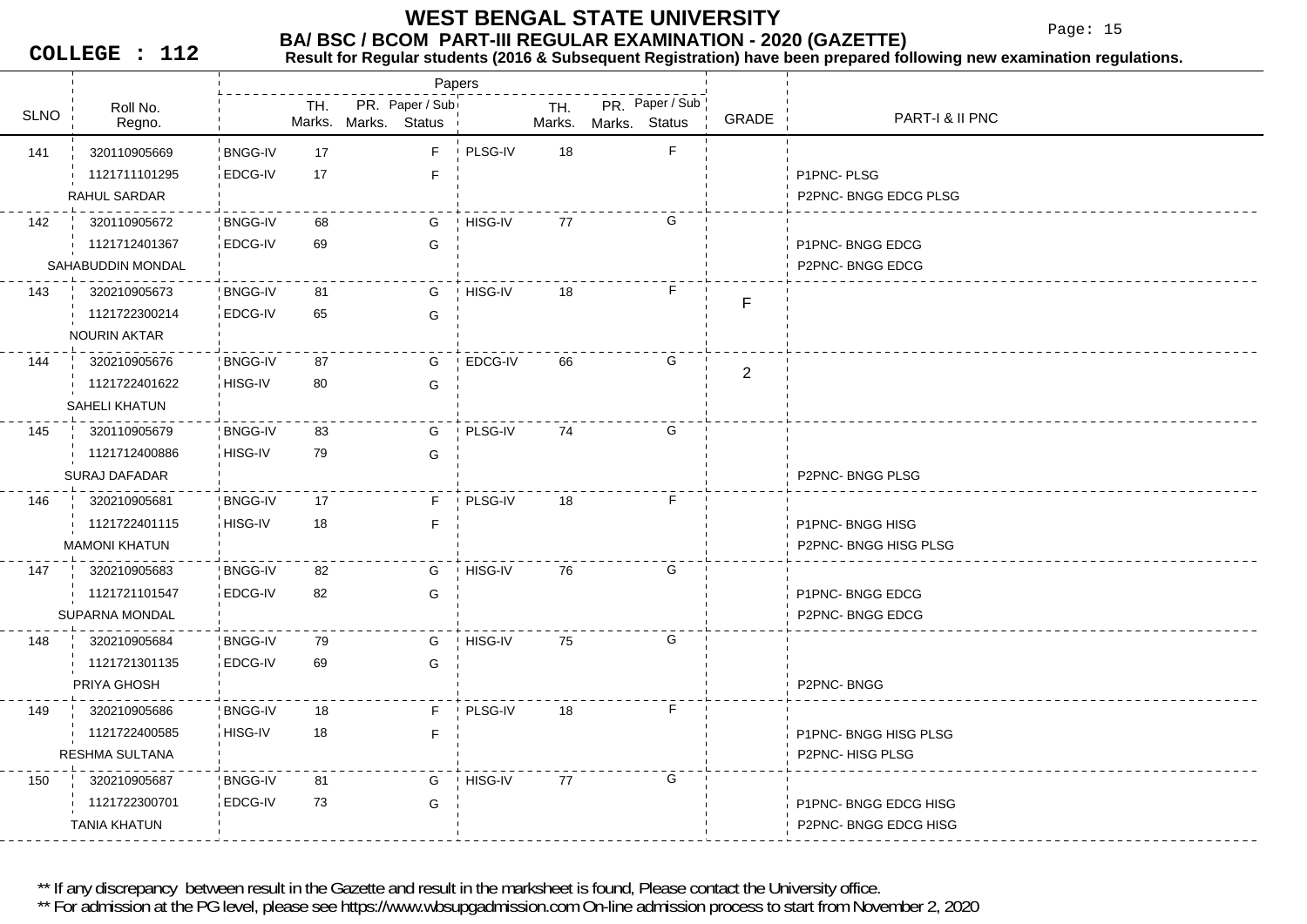Page: 16

**COLLEGE : 112**

#### **Result for Regular students (2016 & Subsequent Registration) have been prepared following new examination regulations.**

|             |                        |                |     |                      | Papers          |         |               |               |                 |                |                      |
|-------------|------------------------|----------------|-----|----------------------|-----------------|---------|---------------|---------------|-----------------|----------------|----------------------|
| <b>SLNO</b> | Roll No.<br>Regno.     |                | TH. | Marks. Marks. Status | PR. Paper / Sub |         | TH.<br>Marks. | Marks. Status | PR. Paper / Sub | GRADE          | PART-I & II PNC      |
| 151         | 320210905688           | <b>BNGG-IV</b> | 82  |                      | G               | PLSG-IV | 80            |               | G               |                |                      |
|             | 1121721101739          | HISG-IV        | 79  |                      | G               |         |               |               |                 | $\mathbf{2}$   |                      |
|             | <b>MAMPI MANNA</b>     |                |     |                      |                 |         |               |               |                 |                |                      |
| 152         | 320210905689           | BNGG-IV        | 86  |                      | G               | HISG-IV | 84            |               | G               | $\mathbf{2}$   |                      |
|             | 1121721101575          | SANG-IV        | 63  |                      | G               |         |               |               |                 |                |                      |
|             | SUDHA KAHAR            |                |     |                      |                 |         |               |               |                 |                |                      |
| 153         | 320110905691           | <b>BNGG-IV</b> | 84  |                      | G               | EDCG-IV | 88            |               | G               |                |                      |
|             | 1121712301315          | HISG-IV        | 75  |                      | G               |         |               |               |                 |                | P1PNC-BNGG EDCG      |
|             | RAKIBUL ISLAM MONDAL   |                |     |                      |                 |         |               |               |                 |                | P2PNC-BNGG HISG EDCG |
| 154         | 320110905692           | <b>BNGG-IV</b> | 80  |                      | G               | EDCG-IV | 73            |               | G               |                |                      |
|             | 1121712300849          | HISG-IV        | 82  |                      | G               |         |               |               |                 |                |                      |
|             | SK MOHIUDDIN           |                |     |                      |                 |         |               |               |                 |                | P2PNC-BNGG EDCG      |
| 155         | 320210905693           | <b>BNGG-IV</b> | 79  |                      | G               | HISG-IV | 77            |               | G               |                |                      |
|             | 1121721401476          | EDCG-IV        | 79  |                      | G               |         |               |               |                 |                |                      |
|             | RIA DAS                |                |     |                      |                 |         |               |               |                 |                | P2PNC-BNGG EDCG HISG |
| 156         | 320210905694           | <b>BNGG-IV</b> | 79  |                      | G               | HISG-IV | 79            |               | G               |                |                      |
|             | 1121722301529          | EDCG-IV        | 79  |                      | G               |         |               |               |                 |                |                      |
|             | FIRUJA KHATUN          |                |     |                      |                 |         |               |               |                 |                | P2PNC-HISG           |
| 157         | 320110905695           | <b>BNGG-IV</b> | 81  |                      | G               | PLSG-IV | 85            |               | G               | $\overline{c}$ |                      |
|             | 1121712401463          | HISG-IV        | 76  |                      | G               |         |               |               |                 |                |                      |
|             | MALEK ALI BAIDYA       |                |     |                      |                 |         |               |               |                 |                |                      |
| 158         | 320210905696           | <b>BNGG-IV</b> | 79  |                      | G               | EDCG-IV | 68            |               | G               | $\mathbf{2}$   |                      |
|             | 1121622400464          | HISG-IV        | 77  |                      | G               |         |               |               |                 |                |                      |
|             | <b>HIRAMONI KHATUN</b> |                |     |                      |                 |         |               |               |                 |                |                      |
| 159         | 320210905697           | <b>BNGG-IV</b> | 85  |                      | G               | EDCG-IV | 74            |               | G               |                |                      |
|             | 1121722301159          | HISG-IV        | 75  |                      | G               |         |               |               |                 |                |                      |
|             | SONIA KHATUN           |                |     |                      |                 |         |               |               |                 |                | P2PNC-BNGG HISG      |
| 160         | 320210905698           | <b>BNGG-IV</b> | 79  |                      | G               | PLSG-IV | 82            |               | G               |                |                      |
|             | 1121722401560          | HISG-IV        | 76  |                      | G               |         |               |               |                 |                | P1PNC-PLSG           |
|             | <b>RIMPA KHATUN</b>    |                |     |                      |                 |         |               |               |                 |                | P2PNC-BNGG HISG PLSG |

\*\* If any discrepancy between result in the Gazette and result in the marksheet is found, Please contact the University office.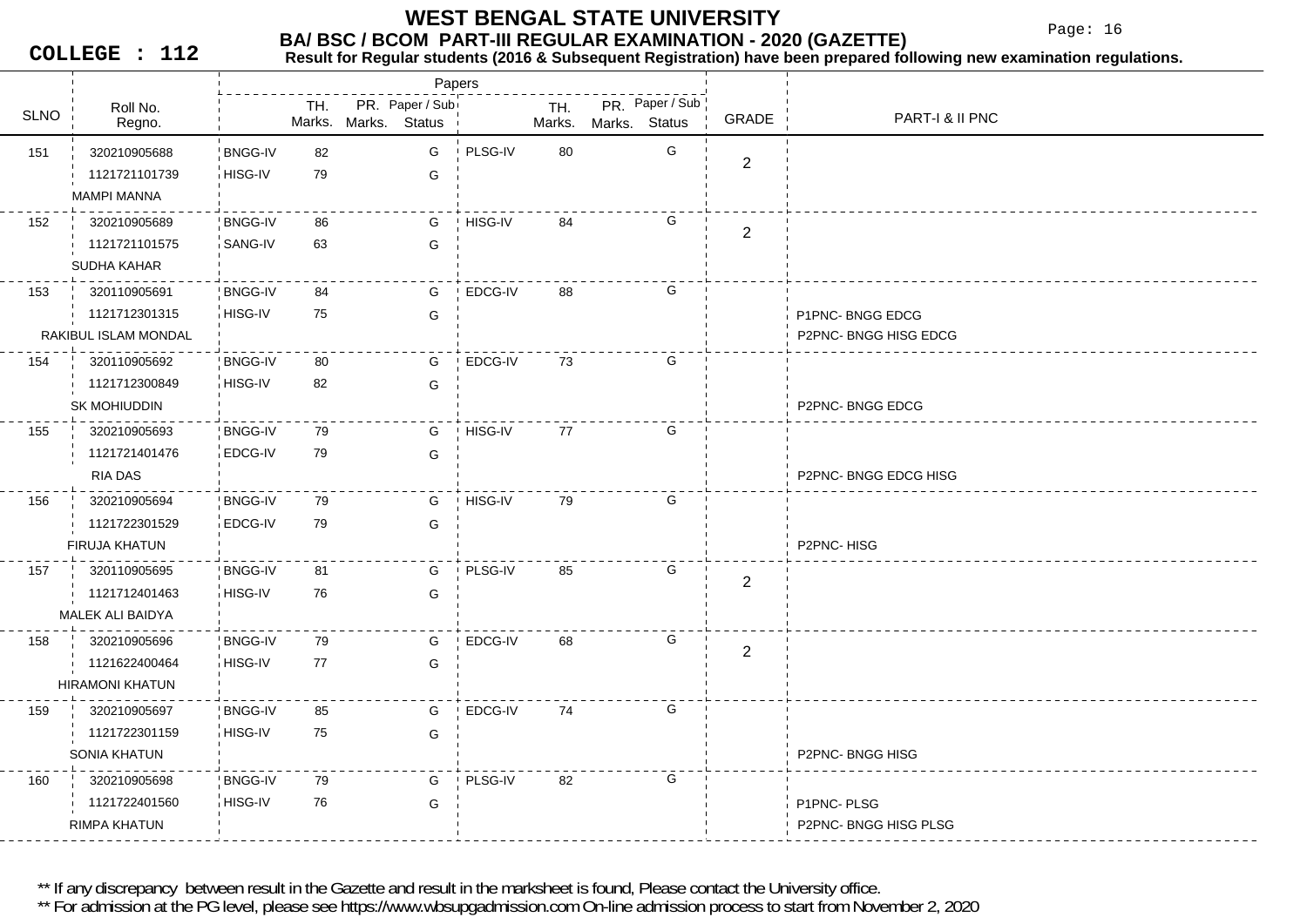Page: 17

**COLLEGE : 112**

**Result for Regular students (2016 & Subsequent Registration) have been prepared following new examination regulations.**

|             |                         |                |     |                      | Papers          |           |               |               |                 |       |                             |
|-------------|-------------------------|----------------|-----|----------------------|-----------------|-----------|---------------|---------------|-----------------|-------|-----------------------------|
| <b>SLNO</b> | Roll No.<br>Regno.      |                | TH. | Marks. Marks. Status | PR. Paper / Sub |           | TH.<br>Marks. | Marks. Status | PR. Paper / Sub | GRADE | PART-I & II PNC             |
| 161         | 320110905699            | <b>BNGG-IV</b> | 81  |                      | G               | PLSG-IV   | 76            |               | G               |       |                             |
|             | 1121711101341           | HISG-IV        | 74  |                      | G               |           |               |               |                 |       |                             |
|             | <b>SUMAN MANDAL</b>     |                |     |                      |                 |           |               |               |                 |       | <b>P2PNC-BNGG HISG PLSG</b> |
| 162         | 320210905700            | <b>BNGG-IV</b> | 87  |                      | G               | EDCG-IV   | 71            |               | G               |       |                             |
|             | 1121722400666           | HISG-IV        | 81  |                      | G               |           |               |               |                 |       |                             |
|             | SABANA YEASMIN          |                |     |                      |                 |           |               |               |                 |       | P2PNC-BNGG HISG EDCG        |
| 163         | 320110905701            | <b>BNGG-IV</b> | 79  |                      | G               | HISG-IV   | 85            |               | G               |       |                             |
|             | 1121712301279           | PLSG-IV        | 60  |                      | G               |           |               |               |                 |       |                             |
|             | MD ABDUL BARIK          |                |     |                      |                 |           |               |               |                 |       | P2PNC-BNGG PLSG HISG        |
| 164         | 320210905705            | <b>BNGG-IV</b> | 65  |                      | G               | ! HISG-IV | 18            |               | F.              |       |                             |
|             | 1121722300482           | EDCG-IV        | 71  |                      | G               |           |               |               |                 |       | P1PNC-BNGG EDCG             |
|             | <b>MOUSUMI KHATUN</b>   |                |     |                      |                 |           |               |               |                 |       | P2PNC- BNGG EDCG HISG       |
| 165         | 320210905706            | <b>BNGG-IV</b> | 80  |                      | G               | PLSG-IV   | 77            |               | G               |       |                             |
|             | 1121722301724           | HISG-IV        | 18  |                      | F               |           |               |               |                 |       | P1PNC-BNGG PLSG             |
|             | AJMIRA KHATUN           |                |     |                      |                 |           |               |               |                 |       | P2PNC-BNGG HISG PLSG        |
| 166         | 320210905707            | <b>BNGG-IV</b> | 84  |                      | G               | EDCG-IV   | 69            |               | G               |       |                             |
|             | 1121722401089           | HISG-IV        | 74  |                      | G               |           |               |               |                 |       | P1PNC-BNGG HISG EDCG        |
|             | ACHIYA KHATUN           |                |     |                      |                 |           |               |               |                 |       | P2PNC-BNGG HISG EDCG        |
| 167         | 320210905708            | <b>BNGG-IV</b> | 76  |                      | G               | HISG-IV   | 77            |               | G               |       |                             |
|             | 1121721201722           | EDCG-IV        | 68  |                      | G               |           |               |               |                 |       |                             |
|             | <b>SUPARNA SARDAR</b>   |                |     |                      |                 |           |               |               |                 |       | P2PNC-EDCG                  |
| 168         | 320210905709            | <b>BNGG-IV</b> | 78  |                      | G               | EDCG-IV   | 72            |               | G               |       |                             |
|             | 1121721401254           | PLSG-IV        | 80  |                      | G               |           |               |               |                 |       |                             |
|             | <b>RINKI MONDAL</b>     |                |     |                      |                 |           |               |               |                 |       | P2PNC-BNGG                  |
| 169         | 320110905710            | <b>BNGG-IV</b> | 82  |                      | G               | PLSG-IV   | 85            |               | G               |       |                             |
|             | 1121712301702           | HISG-IV        | 79  |                      | G               |           |               |               |                 |       | P1PNC-BNGG PLSG             |
|             | <b>MD JAHIDUL KARIM</b> |                |     |                      |                 |           |               |               |                 |       | P2PNC-BNGG HISG PLSG        |
| 170         | 320210905713            | <b>BNGG-IV</b> | 85  |                      | G               | PLSG-IV   | 84            |               | G               |       |                             |
|             | 1121722300289           | EDCG-IV        | 74  |                      | G               |           |               |               |                 |       | P1PNC-BNGG                  |
|             | RIMA PARVIN             |                |     |                      |                 |           |               |               |                 |       | P2PNC-BNGA                  |
|             |                         |                |     |                      |                 |           |               |               |                 |       |                             |

\*\* If any discrepancy between result in the Gazette and result in the marksheet is found, Please contact the University office.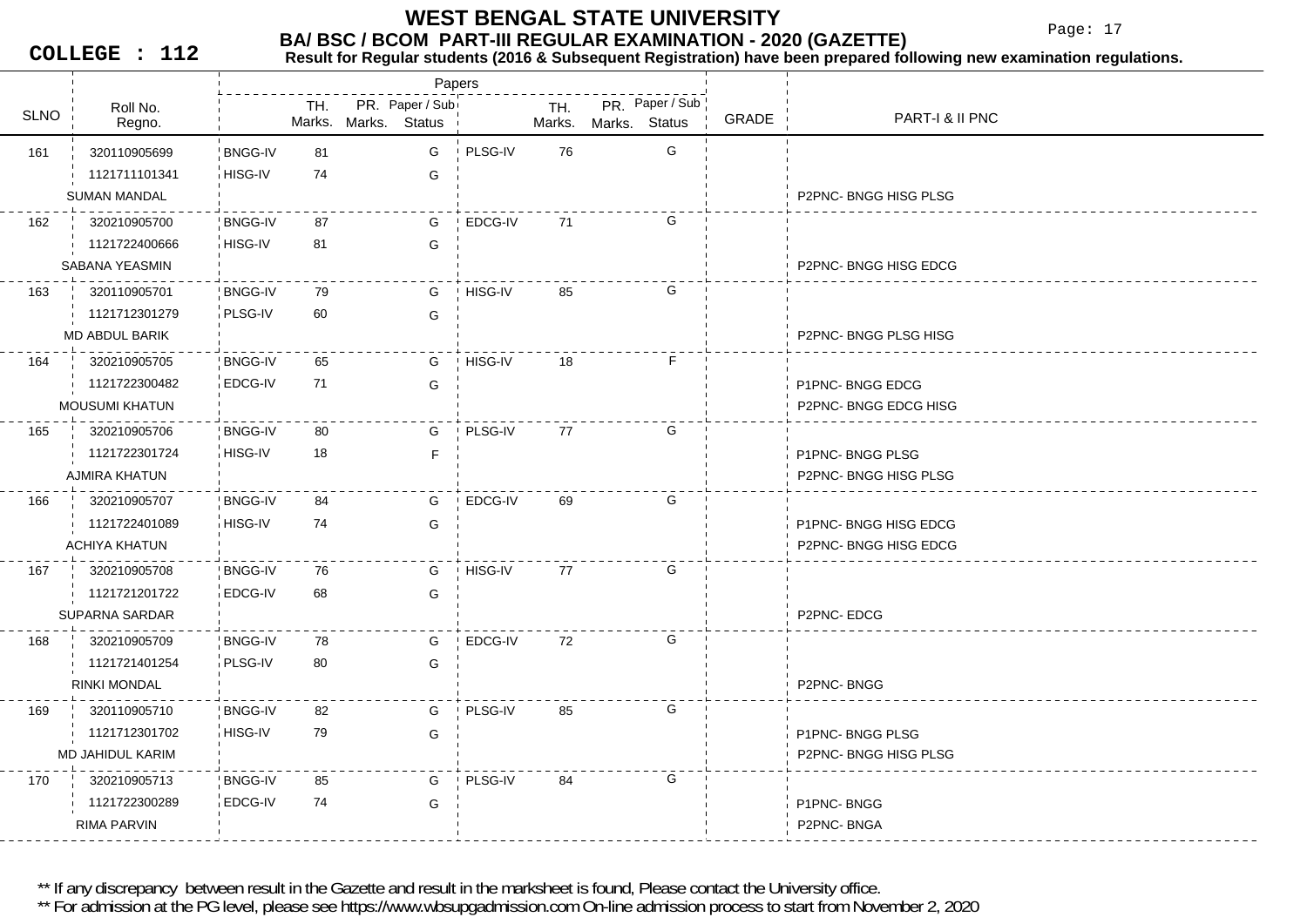#### **BA/ BSC / BCOM PART-III REGULAR EXAMINATION - 2020 (GAZETTE) WEST BENGAL STATE UNIVERSITY**

Page: 18

**COLLEGE : 112**

## **Result for Regular students (2016 & Subsequent Registration) have been prepared following new examination regulations.**

Roll No.TH.SLNO
ROLINO
REGIO BRONO SUNO NARKS Status
SLNO
REGIO **▽ ¦ Regno. ¦ Marks.** PR. Paper / Sub<br>Marks. Status <sup>|</sup> Marks. Mark. Mark. . Marks. Marks.**Status** Papers PR. Paper / Sub GRADE PART-I & II PNC 171 71 320210905716 BNGG-IV**BNGG-IV** HISG-IV 74 GG EDCG-IV 77 G 1121722301494**G** P1PNC- BNGG SABANA KHATUN P2PNC- BNGG HISG EDCG 172 79 320210905718 BNGG-IVEDCG-IV 71 GG HISG-IV 79 G 1121722301019G **EDGG HISG CONSUMING EDGG HISG** RESHMA SULTANAA P2PNC- BNGG EDCG HISG 173 79 320110905720 BNGG-IV3 iHISG-IV 76 G G EDCG-IV 68 G 1121712400583AKMAM MOLLAA P2PNC- BNGG EDCG AND THE RELEASED OF THE RELEASED OF THE RELEASED OF THE RELEASED OF THE RELEASED OF THE RELEASED OF THE RELEASED OF THE RELEASED OF THE RELEASED OF THE RELEASED OF THE RELEASED OF THE RELEASED OF THE REL 174 86 320110905721 BNGG-IV**BNGG-IV** EDCG-IV 68 GGPHIG-IV 85 G 1121712300780**G** P1PNC- EDCG MOHAMMAD ALI P2PNC- BNGG EDCG PHIG 175 85 320110905722 BNGG-IV**BNGG-IV** EDCG-IV 69 G69 G HISG-IV 71 G 1121712401119G P1PNC- BNGG IMRAN HOSSAIN P2PNC- EDCG 176 320110905723 BNGG-IV 86 **BNGG-IV** EDCG-IV 79 GG HISG-IV 77 G 1121712301598MOHIDUL MONDAL P2PNC- EDCG 177 320210905725 BNGG-IV 86 **BNGG-IV** EDCG-IV 88 GG HISG-IV 77 G 1121722301027G NAZIMA KHATUN P2PNC- BNGG178 97 320210905726 BNGG-IV **BNGG-IV** EDCG-IV 72 G72 G HISG-IV 80 G 1121722400682G P1PNC- EDCG RUMANA PARVIN P2PNC- BNGG EDCG HISG 179 74 320210905727 BNGG-IV3 HISG-IV 76 G 76 G EDCG-IV 71 G 1121722400603**G** P1PNC- BNGG HISG GAUSIA TARMIN P2PNC- BNGG HISG EDCG 180 320110905728 BNGG-IV 83 **BNGG-IV** 1 HISG-IV 76 G 76 GPHIG-IV 82 G 1121712301311SK SIRAJUL ISLAMP2PNC- PHIG

\*\* If any discrepancy between result in the Gazette and result in the marksheet is found, Please contact the University office.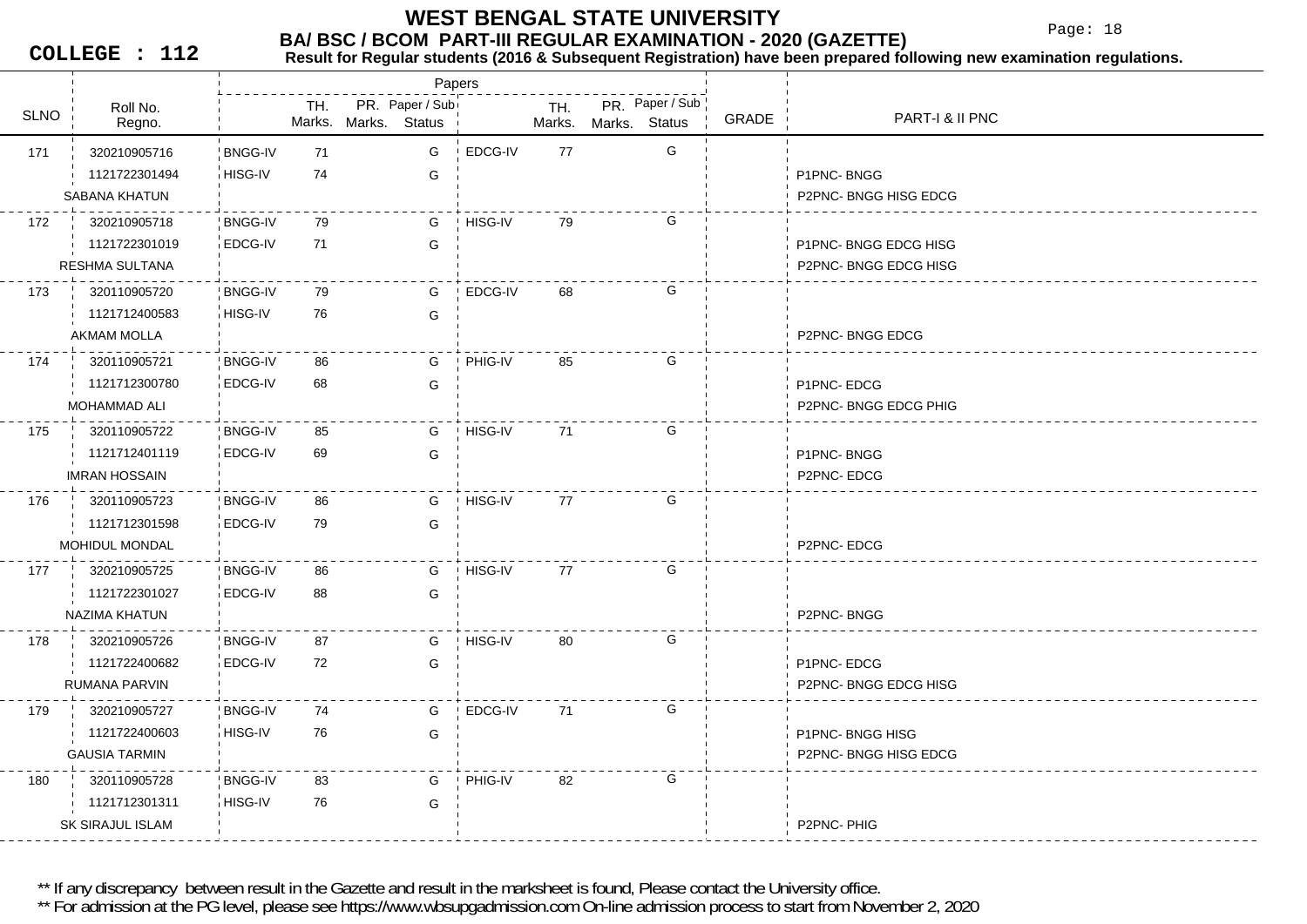Page: 19

**COLLEGE : 112**

#### **BA/ BSC / BCOM PART-III REGULAR EXAMINATION - 2020 (GAZETTE)**<br>Result for Requiar students (2016 & Subsequent Registration) have been prepared fo **Result for Regular students (2016 & Subsequent Registration) have been prepared following new examination regulations.**

|             |                         |                |     |                      | Papers          |         |               |               |                 |       |                        |
|-------------|-------------------------|----------------|-----|----------------------|-----------------|---------|---------------|---------------|-----------------|-------|------------------------|
| <b>SLNO</b> | Roll No.                |                | TH. | Marks. Marks. Status | PR. Paper / Sub |         | TH.<br>Marks. |               | PR. Paper / Sub | GRADE | PART-I & II PNC        |
|             | Regno.                  |                |     |                      |                 |         |               | Marks. Status |                 |       |                        |
| 181         | 320210905730            | <b>BNGG-IV</b> | 87  |                      | G               | HISG-IV | 75            |               | G               |       |                        |
|             | 1121722401108           | EDCG-IV        | 71  |                      | G               |         |               |               |                 |       |                        |
|             | JAHARA BANU KHATUN      |                |     |                      |                 |         |               |               |                 |       | P2PNC-EDCG             |
| 182         | 320210905731            | <b>BNGG-IV</b> | 79  |                      | G               | PLSG-IV | 87            |               | G               |       |                        |
|             | 1121722400492           | HISG-IV        | 79  |                      | G               |         |               |               |                 |       | P1PNC-BNGG             |
|             | PARUL KHATUN            |                |     |                      |                 |         |               |               |                 |       | P2PNC-BNGG PLSG        |
| 183         | 320210905734            | <b>BNGG-IV</b> | 80  |                      | G               | EDCG-IV | 72            |               | G               |       |                        |
|             | 1121722401195           | HISG-IV        | 77  |                      | G               |         |               |               |                 |       | P1PNC-BNGG             |
|             | <b>NASRIN NAHAR</b>     |                |     |                      |                 |         |               |               |                 |       | <b>P2PNC-BNGG EDCG</b> |
| 184         | 320210905737            | <b>BNGG-IV</b> | 83  |                      | G               | HISG-IV | 77            |               | G               |       |                        |
|             | 1121722401581           | EDCG-IV        | 66  |                      | G               |         |               |               |                 |       | P1PNC-HISG             |
|             | <b>MOMTARINA KHATUN</b> |                |     |                      |                 |         |               |               |                 |       | P2PNC-BNGG EDCG HISG   |
| 185         | 320110905738            | <b>BNGG-IV</b> | 76  |                      | G               | HISG-IV | 78            |               | G               |       |                        |
|             | 1121712300461           | EDCG-IV        | 69  |                      | G               |         |               |               |                 |       |                        |
|             | ARABUL MOLLA            |                |     |                      |                 |         |               |               |                 |       | P2PNC-BNGG HISG        |
| 186         | 320210905745            | <b>BNGG-IV</b> | 77  |                      | G               | HISG-IV | 77            |               | G               |       |                        |
|             | 1121721401421           | EDCG-IV        | 76  |                      | G               |         |               |               |                 |       | P1PNC-BNGG EDCG HISG   |
|             | <b>SHIMA MONDAL</b>     |                |     |                      |                 |         |               |               |                 |       | P2PNC-BNGG EDCG HISG   |
| 187         | 320210905746            | <b>BNGG-IV</b> | 80  |                      | G               | HISG-IV | 74            |               | G               |       |                        |
|             | 1121722401356           | EDCG-IV        | 74  |                      | G               |         |               |               |                 |       | P1PNC-BNGG EDCG        |
|             | RUBINA KHATUN           |                |     |                      |                 |         |               |               |                 |       | P2PNC- BNGG EDCG HISG  |
| 188         | 320210905748            | <b>BNGG-IV</b> | 84  |                      | G               | EDCG-IV | 72            |               | G               |       |                        |
|             | 1121722301443           | HISG-IV        | 85  |                      | G               |         |               |               |                 |       |                        |
|             | <b>SARMIN SULTANA</b>   |                |     |                      |                 |         |               |               |                 |       | P2PNC-BNGG EDCG        |
| 189         | 320210905749            | <b>BNGG-IV</b> | 84  |                      | G               | HISG-IV | 79            |               | G               |       |                        |
|             | 1121721401069           | EDCG-IV        | 79  |                      | G               |         |               |               |                 |       | P1PNC-BNGG EDCG        |
|             | <b>SARASWATI DAS</b>    |                |     |                      |                 |         |               |               |                 |       | P2PNC-BNGG HISG        |
| 190         | 320210905750            | <b>BNGG-IV</b> | 70  |                      | G               | HISG-IV | 74            |               | G               |       |                        |
|             | 1121722301675           | EDCG-IV        | 74  |                      | G               |         |               |               |                 |       | P1PNC-BNGG EDCG        |
|             | MANUYARA KHATUN         |                |     |                      |                 |         |               |               |                 |       | P2PNC-BNGG EDCG HISG   |
|             |                         |                |     |                      |                 |         |               |               |                 |       |                        |

\*\* If any discrepancy between result in the Gazette and result in the marksheet is found, Please contact the University office.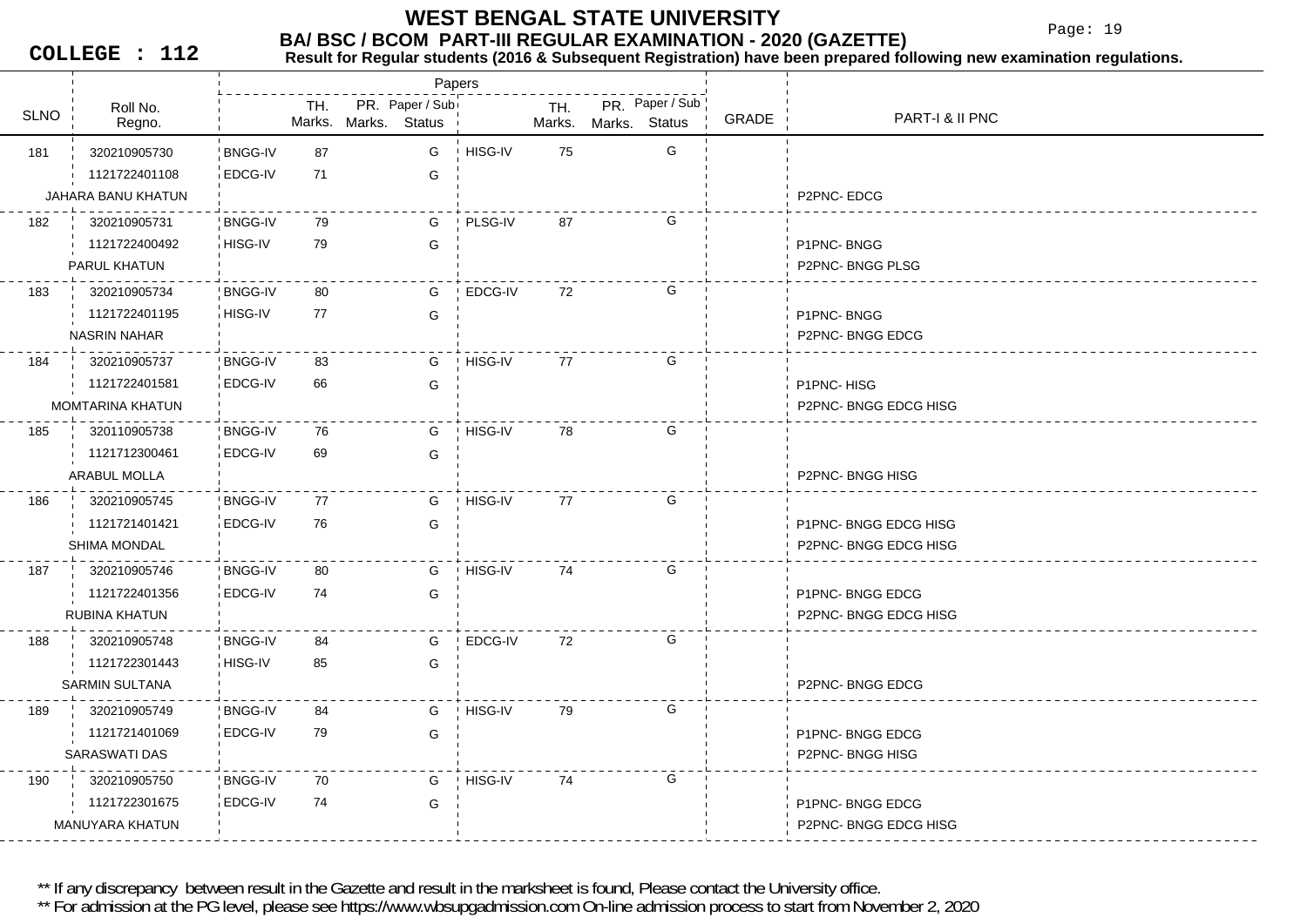Page: 20

**COLLEGE : 112**

### **Result for Regular students (2016 & Subsequent Registration) have been prepared following new examination regulations.**

|             |                      |                |     |                                         | Papers  |               |                                  |                |                      |
|-------------|----------------------|----------------|-----|-----------------------------------------|---------|---------------|----------------------------------|----------------|----------------------|
| <b>SLNO</b> | Roll No.<br>Regno.   |                | TH. | PR. Paper / Sub<br>Marks. Marks. Status |         | TH.<br>Marks. | PR. Paper / Sub<br>Marks. Status | <b>GRADE</b>   | PART-I & II PNC      |
| 191         | 320210905751         | <b>BNGG-IV</b> | 69  | G                                       | PLSG-IV | 84            | G                                |                |                      |
|             | 1121721401141        | EDCG-IV        | 80  | G                                       |         |               |                                  |                | P1PNC-PLSG           |
|             | <b>MOUSUMI MUNDA</b> |                |     |                                         |         |               |                                  |                | P2PNC-PLSG           |
| 192         | 320210905757         | <b>BNGG-IV</b> | 80  | G                                       | SANG-IV | 68            | G                                |                |                      |
|             | 1121722301654        | HISG-IV        | 76  | G                                       |         |               |                                  |                |                      |
|             | <b>FIROJA KHATUN</b> |                |     |                                         |         |               |                                  |                | P2PNC-SANG           |
| 193         | 320210905758         | <b>BNGG-IV</b> | 76  | G                                       | HISG-IV | 17            | F.                               | F              |                      |
|             | 1121721401601        | EDCG-IV        | 84  | G                                       |         |               |                                  |                |                      |
|             | SAYANI BISWAS        |                |     |                                         |         |               |                                  |                |                      |
| 194         | 320210905759         | <b>BNGG-IV</b> | 79  | G                                       | EDCG-IV | 83            | G                                |                |                      |
|             | 1121722301544        | HISG-IV        | 82  | G                                       |         |               |                                  |                |                      |
|             | SOHELA SARMIN        |                |     |                                         |         |               |                                  |                | P2PNC-BNGG HISG EDCG |
| 195         | 320210905760         | <b>BNGG-IV</b> | 85  | G                                       | HISG-IV | 74            | G                                |                |                      |
|             | 1121722401627        | PLSG-IV        | 76  | G                                       |         |               |                                  |                | P1PNC-BNGG PLSG      |
|             | SOHANA PARVIN        |                |     |                                         |         |               |                                  |                | P2PNC-BNGG PLSG      |
| 196         | 320110905762         | <b>BNGG-IV</b> | 79  | G                                       | PLSG-IV | 85            | G                                | $\overline{2}$ |                      |
|             | 1121712401454        | EDCG-IV        | 84  | G                                       |         |               |                                  |                |                      |
|             | MD SAMIM ALAM MONDAL |                |     |                                         |         |               |                                  |                |                      |
| 197         | 320210905763         | <b>BNGG-IV</b> | 79  | G                                       | PLSG-IV | 80            | G                                |                |                      |
|             | 1121722301008        | HISG-IV        | 82  | G                                       |         |               |                                  |                |                      |
|             | <b>MONIRA KHATUN</b> |                |     |                                         |         |               |                                  |                | P2PNC-BNGG HISG PLSG |
| 198         | 320110905764         | <b>BNGG-IV</b> | 80  | G                                       | PLSG-IV | 72            | G                                |                |                      |
|             | 1121712301650        | HISG-IV        | 76  | G                                       |         |               |                                  |                | P1PNC-BNGG HISG PLSG |
|             | <b>SARIFUL MOLLA</b> |                |     |                                         |         |               |                                  |                | P2PNC-BNGG HISG PLSG |
| 199         | 320210905765         | <b>BNGG-IV</b> | 81  | G                                       | HISG-IV | 76            | G                                |                |                      |
|             | 1121722401485        | EDCG-IV        | 80  | G                                       |         |               |                                  |                | P1PNC-BNGG EDCG      |
|             | SABIA KHATUN         |                |     |                                         |         |               |                                  |                |                      |
| 200         | 320210905766         | <b>BNGG-IV</b> | 85  | G                                       | PLSG-IV | 87            | G                                | $\overline{2}$ |                      |
|             | 1121722300838        | HISG-IV        | 79  | G                                       |         |               |                                  |                |                      |
|             | <b>MONERA KHATUN</b> |                |     |                                         |         |               |                                  |                |                      |

\*\* If any discrepancy between result in the Gazette and result in the marksheet is found, Please contact the University office.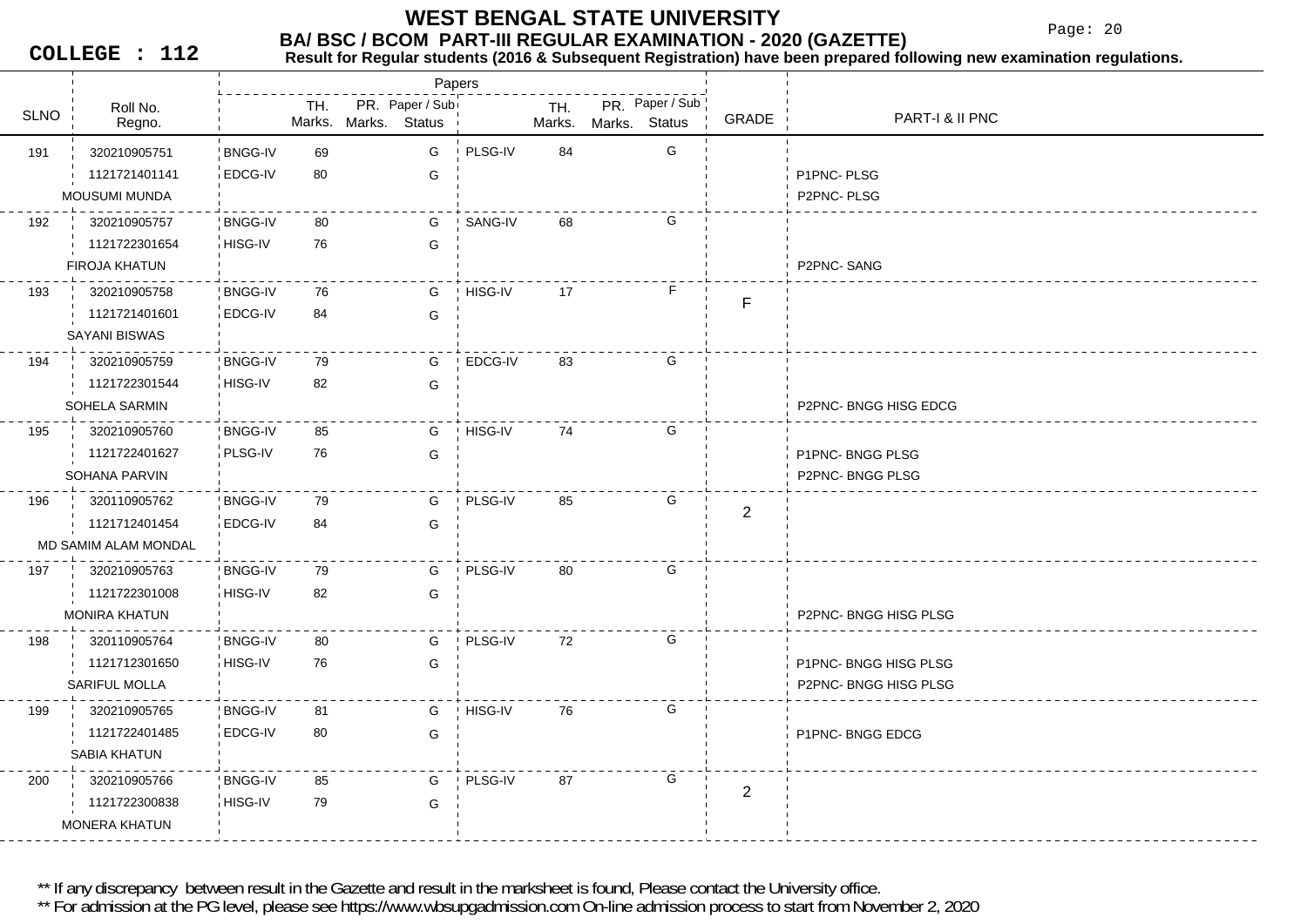Page: 21

**COLLEGE : 112**

#### **BA/ BSC / BCOM PART-III REGULAR EXAMINATION - 2020 (GAZETTE)**<br>Result for Requiar students (2016 & Subsequent Registration) have been prepared fo **Result for Regular students (2016 & Subsequent Registration) have been prepared following new examination regulations.**

|             |                       |                |     |                      | Papers          |         |               |               |                 |                |                      |
|-------------|-----------------------|----------------|-----|----------------------|-----------------|---------|---------------|---------------|-----------------|----------------|----------------------|
| <b>SLNO</b> | Roll No.<br>Regno.    |                | TH. | Marks. Marks. Status | PR. Paper / Sub |         | TH.<br>Marks. | Marks. Status | PR. Paper / Sub | GRADE          | PART-I & II PNC      |
| 201         | 320110905767          | <b>BNGG-IV</b> | 80  |                      | G               | SANG-IV | 71            |               | G               |                |                      |
|             | 1121711301466         | EDCG-IV        | 79  |                      | G               |         |               |               |                 |                |                      |
|             | RAHUL SANPUI          |                |     |                      |                 |         |               |               |                 |                | P2PNC-EDCG           |
| 202         | 320210905768          | <b>BNGG-IV</b> | 82  |                      | G               | PHIG-IV | 17            |               | F               |                |                      |
|             | 1121722400509         | HISG-IV        | 79  |                      | G               |         |               |               |                 |                | P1PNC-BNGG HISG      |
|             | <b>SAJMINA KHATUN</b> |                |     |                      |                 |         |               |               |                 |                | P2PNC-BNGG HISG PHIG |
| 203         | 320210905771          | <b>BNGG-IV</b> | 69  |                      | G               | PLSG-IV | 80            |               | G               |                |                      |
|             | 1121722400950         | HISG-IV        | 85  |                      | G               |         |               |               |                 |                | P1PNC-BNGG           |
|             | RABEYA KHATUN         |                |     |                      |                 |         |               |               |                 |                | P2PNC-BNGG HISG PLSG |
| 204         | 320110905772          | <b>BNGG-IV</b> | 84  |                      | G               | SANG-IV | 61            |               | G               |                |                      |
|             | 1121711100721         | HISG-IV        | 82  |                      | G               |         |               |               |                 |                | P1PNC-BNGG           |
|             | <b>SRIDAM DAS</b>     |                |     |                      |                 |         |               |               |                 |                | P2PNC-BNGG HISG SANG |
| 205         | 320210905774          | <b>BNGG-IV</b> | 80  |                      | G               | EDCG-IV | 72            |               | G               | $\overline{2}$ |                      |
|             | 1121722401086         | HISG-IV        | 79  |                      | G               |         |               |               |                 |                |                      |
|             | ASNURA KHATUN         |                |     |                      |                 |         |               |               |                 |                |                      |
| 206         | 320210905775          | <b>BNGG-IV</b> | 74  |                      | G               | PLSG-IV | 87            |               | G               |                |                      |
|             | 1121722300712         | HISG-IV        | 17  |                      | F               |         |               |               |                 |                |                      |
|             | FATEMA KHATUN         |                |     |                      |                 |         |               |               |                 |                | P2PNC-BNGG PLSG      |
| 207         | 320210905778          | <b>BNGG-IV</b> | 76  |                      | G               | PLSG-IV | 76            |               | G               |                |                      |
|             | 1121722400672         | HISG-IV        | 18  |                      | F               |         |               |               |                 |                | P1PNC-BNGG PLSG      |
|             | SAHINA KHATUN         |                |     |                      |                 |         |               |               |                 |                | P2PNC-BNGG HISG PLSG |
| 208         | 320210905779          | <b>BNGG-IV</b> | 79  |                      | G               | PLSG-IV | 77            |               | G               | $\overline{2}$ |                      |
|             | 1121721101142         | EDCG-IV        | 80  |                      | G               |         |               |               |                 |                |                      |
|             | <b>ANKHI ROY</b>      |                |     |                      |                 |         |               |               |                 |                |                      |
| 209         | 320110905780          | <b>BNGG-IV</b> | 79  |                      | G               | EDCG-IV | 66            |               | G               |                |                      |
|             | 1121712401582         | HISG-IV        | 81  |                      | G               |         |               |               |                 |                | P1PNC-BNGG           |
|             | YEADUL ISLAM          |                |     |                      |                 |         |               |               |                 |                | P2PNC-BNGG EDCG      |
| 210         | 320210905785          | <b>BNGG-IV</b> | 85  |                      | G               | HISG-IV | 83            |               | G               |                |                      |
|             | 1121721400709         | <b>EDCG-IV</b> | 82  |                      | G               |         |               |               |                 |                | P1PNC-BNGG           |
|             | PRIYANKA DEBNATH      |                |     |                      |                 |         |               |               |                 |                | P2PNC-BNGG EDCG HISG |

\*\* If any discrepancy between result in the Gazette and result in the marksheet is found, Please contact the University office.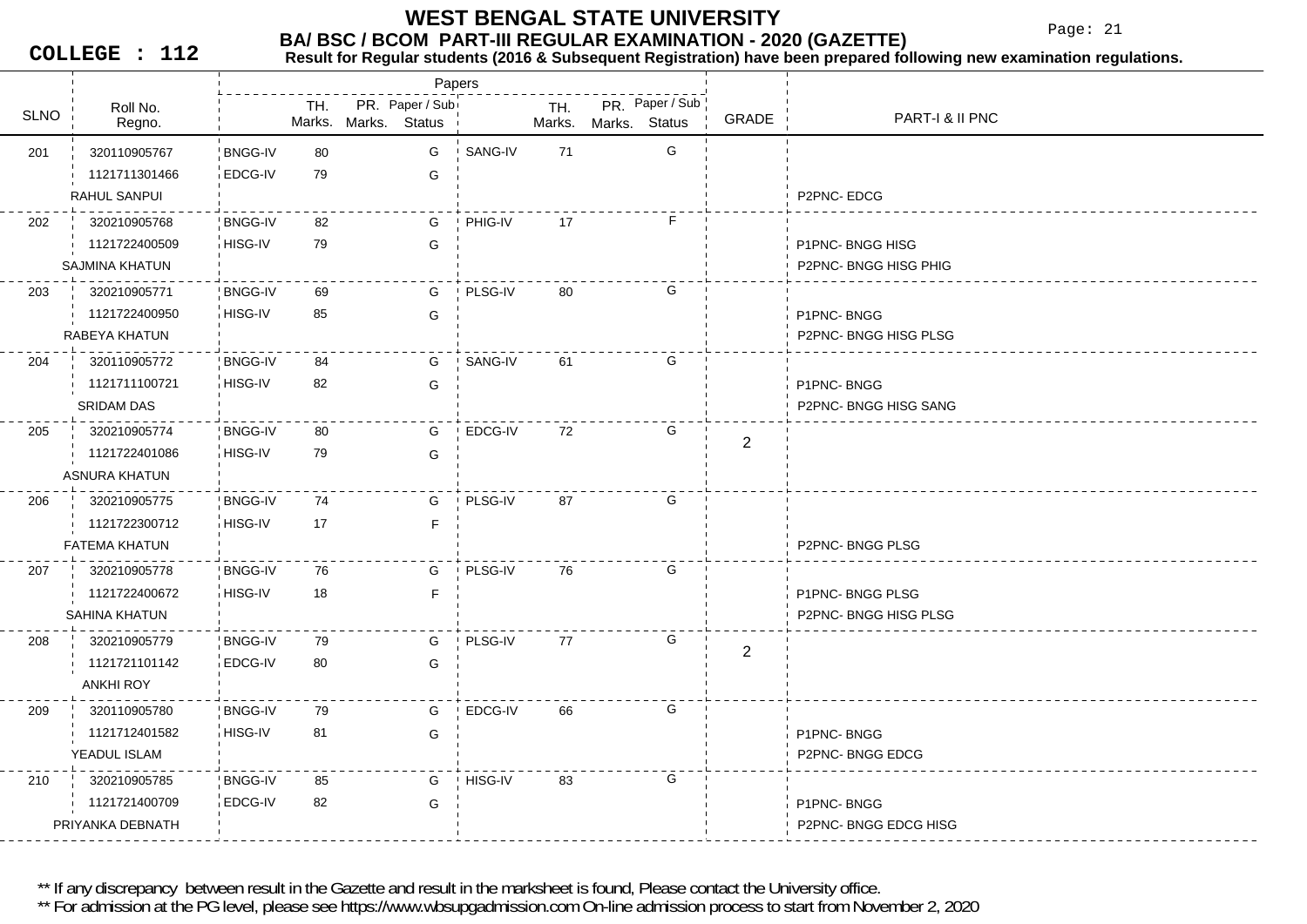Page: 22

**COLLEGE : 112**

#### **BA/ BSC / BCOM PART-III REGULAR EXAMINATION - 2020 (GAZETTE)**<br>Result for Requiar students (2016 & Subsequent Registration) have been prepared fo **Result for Regular students (2016 & Subsequent Registration) have been prepared following new examination regulations.**

|             |                         |                |     |                                          | Papers |         |               |               |                 |                |                      |
|-------------|-------------------------|----------------|-----|------------------------------------------|--------|---------|---------------|---------------|-----------------|----------------|----------------------|
| <b>SLNO</b> | Roll No.<br>Regno.      |                | TH. | PR. Paper / Subi<br>Marks. Marks. Status |        |         | TH.<br>Marks. | Marks. Status | PR. Paper / Sub | GRADE          | PART-I & II PNC      |
| 211         | 320210905788            | <b>BNGG-IV</b> | 82  | G                                        |        | EDCG-IV | 69            |               | G               |                |                      |
|             | 1121622401870           | HISG-IV        | 74  |                                          | G      |         |               |               |                 |                | P1PNC-BNGG           |
|             | <b>NASIMA KHATUN</b>    |                |     |                                          |        |         |               |               |                 |                | P2PNC-BNGG HISG EDCG |
| 212         | 320110905789            | <b>BNGG-IV</b> | 79  |                                          | G      | HISG-IV | 84            |               | G               |                |                      |
|             | 1121712301223           | EDCG-IV        | 73  | G                                        |        |         |               |               |                 |                | P1PNC-BNGG HISG      |
|             | <b>MD JAHANGIR BHAR</b> |                |     |                                          |        |         |               |               |                 |                | P2PNC- EDCG HISG     |
| 213         | 320210905791            | <b>BNGG-IV</b> | 85  |                                          | G      | HISG-IV | 78            |               | G               |                |                      |
|             | 1121722300975           | EDCG-IV        | 74  |                                          | G      |         |               |               |                 |                | P1PNC-EDCG           |
|             | <b>NASIMA AKTER</b>     |                |     |                                          |        |         |               |               |                 |                | P2PNC-BNGG EDCG      |
| 214         | 320210905794            | <b>BNGG-IV</b> | 88  |                                          | G      | PLSG-IV | 87            |               | G               |                |                      |
|             | 1121722301548           | EDCG-IV        | 69  |                                          | G      |         |               |               |                 |                |                      |
|             | PARVINA KHATUN          |                |     |                                          |        |         |               |               |                 |                | P2PNC-BNGG PLSG      |
| 215         | 320210905795            | <b>BNGG-IV</b> | 87  |                                          | G      | HISG-IV | 77            |               | G               |                |                      |
|             | 1121722401352           | EDCG-IV        | 76  |                                          | G      |         |               |               |                 |                | P1PNC-EDCG           |
|             | UK FIRDOUSI             |                |     |                                          |        |         |               |               |                 |                | P2PNC-BNGG EDCG HISG |
| 216         | 320210905797            | <b>BNGG-IV</b> | 83  | G                                        |        | HISG-IV | 18            |               | F.              |                |                      |
|             | 1121721400928           | EDCG-IV        | 79  | G                                        |        |         |               |               |                 |                | P1PNC-BNGG HISG      |
|             | PRIYANKA KARMAKAR       |                |     |                                          |        |         |               |               |                 |                | P2PNC-HISG           |
| 217         | 320210905798            | <b>BNGG-IV</b> | 87  | G                                        |        | HISG-IV | 76            |               | G               | $\overline{c}$ |                      |
|             | 1121722400797           | EDCG-IV        | 80  | G                                        |        |         |               |               |                 |                |                      |
|             | RUBINA PARVIN           |                |     |                                          |        |         |               |               |                 |                |                      |
| 218         | 320210905801            | <b>BNGG-IV</b> | 81  |                                          | G      | HISG-IV | 74            |               | G               |                |                      |
|             | 1121721400704           | EDCG-IV        | 82  | G                                        |        |         |               |               |                 |                | P1PNC-BNGG           |
|             | <b>SAMATA BISWAS</b>    |                |     |                                          |        |         |               |               |                 |                | P2PNC-HISG           |
| 219         | 320210905802            | <b>BNGG-IV</b> | 17  |                                          | F.     | PLSG-IV | 87            |               | G               |                |                      |
|             | 1121722400494           | HISG-IV        | 84  |                                          | G      |         |               |               |                 |                | P1PNC-BNGG           |
|             | ROKIA KHATUN            |                |     |                                          |        |         |               |               |                 |                | P2PNC-BNGG HISG PLSG |
| 220         | 320210905807            | <b>BNGG-IV</b> | 82  | G                                        |        | EDCG-IV | 70            |               | G               |                |                      |
|             | 1121722401549           | HISG-IV        | 85  |                                          | G      |         |               |               |                 |                | P1PNC-BNGG EDCG      |
|             | RASIDA KHATUN           |                |     |                                          |        |         |               |               |                 |                | P2PNC-BNGG EDCG      |
|             |                         |                |     |                                          |        |         |               |               |                 |                |                      |

\*\* If any discrepancy between result in the Gazette and result in the marksheet is found, Please contact the University office.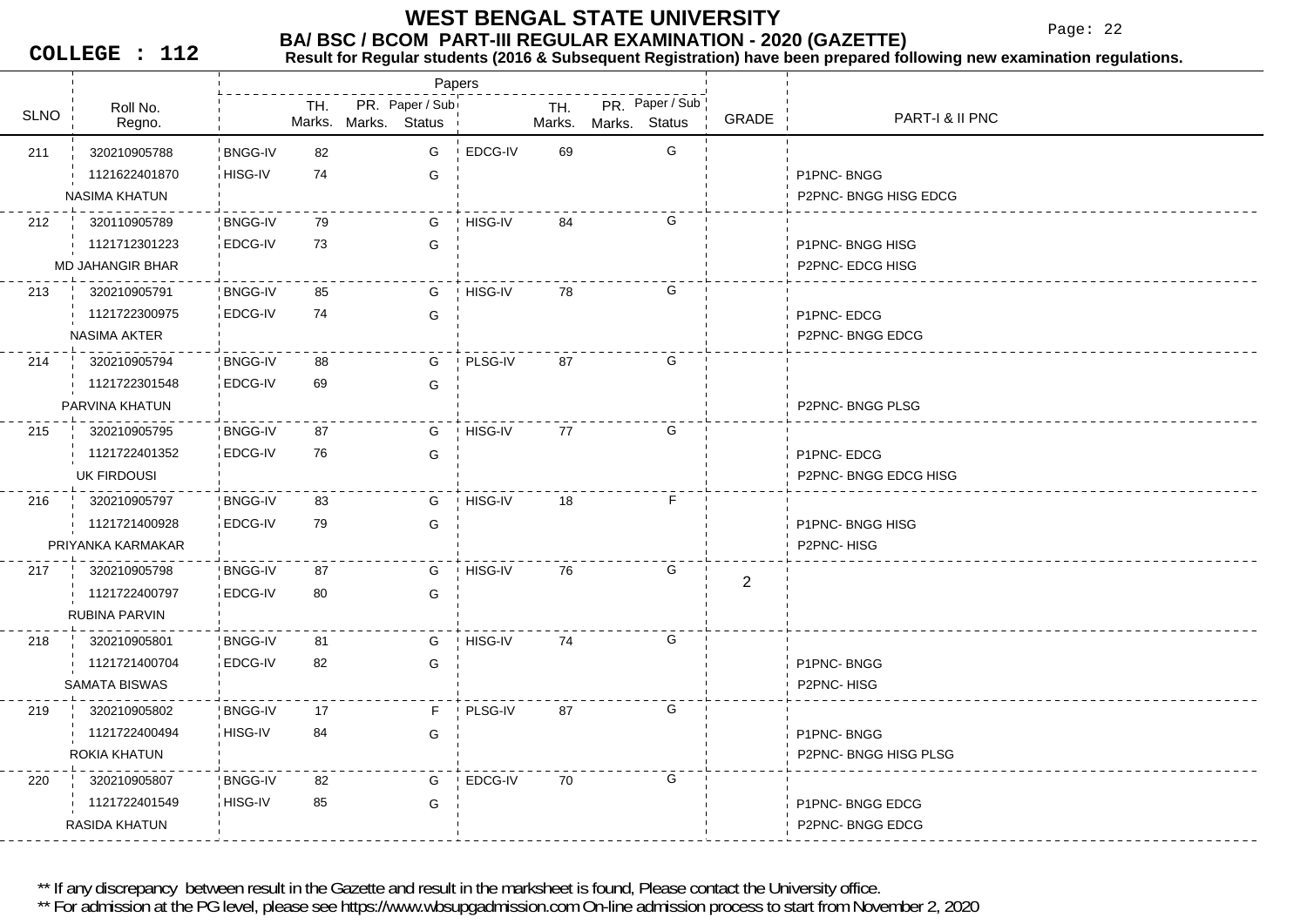Page: 23

**COLLEGE : 112**

### **Result for Regular students (2016 & Subsequent Registration) have been prepared following new examination regulations.**

|             |                          |                |     |                                                   | Papers  |               |                                            |                |                       |
|-------------|--------------------------|----------------|-----|---------------------------------------------------|---------|---------------|--------------------------------------------|----------------|-----------------------|
| <b>SLNO</b> | Roll No.<br>Regno.       |                | TH. | PR. Paper / Sub<br>Marks. Marks.<br><b>Status</b> |         | TH.<br>Marks. | PR. Paper / Sub<br><b>Status</b><br>Marks. | GRADE          | PART-I & II PNC       |
| 221         | 320210905813             | <b>BNGG-IV</b> | 80  | G                                                 | PLSG-IV | 84            | G                                          |                |                       |
|             | 1121721101176            | HISG-IV        | 74  | G                                                 |         |               |                                            |                | P1PNC-BNGG PLSG       |
|             | ANAMIKA KAHAR            |                |     |                                                   |         |               |                                            |                | P2PNC-BNGG PLSG       |
| 222         | 320110905815             | <b>BNGG-IV</b> | 84  | G                                                 | PLSG-IV | 88            | G                                          |                |                       |
|             | 1121712401666            | HISG-IV        | 76  | G                                                 |         |               |                                            | $\overline{2}$ |                       |
|             | <b>FARUKUDDIN MONDAL</b> |                |     |                                                   |         |               |                                            |                |                       |
| 223         | 320210905818             | <b>BNGG-IV</b> | 79  | G                                                 | EDCG-IV | 88            | G                                          |                |                       |
|             | 1121721400630            | HISG-IV        | 74  | G                                                 |         |               |                                            |                |                       |
|             | SUDIPA SADHUKHAN         |                |     |                                                   |         |               |                                            |                | P2PNC-HISG            |
| 224         | 320210905819             | <b>BNGG-IV</b> | 74  | G                                                 | HISG-IV | 76            | G                                          |                |                       |
|             | 1121722301449            | EDCG-IV        | 72  | G                                                 |         |               |                                            | $\mathbf{2}$   |                       |
|             | JINIYA KHATUN            |                |     |                                                   |         |               |                                            |                |                       |
| 225         | 320210905820             | <b>BNGG-IV</b> | 81  | G                                                 | HISG-IV | 76            | G                                          |                |                       |
|             | 1121722400609            | EDCG-IV        | 68  | G                                                 |         |               |                                            |                | P1PNC-BNGG EDCG HISG  |
|             | <b>JESMIN PARVIN</b>     |                |     |                                                   |         |               |                                            |                | P2PNC-BNGG EDCG HISG  |
| 226         | 320210905821             | <b>BNGG-IV</b> | 83  | G                                                 | PLSG-IV | 76            | G                                          |                |                       |
|             | 1121722301491            | HISG-IV        | 60  | G                                                 |         |               |                                            |                | P1PNC-BNGG PLSG       |
|             | <b>RESHMA KHATUN</b>     |                |     |                                                   |         |               |                                            |                | P2PNC-BNGG HISG PLSG  |
| 227         | 320210905824             | <b>BNGG-IV</b> | 78  | G                                                 | HISG-IV | 77            | G                                          | $\mathbf{2}$   |                       |
|             | 1121721101550            | <b>EDCG-IV</b> | 82  | G                                                 |         |               |                                            |                |                       |
|             | SUPARNA KAHAR            |                |     |                                                   |         |               |                                            |                |                       |
| 228         | 320210905827             | <b>BNGG-IV</b> | 79  | G                                                 | PHIG-IV | 74            | G                                          |                |                       |
|             | 1121722301719            | EDCG-IV        | 69  | G                                                 |         |               |                                            |                | P1PNC- BNGG PHIG      |
|             | NAJMIRA KHATUN           |                |     |                                                   |         |               |                                            |                | P2PNC- BNGG EDCG PHIG |
| 229         | 320210905830             | <b>BNGG-IV</b> | 82  | G                                                 | EDCG-IV | 80            | G                                          |                |                       |
|             | 1121622301400            | HISG-IV        | 73  | G                                                 |         |               |                                            |                |                       |
|             | <b>TAJMIRA KHATUN</b>    |                |     |                                                   |         |               |                                            |                | P2PNC-EDCG            |
| 230         | 320210905832             | <b>BNGG-IV</b> | 87  | G                                                 | HISG-IV | 81            | G                                          |                |                       |
|             | 1121722300872            | EDCG-IV        | 70  | G                                                 |         |               |                                            |                |                       |
|             | SURIYA SULTANA           |                |     |                                                   |         |               |                                            |                | P2PNC-HISG            |

\*\* If any discrepancy between result in the Gazette and result in the marksheet is found, Please contact the University office.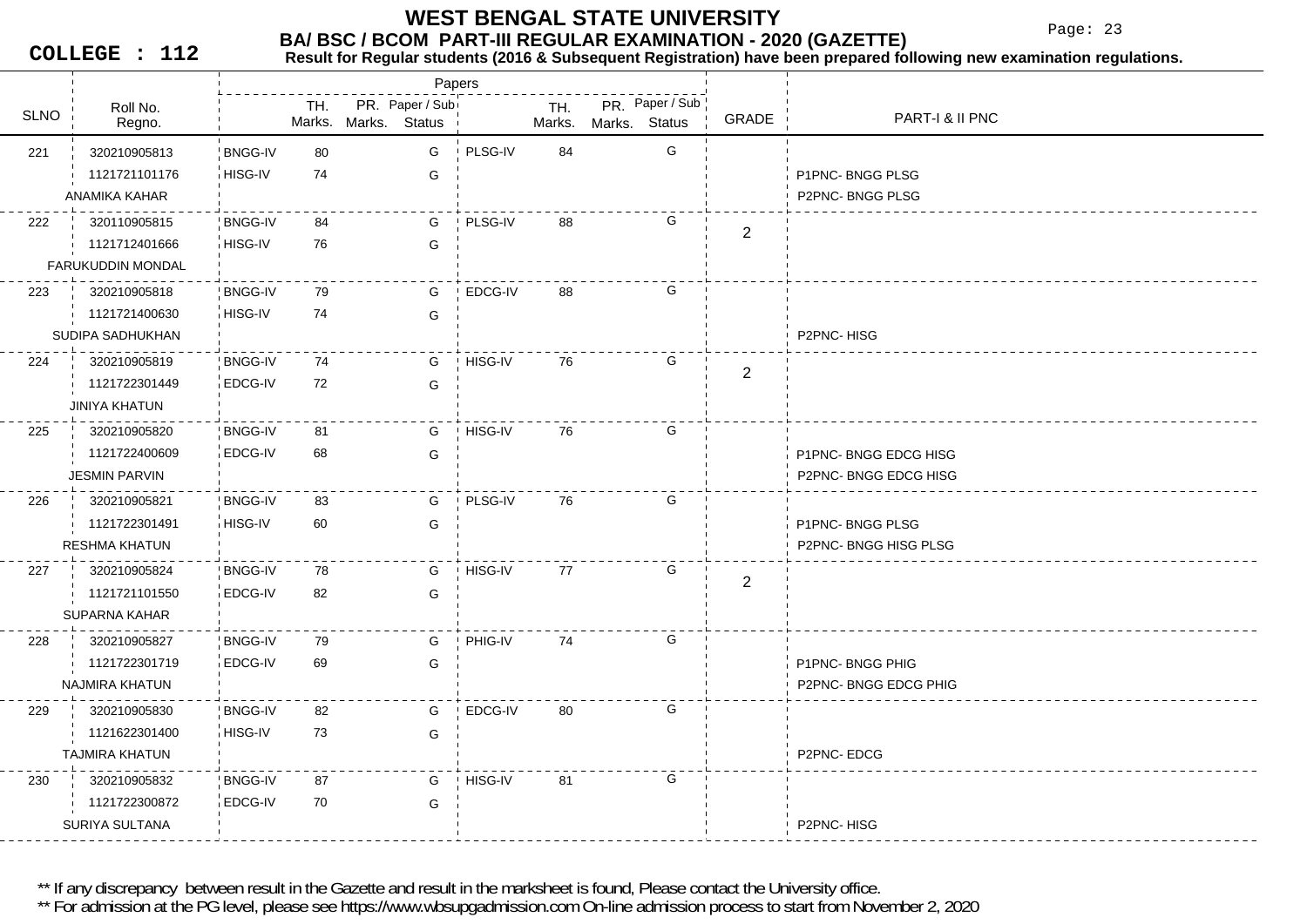Page: 24

**COLLEGE : 112**

#### **Result for Regular students (2016 & Subsequent Registration) have been prepared following new examination regulations.**

|             |                                                        |                           |          |                      | Papers          |                |               |               |                 |              |                                          |
|-------------|--------------------------------------------------------|---------------------------|----------|----------------------|-----------------|----------------|---------------|---------------|-----------------|--------------|------------------------------------------|
| <b>SLNO</b> | Roll No.<br>Regno.                                     |                           | TH.      | Marks. Marks. Status | PR. Paper / Sub |                | TH.<br>Marks. | Marks. Status | PR. Paper / Sub | <b>GRADE</b> | PART-I & II PNC                          |
| 231         | 320210905834<br>1121721100795<br><b>BISAKHA SARDAR</b> | <b>BNGG-IV</b><br>EDCG-IV | 84<br>73 |                      | G<br>G          | PLSG-IV        | 84            |               | G               | $\mathbf{1}$ |                                          |
| 232         | 320210905835<br>1121722301511<br><b>MARUFA KHATUN</b>  | <b>BNGG-IV</b><br>EDCG-IV | 82<br>77 |                      | G<br>G          | HISG-IV        | 17            |               | F.              |              | P1PNC-BNGG<br>P2PNC-BNGG EDCG HISG       |
| 233         | 320110905836<br>1121712301245<br>ABDUL KUDDUS          | <b>BNGG-IV</b><br>HISG-IV | 87<br>76 |                      | G<br>G          | EDCG-IV        | 74            |               | G               |              | P2PNC-BNGG EDCG                          |
| 234         | 320210905837<br>1121721301138<br>PUJA MONDAL           | <b>BNGG-IV</b><br>PLSG-IV | 71<br>85 |                      | G<br>G          | EDCG-IV        | 70            |               | G               |              | P2PNC-PLSG                               |
| 235         | 320210905838<br>1121721400947<br>PUJA MAHATO           | <b>BNGG-IV</b><br>HISG-IV | 71<br>78 |                      | G<br>G          | EDCG-IV        | 74            |               | G               |              | P1PNC-BNGG EDCG<br>P2PNC-BNGG HISG EDCG  |
| 236         | 320110905839<br>1121711101317<br>AMIT KUMAR SAHA       | <b>BNGG-IV</b><br>HISG-IV | 80<br>79 |                      | G<br>G          | PLSG-IV        | 82            |               | G               |              | P1PNC-BNGG PLSG<br>P2PNC-BNGG PLSG       |
| 237         | 320210905841<br>1121722400285<br><b>SEULI KHATUN</b>   | <b>BNGG-IV</b><br>HISG-IV | 18<br>18 |                      | F.<br>F         | PLSG-IV        | 18            |               | F               |              | P1PNC- BNGA PLSG<br>P2PNC-BNGG HISG PLSG |
| 238         | 320210905845<br>1121722301010<br>AKLIMA KHATUN         | <b>BNGG-IV</b><br>EDCG-IV | 68<br>71 |                      | G<br>G          | <b>HISG-IV</b> | 82            |               | G               |              | P1PNC-BNGG EDCG<br>P2PNC-BNGG            |
| 239         | 320210905848<br>1121722301613<br><b>SABIKUN NAHAR</b>  | <b>BNGG-IV</b><br>HISG-IV | 81<br>79 |                      | G<br>G          | EDCG-IV        | 87            |               | G               |              | P1PNC-BNGG EDCG<br>P2PNC-BNGG HISG EDCG  |
| 240         | 320210905849<br>1121722401242<br>MILI KHATUN           | <b>BNGG-IV</b><br>EDCG-IV | 88<br>68 |                      | G<br>G          | HISG-IV        | 74            |               | G               |              | P2PNC-EDCG                               |

\*\* If any discrepancy between result in the Gazette and result in the marksheet is found, Please contact the University office.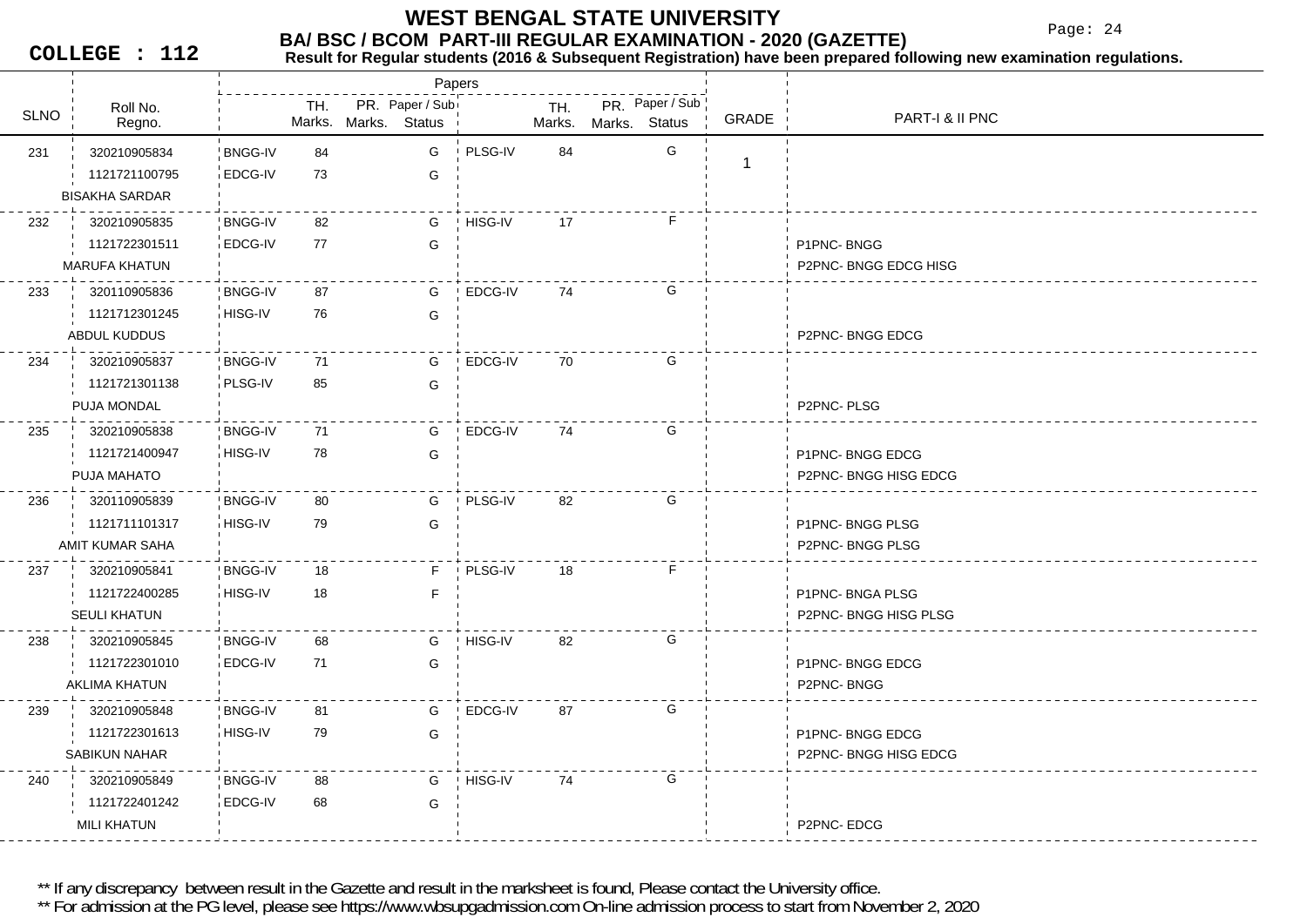Page: 25

**COLLEGE : 112**

#### **BA/ BSC / BCOM PART-III REGULAR EXAMINATION - 2020 (GAZETTE)**<br>Result for Requiar students (2016 & Subsequent Registration) have been prepared fo **Result for Regular students (2016 & Subsequent Registration) have been prepared following new examination regulations.**

|             |                        |                |     |                                  | Papers        |         |               |               |                 |              |                      |
|-------------|------------------------|----------------|-----|----------------------------------|---------------|---------|---------------|---------------|-----------------|--------------|----------------------|
| <b>SLNO</b> | Roll No.<br>Regno.     |                | TH. | PR. Paper / Sub<br>Marks. Marks. | <b>Status</b> |         | TH.<br>Marks. | Marks. Status | PR. Paper / Sub | <b>GRADE</b> | PART-I & II PNC      |
| 241         | 320210905853           | <b>BNGG-IV</b> | 87  |                                  | G             | EDCG-IV | 72            |               | G               |              |                      |
|             | 1121722301098          | HISG-IV        | 76  |                                  | G             |         |               |               |                 |              | P1PNC-BNGG EDCG      |
|             | SONIYA PARVIN          |                |     |                                  |               |         |               |               |                 |              | P2PNC-BNGG EDCG      |
| 242         | 320110905855           | <b>BNGG-IV</b> | 71  |                                  | G             | HISG-IV | 79            |               | G               |              |                      |
|             | 1121712301292          | EDCG-IV        | 69  |                                  | G             |         |               |               |                 |              | P1PNC-BNGG EDCG      |
|             | <b>TAJUDDIN GOLDER</b> |                |     |                                  |               |         |               |               |                 |              | P2PNC-BNGG EDCG      |
| 243         | 320210905859           | <b>BNGG-IV</b> | 87  |                                  | G             | HISG-IV | 18            |               | F.              |              |                      |
|             | 1121721201723          | EDCG-IV        | 93  |                                  | G             |         |               |               |                 |              | P1PNC-EDCG           |
|             | <b>SUBHASI SINGH</b>   |                |     |                                  |               |         |               |               |                 |              | P2PNC-BNGG EDCG HISG |
| 244         | 320210905864           | <b>BNGG-IV</b> | 82  |                                  | G             | PLSG-IV | 87            |               | G               |              |                      |
|             | 1121722300463          | HISG-IV        | 76  |                                  | G             |         |               |               |                 |              |                      |
|             | <b>ASMATARA KHATUN</b> |                |     |                                  |               |         |               |               |                 |              | P2PNC-BNGG HISG PLSG |
| 245         | 320210905865           | <b>BNGG-IV</b> | 88  |                                  | G             | HISG-IV | 74            |               | G               |              |                      |
|             | 1121722401102          | EDCG-IV        | 72  |                                  | G             |         |               |               |                 |              |                      |
|             | <b>JESMIN AKTER</b>    |                |     |                                  |               |         |               |               |                 |              | P2PNC-BNGG           |
| 246         | 320210905866           | <b>BNGG-IV</b> | 82  |                                  | G             | SANG-IV | 68            |               | G               |              |                      |
|             | 1121622401336          | <b>EDCG-IV</b> | 85  |                                  | G             |         |               |               |                 |              |                      |
|             | SITARA SULTANA         |                |     |                                  |               |         |               |               |                 |              | P2PNC-BNGG EDCG SANG |
| 247         | 320210905869           | <b>BNGG-IV</b> | 84  |                                  | G             | EDCG-IV | 66            |               | G               |              |                      |
|             | 1121722400945          | HISG-IV        | 76  |                                  | G             |         |               |               |                 |              |                      |
|             | <b>NARGIS PARVEEN</b>  |                |     |                                  |               |         |               |               |                 |              | P2PNC-HISG EDCG      |
| 248         | 320110905871           | <b>BNGG-IV</b> | 72  |                                  | G             | EDCG-IV | 82            |               | G               |              |                      |
|             | 1121712301276          | HISG-IV        | 82  |                                  | G             |         |               |               |                 |              | P1PNC-HISG EDCG      |
|             | RUHUL KUDDUS MOLLA     |                |     |                                  |               |         |               |               |                 |              |                      |
| 249         | 320210905872           | <b>BNGG-IV</b> | 84  |                                  | G             | EDCG-IV | 68            |               | G               |              |                      |
|             | 1121722401394          | HISG-IV        | 83  |                                  | G             |         |               |               |                 |              | P1PNC-BNGG EDCG      |
|             | <b>TANIA PERVIN</b>    |                |     |                                  |               |         |               |               |                 |              | P2PNC-BNGG HISG EDCG |
| 250         | 320210905873           | <b>BNGG-IV</b> | 85  |                                  | G             | HISG-IV | 79            |               | G               |              |                      |
|             | 1121722400622          | EDCG-IV        | 75  |                                  | G             |         |               |               |                 |              | P1PNC-BNGG EDCG HISG |
|             | <b>BILKIS KHATUN</b>   |                |     |                                  |               |         |               |               |                 |              | P2PNC-BNGG EDCG HISG |

\*\* If any discrepancy between result in the Gazette and result in the marksheet is found, Please contact the University office.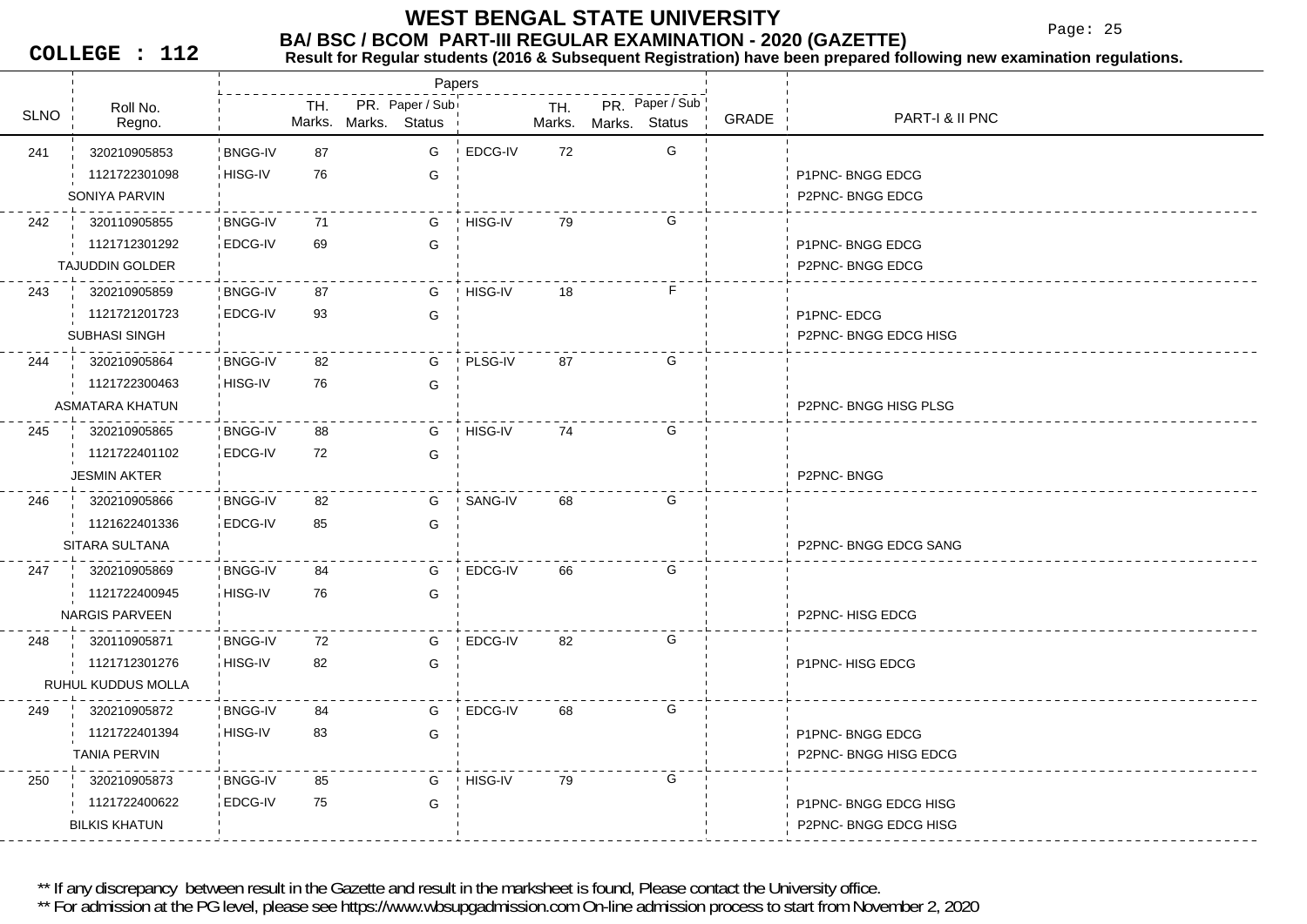Paper / Sub<br>- TH. PR. Paper / Status Marks. Marks. Status

Papers

Page: 26

PART-I & II PNC

**COLLEGE : 112**

Roll No.

1121712401427

WASHIM AKRAM

U Regno. Regno. Regno.

PR. Paper / Sub SLNO Marks.

TH.

HISG-IV 76 G76

#### **BA/ BSC / BCOM PART-III REGULAR EXAMINATION - 2020 (GAZETTE)**<br>Result for Requiar students (2016 & Subsequent Registration) have been prepared fo **Result for Regular students (2016 & Subsequent Registration) have been prepared following new examination regulations.**

PR. Paper / Sub

GRADE

| 251 | 320110905874              | <b>BNGG-IV</b> | 79 | G | HISG-IV        | 73 | G |                       |
|-----|---------------------------|----------------|----|---|----------------|----|---|-----------------------|
|     | 1121712400984             | EDCG-IV        | 71 | G |                |    |   | P1PNC-BNGG EDCG HISG  |
|     | SAHANUR ALOM              |                |    |   |                |    |   | P2PNC-BNGG EDCG       |
| 252 | 320210905875              | <b>BNGG-IV</b> | 84 | G | EDCG-IV        | 68 | G |                       |
|     | 1121722301715             | HISG-IV        | 77 | G |                |    |   |                       |
|     | <b>MOMOTA PARVIN</b>      |                |    |   |                |    |   | P2PNC-BNGG EDCG       |
| 253 | 320110905876              | EDCG-IV        | 74 | G | HISG-IV        | 75 | G |                       |
|     | 1121712301712             | <b>BNGG-IV</b> | 83 | G |                |    |   | P1PNC- EDCG BNGG HISG |
|     | <b>ISRAFIL MOLLA</b>      |                |    |   |                |    |   | P2PNC- EDCG BNGG      |
| 254 | 320210905879              | EDCG-IV        | 85 | G | PLSG-IV        | 50 | G |                       |
|     | 1121721400752             | HISG-IV        | 18 | F |                |    |   | P1PNC-PLSG            |
|     | <b>RINKI TALUKDAR</b>     |                |    |   |                |    |   | P2PNC- EDCG HISG PLSG |
| 255 | 320110905880              | EDCG-IV        | 68 | G | SANG-IV        | 64 | G |                       |
|     | 1121712301128             | HISG-IV        | 73 | G |                |    |   | P1PNC- EDCG HISG SANG |
|     | MD INJAMAMUL HOSSAIN      |                |    |   |                |    |   | P2PNC- EDCG SANG      |
| 256 | 320110905882              | EDCG-IV        | 72 | G | PLSG-IV        | 77 | G |                       |
|     | 1121712400506             | <b>BNGG-IV</b> | 66 | G |                |    |   | P1PNC- EDCG BNGG PLSG |
|     | <b>RULAMIN SARDAR</b>     |                |    |   |                |    |   | P2PNC- EDCG BNGG PLSG |
| 257 | 320210905883              | EDCG-IV        | 66 | G | PHIG-IV        | 77 | G |                       |
|     | 1121722400606             | HISG-IV        | 73 | G |                |    |   | P1PNC- EDCG HISG PHIG |
|     | KAZI NAFISA KAMAR SULTANA |                |    |   |                |    |   | P2PNC-EDCG HISG PHIG  |
| 258 | 320110905885              | EDCG-IV        | 71 | G | PLSG-IV        | 79 | G |                       |
|     | 1121712400632             | HISG-IV        | 17 | F |                |    |   | P1PNC- EDCG HISG PLSG |
|     | MIARAJ MOLLA              |                |    |   |                |    |   | P2PNC-EDCG HISG PLSG  |
| 259 | 320210905886              | EDCG-IV        | 84 | G | <b>BNGG-IV</b> | 79 | G |                       |
|     | 1121722400692             | HISG-IV        | 17 | F |                |    |   | P1PNC- EDCG HISG BNGG |
|     | RUNA PARVIN               |                |    |   |                |    |   | P2PNC- EDCG HISG BNGG |
| 260 | 320110905888              | EDCG-IV        | 71 | G | PLSG-IV        | 72 | G |                       |

G **P1PNC- HISG PLSG** 

P2PNC- EDCG HISG PLSG

\*\* If any discrepancy between result in the Gazette and result in the marksheet is found, Please contact the University office.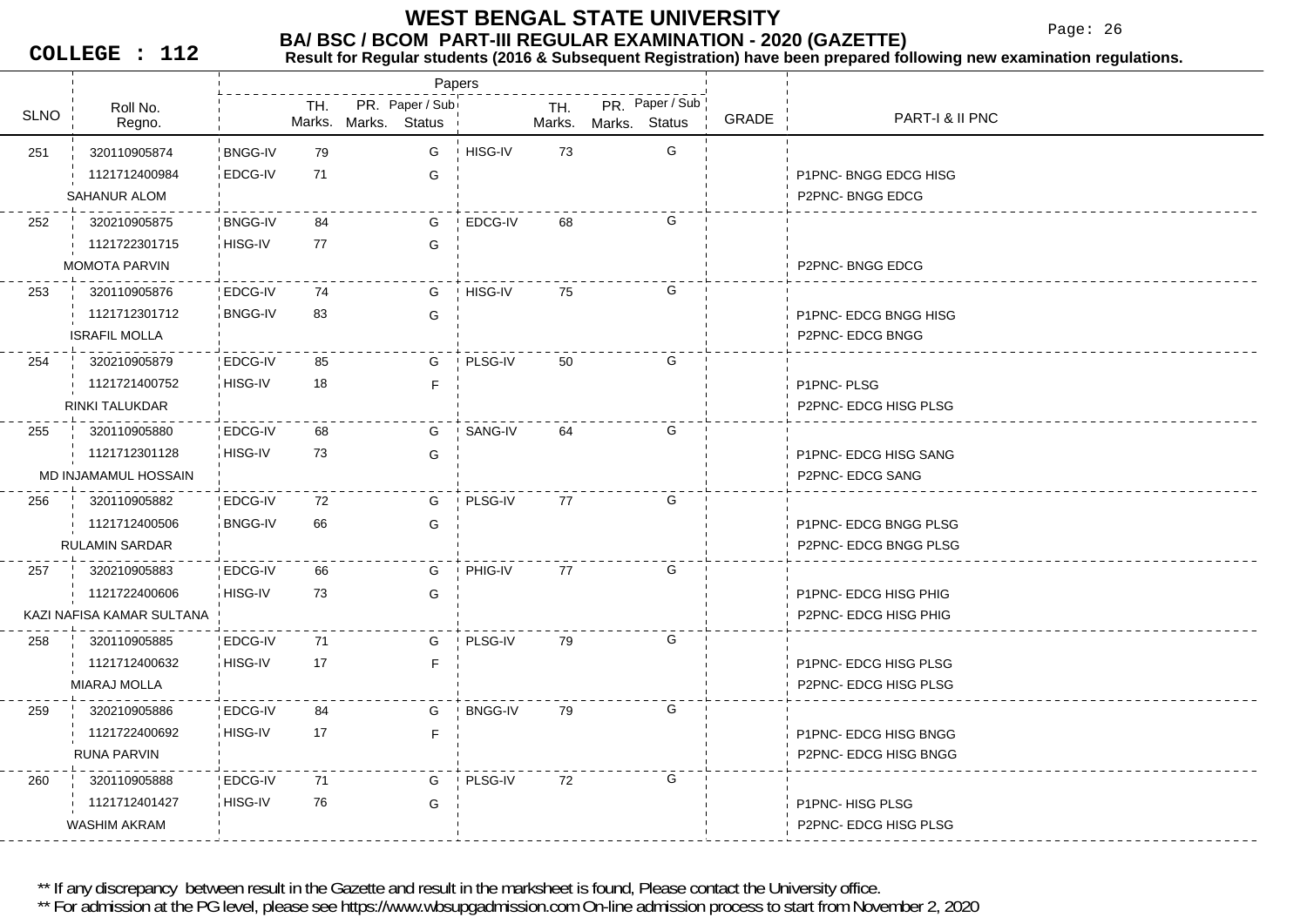Page: 27

**COLLEGE : 112**

#### **BA/ BSC / BCOM PART-III REGULAR EXAMINATION - 2020 (GAZETTE)**<br>Result for Requiar students (2016 & Subsequent Registration) have been prepared fo **Result for Regular students (2016 & Subsequent Registration) have been prepared following new examination regulations.**

|             |                                     |                    |     |                      | Papers          |                |               |               |                 |                |                                               |
|-------------|-------------------------------------|--------------------|-----|----------------------|-----------------|----------------|---------------|---------------|-----------------|----------------|-----------------------------------------------|
| <b>SLNO</b> | Roll No.<br>Regno.                  |                    | TH. | Marks. Marks. Status | PR. Paper / Sub |                | TH.<br>Marks. | Marks. Status | PR. Paper / Sub | GRADE          | PART-I & II PNC                               |
|             |                                     |                    | 66  |                      |                 | PLSG-IV        | 79            |               | G               |                |                                               |
| 261         | 320210905889<br>1121722400556       | EDCG-IV<br>HISG-IV | 76  |                      | G               |                |               |               |                 |                |                                               |
|             | <b>RUPSONA KHATUN</b>               |                    |     |                      | G               |                |               |               |                 |                | P1PNC- EDCG HISG PLSG<br>P2PNC-EDCG HISG PLSG |
|             |                                     |                    |     |                      |                 |                |               |               |                 |                |                                               |
| 262         | 320110905890                        | EDCG-IV            | 80  |                      | G               | HISG-IV        | 79            |               | G               |                |                                               |
|             | 1121712300141                       | <b>BNGG-IV</b>     | 80  |                      | G               |                |               |               |                 |                | P1PNC-BNGG                                    |
|             | <b>TARIKUL MONDAL</b>               |                    |     |                      |                 |                |               |               |                 |                |                                               |
| 263         | 320110905891                        | EDCG-IV            | 80  |                      | G               | HISG-IV        | 75            |               | G               | $\overline{2}$ |                                               |
|             | 1121612400254                       | <b>BNGG-IV</b>     | 77  |                      | G               |                |               |               |                 |                |                                               |
|             | <b>IMRAN HOSSAIN</b>                |                    |     |                      |                 |                |               |               |                 |                |                                               |
| 264         | 320210905894                        | EDCG-IV            | 71  |                      | G               | HISG-IV        | 74            |               | G               |                |                                               |
|             | 1121722300706                       | PHIG-IV            | 85  |                      | G               |                |               |               |                 |                | P1PNC-EDCG                                    |
|             | KARISHMA KHATUN                     |                    |     |                      |                 |                |               |               |                 |                | <b>P2PNC-EDCG PHIG HISG</b>                   |
| 265         | 320110905895                        | EDCG-IV            | 69  |                      | G               | PLSG-IV        | 77            |               | G               |                |                                               |
|             | 1121712401262                       | HISG-IV            | 80  |                      | G               |                |               |               |                 |                | P1PNC-PLSG                                    |
|             | RUHANSHA AKRAM                      |                    |     |                      |                 |                |               |               |                 |                | P2PNC-EDCG PLSG                               |
| 266         | 320210905897                        | EDCG-IV            | 78  |                      | G               | PLSG-IV        | 87            |               | G               |                |                                               |
|             | 1121722400605                       | HISG-IV            | 78  |                      | G               |                |               |               |                 |                |                                               |
|             | <b>REBUNA KHATUN</b>                |                    |     |                      |                 |                |               |               |                 |                | P2PNC-EDCG                                    |
| 267         | 320110905898                        | EDCG-IV            | 82  |                      | G               | PLSG-IV        | 76            |               | G               |                |                                               |
|             | 1121712300475                       | HISG-IV            | 18  |                      | $\mathsf{F}$    |                |               |               |                 |                | P1PNC- EDCG HISG PLSG                         |
|             | <b>MONIRUL HAQUE</b>                |                    |     |                      |                 |                |               |               |                 |                | P2PNC-EDCG HISG PLSG                          |
| 268         | 320210905899                        | EDCG-IV            | 71  |                      | G               | <b>BNGG-IV</b> | 85            |               | G               |                |                                               |
|             | 1121722401495                       | HISG-IV            | 18  |                      | $\mathsf{F}$    |                |               |               |                 |                |                                               |
|             | <b>FARHANA SULTANA</b>              |                    |     |                      |                 |                |               |               |                 |                | P2PNC- HISG BNGG                              |
| 269         | 320210905903                        | EDCG-IV            | 68  |                      | G               | SANG-IV        | 69            |               | G               |                |                                               |
|             |                                     | HISG-IV            | 76  |                      |                 |                |               |               |                 | $\overline{2}$ |                                               |
|             | 1121721400816<br><b>MOYNA GHOSH</b> |                    |     |                      | G               |                |               |               |                 |                |                                               |
|             |                                     |                    |     |                      |                 |                |               |               |                 |                |                                               |
| 270         | 320210905904                        | EDCG-IV            | 71  |                      | G               | PLSG-IV        | 77            |               | G               |                |                                               |
|             | 1121722400677                       | HISG-IV            | 18  |                      | F               |                |               |               |                 |                | P1PNC- EDCG HISG PLSG                         |
|             | <b>SAHINA PARVEEN</b>               |                    |     |                      |                 |                |               |               |                 |                | P2PNC- EDCG HISG PLSG                         |

\*\* If any discrepancy between result in the Gazette and result in the marksheet is found, Please contact the University office.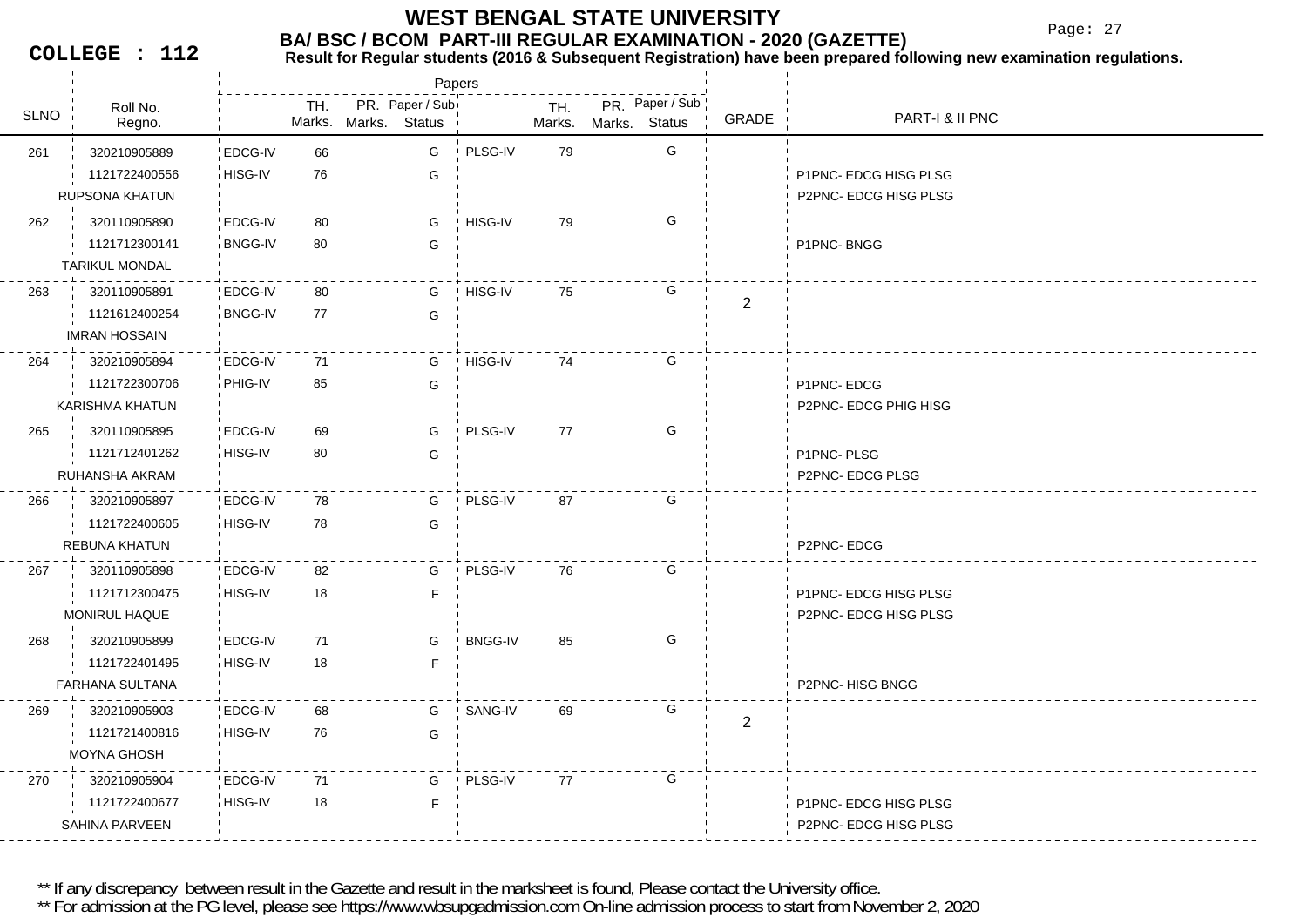Page: 28

**COLLEGE : 112**

### **Result for Regular students (2016 & Subsequent Registration) have been prepared following new examination regulations.**

|             |                         |                |     | Papers                                  |         |               |               |                 |                |                             |
|-------------|-------------------------|----------------|-----|-----------------------------------------|---------|---------------|---------------|-----------------|----------------|-----------------------------|
| <b>SLNO</b> | Roll No.<br>Regno.      |                | TH. | PR. Paper / Sub<br>Marks. Marks. Status |         | TH.<br>Marks. | Marks. Status | PR. Paper / Sub | GRADE          | PART-I & II PNC             |
| 271         | 320110905905            | EDCG-IV        | 69  | G                                       | PLSG-IV | 80            |               | G               |                |                             |
|             | 1121712401099           | HISG-IV        | 75  | G                                       |         |               |               |                 |                | P1PNC- EDCG HISG PLSG       |
|             | <b>MD SAFIQUL KHA</b>   |                |     |                                         |         |               |               |                 |                | P2PNC- EDCG HISG PLSG       |
| 272         | 320110905907            | EDCG-IV        | 71  | G                                       | PLSG-IV | 74            |               | G               |                |                             |
|             | 1121712301193           | HISG-IV        | 79  | G                                       |         |               |               |                 |                | P1PNC-EDCG HISG PLSG        |
|             | HACHIBUR RAHAMAN        |                |     |                                         |         |               |               |                 |                | P2PNC- EDCG HISG PLSG       |
| 273         | 320110905909            | EDCG-IV        | 73  | G                                       | SANG-IV | 60            |               | G               |                |                             |
|             | 1121612301527           | HISG-IV        | 18  | F.                                      |         |               |               |                 |                |                             |
|             | <b>EKRAMUL HOSSAIN</b>  |                |     |                                         |         |               |               |                 |                | P2PNC- EDCG HISG SANG       |
| 274         | 320110905910            | EDCG-IV        | 66  | G                                       | SOCG-IV | 66            |               | G               |                |                             |
|             | 1121612400065           | PLSG-IV        | 84  | G                                       |         |               |               |                 |                |                             |
|             | MEHEDI SAHID            |                |     |                                         |         |               |               |                 |                | P2PNC- EDCG PLSG SOCG       |
| 275         | 320110905912            | EDCG-IV        | 84  | G                                       | SOCG-IV | 66            |               | G               | $\overline{2}$ |                             |
|             | 1121712300125           | HISG-IV        | 82  | G                                       |         |               |               |                 |                |                             |
|             | RAKIBUL MONDAL          |                |     |                                         |         |               |               |                 |                |                             |
| 276         | 320110905913            | EDCG-IV        | 72  | G                                       | PLSG-IV | 77            |               | G               |                |                             |
|             | 1121712401503           | HISG-IV        | 66  | G                                       |         |               |               |                 |                | P1PNC-PLSG                  |
|             | <b>MD FARUK UDDIN</b>   |                |     |                                         |         |               |               |                 |                |                             |
| 277         | 320110905914            | EDCG-IV        | 85  | G                                       | PLSG-IV | 85            |               | G               |                |                             |
|             | 1121612300283           | HISG-IV        | 81  | G                                       |         |               |               |                 |                |                             |
|             | <b>MD KAMIRUL ISLAM</b> |                |     |                                         |         |               |               |                 |                | P2PNC-EDCG                  |
| 278         | 320110905915            | EDCG-IV        | 71  | G                                       | PLSG-IV | 82            |               | G               |                |                             |
|             | 1121712300586           | HISG-IV        | 76  | G                                       |         |               |               |                 |                | P1PNC-EDCG HISG PLSG        |
|             | <b>ALAMGIR MONDAL</b>   |                |     |                                         |         |               |               |                 |                | <b>P2PNC-EDCG HISG PLSG</b> |
| 279         | 320110905916            | EDCG-IV        | 82  | G                                       | PLSG-IV | 76            |               | G               |                |                             |
|             | 1121712401595           | ENGG-IV        | 69  | G                                       |         |               |               |                 |                |                             |
|             | <b>JAHANGIR RAHAMAN</b> |                |     |                                         |         |               |               |                 |                | P2PNC- EDCG ENGG PLSG       |
| 280         | 320110905917            | EDCG-IV        | 68  | G                                       | HISG-IV | 84            |               | G               |                |                             |
|             | 1121711401244           | <b>BNGG-IV</b> | 69  | G                                       |         |               |               |                 |                |                             |
|             | RAHUL NEOGI             |                |     |                                         |         |               |               |                 |                | P2PNC-EDCG                  |

\*\* If any discrepancy between result in the Gazette and result in the marksheet is found, Please contact the University office.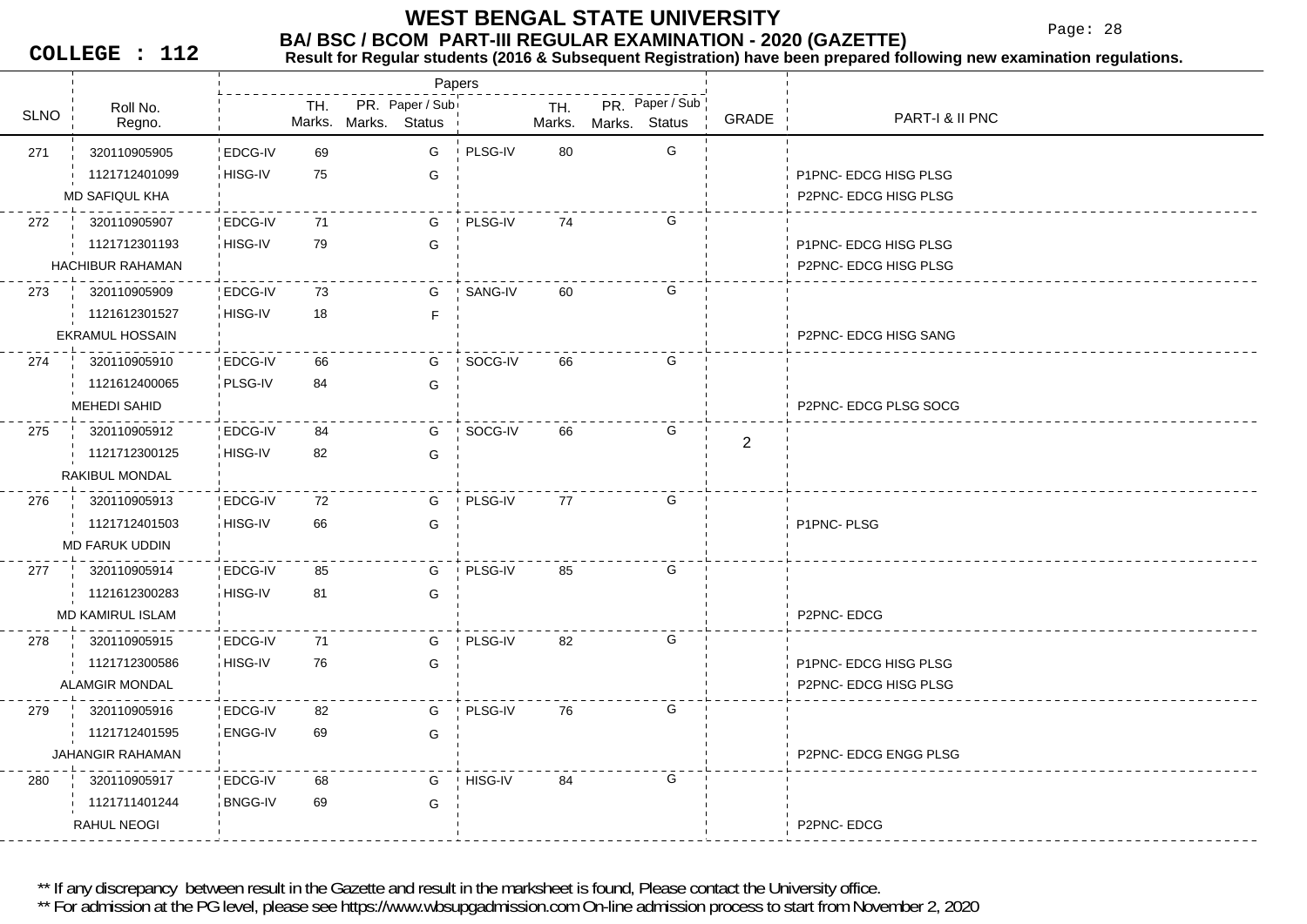Page: 29

**COLLEGE : 112**

#### **Result for Regular students (2016 & Subsequent Registration) have been prepared following new examination regulations.**

|             |                           |                |     |                      | Papers          |         |               |               |                 |                |                       |
|-------------|---------------------------|----------------|-----|----------------------|-----------------|---------|---------------|---------------|-----------------|----------------|-----------------------|
| <b>SLNO</b> | Roll No.<br>Regno.        |                | TH. | Marks. Marks. Status | PR. Paper / Sub |         | TH.<br>Marks. | Marks. Status | PR. Paper / Sub | GRADE          | PART-I & II PNC       |
| 281         | 320110905919              | EDCG-IV        | 76  |                      | G               | SOCG-IV | 64            |               | G               |                |                       |
|             | 1121712401220             | HISG-IV        | 76  |                      | G               |         |               |               |                 |                | P1PNC-SOCG            |
|             | <b>ARAFAT MOLLA</b>       |                |     |                      |                 |         |               |               |                 |                | P2PNC- EDCG HISG SOCG |
| 282         | 320110905921              | EDCG-IV        | 66  |                      | G               | PLSG-IV | 85            |               | G               | $\overline{2}$ |                       |
|             | 1121712301256             | HISG-IV        | 79  |                      | G               |         |               |               |                 |                |                       |
|             | ALAUDDIN MONDAL           |                |     |                      |                 |         |               |               |                 |                |                       |
| 283         | 320110905923              | EDCG-IV        | 80  |                      | G               | PLSG-IV | 84            |               | G               |                |                       |
|             | 1121712300476             | HISG-IV        | 82  |                      | G               |         |               |               |                 |                | P1PNC-EDCG HISG PLSG  |
|             | SAINUL HAQUE              |                |     |                      |                 |         |               |               |                 |                | P2PNC-EDCG HISG PLSG  |
| 284         | 320210905925              | EDCG-IV        | 79  |                      | G               | PLSG-IV | 79            |               | G               |                |                       |
|             | 1121722400497             | HISG-IV        | 17  |                      | F               |         |               |               |                 |                | P1PNC- EDCG PLSG      |
|             | <b>NASRIN BEGAM</b>       |                |     |                      |                 |         |               |               |                 |                | P2PNC- EDCG HISG PLSG |
| 285         | 320210905926              | EDCG-IV        | 71  |                      | G               | PHIG-IV | 79            |               | G               |                |                       |
|             | 1121722300466             | HISG-IV        | 18  |                      | F               |         |               |               |                 |                | P1PNC- EDCG HISG      |
|             | <b>BILKIS KHATUN</b>      |                |     |                      |                 |         |               |               |                 |                | P2PNC- EDCG HISG PHIG |
| 286         | 320210905927              | EDCG-IV        | 69  |                      | G               | SANG-IV | 72            |               | G               |                |                       |
|             | 1121721300128             | <b>BNGG-IV</b> | 78  |                      | G               |         |               |               |                 |                | P1PNC-SANG            |
|             | <b>MANDIRA MONDAL</b>     |                |     |                      |                 |         |               |               |                 |                | P2PNC- EDCG SANG      |
| 287         | 320210905928              | EDCG-IV        | 71  |                      | G               | SANG-IV | 66            |               | G               |                |                       |
|             | 1121722400196             | HISG-IV        | 80  |                      | G               |         |               |               |                 |                |                       |
|             | <b>MARJAN KHATUN</b>      |                |     |                      |                 |         |               |               |                 |                | P2PNC-SANG            |
| 288         | 320110905930              | EDCG-IV        | 63  |                      | G               | SOCG-IV | 17            |               | F               |                |                       |
|             | 1121712401284             | HISG-IV        | 18  |                      | F               |         |               |               |                 |                | P1PNC-HISG            |
|             | <b>MD ASHADUL ISLAM</b>   |                |     |                      |                 |         |               |               |                 |                | P2PNC- EDCG HISG SOCG |
| 289         | 320110905932              | EDCG-IV        | 66  |                      | G               | SOCG-IV | 71            |               | G               |                |                       |
|             | 1121712300126             | HISG-IV        | 77  |                      | G               |         |               |               |                 |                | P1PNC-EDCA            |
|             | <b>RIHAN KARIM MONDAL</b> |                |     |                      |                 |         |               |               |                 |                | P2PNC-SOCG            |
| 290         | 320210905933              | EDCG-IV        | 79  |                      | G               | PLSG-IV | 82            |               | G               |                |                       |
|             | 1121721400761             | HISG-IV        | 79  |                      | G               |         |               |               |                 |                | P1PNC-EDCG PLSG       |
|             | SUPRIYA MONDAL            |                |     |                      |                 |         |               |               |                 |                | P2PNC-EDCG HISG PLSG  |

\*\* If any discrepancy between result in the Gazette and result in the marksheet is found, Please contact the University office.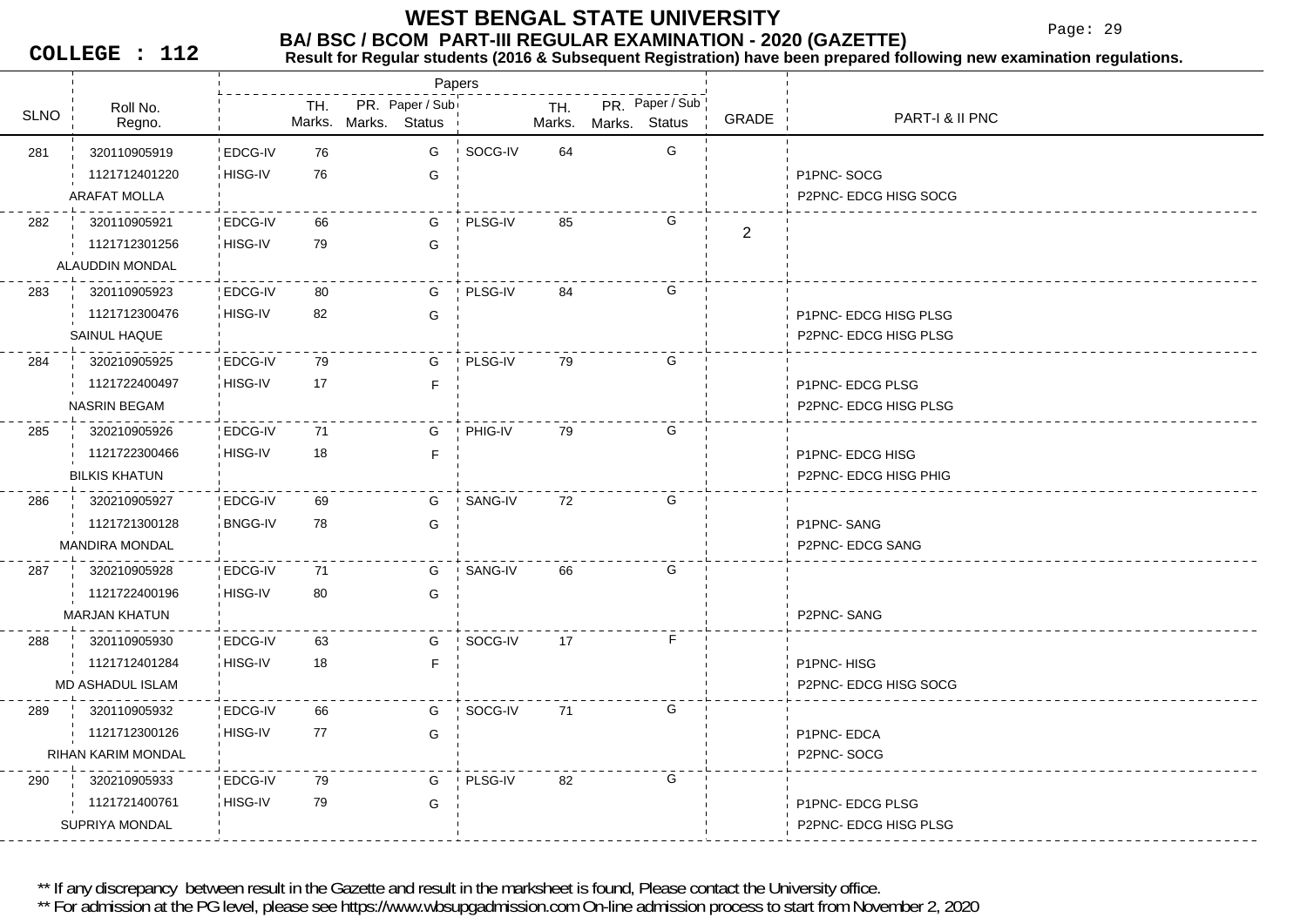Page: 30

**COLLEGE : 112**

#### **BA/ BSC / BCOM PART-III REGULAR EXAMINATION - 2020 (GAZETTE)**<br>Result for Requiar students (2016 & Subsequent Registration) have been prepared fo **Result for Regular students (2016 & Subsequent Registration) have been prepared following new examination regulations.**

|             |                       |                |               |                                  | Papers |                |               |               |                 |       |                        |
|-------------|-----------------------|----------------|---------------|----------------------------------|--------|----------------|---------------|---------------|-----------------|-------|------------------------|
| <b>SLNO</b> | Roll No.<br>Regno.    |                | TH.<br>Marks. | PR. Paper / Sub<br>Marks. Status |        |                | TH.<br>Marks. | Marks. Status | PR. Paper / Sub | GRADE | PART-I & II PNC        |
| 291         | 320210905935          | EDCG-IV        | 76            |                                  | G      | HISG-IV        | 82            |               | G               |       |                        |
|             | 1121722301688         | PHIG-IV        | 87            |                                  | G      |                |               |               |                 |       | P1PNC-HISG             |
|             | <b>MASURA KHATUN</b>  |                |               |                                  |        |                |               |               |                 |       | P2PNC-PHIG HISG        |
| 292         | 320210905936          | EDCG-IV        | 18            |                                  | F.     | ! HISG-IV      | 17            |               | F               |       |                        |
|             | 1121721301531         | PHIG-IV        | 17            |                                  | F      |                |               |               |                 |       | P1PNC-PHIG             |
|             | <b>SNAHA ROY</b>      |                |               |                                  |        |                |               |               |                 |       | P2PNC- EDCG PHIG       |
| 293         | 320210905937          | EDCG-IV        | 77            |                                  | G      | PLSG-IV        | 79            |               | G               |       |                        |
|             | 1121722301699         | HISG-IV        | 76            |                                  | G      |                |               |               |                 |       |                        |
|             | <b>BILKIS PARVIN</b>  |                |               |                                  |        |                |               |               |                 |       | P2PNC-EDCG HISG PLSG   |
| 294         | 320210905938          | EDCG-IV        | 88            |                                  | G      | ENGG-IV        | 79            |               | G               |       |                        |
|             | 1121722400880         | HISG-IV        | 76            |                                  | G      |                |               |               |                 |       |                        |
|             | SAHANAJ KHATUN        |                |               |                                  |        |                |               |               |                 |       | <b>P2PNC-EDCG ENGG</b> |
| 295         | 320110905941          | EDCG-IV        | 69            |                                  | G      | PLSG-IV        | 82            |               | G               |       |                        |
|             | 1121712401750         | HISG-IV        | 18            |                                  | F      |                |               |               |                 |       | P1PNC-EDCG HISG PLSG   |
|             | SAHINUR ISLAM         |                |               |                                  |        |                |               |               |                 |       | P2PNC- EDCG HISG PLSG  |
| 296         | 320110905943          | <b>EDCG-IV</b> | 68            |                                  | G      | HISG-IV        | 77            |               | G               |       |                        |
|             | 1121712401155         | <b>ENGG-IV</b> | 61            |                                  | G      |                |               |               |                 |       | <b>P1PNC-ENGG HISG</b> |
|             | <b>TAMIM AHMED</b>    |                |               |                                  |        |                |               |               |                 |       | P2PNC- EDCG ENGG HISG  |
| 297         | 320210905945          | <b>EDCG-IV</b> | 92            |                                  | G      | HISG-IV        | 75            |               | G               |       |                        |
|             | 1121721300184         | PHIG-IV        | 80            |                                  | G      |                |               |               |                 |       | P1PNC- EDCA PHIG       |
|             | <b>UPAMA MONDAL</b>   |                |               |                                  |        |                |               |               |                 |       | P2PNC-PHIG             |
| 298         | 320210905947          | EDCG-IV        | 77            |                                  | G      | <b>BNGG-IV</b> | 74            |               | G               |       |                        |
|             | 1121722301236         | HISG-IV        | 67            |                                  | G      |                |               |               |                 |       |                        |
|             | <b>MOSLEMA KHATUN</b> |                |               |                                  |        |                |               |               |                 |       | P2PNC-EDCG             |
| 299         | 320210905949          | <b>EDCG-IV</b> | 79            |                                  | G      | PLSG-IV        | 74            |               | G               |       |                        |
|             | 1121722401615         | HISG-IV        | 77            |                                  | G      |                |               |               |                 |       |                        |
|             | RAHIMA KHATUN         |                |               |                                  |        |                |               |               |                 |       | P2PNC-PLSG             |
| 300         | 320110905952          | EDCG-IV        | 65            |                                  | G      | SANG-IV        | 56            |               | G               |       |                        |
|             | 1121612301512         | HISG-IV        | 85            |                                  | G      |                |               |               |                 |       | P1PNC-EDCG             |
|             | AMIRUL ISLAM MONDAL   |                |               |                                  |        |                |               |               |                 |       | P2PNC- EDCG HISG SANG  |
|             |                       |                |               |                                  |        |                |               |               |                 |       |                        |

\*\* If any discrepancy between result in the Gazette and result in the marksheet is found, Please contact the University office.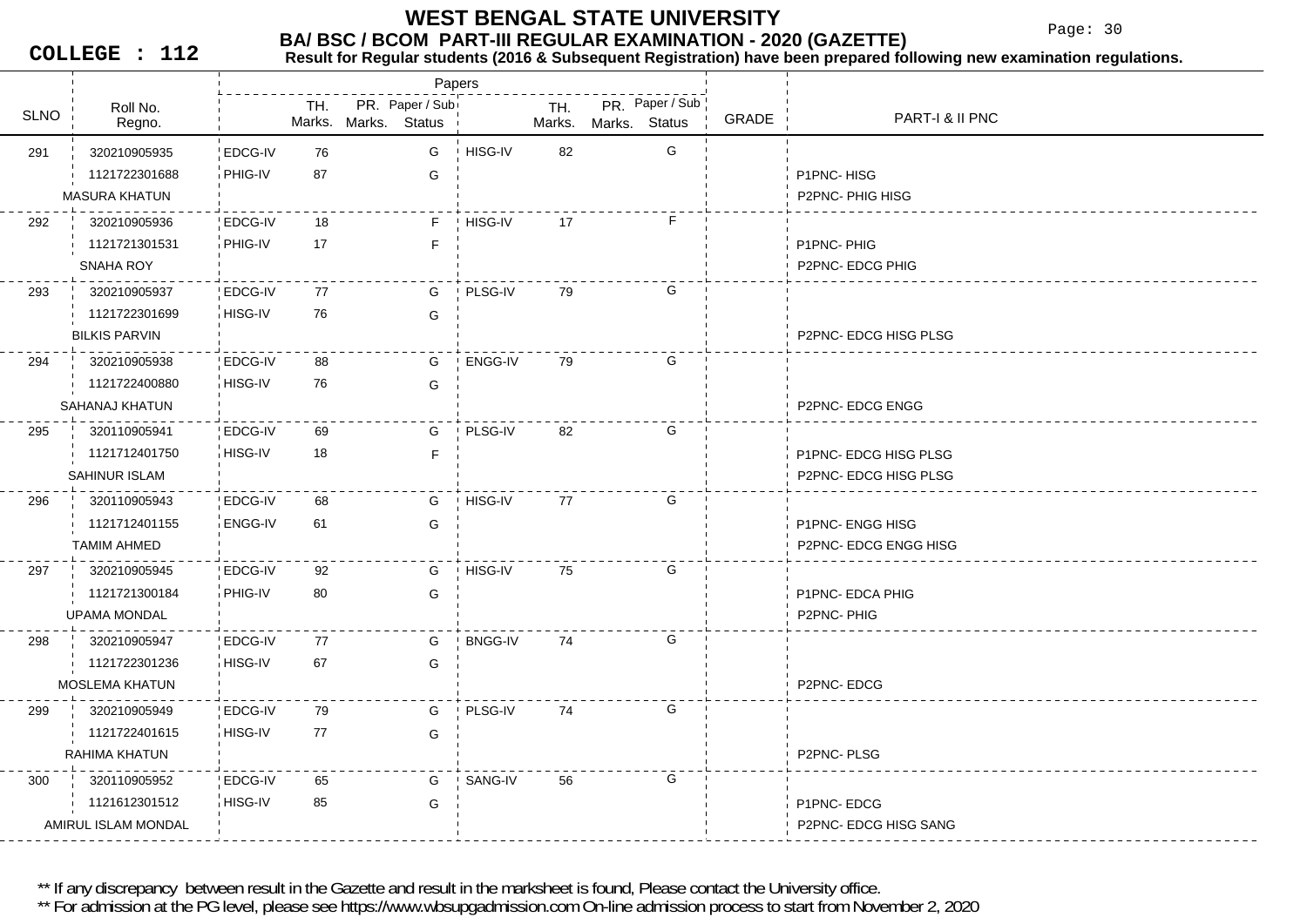Page: 31

**COLLEGE : 112**

#### **BA/ BSC / BCOM PART-III REGULAR EXAMINATION - 2020 (GAZETTE)**<br>Result for Requiar students (2016 & Subsequent Registration) have been prepared fo **Result for Regular students (2016 & Subsequent Registration) have been prepared following new examination regulations.**

|             |                     |                |     |                      |                 | Papers  |               |               |                 |       |                       |
|-------------|---------------------|----------------|-----|----------------------|-----------------|---------|---------------|---------------|-----------------|-------|-----------------------|
| <b>SLNO</b> | Roll No.<br>Regno.  |                | TH. | Marks. Marks. Status | PR. Paper / Sub |         | TH.<br>Marks. | Marks. Status | PR. Paper / Sub | GRADE | PART-I & II PNC       |
| 301         | 320210905954        | EDCG-IV        | 69  |                      | G               | PLSG-IV | 80            |               | G               |       |                       |
|             | 1121722301007       | HISG-IV        | 74  |                      | G               |         |               |               |                 |       | P1PNC- EDCG HISG PLSG |
|             | SAHALIKA AKHTAR     |                |     |                      |                 |         |               |               |                 |       | P2PNC-EDCG HISG PLSG  |
| 302         | 320110905957        | <b>EDCG-IV</b> | 73  |                      | G               | HISG-IV | 80            |               | G               |       |                       |
|             | 1121611401590       | SANG-IV        | 58  |                      | G               |         |               |               |                 |       | P1PNC-EDCG            |
|             | <b>MANAS BISWAS</b> |                |     |                      |                 |         |               |               |                 |       | P2PNC- EDCG SANG HISG |
| 303         | 320210905958        | EDCG-IV        | 87  |                      | G               | HISG-IV | 79            |               | G               |       |                       |
|             | 1121722400646       | PLSG-IV        | 83  |                      | G               |         |               |               |                 |       | P1PNC-PLSG            |
|             | AJMIRA KHATUN       |                |     |                      |                 |         |               |               |                 |       | P2PNC-EDCG PLSG       |
| 304         | 320210905959        | EDCG-IV        | 86  |                      | G               | HISG-IV | 76            |               | G               |       |                       |
|             | 1121621401725       | <b>BNGG-IV</b> | 65  |                      | G               |         |               |               |                 |       | P1PNC- EDCG BNGG HISG |
|             | <b>RUPA DAS</b>     |                |     |                      |                 |         |               |               |                 |       | P2PNC- EDCG BNGG HISG |
| 305         | 320210905961        | <b>EDCG-IV</b> | 78  |                      | G               | PHIG-IV | 78            |               | G               |       |                       |
|             | 1121722400641       | HISG-IV        | 76  |                      | G               |         |               |               |                 |       | P1PNC- EDCG PHIG      |
|             | PRIYA SHAW          |                |     |                      |                 |         |               |               |                 |       | P2PNC- EDCG HISG PHIG |
| 306         | 320110905963        | EDCG-IV        | 83  |                      | G               | PLSG-IV | 74            |               | G               |       |                       |
|             | 1121712301190       | HISG-IV        | 82  |                      | G               |         |               |               |                 |       | P1PNC-HISG            |
|             | <b>MASUM MOLLA</b>  |                |     |                      |                 |         |               |               |                 |       | P2PNC- EDCG HISG PLSG |
| 307         | 320210905967        | EDCG-IV        | 73  |                      | G               | PLSG-IV | 76            |               | G               |       |                       |
|             | 1121722401402       | HISG-IV        | 76  |                      | G               |         |               |               |                 |       | P1PNC- EDCG HISG PLSG |
|             | SALMA NAZMIN        |                |     |                      |                 |         |               |               |                 |       | P2PNC-EDCG HISG PLSG  |
| 308         | 320110905969        | EDCG-IV        | 83  |                      | G               | PLSG-IV | 85            |               | G               |       |                       |
|             | 1121712300898       | HISG-IV        | 78  |                      | G               |         |               |               |                 |       | P1PNC-PLSG            |
|             | <b>SANI MONDAL</b>  |                |     |                      |                 |         |               |               |                 |       | P2PNC-PLSG            |
| 309         | 320210905970        | EDCG-IV        | 65  |                      | G               | PLSG-IV | 84            |               | G               |       |                       |
|             | 1121722301370       | HISG-IV        | 79  |                      | G               |         |               |               |                 |       | P1PNC- EDCG PLSG      |
|             | <b>RUPSA KHATUN</b> |                |     |                      |                 |         |               |               |                 |       | P2PNC- EDCG PLSG      |
| 310         | 320110905971        | <b>EDCG-IV</b> | 79  |                      | G               | PLSG-IV | 77            |               | G               |       |                       |
|             | 1121712401447       | i HISG-IV      | 81  |                      | G               |         |               |               |                 |       | P1PNC-PLSG            |
|             | MONIRUL MOLLA       |                |     |                      |                 |         |               |               |                 |       | P2PNC- EDCG PLSG      |

\*\* If any discrepancy between result in the Gazette and result in the marksheet is found, Please contact the University office.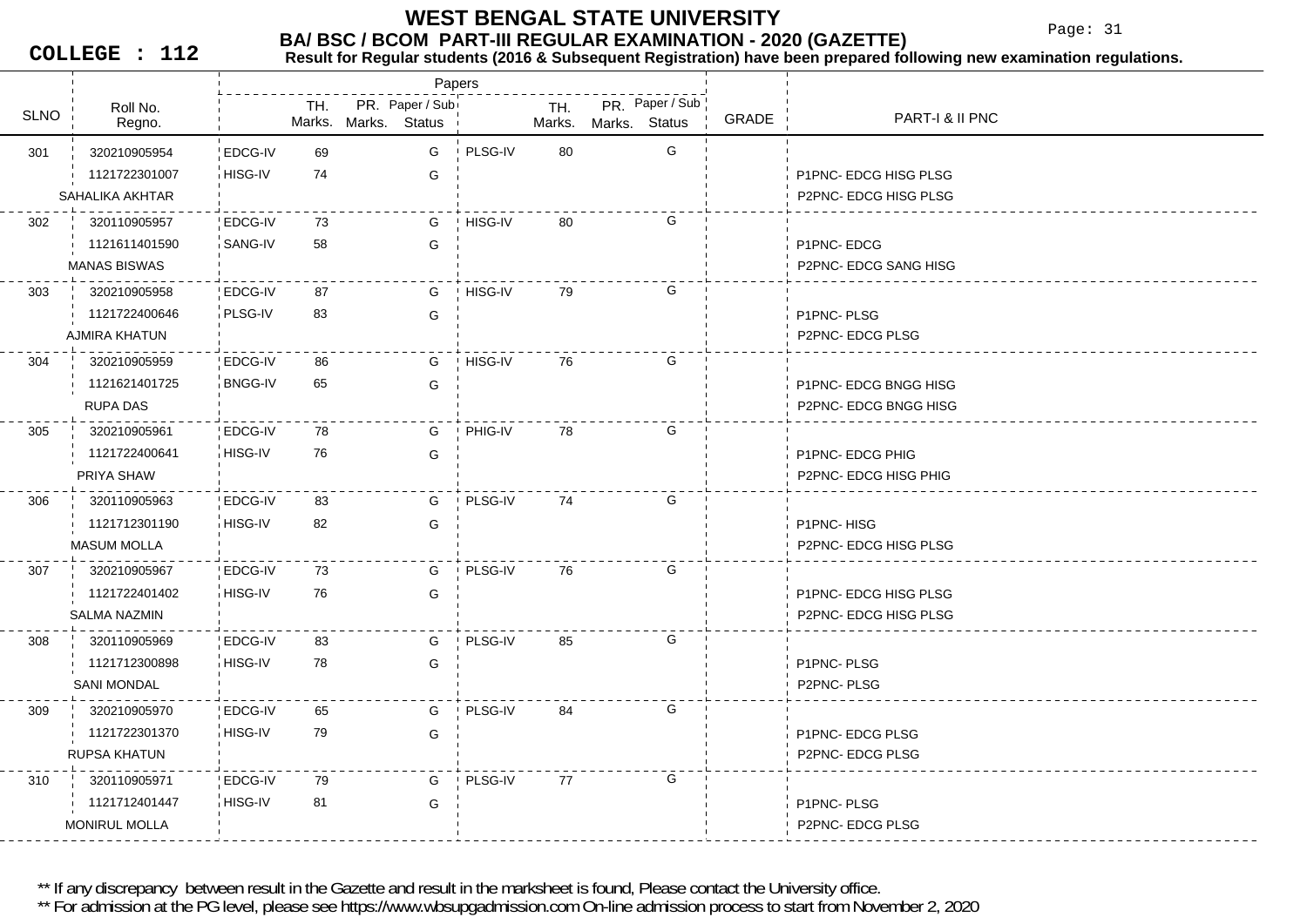Page: 32

**COLLEGE : 112**

#### **Result for Regular students (2016 & Subsequent Registration) have been prepared following new examination regulations.**

|             |                        |                |     |    | Papers                                  |         |               |               |                 |                |                       |
|-------------|------------------------|----------------|-----|----|-----------------------------------------|---------|---------------|---------------|-----------------|----------------|-----------------------|
| <b>SLNO</b> | Roll No.<br>Regno.     |                | TH. |    | PR. Paper / Sub<br>Marks. Marks. Status |         | TH.<br>Marks. | Marks. Status | PR. Paper / Sub | GRADE          | PART-I & II PNC       |
| 311         | 320210905972           | EDCG-IV        | 18  |    | F                                       | HISG-IV | 18            |               | $\mathsf F$     |                |                       |
|             | 1121722400524          | PLSG-IV        | 18  |    | F                                       |         |               |               |                 |                | P1PNC-EDCG PLSG HISG  |
|             | <b>BILKIS KHATUN</b>   |                |     |    |                                         |         |               |               |                 |                | P2PNC- EDCG PLSG HISG |
| 312         | 320110905973           | <b>ENGG-IV</b> | 74  |    | G                                       | EDCG-IV | 86            |               | G               |                |                       |
|             | 1121711300321          | HISG-IV        | 81  |    | G                                       |         |               |               |                 |                |                       |
|             | DEEP KUMAR GHOSH       |                |     |    |                                         |         |               |               |                 |                | P2PNC-ENGA            |
| 313         | 320210905974           | ENGG-IV        | 76  |    | G                                       | PLSG-IV | 83            |               | G               |                |                       |
|             | 1121721100309          | HISG-IV        | 18  |    | E                                       |         |               |               |                 |                | P1PNC- ENGG PLSG      |
|             | <b>FALGUNI DHALI</b>   |                |     |    |                                         |         |               |               |                 |                | P2PNC- ENGG PLSG      |
| 314         | 320110905976           | ENGG-IV        | 79  |    | G                                       | HISG-IV | 73            |               | G               |                |                       |
|             | 1121612302048          | SOCG-IV        | 63  |    | G                                       |         |               |               |                 |                | P1PNC- ENGA SOCG      |
|             | KAMAL UDDIN MONDAL     |                |     |    |                                         |         |               |               |                 |                | P2PNC- ENGG SOCG      |
| 315         | 320110905985           | ENGG-IV        | 63  |    | G                                       | PHIG-IV | 88            |               | G               | $\overline{2}$ |                       |
|             | 1121712401206          | HISG-IV        | 76  |    | G                                       |         |               |               |                 |                |                       |
|             | <b>MEHEDI HASAN</b>    |                |     |    |                                         |         |               |               |                 |                |                       |
| 316         | 320210905994           | <b>GEOG-IV</b> | 44  | 23 | G                                       | HISG-IV | 79            |               | G               |                |                       |
|             | 1121722300923          | EDCG-IV        | 77  |    | G                                       |         |               |               |                 |                |                       |
|             | RIKHU FARJANA          |                |     |    |                                         |         |               |               |                 |                | P2PNC- EDCG HISG      |
| 317         | 320110905995           | <b>GEOG-IV</b> | 47  | 24 | G                                       | EDCG-IV | 79            |               | G               | 2              |                       |
|             | 1121711300742          | PLSG-IV        | 84  |    | G                                       |         |               |               |                 |                |                       |
|             | <b>TANMOY BISWAS</b>   |                |     |    |                                         |         |               |               |                 |                |                       |
| 318         | 320110906003           | HISG-IV        | 82  |    | G                                       | PLSG-IV | 80            |               | G               |                |                       |
|             | 1121612302007          | EDCG-IV        | 76  |    | G                                       |         |               |               |                 |                | P1PNC-EDCG            |
|             | <b>MIJANUR DAFADAR</b> |                |     |    |                                         |         |               |               |                 |                | P2PNC-HISG PLSG       |
| 319         | 320210906014           | HISG-IV        | 76  |    | G                                       | PLSG-IV | 76            |               | G               |                |                       |
|             | 1121721301346          | EDCG-IV        | 84  |    | G                                       |         |               |               |                 |                | P1PNC-EDCG PLSG       |
|             | <b>SRABANI BISWAS</b>  |                |     |    |                                         |         |               |               |                 |                | P2PNC-HISG EDCG PLSG  |
| 320         | 320210906016           | HISG-IV        | 18  |    | F                                       | PLSG-IV | 73            |               | G               |                |                       |
|             | 1121722400955          | EDCG-IV        | 77  |    | G                                       |         |               |               |                 |                |                       |
|             | <b>JESMINA KHATUN</b>  |                |     |    |                                         |         |               |               |                 |                | P2PNC-EDCG            |

\*\* If any discrepancy between result in the Gazette and result in the marksheet is found, Please contact the University office.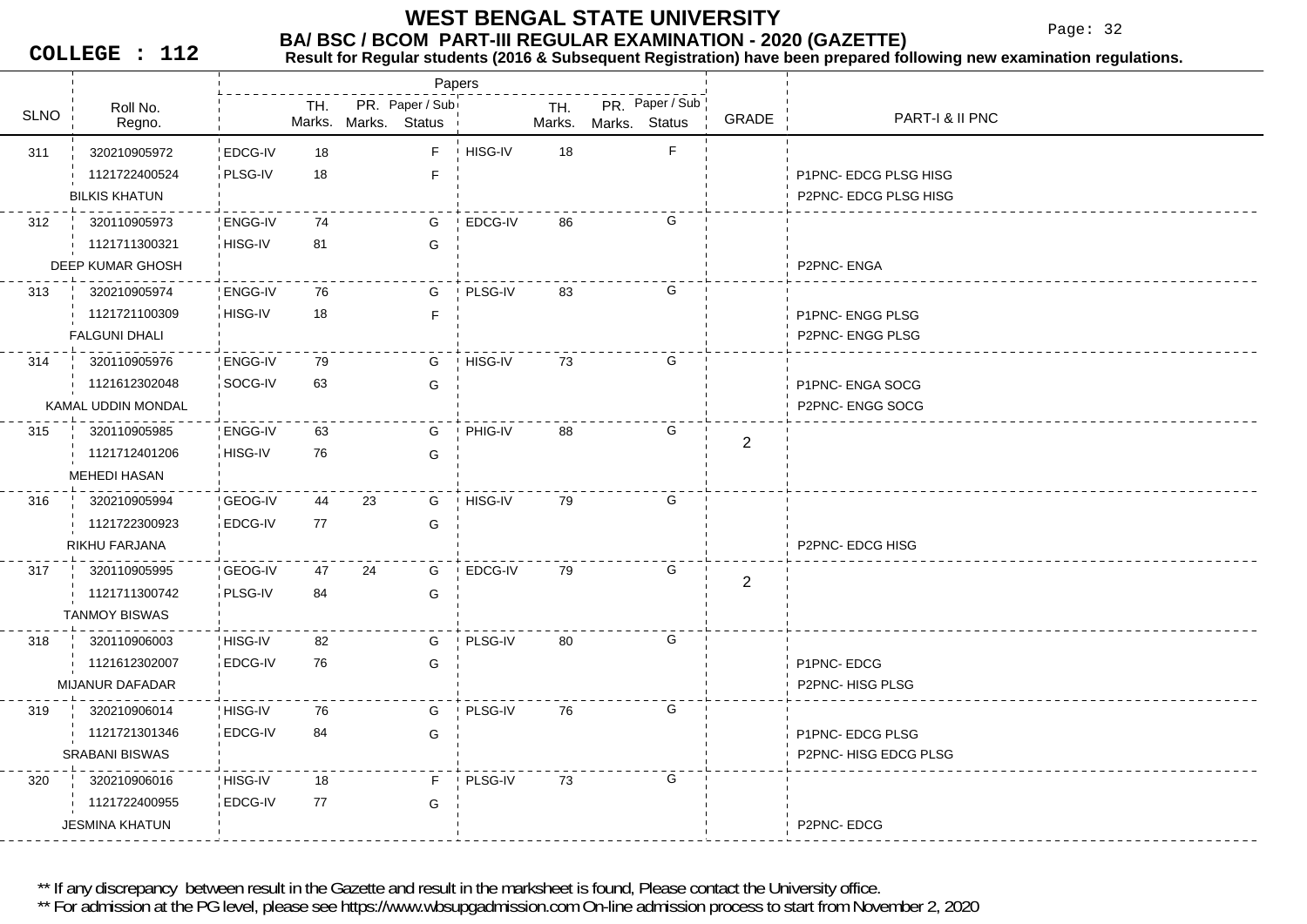Page: 33

**COLLEGE : 112**

#### **BA/ BSC / BCOM PART-III REGULAR EXAMINATION - 2020 (GAZETTE)**<br>Result for Requiar students (2016 & Subsequent Registration) have been prepared fo **Result for Regular students (2016 & Subsequent Registration) have been prepared following new examination regulations.**

|             |                        |         |               |               | Papers          |         |               |               |                 |                |                             |
|-------------|------------------------|---------|---------------|---------------|-----------------|---------|---------------|---------------|-----------------|----------------|-----------------------------|
| <b>SLNO</b> | Roll No.<br>Regno.     |         | TH.<br>Marks. | Marks. Status | PR. Paper / Sub |         | TH.<br>Marks. | Marks. Status | PR. Paper / Sub | GRADE          | PART-I & II PNC             |
| 321         | 320110906021           | HISG-IV | 73            |               | G               | PLSG-IV | 83            |               | G               |                |                             |
|             | 1121712301716          | EDCG-IV | 79            |               | G               |         |               |               |                 |                | P1PNC- EDCG PLSG            |
|             | <b>INJAMUL HAQUE</b>   |         |               |               |                 |         |               |               |                 |                | P2PNC- EDCG PLSG            |
| 322         | 320110906025           | HISG-IV | 18            |               | F.              | PLSG-IV | 80            |               | G               |                |                             |
|             | 1121712301017          | EDCG-IV | 66            |               | G               |         |               |               |                 |                | P1PNC-HISG EDCG PLSG        |
|             | <b>TAJAFFAR MOLLA</b>  |         |               |               |                 |         |               |               |                 |                | P2PNC- EDCG PLSG            |
| 323         | 320110906026           | HISG-IV | 94            |               | G               | PLSG-IV | 84            |               | G               |                |                             |
|             | 1121712300478          | EDCG-IV | 79            |               | G               |         |               |               |                 |                | P1PNC-PLSG                  |
|             | <b>KARIM BISWAS</b>    |         |               |               |                 |         |               |               |                 |                | P2PNC-HISG EDCG PLSG        |
| 324         | 320210906027           | HISG-IV | 75            |               | G               | BNGG-IV | 81            |               | G               |                |                             |
|             | 1121722301588          | EDCG-IV | 68            |               | G               |         |               |               |                 |                | P1PNC-HISG BNGG             |
|             | <b>RESHMA KHATUN</b>   |         |               |               |                 |         |               |               |                 |                | P2PNC- EDCG BNGG            |
| 325         | 320210906029           | HISG-IV | 83            |               | G               | EDCG-IV | 76            |               | G               |                |                             |
|             | 1121722400691          | ARBG-IV | 71            |               | G               |         |               |               |                 |                | P1PNC-ARBG EDCG             |
|             | <b>MYMUNA KHATUN</b>   |         |               |               |                 |         |               |               |                 |                |                             |
| 326         | 320110906031           | HISG-IV | 81            |               | G               | SOCG-IV | 68            |               | G               | $\overline{2}$ |                             |
|             | 1121612300525          | PLSG-IV | 77            |               | G               |         |               |               |                 |                |                             |
|             | ABENUL ISLAM           |         |               |               |                 |         |               |               |                 |                |                             |
| 327         | 320210906032           | HISG-IV | 77            |               | G               | PLSG-IV | 85            |               | G               |                |                             |
|             | 1121722301569          | EDCG-IV | 85            |               | G               |         |               |               |                 |                | <b>P1PNC-HISG EDCG PLSG</b> |
|             | ARUMMA KHATUN          |         |               |               |                 |         |               |               |                 |                | P2PNC-HISG EDCG PLSG        |
| 328         | 320110906043           | HISG-IV | 17            |               | F.              | SOCG-IV | 64            |               | G               |                |                             |
|             | 1121712300883          | EDCG-IV | 74            |               | G               |         |               |               |                 |                |                             |
|             | <b>TOUSIF TARAFDER</b> |         |               |               |                 |         |               |               |                 |                | P2PNC- EDCG SOCG            |
| 329         | 320110906048           | HISG-IV | 18            |               | F.              | SOCG-IV | 18            |               | F               |                |                             |
|             | 1121712400550          | EDCG-IV | 80            |               | G               |         |               |               |                 |                | P1PNC-HISG SOCG             |
|             | <b>SAHINUR</b>         |         |               |               |                 |         |               |               |                 |                | P2PNC-HISG EDCG             |
| 330         | 320210906053           | HISG-IV | 80            |               | G               | PLSG-IV | 74            |               | G               |                |                             |
|             | 1121721101741          | EDCG-IV | 77            |               | G               |         |               |               |                 |                | P1PNC-HISG EDCG PLSG        |
|             | SHREYASI GOLDER        |         |               |               |                 |         |               |               |                 |                | P2PNC-HISG EDCG PLSG        |
|             |                        |         |               |               |                 |         |               |               |                 |                |                             |

\*\* If any discrepancy between result in the Gazette and result in the marksheet is found, Please contact the University office.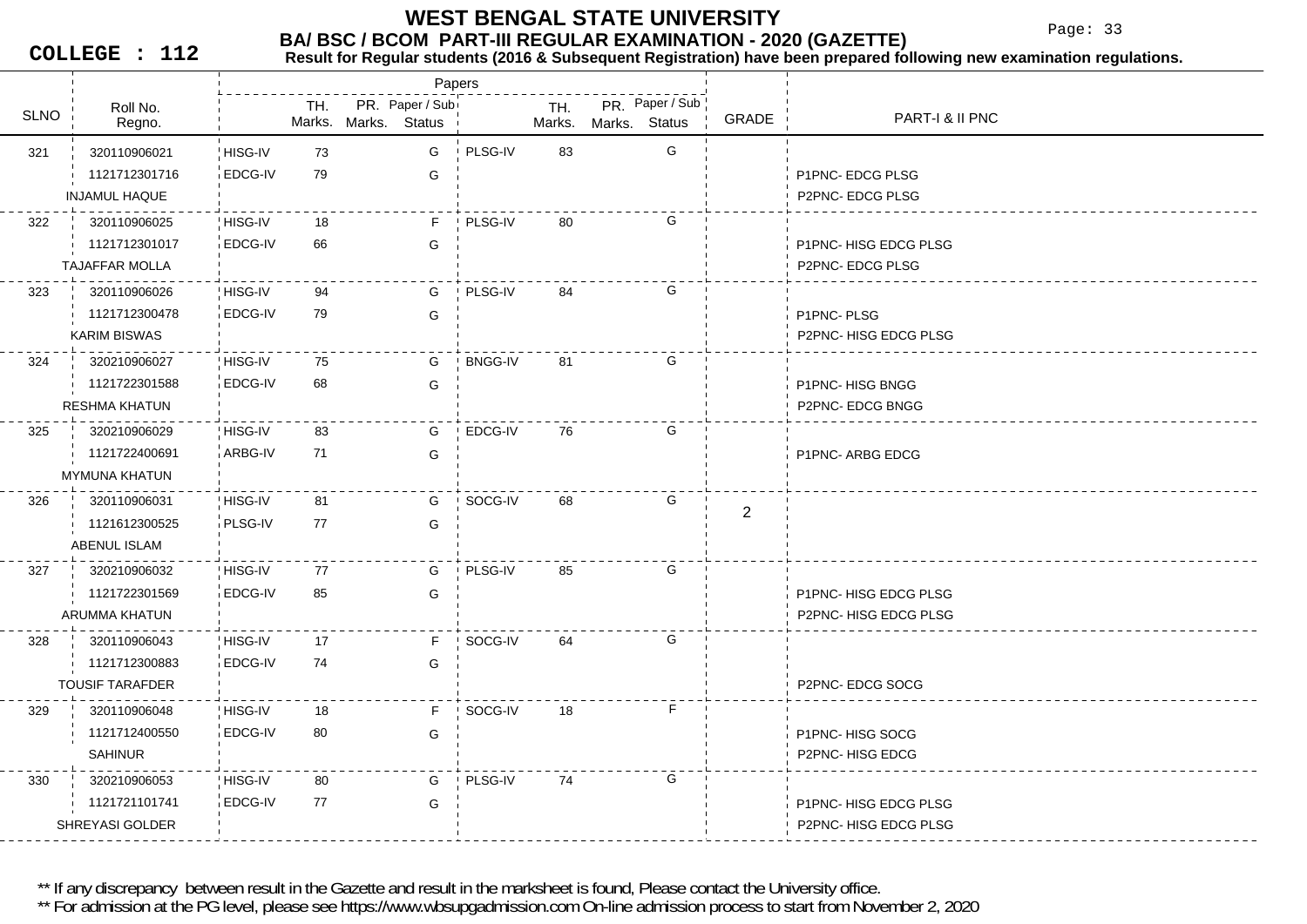Page: 34

**COLLEGE : 112**

#### **Result for Regular students (2016 & Subsequent Registration) have been prepared following new examination regulations.**

|             |                        |                |     |                                         | Papers |                |               |               |                 |                |                       |
|-------------|------------------------|----------------|-----|-----------------------------------------|--------|----------------|---------------|---------------|-----------------|----------------|-----------------------|
| <b>SLNO</b> | Roll No.<br>Regno.     |                | TH. | PR. Paper / Sub<br>Marks. Marks. Status |        |                | TH.<br>Marks. | Marks. Status | PR. Paper / Sub | GRADE          | PART-I & II PNC       |
| 331         | 320210906056           | HISG-IV        | 74  |                                         | G      | PLSG-IV        | 77            |               | G               |                |                       |
|             | 1121622301008          | EDCG-IV        | 66  |                                         | G      |                |               |               |                 |                | P1PNC-EDCG            |
|             | <b>SALMA KHATUN</b>    |                |     |                                         |        |                |               |               |                 |                | P2PNC-HISG EDCG PLSG  |
| 332         | 320210906067           | HISG-IV        | 82  |                                         | G      | <b>BNGG-IV</b> | 84            |               | G               |                |                       |
|             | 1121722400921          | PLSG-IV        | 68  |                                         | G      |                |               |               |                 | $\overline{2}$ |                       |
|             | HASNUHENA KHATUN       |                |     |                                         |        |                |               |               |                 |                |                       |
| 333         | 320110906070           | HISG-IV        | 76  |                                         | G      | PLSG-IV        | 70            |               | G               |                |                       |
|             | 1121712401450          | EDCG-IV        | 78  |                                         | G      |                |               |               |                 |                |                       |
|             | <b>MAHABUR RAHAMAN</b> |                |     |                                         |        |                |               |               |                 |                | P2PNC-HISG EDCG PLSG  |
| 334         | 320110906072           | HISG-IV        | 84  |                                         | G      | ! PLSG-IV      | 59            |               | G               |                |                       |
|             | 1121712300710          | EDCG-IV        | 77  |                                         | G      |                |               |               |                 |                | P1PNC-EDCG PLSG       |
|             | <b>ALAMGIR KABIR</b>   |                |     |                                         |        |                |               |               |                 |                | P2PNC-HISG EDCG PLSG  |
| 335         | 320210906075           | HISG-IV        | 76  |                                         | G      | <b>BNGG-IV</b> | 85            |               | G               |                |                       |
|             | 1131722300894          | PLSG-IV        | 73  |                                         | G      |                |               |               |                 |                | P1PNC- PLSG BNGG      |
|             | PAPIA KHATUN           |                |     |                                         |        |                |               |               |                 |                | P2PNC-HISG PLSG BNGG  |
| 336         | 320210906077           | HISG-IV        | 17  |                                         | F.     | EDCG-IV        | 80            |               | G               |                |                       |
|             | 1121722301398          | PLSG-IV        | 18  |                                         | F      |                |               |               |                 |                | P1PNC- HISG PLSG EDCG |
|             | <b>MEHENDI KHATUN</b>  |                |     |                                         |        |                |               |               |                 |                | P2PNC-HISG EDCG       |
| 337         | 320110906079           | HISG-IV        | 77  |                                         | G      | <b>BNGG-IV</b> | 74            |               | G               |                |                       |
|             | 1121712300474          | EDCG-IV        | 78  |                                         | G      |                |               |               |                 |                | P1PNC- HISG EDCG BNGG |
|             | SAHID AFRIDI           |                |     |                                         |        |                |               |               |                 |                | P2PNC-HISG EDCG BNGG  |
| 338         | 320210906083           | HISG-IV        | 80  |                                         | G      | <b>BNGG-IV</b> | 85            |               | G               |                |                       |
|             | 1121721301470          | SANG-IV        | 66  |                                         | G      |                |               |               |                 |                |                       |
|             | <b>BRISHTI GHOSH</b>   |                |     |                                         |        |                |               |               |                 |                | P2PNC-SANG            |
| 339         | 320110906092           | HISG-IV        | 76  |                                         | G      | PLSG-IV        | 77            |               | G               |                |                       |
|             | 1121712400743          | EDCG-IV        | 77  |                                         | G      |                |               |               |                 |                | P1PNC-EDCG            |
|             | <b>RIPAN MALLICK</b>   |                |     |                                         |        |                |               |               |                 |                | P2PNC-HISG EDCG PLSG  |
| 340         | 320210906097           | HISG-IV        | 82  |                                         | G      | EDCG-IV        | 76            |               | G               |                |                       |
|             | 1121622400421          | <b>BNGG-IV</b> | 72  |                                         | G      |                |               |               |                 |                | P1PNC-EDCG            |
|             | <b>MASKURA KHATUN</b>  |                |     |                                         |        |                |               |               |                 |                | P2PNC-BNGG EDCG       |
|             |                        |                |     |                                         |        |                |               |               |                 |                |                       |

\*\* If any discrepancy between result in the Gazette and result in the marksheet is found, Please contact the University office.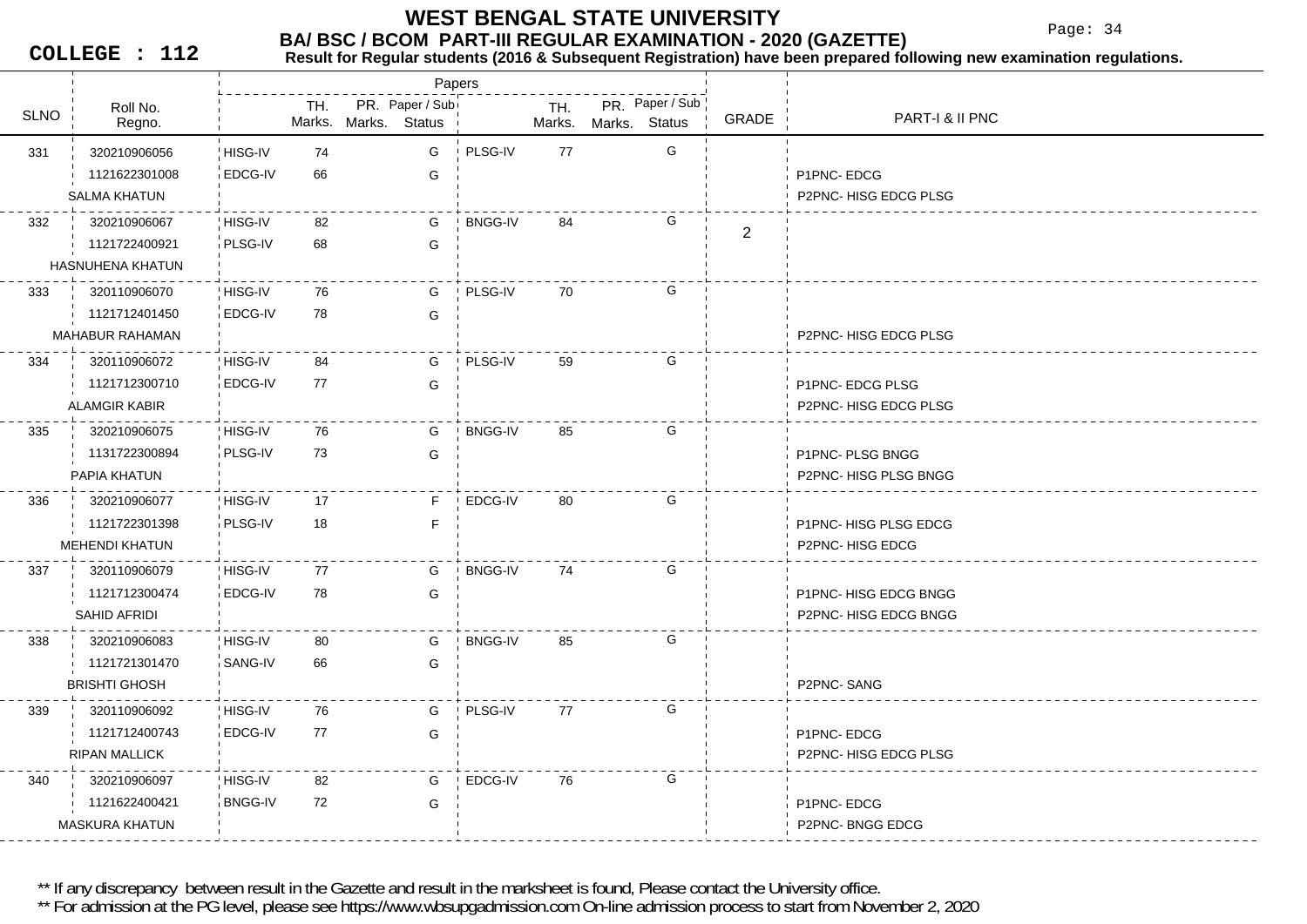Page: 35

**COLLEGE : 112**

#### **BA/ BSC / BCOM PART-III REGULAR EXAMINATION - 2020 (GAZETTE)**<br>Result for Requiar students (2016 & Subsequent Registration) have been prepared fo **Result for Regular students (2016 & Subsequent Registration) have been prepared following new examination regulations.**

|             |                       |                |     |                      | Papers          |                |        |               |                 |                |                            |
|-------------|-----------------------|----------------|-----|----------------------|-----------------|----------------|--------|---------------|-----------------|----------------|----------------------------|
| <b>SLNO</b> | Roll No.              |                | TH. |                      | PR. Paper / Sub |                | TH.    |               | PR. Paper / Sub | GRADE          | <b>PART-I &amp; II PNC</b> |
|             | Regno.                |                |     | Marks. Marks. Status |                 |                | Marks. | Marks. Status |                 |                |                            |
| 341         | 320210906111          | HISG-IV        | 17  |                      | F               | EDCG-IV        | 17     |               | $\mathsf F$     |                |                            |
|             | 1121721401633         | PLSG-IV        | 17  |                      | F               |                |        |               |                 |                |                            |
|             | <b>MAMPI GHOSH</b>    |                |     |                      |                 |                |        |               |                 |                | P2PNC-HISG PLSG EDCG       |
| 342         | 320210906114          | HISG-IV        | 77  |                      | G               | PLSG-IV        | 76     |               | G               |                |                            |
|             | 1121722400384         | <b>EDCG-IV</b> | 79  |                      | G               |                |        |               |                 |                | P1PNC-HISA PLSG            |
|             | RESMA PARVIN          |                |     |                      |                 |                |        |               |                 |                | P2PNC-EDCG PLSG            |
| 343         | 320210906118          | HISG-IV        | 18  |                      | F.              | PLSG-IV        | 18     |               | F.              |                |                            |
|             | 1121722400389         | EDCG-IV        | 17  |                      | $\mathsf F$     |                |        |               |                 |                | P1PNC-HISA PLSG            |
|             | <b>JULEKHA PARVIN</b> |                |     |                      |                 |                |        |               |                 |                | P2PNC-HISG EDCG PLSG       |
| 344         | 320210906119          | HISG-IV        | 18  |                      | F               | EDCG-IV        | 74     |               | G               |                |                            |
|             | 1121722300690         | PLSG-IV        | 84  |                      | G               |                |        |               |                 |                | P1PNC-HISG PLSG EDCG       |
|             | <b>JYOTSNA KHATUN</b> |                |     |                      |                 |                |        |               |                 |                | P2PNC- HISG PLSG EDCG      |
| 345         | 320210906127          | HISG-IV        | 82  |                      | G               | PLSG-IV        | 85     |               | G               | $\overline{2}$ |                            |
|             | 1121722401674         | <b>EDCG-IV</b> | 71  |                      | G               |                |        |               |                 |                |                            |
|             | <b>REXONA PARVIN</b>  |                |     |                      |                 |                |        |               |                 |                |                            |
| 346         | 320110906129          | HISG-IV        | 18  |                      | F               | PLSG-IV        | 79     |               | G               |                |                            |
|             | 1121712300873         | PHIG-IV        | 77  |                      | G               |                |        |               |                 |                | P1PNC-HISG PHIG PLSG       |
|             | <b>MD MOHASIN ALI</b> |                |     |                      |                 |                |        |               |                 |                | P2PNC- HISG PHIG PLSG      |
| 347         | 320110906130          | HISG-IV        | 18  |                      | F               | EDCG-IV        | 78     |               | G               |                |                            |
|             | 1121712401566         | PLSG-IV        | 79  |                      | G               |                |        |               |                 |                | P1PNC-PLSG                 |
|             | SAHARUL ALAM          |                |     |                      |                 |                |        |               |                 |                | P2PNC-HISG PLSG EDCG       |
| 348         | 320110906136          | HISG-IV        | 74  |                      | G               | EDCG-IV        | 76     |               | G               | 2              |                            |
|             | 1121711400868         | PLSG-IV        | 85  |                      | G               |                |        |               |                 |                |                            |
|             | CHANCHAL DAS          |                |     |                      |                 |                |        |               |                 |                |                            |
| 349         | 320210906148          | HISG-IV        | 74  |                      | G               | <b>BNGG-IV</b> | 88     |               | G               |                |                            |
|             | 1121722400879         | EDCG-IV        | 82  |                      | G               |                |        |               |                 |                | P1PNC- EDCG BNGG           |
|             | AMENA KHATUN          |                |     |                      |                 |                |        |               |                 |                | P2PNC-EDCG                 |
| 350         | 320210906152          | HISG-IV        | 77  |                      | G               | <b>BNGG-IV</b> | 81     |               | G               |                |                            |
|             | 1121621401577         | <b>EDCG-IV</b> | 79  |                      | G               |                |        |               |                 |                | P1PNC-EDCG                 |
|             | PAPIYA MONDAL         |                |     |                      |                 |                |        |               |                 |                | P2PNC- EDCG BNGG           |
|             |                       |                |     |                      |                 |                |        |               |                 |                |                            |

\*\* If any discrepancy between result in the Gazette and result in the marksheet is found, Please contact the University office.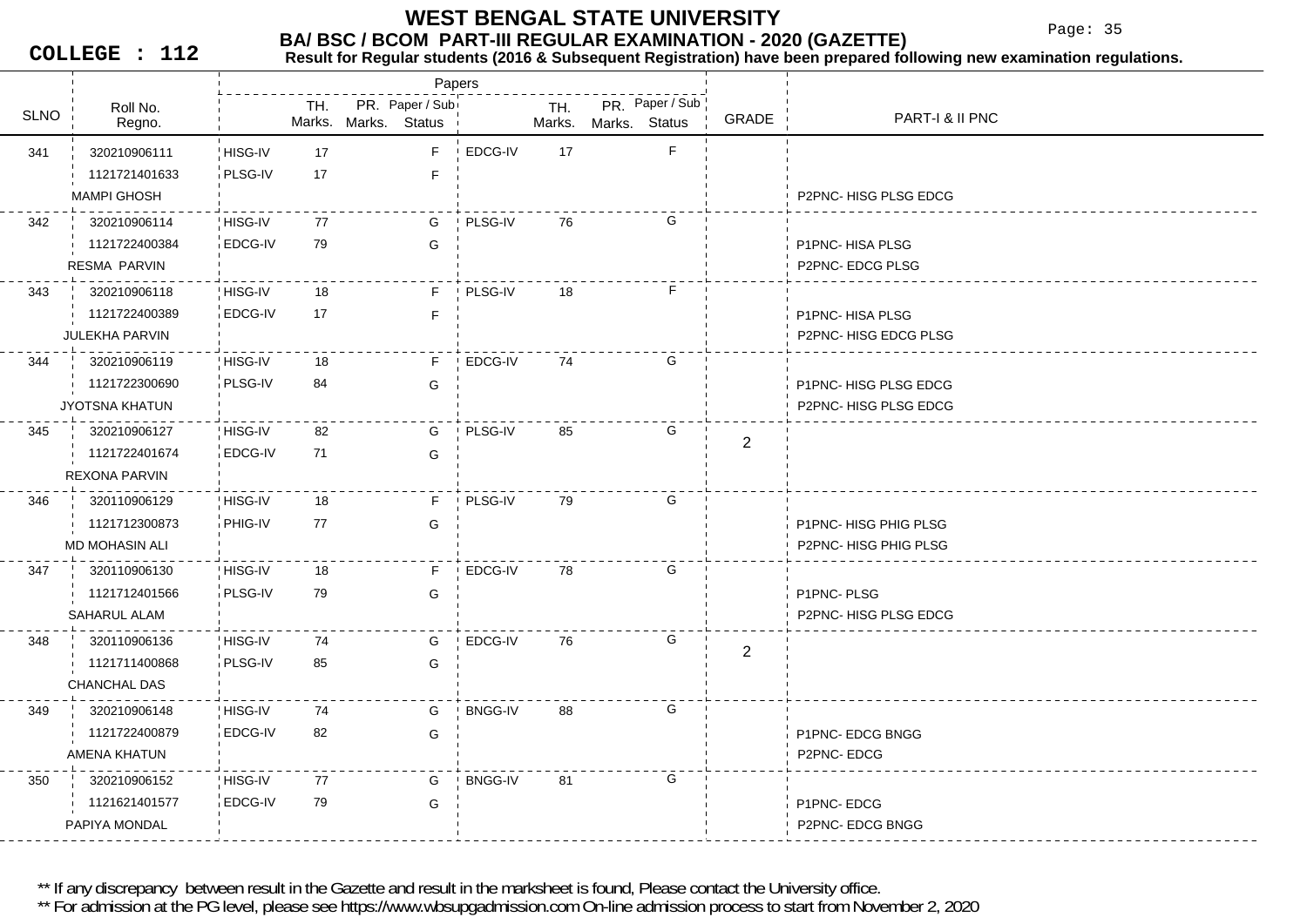Page: 36

**COLLEGE : 112**

#### **BA/ BSC / BCOM PART-III REGULAR EXAMINATION - 2020 (GAZETTE)**<br>Result for Requiar students (2016 & Subsequent Registration) have been prepared fo **Result for Regular students (2016 & Subsequent Registration) have been prepared following new examination regulations.**

|             |                      |                |     |                      | Papers |                |        |                 |   |                |                             |
|-------------|----------------------|----------------|-----|----------------------|--------|----------------|--------|-----------------|---|----------------|-----------------------------|
| <b>SLNO</b> | Roll No.             |                | TH. | PR. Paper / Sub      |        |                | TH.    | PR. Paper / Sub |   |                | PART-I & II PNC             |
|             | Regno.               |                |     | Marks. Marks. Status |        |                | Marks. | Marks. Status   |   | GRADE          |                             |
| 351         | 320110906155         | HISG-IV        | 78  |                      | G      | ! PLSG-IV      | 82     |                 | G |                |                             |
|             | 1121712301166        | EDCG-IV        | 76  |                      | G      |                |        |                 |   |                |                             |
|             | MD ABU TALEB MOLLA   |                |     |                      |        |                |        |                 |   |                | P2PNC- EDCG PLSG            |
| 352         | 320210906159         | HISG-IV        | 79  |                      | G      | PHIG-IV        | 76     |                 | G |                |                             |
|             | 1121722400383        | EDCG-IV        | 74  |                      | G      |                |        |                 |   |                | P1PNC-HISA                  |
|             | <b>HABIBA YESMIN</b> |                |     |                      |        |                |        |                 |   |                | P2PNC-HISG EDCG PHIG        |
| 353         | 320210906164         | HISG-IV        | 76  |                      | G      | PLSG-IV        | 77     |                 | G |                |                             |
|             | 1121722301068        | <b>EDCG-IV</b> | 76  |                      | G      |                |        |                 |   |                |                             |
|             | SIKHA PARVIN         |                |     |                      |        |                |        |                 |   |                | P2PNC-EDCG PLSG             |
| 354         | 320110906165         | HISG-IV        | 75  |                      | G      | <b>EDCG-IV</b> | 66     |                 | G |                |                             |
|             | 1121711400396        | <b>BNGG-IV</b> | 76  |                      | G      |                |        |                 |   |                | P1PNC-HISA                  |
|             | MADHUSUDAN MAJUMDAR  |                |     |                      |        |                |        |                 |   |                | P2PNC- HISA BNGG EDCG       |
| 355         | 320210906169         | HISG-IV        | 77  |                      | G      | PLSG-IV        | 85     |                 | G | $\overline{2}$ |                             |
|             | 1121722301350        | EDCG-IV        | 66  |                      | G      |                |        |                 |   |                |                             |
|             | <b>NARGIS PARVIN</b> |                |     |                      |        |                |        |                 |   |                |                             |
| 356         | 320210906170         | HISG-IV        | 81  |                      | G      | EDCG-IV        | 70     |                 | G |                |                             |
|             | 1121722400610        | <b>BNGG-IV</b> | 77  |                      | G      |                |        |                 |   |                | P1PNC- HISG BNGG EDCG       |
|             | SAMIMA KHATUN        |                |     |                      |        |                |        |                 |   |                | P2PNC-HISG BNGG EDCG        |
| 357         | 320210906171         | HISG-IV        | 18  |                      | F      | EDCG-IV        | 71     |                 | G |                |                             |
|             | 1121722401325        | <b>BNGG-IV</b> | 80  |                      | G      |                |        |                 |   |                |                             |
|             | ARZUMA KHATUN        |                |     |                      |        |                |        |                 |   |                | <b>P2PNC-BNGG EDCG</b>      |
| 358         | 320110906173         | HISG-IV        | 74  |                      | G      | PLSG-IV        | 80     |                 | G |                |                             |
|             | 1121712300595        | EDCG-IV        | 74  |                      | G      |                |        |                 |   |                | <b>P1PNC-HISG EDCG PLSG</b> |
|             | ABDUL RAHAMAN        |                |     |                      |        |                |        |                 |   |                | P2PNC- EDCG PLSG            |
| 359         | 320110906176         | HISG-IV        | 80  |                      | G      | PLSG-IV        | 80     |                 | G |                |                             |
|             | 1121712300848        | EDCG-IV        | 79  |                      | G      |                |        |                 |   |                | P1PNC-PLSG                  |
|             | AJMUR MONDAL         |                |     |                      |        |                |        |                 |   |                | P2PNC-EDCG                  |
| 360         | 320210906177         | HISG-IV        | 76  |                      | G      | PHIG-IV        | 68     |                 | G |                |                             |
|             | 1121722301620        | EDCG-IV        | 79  |                      | G      |                |        |                 |   |                | P1PNC-PHIG                  |
|             | SOMA PARVIN          |                |     |                      |        |                |        |                 |   |                |                             |

\*\* If any discrepancy between result in the Gazette and result in the marksheet is found, Please contact the University office.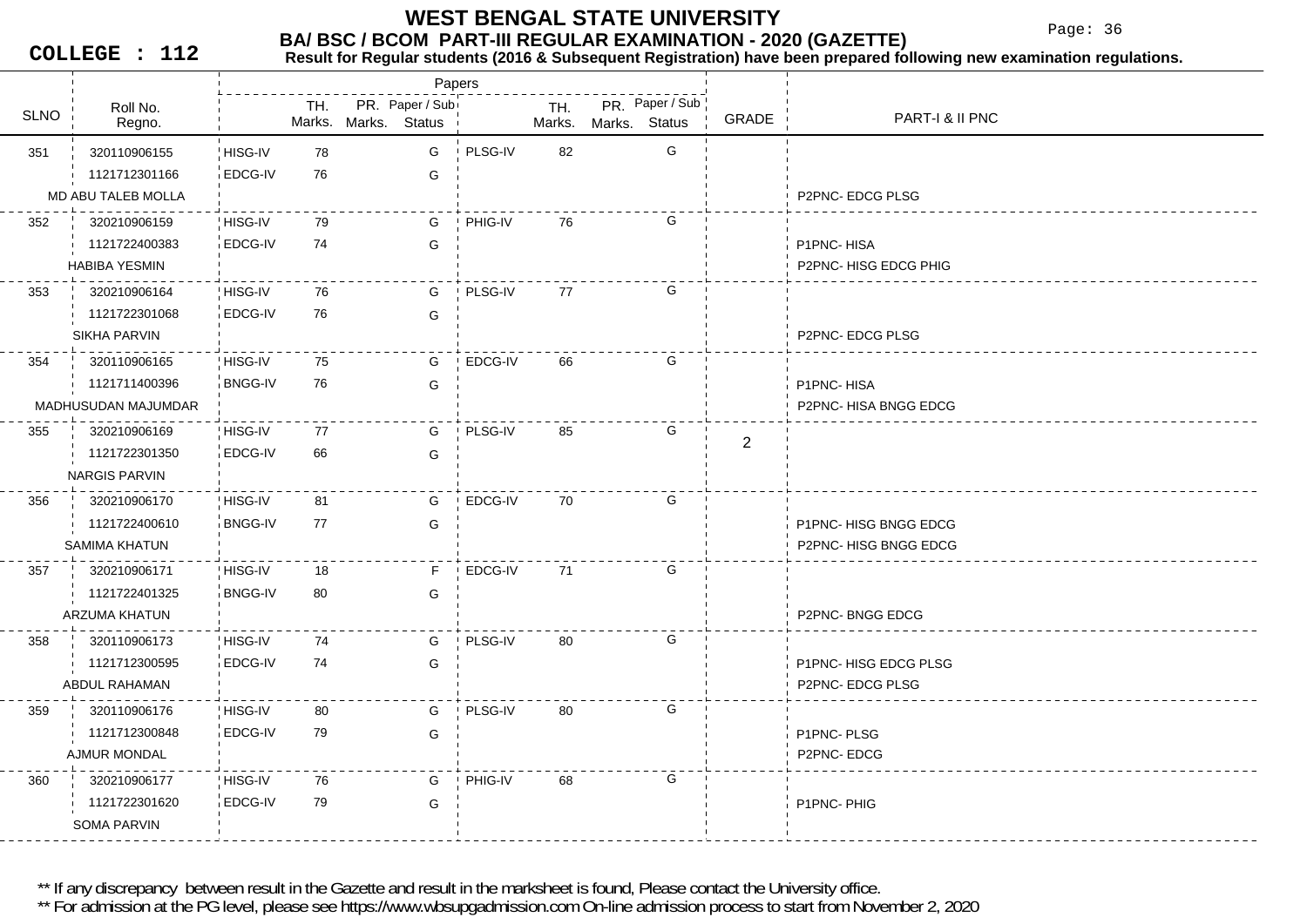Papers

Page: 37

**COLLEGE : 112**

| <b>SLNO</b> | Roll No.<br>Regno.       |                | TH. | Marks. Marks. Status | PR. Paper / Sub |         | TH.<br>Marks. | Marks. Status | PR. Paper / Sub | GRADE          | PART-I & II PNC       |
|-------------|--------------------------|----------------|-----|----------------------|-----------------|---------|---------------|---------------|-----------------|----------------|-----------------------|
| 361         | 320110906182             | HISG-IV        | 82  |                      | G               | PHIG-IV | 18            |               | F               |                |                       |
|             | 1121712401234            | EDCG-IV        | 72  |                      | G               |         |               |               |                 |                | P1PNC-HISG PHIG       |
|             | <b>MUNIM ALI</b>         |                |     |                      |                 |         |               |               |                 |                | P2PNC-HISG EDCG PHIG  |
| 362         | 320210906185             | HISG-IV        | 80  |                      | G               | EDCG-IV | 78            |               | G               |                |                       |
|             | 1121722300360            | <b>BNGG-IV</b> | 87  |                      | G               |         |               |               |                 |                | P1PNC-HISA BNGG       |
|             | RUBAIYA YEASMIN          |                |     |                      |                 |         |               |               |                 |                | P2PNC-HISG BNGG EDCG  |
| 363         | 320210906186             | ! PHIG-IV      | 66  |                      | G               | EDCG-IV | 79            |               | G               |                |                       |
|             | 1121722301596            | HISG-IV        | 76  |                      | G               |         |               |               |                 | $\overline{2}$ |                       |
|             | <b>SWAPNA MONDAL</b>     |                |     |                      |                 |         |               |               |                 |                |                       |
| 364         | 320110906187             | ¦ PHIG-IV      | 88  |                      | G               | EDCG-IV | 79            |               | G               |                |                       |
|             | 1121611100208            | SOCG-IV        | 62  |                      | G               |         |               |               |                 | P              |                       |
|             | RAKESH MONDAL            |                |     |                      |                 |         |               |               |                 |                |                       |
| 365         | 320210906189             | PHIG-IV        | 18  |                      | F               | PLSG-IV | 17            |               | F.              |                |                       |
|             | 1121722400457            | <b>EDCG-IV</b> | 17  |                      | F               |         |               |               |                 |                | P1PNC-EDCG PLSG       |
|             | <b>HALIMA KHATUN</b>     |                |     |                      |                 |         |               |               |                 |                | P2PNC- PHIG EDCG PLSG |
| 366         | 320210906190             | PHIG-IV        | 87  |                      | G               | HISG-IV | 79            |               | G               |                |                       |
|             | 1121622400210            | EDCG-IV        | 72  |                      | G               |         |               |               |                 |                | P1PNC-PHIA            |
|             | <b>ANJUM NAHAR</b>       |                |     |                      |                 |         |               |               |                 |                | P2PNC-PHIG HISG       |
| 367         | 320210906191             | PHIG-IV        | 18  |                      | F.              | PLSG-IV | 17            |               | F.              |                |                       |
|             | 1121722400944            | <b>EDCG-IV</b> | 17  |                      | F               |         |               |               |                 |                | P1PNC-EDCG PLSG       |
|             | <b>RESHMA KHATUN</b>     |                |     |                      |                 |         |               |               |                 |                | P2PNC- PHIG EDCG      |
| 368         | 320210906192             | PHIG-IV        | 85  |                      | G               | SOCG-IV | 68            |               | G               |                |                       |
|             | 1121722301710            | EDCG-IV        | 66  |                      | G               |         |               |               |                 |                |                       |
|             | <b>MAFIQUN NAHAR</b>     |                |     |                      |                 |         |               |               |                 |                | P2PNC-PHIG            |
| 369         | 320110906194             | PHIG-IV        | 87  |                      | G               | EDCG-IV | 86            |               | G               |                |                       |
|             | 1121711100122            | <b>BNGG-IV</b> | 85  |                      | G               |         |               |               |                 |                |                       |
|             | <b>GOBINDA KR SARKAR</b> |                |     |                      |                 |         |               |               |                 |                | P2PNC- PHIA EDCG      |
| 370         | 320210906195             | PHIG-IV        | 85  |                      | G               | EDCG-IV | 68            |               | G               |                |                       |
|             | 1121622401099            | HISG-IV        | 77  |                      | G               |         |               |               |                 |                | P1PNC-PHIA HISG EDCG  |
|             | <b>LABANI CHOWDHURY</b>  |                |     |                      |                 |         |               |               |                 |                | P2PNC-PHIG            |

**Result for Regular students (2016 & Subsequent Registration) have been prepared following new examination regulations.**

\*\* If any discrepancy between result in the Gazette and result in the marksheet is found, Please contact the University office.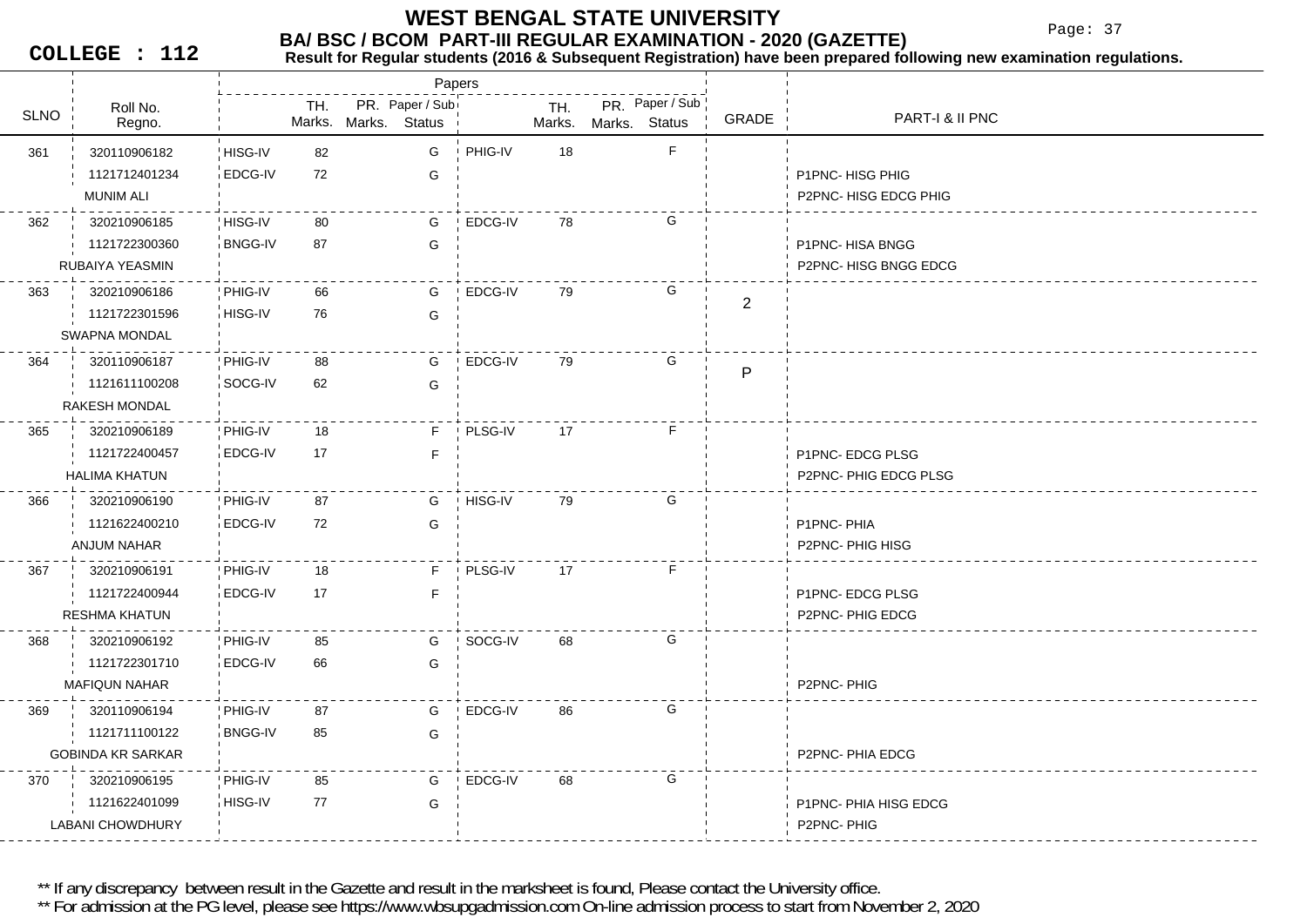Page: 38

**COLLEGE : 112**

#### **BA/ BSC / BCOM PART-III REGULAR EXAMINATION - 2020 (GAZETTE)**<br>Result for Requiar students (2016 & Subsequent Registration) have been prepared fo **Result for Regular students (2016 & Subsequent Registration) have been prepared following new examination regulations.**

|             |                     |                |     |                      | Papers          |                |               |               |                 |       |                             |
|-------------|---------------------|----------------|-----|----------------------|-----------------|----------------|---------------|---------------|-----------------|-------|-----------------------------|
| <b>SLNO</b> | Roll No.<br>Regno.  |                | TH. | Marks. Marks. Status | PR. Paper / Sub |                | TH.<br>Marks. | Marks, Status | PR. Paper / Sub | GRADE | PART-I & II PNC             |
| 371         | 320110906198        | PLSG-IV        | 67  |                      | G               | HISG-IV        | 17            |               | F               |       |                             |
|             | 1121612301839       | EDCG-IV        | 66  |                      | G               |                |               |               |                 |       |                             |
|             | <b>SHOEB AKHTAR</b> |                |     |                      |                 |                |               |               |                 |       | P2PNC- PLSA HISG            |
| 372         | 320210906200        | PLSG-IV        | 74  |                      | G               | PHIG-IV        | 53            |               | G               |       |                             |
|             | 1121721101448       | EDCG-IV        | 74  |                      | G               |                |               |               |                 |       | P1PNC-PLSG EDCG             |
|             | PIYALI MONDAL       |                |     |                      |                 |                |               |               |                 |       | P2PNC- PLSG EDCG PHIG       |
| 373         | 320110906212        | PLSG-IV        | 79  |                      | G               | HISG-IV        | 81            |               | G               |       |                             |
|             | 1121711401663       | EDCG-IV        | 82  |                      | G               |                |               |               |                 |       | P1PNC-PLSG                  |
|             | NARAYAN MANDAL      |                |     |                      |                 |                |               |               |                 |       | <b>P2PNC-PLSG EDCG HISG</b> |
| 374         | 320110906213        | PLSG-IV        | 81  |                      | G               | EDCG-IV        | -80           |               | G               |       |                             |
|             | 1121712301717       | HISG-IV        | 73  |                      | G               |                |               |               |                 |       |                             |
|             | <b>IMRAN NAZIR</b>  |                |     |                      |                 |                |               |               |                 |       | P2PNC- PLSG HISG EDCG       |
| 375         | 320210906218        | PLSG-IV        | 77  |                      | G               | <b>BNGG-IV</b> | 71            |               | G               |       |                             |
|             | 1121722300824       | HISG-IV        | 76  |                      | G               |                |               |               |                 |       | P1PNC- PLSG BNGG            |
|             | AFRUJA KHATUN       |                |     |                      |                 |                |               |               |                 |       | P2PNC- PLSG HISG BNGG       |
| 376         | 320110906220        | PLSG-IV        | 80  |                      | G               | HISG-IV        | 18            |               | F               |       |                             |
|             | 1121712301306       | EDCG-IV        | 79  |                      | G               |                |               |               |                 |       |                             |
|             | SAHIN ISLAM         |                |     |                      |                 |                |               |               |                 |       | P2PNC-PLSG EDCG             |
| 377         | 320210906223        | PLSG-IV        | 85  |                      | G               | HISG-IV        | 71            |               | G               |       |                             |
|             | 1121722301197       | EDCG-IV        | 83  |                      | G               |                |               |               |                 |       |                             |
|             | JYOSTNA PARVIN      |                |     |                      |                 |                |               |               |                 |       | P2PNC-PLSG EDCG HISG        |
| 378         | 320210906230        | PLSG-IV        | 85  |                      | G               | EDCG-IV        | 69            |               | G               |       |                             |
|             | 1121622400209       | <b>BNGG-IV</b> | 74  |                      | G               |                |               |               |                 |       |                             |
|             | SABANA KHATUN       |                |     |                      |                 |                |               |               |                 |       | P2PNC- PLSA BNGG EDCG       |
| 379         | 320210906233        | SANG-IV        | 68  |                      | G               | HISG-IV        | 82            |               | G               |       |                             |
|             | 1121721200010       | <b>BNGG-IV</b> | 81  |                      | G               |                |               |               |                 |       | <b>P1PNC-BNGG HISG</b>      |
|             | <b>SULATA SINGH</b> |                |     |                      |                 |                |               |               |                 |       | <b>P2PNC-BNGG HISG</b>      |
| 380         | 320210906234        | SANG-IV        | 71  |                      | G               | HISG-IV        | 81            |               | G               |       |                             |
|             | 1121721201782       | <b>BNGG-IV</b> | 80  |                      | G               |                |               |               |                 |       |                             |
|             | APARNA MAHALI       |                |     |                      |                 |                |               |               |                 |       | P2PNC-BNGG                  |

\*\* If any discrepancy between result in the Gazette and result in the marksheet is found, Please contact the University office.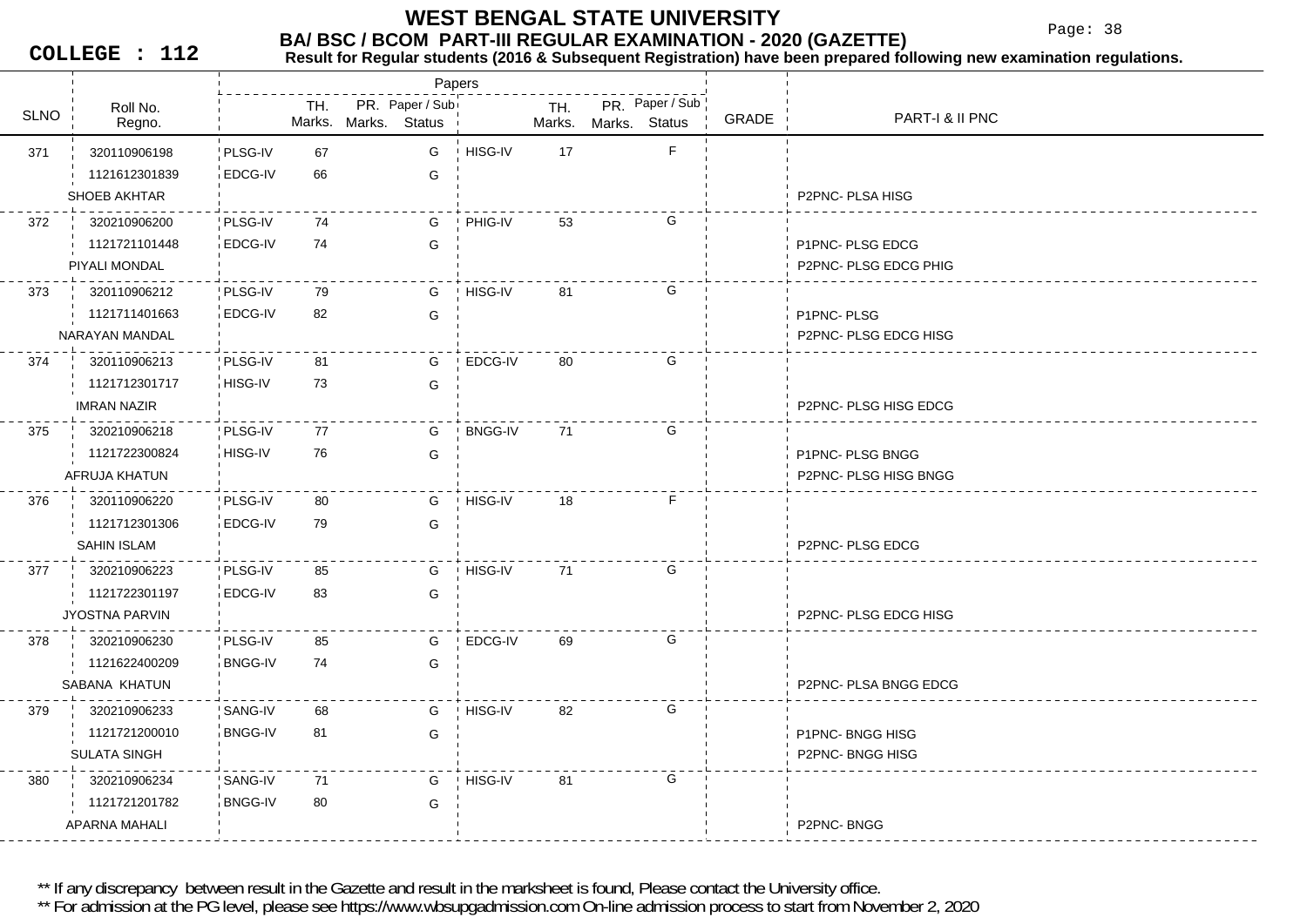Page: 39

**COLLEGE : 112**

## **Result for Regular students (2016 & Subsequent Registration) have been prepared following new examination regulations.**

|             |                       |                |     |    | Papers                                  |            |               |               |                           |           |                        |
|-------------|-----------------------|----------------|-----|----|-----------------------------------------|------------|---------------|---------------|---------------------------|-----------|------------------------|
| <b>SLNO</b> | Roll No.              |                | TH. |    | PR. Paper / Sub<br>Marks. Marks. Status |            | TH.<br>Marks. |               | PR. Paper / Sub           | GRADE     | PART-1 & II PNC        |
|             | Regno.                |                |     |    |                                         |            |               | Marks. Status |                           |           |                        |
| 381         | 320210906235          | SANG-IV        | 67  |    | G                                       | HISG-IV    | 74            |               | G                         |           |                        |
|             | 1121622300169         | EDCG-IV        | 93  |    | G                                       |            |               |               |                           |           |                        |
|             | LAILA ANJUMAN         |                |     |    |                                         |            |               |               |                           |           | P2PNC-EDCG             |
| 382         | 320110906236          | <b>BOTG-IV</b> | 62  | 27 | G                                       | CEMG-IV    | 68            | 22            | G                         | -1        |                        |
|             | 1121711400070         | ZOOG-IV        | 55  | 37 | G                                       |            |               |               |                           |           |                        |
|             | <b>INDRANIL DAS</b>   |                |     |    |                                         |            |               |               |                           |           |                        |
| 383         | 320210906239          | CEMG-IV        | 55  | 20 | G                                       | ZOOG-IV    | 53            | 35            | G                         |           |                        |
|             | 1121721300075         | <b>BOTG-IV</b> | 62  | 25 | G                                       |            |               |               |                           |           | P1PNC- CEMG            |
|             | <b>SUMI GHOSH</b>     |                |     |    |                                         |            |               |               |                           |           | P2PNC-BOTG             |
| 384         | 320110906243          | ZOOG-IV        | 52  | 35 | G                                       | CEMG-IV    | 62            | 20            | G                         |           |                        |
|             | 1121712300069         | <b>BOTG-IV</b> | 60  | 25 | G                                       |            |               |               |                           |           | P1PNC- CEMG            |
|             | <b>BACHHU MOLLA</b>   |                |     |    |                                         |            |               |               |                           |           | P2PNC-ZOOG CEMG        |
| 385         | 320110906244          | ARBA-V         | 80  |    | H                                       | ARBA-VII   | 72            |               | Н                         |           |                        |
|             | 1121712300060         | ARBA-VI        | 75  |    | H                                       | ARBA-VIII  | 70            |               | н                         |           |                        |
|             | ABU SULTAN MONDAL     |                |     |    |                                         |            |               |               |                           |           | P2PNC-HISG EDCG        |
| 386         | 320110906245          | ARBA-V         | 82  |    | H                                       | ARBA-VII   | 73            |               | H                         |           | PART-I NOT QH          |
|             | 1121712300045         | <b>ARBA-VI</b> | 73  |    | H                                       | ARBA-VIII  | 78            |               | $\boldsymbol{\mathsf{H}}$ | <b>RW</b> |                        |
|             | MD AMANULLAHA MONDAL  |                |     |    |                                         |            |               |               |                           |           | <b>P2PNC-HISG EDCG</b> |
| 387         | 320210906246          | ARBA-V         | 85  |    | H                                       | ARBA-VII   | 75            |               | Н                         |           |                        |
|             | 1121722300050         | ARBA-VI        | 77  |    | H                                       | ARBA-VIII  | 78            |               | н                         |           | P1PNC-EDCG             |
|             | SABIYA SULTANA        |                |     |    |                                         |            |               |               |                           |           | P2PNC-EDCG             |
| 388         | 320110906247          | ARBA-V         | 76  |    | H.                                      | ∣ ARBA-VII | 72            |               | н                         |           |                        |
|             | 1121712300043         | ARBA-VI        | 82  |    | H                                       | ARBA-VIII  | 80            |               | Н                         |           | P1PNC-EDCG             |
|             | ABU BAKKAR MONDAL     |                |     |    |                                         |            |               |               |                           |           | P2PNC-HISG EDCG        |
| 389         | 320110906249          | ARBA-V         | 80  |    | H.                                      | ARBA-VII   | 76            |               | H                         |           | PART-II NOT QH         |
|             | 1121712400057         | ARBA-VI        | 74  |    | H                                       | ARBA-VIII  | 74            |               | $\boldsymbol{\mathsf{H}}$ | <b>RW</b> |                        |
|             | MD MONTAJUL ALI MOLLA |                |     |    |                                         |            |               |               |                           |           | P2PNC- ARBA EDCG       |
| 390         | 320110906250          | ARBA-V         | 83  |    | H                                       | ARBA-VII   | 72            |               | Н                         |           |                        |
|             | 1121712300034         | <b>ARBA-VI</b> | 73  |    | H                                       | ARBA-VIII  | 69            |               | н                         |           | P1PNC-EDCG             |
|             | MD JALAL UDDIN MONDAL |                |     |    |                                         |            |               |               |                           |           | P2PNC-HISG EDCG        |
|             |                       |                |     |    |                                         |            |               |               |                           |           |                        |

\*\* If any discrepancy between result in the Gazette and result in the marksheet is found, Please contact the University office.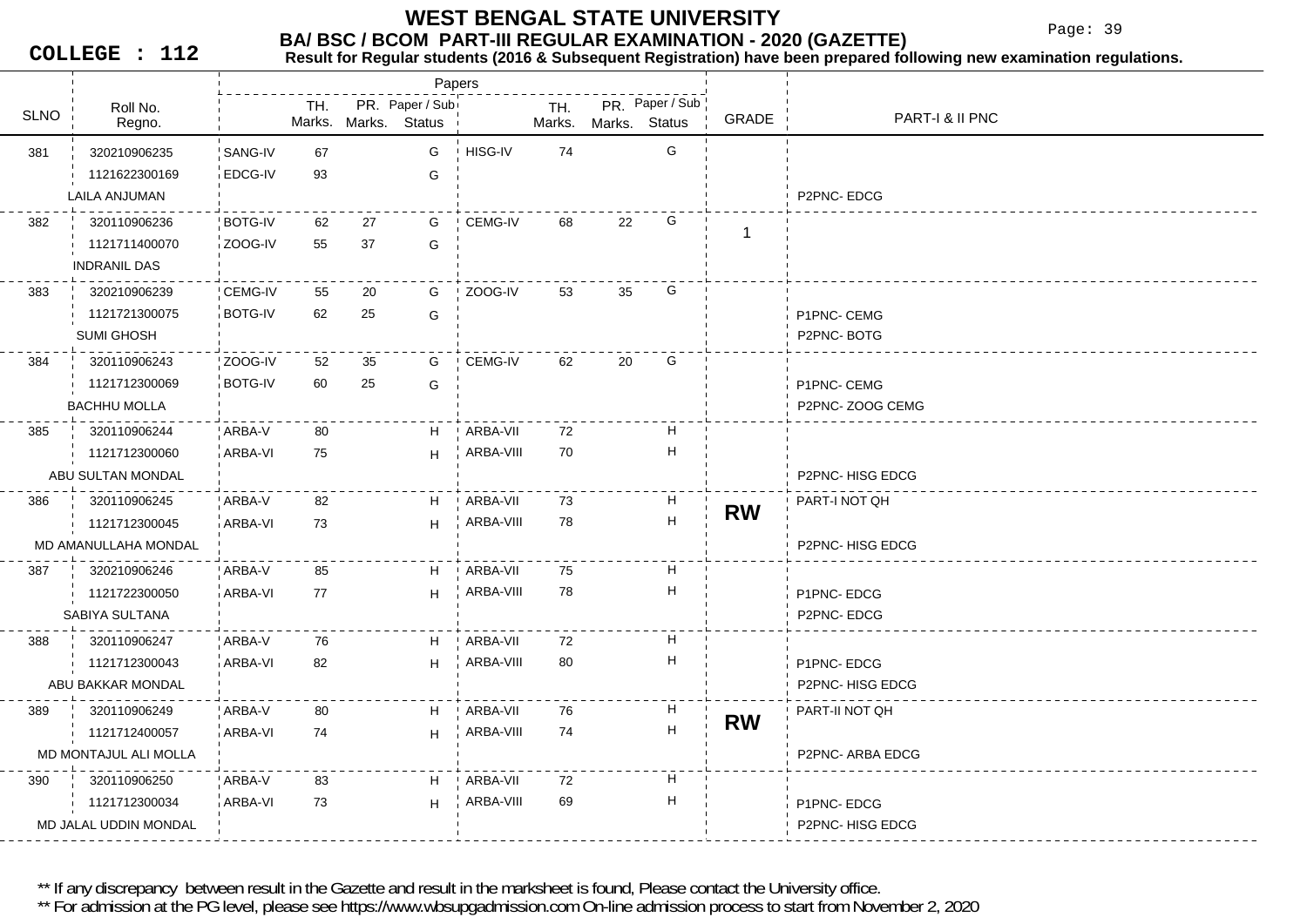Page: 40

**COLLEGE : 112**

#### **BA/ BSC / BCOM PART-III REGULAR EXAMINATION - 2020 (GAZETTE) Result for Regular students (2016 & Subsequent Registration) have been prepared following new examination regulations.**

Roll No.TH. PR. Paper / Sub SLNO TH. PR. Status**▽ ¦ Regno. ¦ Marks.** Marks. Marks. Status Marks. Marks. **Status** Papers PR. Paper / Sub GRADE PART-I & II PNC 391 320110906251 ' ARBA-V 83 ARBA-V 5 ARBA-VI 70 H HARBA-VII 77 H 1121712400055P2PNC- ENGGARBA-VIII 80 0 H LIAKAT MONDAL 392 79 320110906252 ARBA-VARBA-VI 63 H63 H ARBA-VII 66 H 1121712300031PART-I NOT QH **RW** P1PNC- ARBA EDCGP2PNC- EDCG HISG ARBA-VIII 71 H NURUL AMIN 393 84 320110906255 ARBA-V5 ARBA-VI 77 H HARBA-VII 77 H 1121712400065 $H$   $\uparrow$  ARBA-VIII 72  $\uparrow$  H  $\uparrow$  P1PNC- PLSG P2PNC- PLSG EDCG **ARBA-VIII** 2 H MD MAHASIN SARDAR394 320210906257 'ARBA-V 82 ARBA-V 6 ARBA-VI 71 H HARBA-VII 74 H 1121722400066P2PNC- ENGGARBA-VIII 80 0 H NASIMA KHATUN 395 83 320110906258 ARBA-V1 ARBA-VI 79 H 79 HARBA-VII 72 H 1121712300061 ARBA-VIII <sup>74</sup> <sup>H</sup> H - I MONIRUZZAMAN MIYA 396 85 320110906259 ARBA-V7 ARBA-VI 81 H HARBA-VII 73 H 1121712300067P2PNC- BNGG ARBA-VIII 80 H NAZMUS SADAT 397 320110906262 ARBA-V 88 ARBA-V 8 ARBA-VI 84 H HARBA-VII 80 H 1121712300058P2PNC- EDCGARBA-VIII 79 H NAJIBULLA 398 77 320210906263 ARBA-VARBA-VI 76 H76 H ARBA-VII 77 H 1121722300064PART-I NOT QH **RW**P2PNC- EDCG ARBA-VIII 79 H SAMIMA KHATUN 399 320110906264 ARBA-V 76 ARBA-V ARBA-VI 85 H85 HARBA-VII 74 H 1121712400044P2PNC- EDCG PLSG ARBA-VIII 82 H MD SABIRUL SK400 320210906266 ARBA-V 86 ARBA-V 8 ARBA-VI 80 H 80 HARBA-VII 77 H 1121722300028P2PNC- ENGGARBA-VIII 79 H RESHMA PARVIN

\*\* If any discrepancy between result in the Gazette and result in the marksheet is found, Please contact the University office.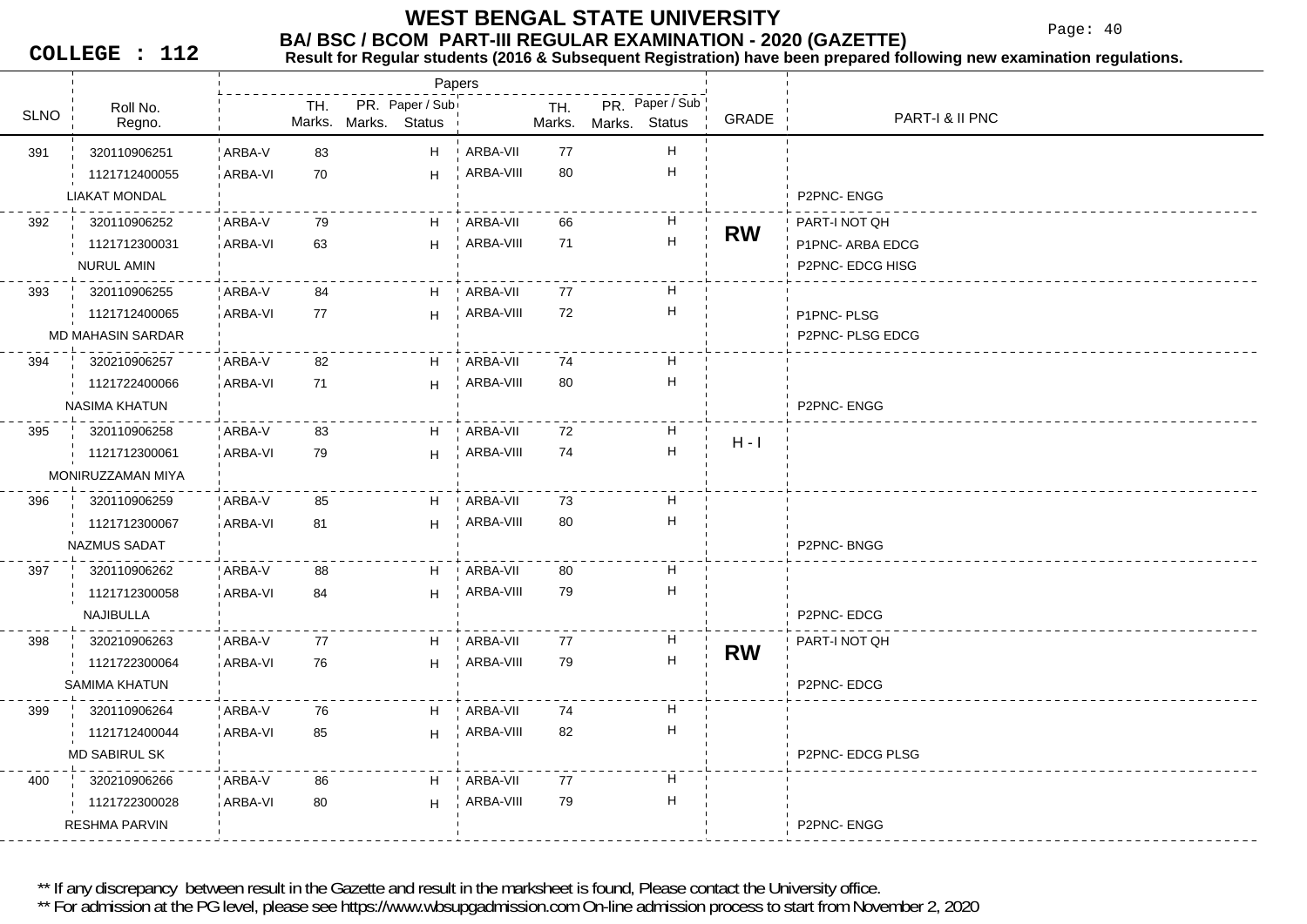Page: 41

**COLLEGE : 112**

#### **BA/ BSC / BCOM PART-III REGULAR EXAMINATION - 2020 (GAZETTE)**<br>Result for Requiar students (2016 & Subsequent Registration) have been prepared fo **Result for Regular students (2016 & Subsequent Registration) have been prepared following new examination regulations.**

|             |                      |                |               |                                  | Papers |                  |               |               |                           |           |                       |
|-------------|----------------------|----------------|---------------|----------------------------------|--------|------------------|---------------|---------------|---------------------------|-----------|-----------------------|
| <b>SLNO</b> | Roll No.<br>Regno.   |                | TH.<br>Marks. | PR. Paper / Sub<br>Marks. Status |        |                  | TH.<br>Marks. | Marks. Status | PR. Paper / Sub           | GRADE     | PART-I & II PNC       |
| 401         | 320110906267         | ARBA-V         | 68            |                                  | H      | ARBA-VII         | 72            |               | $\boldsymbol{\mathsf{H}}$ |           | PART-I NOT QH         |
|             | 1121712400041        | ARBA-VI        | 68            |                                  | H      | ARBA-VIII        | 74            |               | $\boldsymbol{\mathsf{H}}$ | <b>RW</b> | P1PNC-ARBA            |
|             | AKRAMUL MOLLA        |                |               |                                  |        |                  |               |               |                           |           | P2PNC- EDCG HISG      |
| 402         | 320110906268         | ARBA-V         | 85            |                                  | H      | ARBA-VII         | 72            |               | H                         |           |                       |
|             | 1121712400059        | ARBA-VI        | 80            |                                  | H      | ARBA-VIII        | 75            |               | $\boldsymbol{\mathsf{H}}$ | $H - I$   |                       |
|             | MD RUHUL AMIN        |                |               |                                  |        |                  |               |               |                           |           |                       |
| 403         | 320110906269         | ARBA-V         | 77            |                                  | H.     | ARBA-VII         | 66            |               | H                         | <b>RW</b> | PART-I NOT QH         |
|             | 1121712400046        | ARBA-VI        | 80            |                                  | H      | ARBA-VIII        | 79            |               | H                         |           | P1PNC- ARBA BNGG PLSG |
|             | <b>SAHANUR ALOM</b>  |                |               |                                  |        |                  |               |               |                           |           | P2PNC-BNGG PLSG       |
| 404         | 320110906270         | ARBA-V         | 89            |                                  | H      | ARBA-VII         | 77            |               | H                         |           |                       |
|             | 1121712400062        | ARBA-VI        | 88            |                                  | H      | ARBA-VIII        | 88            |               | $\boldsymbol{\mathsf{H}}$ |           | P1PNC-PLSG            |
|             | MD MASHIAR RAHMAN    |                |               |                                  |        |                  |               |               |                           |           | P2PNC-BNGG PLSG       |
| 405         | 320110906271         | ARBA-V         | 87            |                                  | H      | ARBA-VII         | 82            |               | H                         |           |                       |
|             | 1121712300029        | ARBA-VI        | 85            |                                  | H      | ARBA-VIII        | 88            |               | н                         |           | P1PNC-PLSG            |
|             | AJIJUL MOLLA         |                |               |                                  |        |                  |               |               |                           |           | P2PNC-PLSG            |
| 406         | 320110906272         | ARBA-V         | 82            |                                  | H      | ARBA-VII         | 72            |               | H                         | $H - II$  |                       |
|             | 1121612301902        | <b>ARBA-VI</b> | 61            |                                  | H      | ARBA-VIII        | 77            |               | $\boldsymbol{\mathsf{H}}$ |           |                       |
|             | MD MIZANUR ZAMAN     |                |               |                                  |        |                  |               |               |                           |           |                       |
| 407         | 320110906273         | ARBA-V         | 75            |                                  | H      | ARBA-VII         | 78            |               | H                         |           |                       |
|             | 1121712400048        | ARBA-VI        | 75            |                                  | H      | ARBA-VIII        | 73            |               | $\boldsymbol{\mathsf{H}}$ |           | P1PNC-PLSG            |
|             | SK AJIJUR RAHAMAN    |                |               |                                  |        |                  |               |               |                           |           | P2PNC-EDCG PLSG       |
| 408         | 320210906278         | BNGA-V         | 82            |                                  | H      | <b>BNGA-VII</b>  | 80            |               | н                         | $H - I$   |                       |
|             | 1121722300303        | <b>BNGA-VI</b> | 81            |                                  | H      | BNGA-VIII        | 85            |               | H                         |           |                       |
|             | <b>WAHIDA PARVIN</b> |                |               |                                  |        |                  |               |               |                           |           |                       |
| 409         | 320110906279         | <b>BNGA-V</b>  | 80            |                                  | H      | <b>BNGA-VII</b>  | 80            |               | H                         | $H - I$   |                       |
|             | 1121711300239        | <b>BNGA-VI</b> | 80            |                                  | H      | <b>BNGA-VIII</b> | 85            |               | $\boldsymbol{\mathsf{H}}$ |           |                       |
|             | SUBHA GHOSH          |                |               |                                  |        |                  |               |               |                           |           |                       |
| 410         | 320110906280         | <b>BNGA-V</b>  | 84            |                                  | H.     | BNGA-VII         | 85            |               | H                         | $H - I$   |                       |
|             | 1121712400247        | <b>BNGA-VI</b> | 80            |                                  | H      | <b>BNGA-VIII</b> | 85            |               | H                         |           |                       |
|             | NIZAMUL HOQUE        |                |               |                                  |        |                  |               |               |                           |           |                       |

\*\* If any discrepancy between result in the Gazette and result in the marksheet is found, Please contact the University office.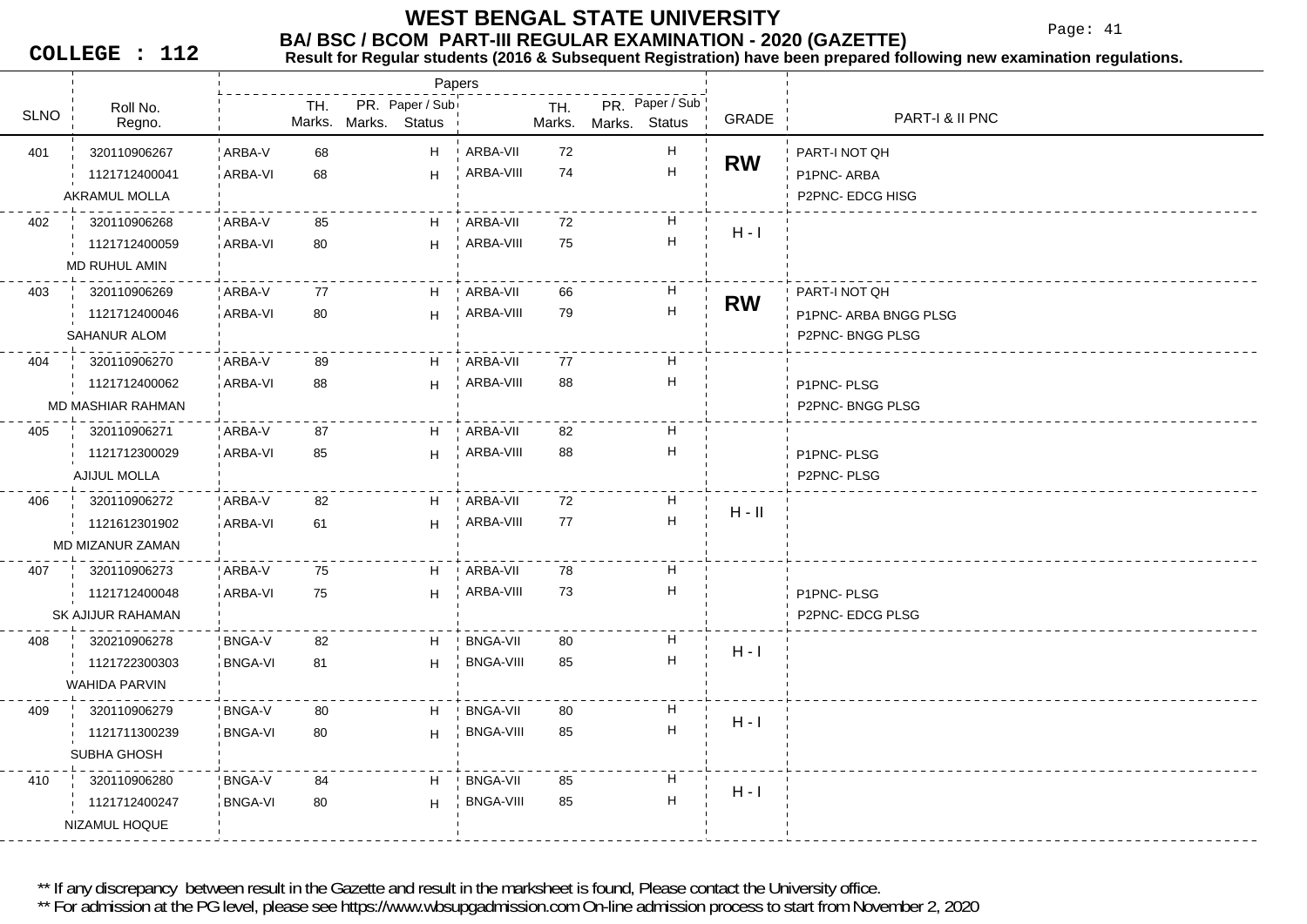Page: 42

**COLLEGE : 112**

#### **BA/ BSC / BCOM PART-III REGULAR EXAMINATION - 2020 (GAZETTE) Result for Regular students (2016 & Subsequent Registration) have been prepared following new examination regulations.**

Roll No.U Regno. Regno. Regno. TH. PR. Paper / Sub SLNO TH. PR. StatusMarks. Marks. Status Marks. Marks. **Status** Papers PR. Paper / Sub GRADE PART-I & II PNC 411 83 320210906284 BNGA-V**BNGA-V** 7 BNGA-VI 77 H HBNGA-VII 82 H 1121722400267PART-I NOT QH PART-II NOT QH **RW**P2PNC- BNGA BNGA-VIII 80 0 H KABERI MUSTAFA412 320210906285 BNGA-V 83 9 iBNGA-VI 81 H 81 HBNGA-VII 82 H 1121722400219 BNGA-VIII <sup>83</sup> <sup>H</sup> H - I UMME SALMA SULTANA413 320210906286 BNGA-V 80 1 BNGA-VI 80 H HBNGA-VII 85 H 1121721300231PART-II NOT QH **RW**P2PNC- SOCG BNGA-VIII 82 2 H DIPANNITA DAS414 320210906290 BNGA-V 89 **BNGA-V** 5 BNGA-VI 90 H HBNGA-VII 87 H 1121721300215 $H + BNGA-VIII$  89 H  $H + I$ LABONI BISWAS 415 83 320210906291 BNGA-V5 BNGA-VI 80 H HBNGA-VII 85 H 1121721400275 BNGA-VIII <sup>85</sup> <sup>H</sup> H - I MOUMITA BAAG416 320210906293 BNGA-V 83 1 BNGA-VI 82 H HBNGA-VII 78 H 1121722400201 BNGA-VIII <sup>85</sup> <sup>H</sup> H - I KHADIJA KHATUN417 320210906294 BNGA-V 80 **BNGA-V** 1 BNGA-VI 80 H HBNGA-VII 80 H 1121722400271 $H = \begin{bmatrix} BNGA-VII & 82 \end{bmatrix}$   $H = \begin{bmatrix} H-I \end{bmatrix}$ TANIA PARVIN418 320210906295 BNGA-V 88 9 BNGA-VI 81 H 81 HBNGA-VII 86 H 1121722400229 BNGA-VIII <sup>85</sup> <sup>H</sup> H - I SYEDA ASRAFI 419 320210906299 BNGA-V 80 7 BNGA-VI 81 H 81 HBNGA-VII 85 H 1121722400307PART-I NOT QH **RW** P1PNC- BNGAP2PNC- PLSG BNGA-VIII 80 0 H SUSMITA KHATUN420 320210906304 BNGA-V 82 **BNGA-V** 0 BNGA-VI 78 H 78 HBNGA-VII 85 H 1121722300220 $H = \frac{B}{B}$  BNGA-VIII 80 H  $\frac{1}{1}$  H - I MASHKURA SARDAR

\*\* If any discrepancy between result in the Gazette and result in the marksheet is found, Please contact the University office.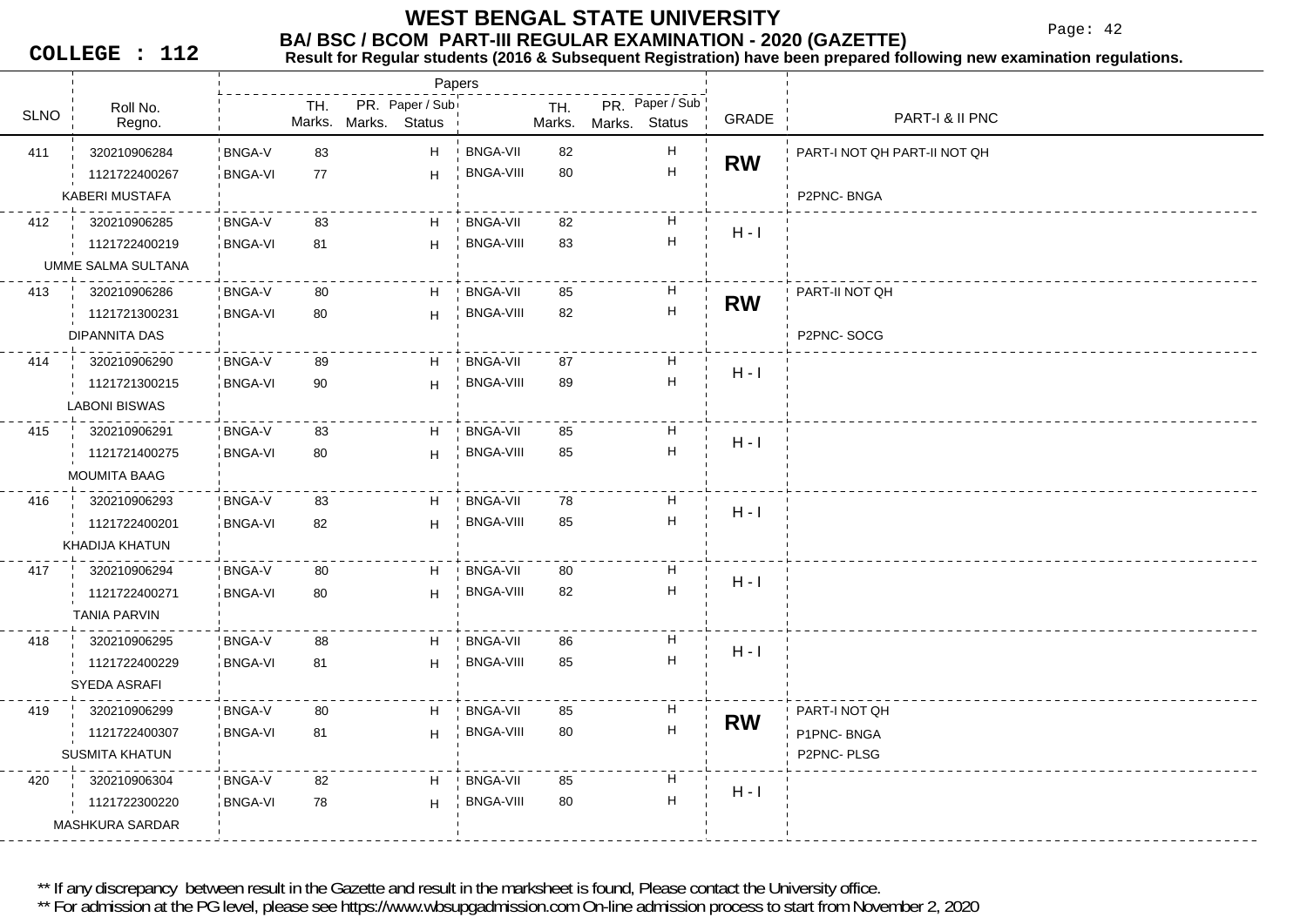Page: 43

**COLLEGE : 112**

#### **Result for Regular students (2016 & Subsequent Registration) have been prepared following new examination regulations.**

|             |                        |                |               |                           | Papers        |                  |               |               |                           |          |                 |
|-------------|------------------------|----------------|---------------|---------------------------|---------------|------------------|---------------|---------------|---------------------------|----------|-----------------|
| <b>SLNO</b> | Roll No.<br>Regno.     |                | TH.<br>Marks. | PR. Paper / Sub<br>Marks. | <b>Status</b> |                  | TH.<br>Marks. | Marks. Status | PR. Paper / Sub           | GRADE    | PART-I & II PNC |
| 421         | 320110906308           | <b>BNGA-V</b>  | 83            |                           | H             | <b>BNGA-VII</b>  | 82            |               | н                         |          |                 |
|             | 1121711300238          | <b>BNGA-VI</b> | 83            |                           | H             | <b>BNGA-VIII</b> | 85            |               | $\boldsymbol{\mathsf{H}}$ | $H - I$  |                 |
|             | ANISH GHOSH            |                |               |                           |               |                  |               |               |                           |          |                 |
| 422         | 320210906309           | <b>BNGA-V</b>  | 83            |                           | H             | <b>BNGA-VII</b>  | 85            |               | Н                         |          |                 |
|             | 1121722400981          | <b>BNGA-VI</b> | 79            |                           | H             | <b>BNGA-VIII</b> | 85            |               | $\mathsf H$               | $H - I$  |                 |
|             | SABERA KHATUN          |                |               |                           |               |                  |               |               |                           |          |                 |
| 423         | 320110906311           | <b>BNGA-V</b>  | 83            |                           | H             | <b>BNGA-VII</b>  | 77            |               | Н                         |          |                 |
|             | 1121712400281          | <b>BNGA-VI</b> | 82            |                           | H             | <b>BNGA-VIII</b> | 83            |               | $\sf H$                   | $H - I$  |                 |
|             | ABU TARIF MONDAL       |                |               |                           |               |                  |               |               |                           |          |                 |
| 424         | 320210906318           | <b>BNGA-V</b>  | 82            |                           | H.            | <b>BNGA-VII</b>  | 77            |               | Н                         | $H - I$  |                 |
|             | 1121721300298          | <b>BNGA-VI</b> | 78            |                           | H             | <b>BNGA-VIII</b> | 83            |               | $\overline{\mathsf{H}}$   |          |                 |
|             | SUPRIYA MONDAL         |                |               |                           |               |                  |               |               |                           |          |                 |
| 425         | 320210906319           | BNGA-V         | 82            |                           | H             | <b>BNGA-VII</b>  | 84            |               | Н                         | $H - I$  |                 |
|             | 1121722400257          | <b>BNGA-VI</b> | 80            |                           | H             | BNGA-VIII        | 85            |               | $\sf H$                   |          |                 |
|             | SAHINA KHATUN          |                |               |                           |               |                  |               |               |                           |          |                 |
| 426         | 320210906320           | <b>BNGA-V</b>  | 83            |                           | H             | <b>BNGA-VII</b>  | 82            |               | Н                         |          |                 |
|             | 1121722300302          | <b>BNGA-VI</b> | 79            |                           | H             | <b>BNGA-VIII</b> | 83            |               | $\boldsymbol{\mathsf{H}}$ |          |                 |
|             | <b>MUSLIMA KHATUN</b>  |                |               |                           |               |                  |               |               |                           |          | P2PNC-HISG EDCG |
| 427         | 320210906321           | BNGA-V         | 82            |                           | H             | <b>BNGA-VII</b>  | 83            |               | н                         | $H - I$  |                 |
|             | 1121721400227          | <b>BNGA-VI</b> | 78            |                           | H             | <b>BNGA-VIII</b> | 83            |               | $\sf H$                   |          |                 |
|             | PAPIYA KARMAKAR        |                |               |                           |               |                  |               |               |                           |          |                 |
| 428         | 320210906322           | <b>BNGA-V</b>  | 82            |                           | H             | <b>BNGA-VII</b>  | 85            |               | н                         | $H - I$  |                 |
|             | 1121722400221          | <b>BNGA-VI</b> | 79            |                           | H             | <b>BNGA-VIII</b> | 85            |               | н                         |          |                 |
|             | RUBINA KHATUN          |                |               |                           |               |                  |               |               |                           |          |                 |
| 429         | 320210906324           | BNGA-V         | 83            |                           | H             | <b>BNGA-VII</b>  | 82            |               | Н                         |          |                 |
|             | 1121722400279          | <b>BNGA-VI</b> | 80            |                           | H             | <b>BNGA-VIII</b> | 80            |               | н                         |          |                 |
|             | <b>MONALISA KHATUN</b> |                |               |                           |               |                  |               |               |                           |          | P2PNC-HISG EDCG |
| 430         | 320210906326           | <b>BNGA-V</b>  | 81            |                           | H             | <b>BNGA-VII</b>  | 80            |               | Н                         | $H - II$ |                 |
|             | 1121722400294          | <b>BNGA-VI</b> | 79            |                           | H             | <b>BNGA-VIII</b> | 83            |               | $\mathsf{H}$              |          |                 |
|             | NURJAHAN KHATUN        |                |               |                           |               |                  |               |               |                           |          |                 |

\*\* If any discrepancy between result in the Gazette and result in the marksheet is found, Please contact the University office.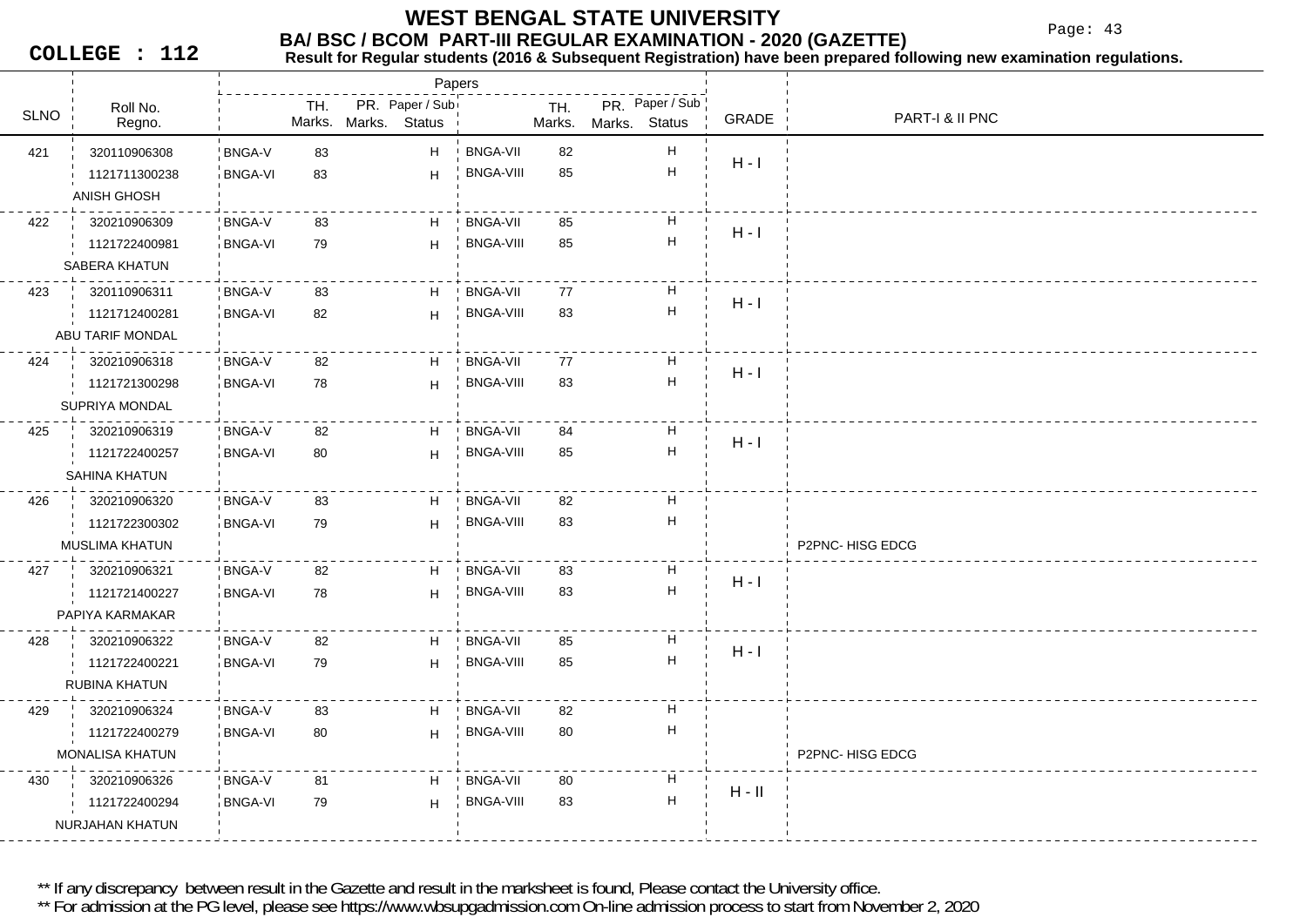Page: 44

**COLLEGE : 112**

## **BA/ BSC / BCOM PART-III REGULAR EXAMINATION - 2020 (GAZETTE)**<br>Result for Requiar students (2016 & Subsequent Registration) have been prepared fo

**Result for Regular students (2016 & Subsequent Registration) have been prepared following new examination regulations.**

|             |                       |                |               |                                  | Papers           |               |               |                           |           |                              |
|-------------|-----------------------|----------------|---------------|----------------------------------|------------------|---------------|---------------|---------------------------|-----------|------------------------------|
| <b>SLNO</b> | Roll No.<br>Regno.    |                | TH.<br>Marks. | PR. Paper / Sub<br>Marks. Status |                  | TH.<br>Marks. | Marks. Status | PR. Paper / Sub           | GRADE     | PART-I & II PNC              |
| 431         | 320210906327          | <b>BNGA-V</b>  | 83            | H                                | <b>BNGA-VII</b>  | 79            |               | H                         |           |                              |
|             | 1121722400200         | <b>BNGA-VI</b> | 78            | H                                | <b>BNGA-VIII</b> | 83            |               | H                         | $H - I$   |                              |
|             | <b>NASRIN HOSSAIN</b> |                |               |                                  |                  |               |               |                           |           |                              |
| 432         | 320210906328          | <b>BNGA-V</b>  | 81            | H                                | <b>BNGA-VII</b>  | 83            |               | H                         |           | PART-I NOT QH                |
|             | 1121722300251         | <b>BNGA-VI</b> | 78            | H                                | <b>BNGA-VIII</b> | 83            |               | H                         | <b>RW</b> | P1PNC-BNGA PLSG              |
|             | <b>SONIA PARVIN</b>   |                |               |                                  |                  |               |               |                           |           | P2PNC-HISG PLSG              |
| 433         | 320210906332          | <b>BNGA-V</b>  | 82            | H.                               | <b>BNGA-VII</b>  | 82            |               | H                         | $H - I$   |                              |
|             | 1121722400283         | <b>BNGA-VI</b> | 81            | H                                | <b>BNGA-VIII</b> | 82            |               | H                         |           |                              |
|             | <b>TUHINA KHATUN</b>  |                |               |                                  |                  |               |               |                           |           |                              |
| 434         | 320210906333          | BNGA-V         | 81            | H                                | <b>BNGA-VII</b>  | 79            |               | H                         | $H - I$   |                              |
|             | 1121722300263         | <b>BNGA-VI</b> | 76            | H                                | <b>BNGA-VIII</b> | 82            |               | H                         |           |                              |
|             | ROHIMA KHATUN         |                |               |                                  |                  |               |               |                           |           |                              |
| 435         | 320210906334          | <b>BNGA-V</b>  | 82            | H                                | <b>BNGA-VII</b>  | 84            |               | $\boldsymbol{\mathsf{H}}$ | <b>RW</b> | PART-I NOT QH PART-II NOT QH |
|             | 1121721100242         | <b>BNGA-VI</b> | 80            | H                                | <b>BNGA-VIII</b> | 85            |               | $\boldsymbol{\mathsf{H}}$ |           | P1PNC-BNGA                   |
|             | PRIYANKA MONDAL       |                |               |                                  |                  |               |               |                           |           |                              |
| 436         | 320210906336          | <b>BNGA-V</b>  | 82            | H                                | <b>BNGA-VII</b>  | 79            |               | H                         |           |                              |
|             | 1121722300270         | <b>BNGA-VI</b> | 79            | H                                | <b>BNGA-VIII</b> | 83            |               | H                         |           | P1PNC-ENGG                   |
|             | TAHAMINA KHATUN       |                |               |                                  |                  |               |               |                           |           | P2PNC-ENGG                   |
| 437         | 320210906339          | <b>BNGA-V</b>  | 83            | H                                | <b>BNGA-VII</b>  | 83            |               | H                         | $H - I$   |                              |
|             | 1121722300237         | <b>BNGA-VI</b> | 80            | H                                | <b>BNGA-VIII</b> | 85            |               | H                         |           |                              |
|             | SANIA KHANAM          |                |               |                                  |                  |               |               |                           |           |                              |
| 438         | 320210906342          | <b>BNGA-V</b>  | 83            | H                                | <b>BNGA-VII</b>  | 82            |               | H                         | $H - I$   |                              |
|             | 1121721300210         | <b>BNGA-VI</b> | 80            | H                                | <b>BNGA-VIII</b> | 85            |               | H                         |           |                              |
|             | <b>PUJA SARKAR</b>    |                |               |                                  |                  |               |               |                           |           |                              |
| 439         | 320210906343          | <b>BNGA-V</b>  | 82            | H                                | <b>BNGA-VII</b>  | 80            |               | H                         | $H - I$   |                              |
|             | 1121722300248         | <b>BNGA-VI</b> | 77            | H                                | <b>BNGA-VIII</b> | 83            |               | H                         |           |                              |
|             | <b>TAJMIRA KHATUN</b> |                |               |                                  |                  |               |               |                           |           |                              |
| 440         | 320110906345          | <b>BNGA-V</b>  | 83            | H                                | <b>BNGA-VII</b>  | 82            |               | H                         |           |                              |
|             | 1121711100212         | <b>BNGA-VI</b> | 78            | H                                | <b>BNGA-VIII</b> | 85            |               | H                         |           |                              |
|             | SABUJ MONDAL          |                |               |                                  |                  |               |               |                           |           | P2PNC-EDCG                   |

\*\* If any discrepancy between result in the Gazette and result in the marksheet is found, Please contact the University office.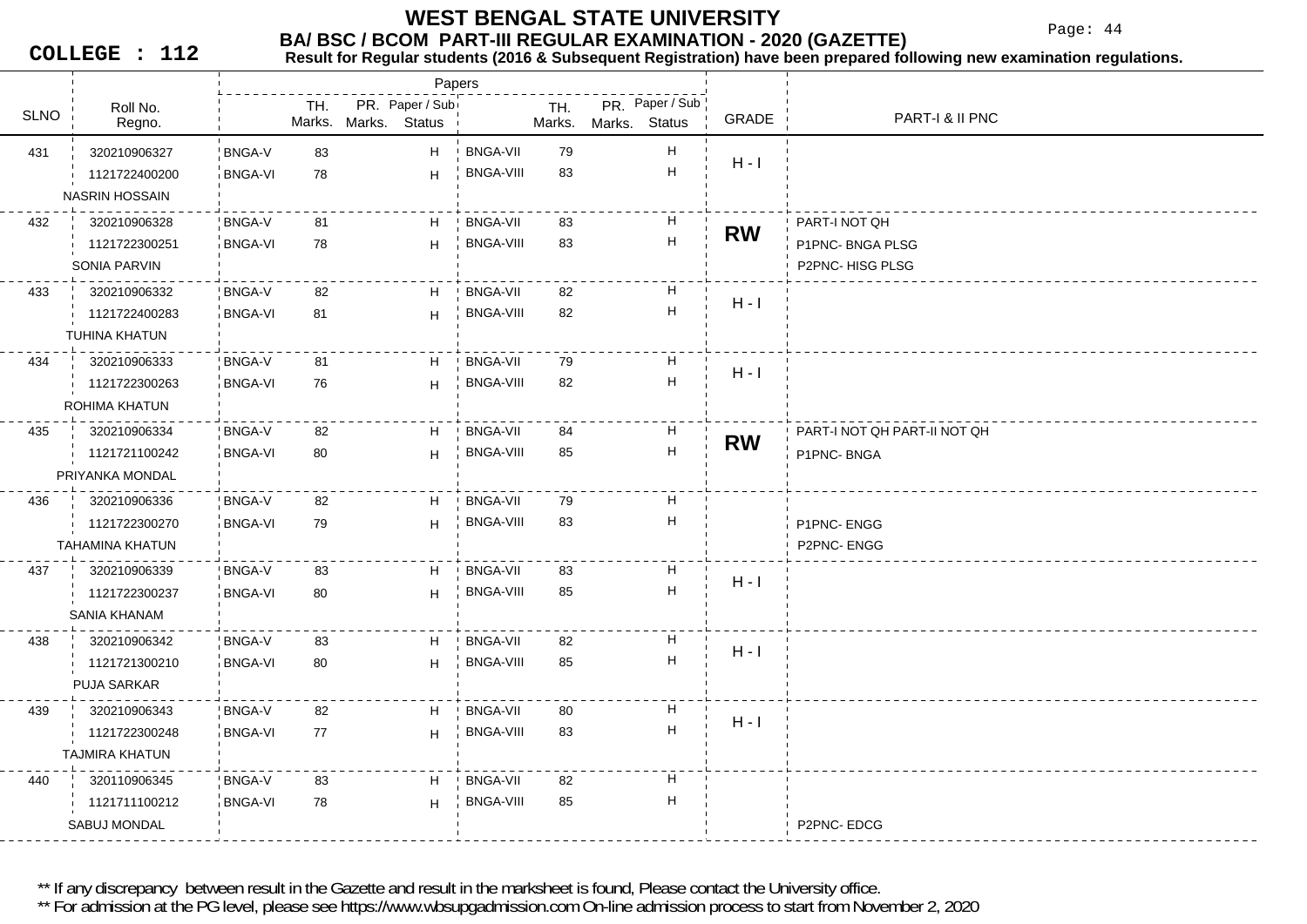Page: 45

**COLLEGE : 112**

### **Result for Regular students (2016 & Subsequent Registration) have been prepared following new examination regulations.**

|             |                         |                |     |                      | Papers          |                  |               |               |                           |         |                  |
|-------------|-------------------------|----------------|-----|----------------------|-----------------|------------------|---------------|---------------|---------------------------|---------|------------------|
| <b>SLNO</b> | Roll No.<br>Regno.      |                | TH. | Marks. Marks. Status | PR. Paper / Sub |                  | TH.<br>Marks. | Marks. Status | PR. Paper / Sub           | GRADE   | PART-I & II PNC  |
| 441         | 320210906346            | <b>BNGA-V</b>  | 84  |                      | H.              | <b>BNGA-VII</b>  | 86            |               | $\boldsymbol{\mathsf{H}}$ |         |                  |
|             | 1121722400256           | <b>BNGA-VI</b> | 83  |                      | H               | <b>BNGA-VIII</b> | 83            |               | $\mathsf H$               | $H - I$ |                  |
|             | ZEBA AHMED              |                |     |                      |                 |                  |               |               |                           |         |                  |
| 442         | 320110906350            | BNGA-V         | 83  |                      | H               | <b>BNGA-VII</b>  | 79            |               | H                         | $H - I$ |                  |
|             | 1121711300240           | <b>BNGA-VI</b> | 80  |                      | H               | BNGA-VIII        | 85            |               | H                         |         |                  |
|             | <b>PRADIP GHOSH</b>     |                |     |                      |                 |                  |               |               |                           |         |                  |
| 443         | 320210906351            | <b>BNGA-V</b>  | 83  |                      | H.              | <b>BNGA-VII</b>  | 83            |               | H                         | $H - I$ |                  |
|             | 1121722400203           | <b>BNGA-VI</b> | 80  |                      | H               | <b>BNGA-VIII</b> | 80            |               | $\boldsymbol{\mathsf{H}}$ |         |                  |
|             | SONALI PARVIN           |                |     |                      |                 |                  |               |               |                           |         |                  |
| 444         | 320210906353            | <b>BNGA-V</b>  | 82  |                      | H               | <b>BNGA-VII</b>  | 82            |               | H                         | $H - I$ |                  |
|             | 1121722400269           | <b>BNGA-VI</b> | 80  |                      | H               | <b>BNGA-VIII</b> | 83            |               | $\boldsymbol{\mathsf{H}}$ |         |                  |
|             | NURJAHAN BEGUM          |                |     |                      |                 |                  |               |               |                           |         |                  |
| 445         | 320210906354            | <b>BNGA-V</b>  | 83  |                      | H               | <b>BNGA-VII</b>  | 80            |               | H                         | $H - I$ |                  |
|             | 1121722300226           | <b>BNGA-VI</b> | 78  |                      | H               | <b>BNGA-VIII</b> | 83            |               | $\mathsf H$               |         |                  |
|             | RINA KHATUN             |                |     |                      |                 |                  |               |               |                           |         |                  |
| 446         | 320110906361            | <b>BNGA-V</b>  | 81  |                      | H               | <b>BNGA-VII</b>  | 85            |               | H                         | $H - I$ |                  |
|             | 1121711400278           | <b>BNGA-VI</b> | 78  |                      | H               | BNGA-VIII        | 80            |               | $\boldsymbol{\mathsf{H}}$ |         |                  |
|             | <b>SUSANTA GHOSH</b>    |                |     |                      |                 |                  |               |               |                           |         |                  |
| 447         | 320210906362            | BNGA-V         | 82  |                      | H               | <b>BNGA-VII</b>  | 83            |               | $\boldsymbol{\mathsf{H}}$ |         |                  |
|             | 1121722300222           | <b>BNGA-VI</b> | 81  |                      | H               | BNGA-VIII        | 86            |               | H                         |         |                  |
|             | <b>SUMIYA KHATUN</b>    |                |     |                      |                 |                  |               |               |                           |         | P2PNC- PLSG HISG |
| 448         | 320210906363            | <b>BNGA-V</b>  | 83  |                      | H.              | BNGA-VII         | 86            |               | H                         | $H - I$ |                  |
|             | 1121722300292           | <b>BNGA-VI</b> | 80  |                      | H               | <b>BNGA-VIII</b> | 80            |               | $\boldsymbol{\mathsf{H}}$ |         |                  |
|             | <b>MST RAJIA PARVIN</b> |                |     |                      |                 |                  |               |               |                           |         |                  |
| 449         | 320210906364            | <b>BNGA-V</b>  | 83  |                      | H               | <b>BNGA-VII</b>  | 78            |               | H                         | $H - I$ |                  |
|             | 1121722300284           | <b>BNGA-VI</b> | 78  |                      | H               | <b>BNGA-VIII</b> | 85            |               | $\boldsymbol{\mathsf{H}}$ |         |                  |
|             | <b>MIRA KHATUN</b>      |                |     |                      |                 |                  |               |               |                           |         |                  |
| 450         | 320210906368            | BNGA-V         | 83  |                      | H               | <b>BNGA-VII</b>  | 82            |               | H                         | $H - I$ |                  |
|             | 1121722400224           | <b>BNGA-VI</b> | 80  |                      | H               | <b>BNGA-VIII</b> | 83            |               | $\mathsf H$               |         |                  |
|             | TUHINA PARVIN           |                |     |                      |                 |                  |               |               |                           |         |                  |

\*\* If any discrepancy between result in the Gazette and result in the marksheet is found, Please contact the University office.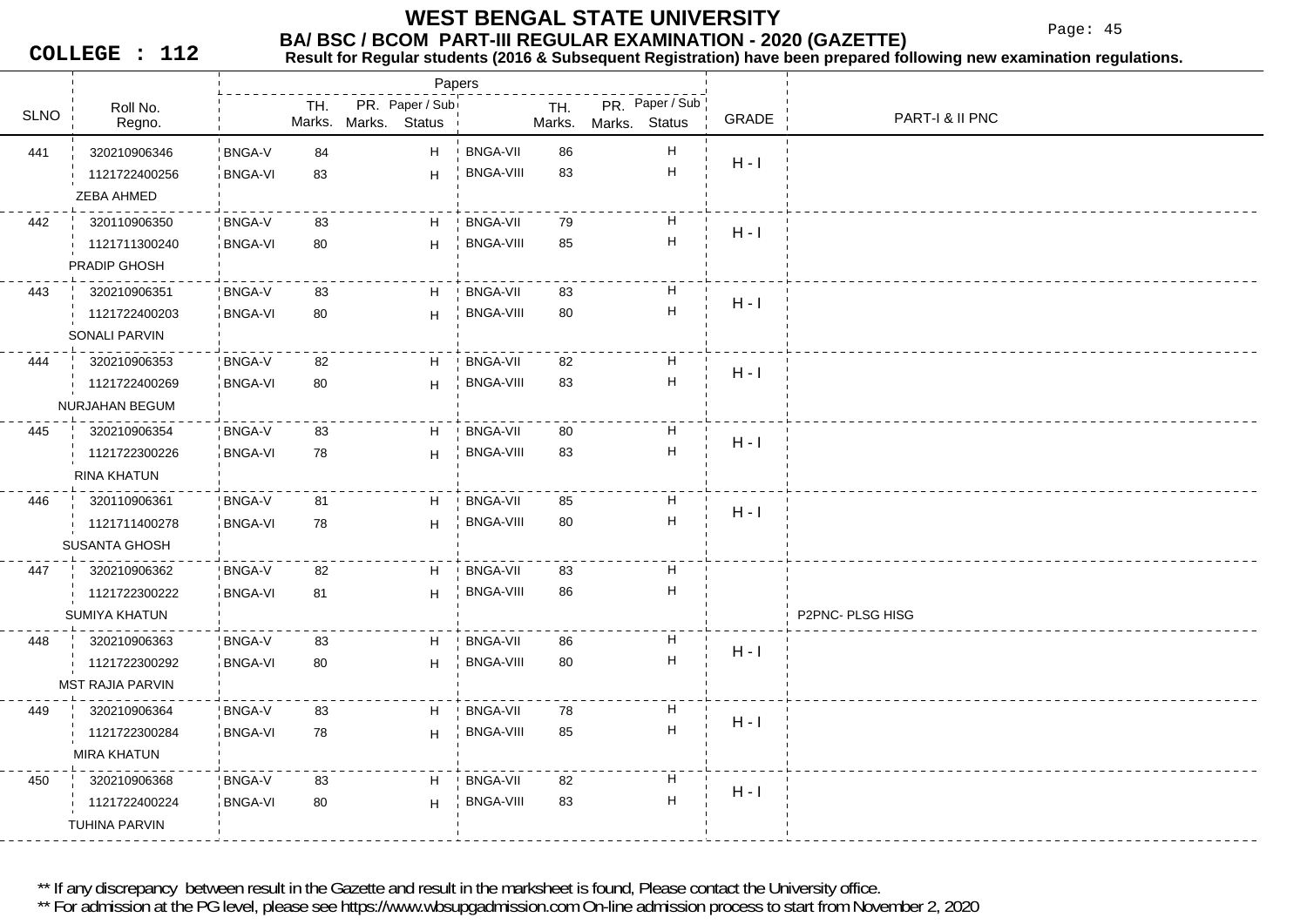Page: 46

**COLLEGE : 112**

#### **Result for Regular students (2016 & Subsequent Registration) have been prepared following new examination regulations.**

|             |                        |                |               | Papers                           |                  |               |               |                           |         |                 |
|-------------|------------------------|----------------|---------------|----------------------------------|------------------|---------------|---------------|---------------------------|---------|-----------------|
| <b>SLNO</b> | Roll No.<br>Regno.     |                | TH.<br>Marks. | PR. Paper / Sub<br>Marks. Status |                  | TH.<br>Marks. | Marks. Status | PR. Paper / Sub           | GRADE   | PART-I & II PNC |
| 451         | 320210906372           | <b>BNGA-V</b>  | 85            | H                                | <b>BNGA-VII</b>  | 83            |               | Н                         |         |                 |
|             | 1121722400249          | <b>BNGA-VI</b> | 80            | H                                | <b>BNGA-VIII</b> | 82            |               | Н                         |         |                 |
|             | TANIYA SULTANA         |                |               |                                  |                  |               |               |                           |         | P2PNC-PHIG      |
| 452         | 320210906373           | <b>BNGA-V</b>  | 82            | H                                | <b>BNGA-VII</b>  | 85            |               | Н                         | $H - I$ |                 |
|             | 1121722300216          | <b>BNGA-VI</b> | 85            | H                                | <b>BNGA-VIII</b> | 85            |               | $\boldsymbol{\mathsf{H}}$ |         |                 |
|             | PRIYANKA KHATUN        |                |               |                                  |                  |               |               |                           |         |                 |
| 453         | 320210906374           | <b>BNGA-V</b>  | 85            | H                                | <b>BNGA-VII</b>  | 89            |               | н                         | $H - I$ |                 |
|             | 1121722400228          | <b>BNGA-VI</b> | 82            | H                                | <b>BNGA-VIII</b> | 85            |               | $\boldsymbol{\mathsf{H}}$ |         |                 |
|             | SYEDA SAJMA KHATUN     |                |               |                                  |                  |               |               |                           |         |                 |
| 454         | 320210906376           | <b>BNGA-V</b>  | 85            | H                                | <b>BNGA-VII</b>  | 81            |               | Н                         | $H - I$ |                 |
|             | 1121722400198          | <b>BNGA-VI</b> | 83            | H                                | <b>BNGA-VIII</b> | 82            |               | $\boldsymbol{\mathsf{H}}$ |         |                 |
|             | <b>IMAMI PARVIN</b>    |                |               |                                  |                  |               |               |                           |         |                 |
| 455         | 320210906379           | <b>BNGA-V</b>  | 84            | H                                | <b>BNGA-VII</b>  | 83            |               | H                         | $H - I$ |                 |
|             | 1121622300495          | <b>BNGA-VI</b> | 81            | H                                | <b>BNGA-VIII</b> | 82            |               | Н                         |         |                 |
|             | TUHINA KHATUN          |                |               |                                  |                  |               |               |                           |         |                 |
| 456         | 320210906380           | <b>BNGA-V</b>  | 83            | H                                | <b>BNGA-VII</b>  | 80            |               | H                         | $H - I$ |                 |
|             | 1121722300296          | <b>BNGA-VI</b> | 80            | H                                | <b>BNGA-VIII</b> | 85            |               | $\boldsymbol{\mathsf{H}}$ |         |                 |
|             | <b>NAISA SULTANA</b>   |                |               |                                  |                  |               |               |                           |         |                 |
| 457         | 320210906385           | <b>BNGA-V</b>  | 82            | H                                | <b>BNGA-VII</b>  | 83            |               | $\boldsymbol{\mathsf{H}}$ | $H - I$ |                 |
|             | 1121722300234          | <b>BNGA-VI</b> | 81            | H                                | <b>BNGA-VIII</b> | 82            |               | $\mathsf H$               |         |                 |
|             | <b>HALIMA KHATUN</b>   |                |               |                                  |                  |               |               |                           |         |                 |
| 458         | 320210906386           | <b>BNGA-V</b>  | 83            | H                                | <b>BNGA-VII</b>  | 79            |               | Н                         |         |                 |
|             | 1121721300293          | <b>BNGA-VI</b> | 80            | H                                | <b>BNGA-VIII</b> | 85            |               | $\boldsymbol{\mathsf{H}}$ |         |                 |
|             | <b>SHRABANI BISWAS</b> |                |               |                                  |                  |               |               |                           |         | P2PNC-EDCG      |
| 459         | 320210906387           | BNGA-V         | 82            | Н                                | <b>BNGA-VII</b>  | 84            |               | н                         |         |                 |
|             | 1121722400223          | <b>BNGA-VI</b> | 81            | H                                | <b>BNGA-VIII</b> | 82            |               | Н                         |         |                 |
|             | <b>TANISA BAIDYA</b>   |                |               |                                  |                  |               |               |                           |         | P2PNC-HISG EDCG |
| 460         | 320210906394           | BNGA-V         | 83            | H                                | <b>BNGA-VII</b>  | 82            |               | H                         |         |                 |
|             | 1121722400218          | <b>BNGA-VI</b> | 80            | H                                | <b>BNGA-VIII</b> | 85            |               | Н                         | $H - I$ |                 |
|             | SHIRIN SULTANA         |                |               |                                  |                  |               |               |                           |         |                 |
|             |                        |                |               |                                  |                  |               |               |                           |         |                 |

\*\* If any discrepancy between result in the Gazette and result in the marksheet is found, Please contact the University office.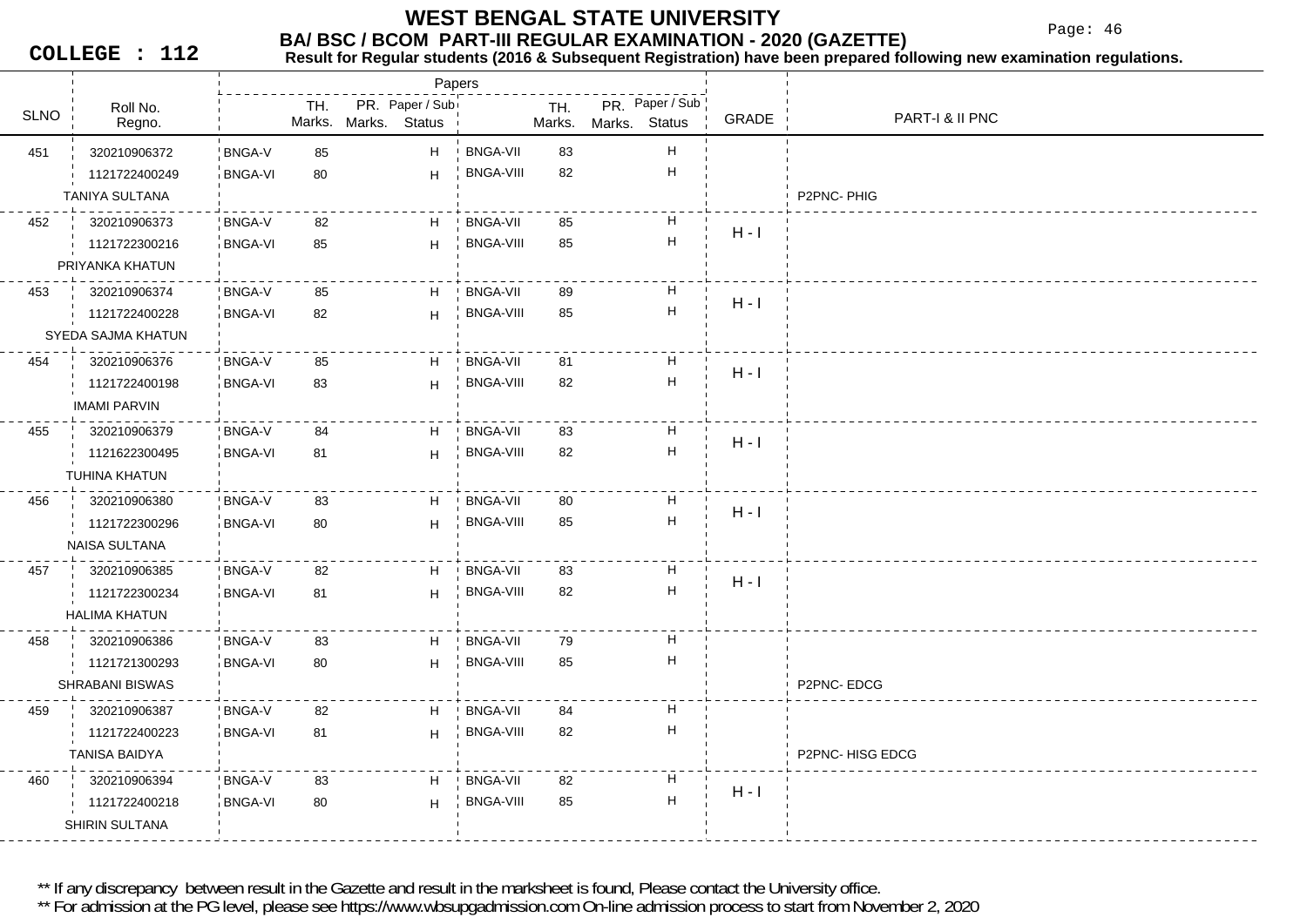Page: 47

**COLLEGE : 112**

### **Result for Regular students (2016 & Subsequent Registration) have been prepared following new examination regulations.**

|             |                          |                |     |                      | Papers          |                  |        |               |                           |           |                 |
|-------------|--------------------------|----------------|-----|----------------------|-----------------|------------------|--------|---------------|---------------------------|-----------|-----------------|
| <b>SLNO</b> | Roll No.                 |                | TH. |                      | PR. Paper / Sub |                  | TH.    |               | PR. Paper / Sub           | GRADE     | PART-I & II PNC |
|             | Regno.                   |                |     | Marks. Marks. Status |                 |                  | Marks. | Marks. Status |                           |           |                 |
| 461         | 320210906397             | <b>BNGA-V</b>  | 82  |                      | H               | BNGA-VII         | 81     |               | $\boldsymbol{\mathsf{H}}$ | $H - I$   |                 |
|             | 1121722300276            | <b>BNGA-VI</b> | 81  |                      | H               | <b>BNGA-VIII</b> | 83     |               | $\boldsymbol{\mathsf{H}}$ |           |                 |
|             | ATEAKA KHATUN            |                |     |                      |                 |                  |        |               |                           |           |                 |
| 462         | 320210906398             | BNGA-V         | 81  |                      | H               | <b>BNGA-VII</b>  | 81     |               | H                         | $H - I$   |                 |
|             | 1121721300288            | <b>BNGA-VI</b> | 83  |                      | H               | <b>BNGA-VIII</b> | 86     |               | $\boldsymbol{\mathsf{H}}$ |           |                 |
|             | <b>SASWATI MONDAL</b>    |                |     |                      |                 |                  |        |               |                           |           |                 |
| 463         | 320210906400             | <b>BNGA-V</b>  | 82  |                      | H               | <b>BNGA-VII</b>  | 81     |               | H                         | $H - I$   |                 |
|             | 1121721100300            | <b>BNGA-VI</b> | 78  |                      | H.              | <b>BNGA-VIII</b> | 80     |               | $\boldsymbol{\mathsf{H}}$ |           |                 |
|             | <b>MAMONI MONDAL</b>     |                |     |                      |                 |                  |        |               |                           |           |                 |
| 464         | 320210906403             | BNGA-V         | 83  |                      | H               | <b>BNGA-VII</b>  | 82     |               | H                         |           |                 |
|             | 1121722300243            | <b>BNGA-VI</b> | 77  |                      | H               | <b>BNGA-VIII</b> | 83     |               | $\boldsymbol{\mathsf{H}}$ | $H - I$   |                 |
|             | <b>MOUSUMI KHATUN</b>    |                |     |                      |                 |                  |        |               |                           |           |                 |
| 465         | 320210906404             | <b>BNGA-V</b>  | 85  |                      | H               | <b>BNGA-VII</b>  | 85     |               | H                         |           |                 |
|             | 1121722400305            | <b>BNGA-VI</b> | 78  |                      | H               | <b>BNGA-VIII</b> | 85     |               | $\boldsymbol{\mathsf{H}}$ | $H - I$   |                 |
|             | <b>MST RIVANA PARVIN</b> |                |     |                      |                 |                  |        |               |                           |           |                 |
| 466         | 320210906408             | BNGA-V         | 80  |                      | H               | <b>BNGA-VII</b>  | 78     |               | $\boldsymbol{\mathsf{H}}$ |           |                 |
|             | 1121722400202            | <b>BNGA-VI</b> | 79  |                      | H               | <b>BNGA-VIII</b> | 83     |               | $\boldsymbol{\mathsf{H}}$ | $H - I$   |                 |
|             | <b>FARIDA KHATUN</b>     |                |     |                      |                 |                  |        |               |                           |           |                 |
| 467         | 320210906412             | BNGA-V         | 83  |                      | H               | <b>BNGA-VII</b>  | 79     |               | H                         |           |                 |
|             | 1121722400272            | <b>BNGA-VI</b> | 79  |                      | H.              | <b>BNGA-VIII</b> | 80     |               | $\boldsymbol{\mathsf{H}}$ | $H - I$   |                 |
|             | KARIMA KHATUN            |                |     |                      |                 |                  |        |               |                           |           |                 |
| 468         | 320210906414             | BNGA-V         | 83  |                      | H               | <b>BNGA-VII</b>  | 81     |               | H                         |           |                 |
|             | 1121721300304            | <b>BNGA-VI</b> | 79  |                      | H               | <b>BNGA-VIII</b> | 82     |               | $\boldsymbol{\mathsf{H}}$ | $H - I$   |                 |
|             | <b>SUSMITA KABASI</b>    |                |     |                      |                 |                  |        |               |                           |           |                 |
| 469         | 320210906415             | <b>BNGA-V</b>  | 81  |                      | H               | <b>BNGA-VII</b>  | 81     |               | H                         |           | PART-I NOT QH   |
|             | 1121721200208            | <b>BNGA-VI</b> | 80  |                      | H               | BNGA-VIII        | 83     |               | $\boldsymbol{\mathsf{H}}$ | <b>RW</b> | P1PNC-BNGA      |
|             | <b>CHAITALI SING</b>     |                |     |                      |                 |                  |        |               |                           |           |                 |
| 470         | 320210906416             | BNGA-V         | 83  |                      | H               | <b>BNGA-VII</b>  | 82     |               | H                         |           |                 |
|             | 1121722300244            | <b>BNGA-VI</b> | 80  |                      | H               | <b>BNGA-VIII</b> | 85     |               | $\boldsymbol{\mathsf{H}}$ | $H - I$   |                 |
|             | SAHINARA KHATUN          |                |     |                      |                 |                  |        |               |                           |           |                 |
|             |                          |                |     |                      |                 |                  |        |               |                           |           |                 |

\*\* If any discrepancy between result in the Gazette and result in the marksheet is found, Please contact the University office.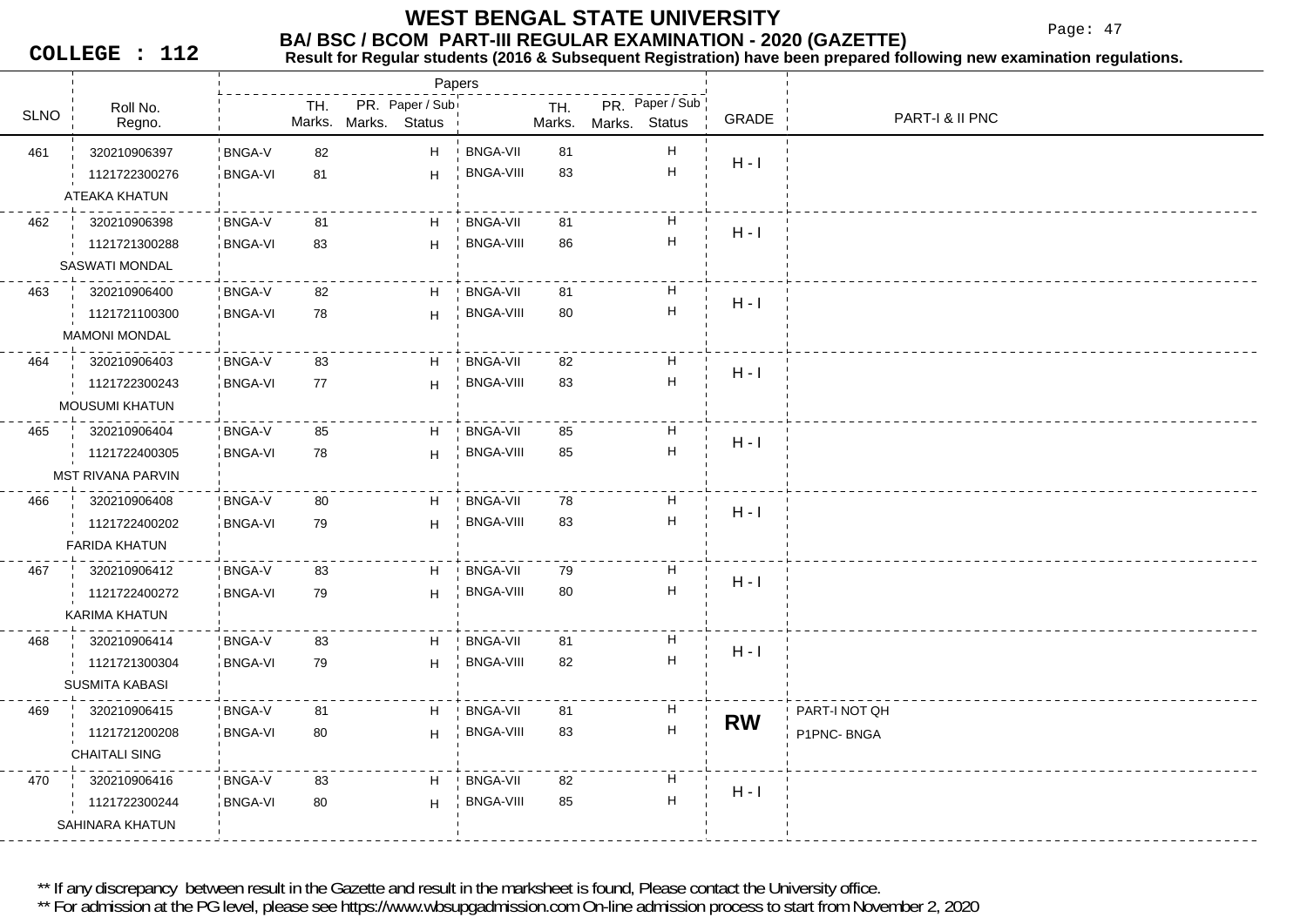Page: 48

**COLLEGE : 112**

## **Result for Regular students (2016 & Subsequent Registration) have been prepared following new examination regulations.**

|             |                       |                |        |               | Papers          |                  |        |               |                           |         |                 |
|-------------|-----------------------|----------------|--------|---------------|-----------------|------------------|--------|---------------|---------------------------|---------|-----------------|
| <b>SLNO</b> | Roll No.              |                | TH.    |               | PR. Paper / Sub |                  | TH.    |               | PR. Paper / Sub           | GRADE   | PART-I & II PNC |
|             | Regno.                |                | Marks. | Marks. Status |                 |                  | Marks. | Marks. Status |                           |         |                 |
| 471         | 320210906420          | <b>BNGA-V</b>  | 82     |               | H               | <b>BNGA-VII</b>  | 85     |               | Н                         |         |                 |
|             | 1121722400259         | <b>BNGA-VI</b> | 83     |               | H               | <b>BNGA-VIII</b> | 80     |               | $\boldsymbol{\mathsf{H}}$ |         | P1PNC-PLSG      |
|             | <b>BOBITA YEASMIN</b> |                |        |               |                 |                  |        |               |                           |         |                 |
| 472         | 320210906421          | <b>BNGA-V</b>  | 83     |               | H               | <b>BNGA-VII</b>  | 82     |               | Н                         |         |                 |
|             | 1121722300225         | <b>BNGA-VI</b> | 79     |               | H               | <b>BNGA-VIII</b> | 83     |               | $\boldsymbol{\mathsf{H}}$ |         |                 |
|             | KAKULI KHATUN         |                |        |               |                 |                  |        |               |                           |         | P2PNC-EDCG      |
| 473         | 320210906422          | EDCA-V         | 93     |               | H               | EDCA-VII         | 81     |               | Н                         |         |                 |
|             | 1121722300123         | EDCA-VI        | 75     |               | H               | EDCA-VIII        |        | 80            | Н                         |         |                 |
|             | <b>GULSAN NAHAR</b>   |                |        |               |                 |                  |        |               |                           |         | P2PNC-PHIG      |
| 474         | 320110906423          | EDCA-V         | 94     |               | H.              | EDCA-VII         | 85     |               | Н                         |         |                 |
|             | 1121712300169         | EDCA-VI        | 72     |               | H               | EDCA-VIII        |        | 85            | $\mathsf H$               | $H - I$ |                 |
|             | WASIM AKRAM MONDAL    |                |        |               |                 |                  |        |               |                           |         |                 |
| 475         | 320210906424          | EDCA-V         | 92     |               | H               | EDCA-VII         | 83     |               | Н                         |         |                 |
|             | 1121722300145         | EDCA-VI        | 73     |               | H               | EDCA-VIII        |        | 89            | $\mathsf H$               | $H - I$ |                 |
|             | <b>SUMIA PERVIN</b>   |                |        |               |                 |                  |        |               |                           |         |                 |
| 476         | 320210906427          | EDCA-V         | 93     |               | H               | EDCA-VII         | 84     |               | Н                         |         |                 |
|             | 1121722400189         | <b>EDCA-VI</b> | 69     |               | H               | EDCA-VIII        |        | 88            | $\boldsymbol{\mathsf{H}}$ | $H - I$ |                 |
|             | AYESHA KHATUN         |                |        |               |                 |                  |        |               |                           |         |                 |
| 477         | 320210906428          | EDCA-V         | 86     |               | H               | EDCA-VII         | 82     |               | H                         |         |                 |
|             | 1121721400174         | EDCA-VI        | 75     |               | H               | EDCA-VIII        |        | 88            | H                         | $H - I$ |                 |
|             | MOUMITA SADHUKHAN     |                |        |               |                 |                  |        |               |                           |         |                 |
| 478         | 320110906429          | EDCA-V         | 92     |               | H               | EDCA-VII         | 85     |               | H                         |         |                 |
|             | 1121712300133         | EDCA-VI        | 58     |               | H               | EDCA-VIII        |        | 83            | Н                         |         |                 |
|             | <b>ASIFUL ISLAM</b>   |                |        |               |                 |                  |        |               |                           |         | P2PNC-HISG      |
| 479         | 320210906431          | EDCA-V         | 92     |               | H               | EDCA-VII         | 83     |               | H                         |         |                 |
|             | 1121722400173         | EDCA-VI        | 57     |               | H               | EDCA-VIII        |        | 79            | Н                         |         |                 |
|             | RUBINA KHATUN         |                |        |               |                 |                  |        |               |                           |         | P2PNC-BNGG      |
| 480         | 320210906432          | EDCA-V         | 92     |               | H               | EDCA-VII         | 86     |               | H                         |         |                 |
|             | 1121722400151         | EDCA-VI        | 80     |               | H               | EDCA-VIII        |        | 87            | $\boldsymbol{\mathsf{H}}$ | $H - I$ |                 |
|             | <b>MONIRA KHATUN</b>  |                |        |               |                 |                  |        |               |                           |         |                 |
|             |                       |                |        |               |                 |                  |        |               |                           |         |                 |

\*\* If any discrepancy between result in the Gazette and result in the marksheet is found, Please contact the University office.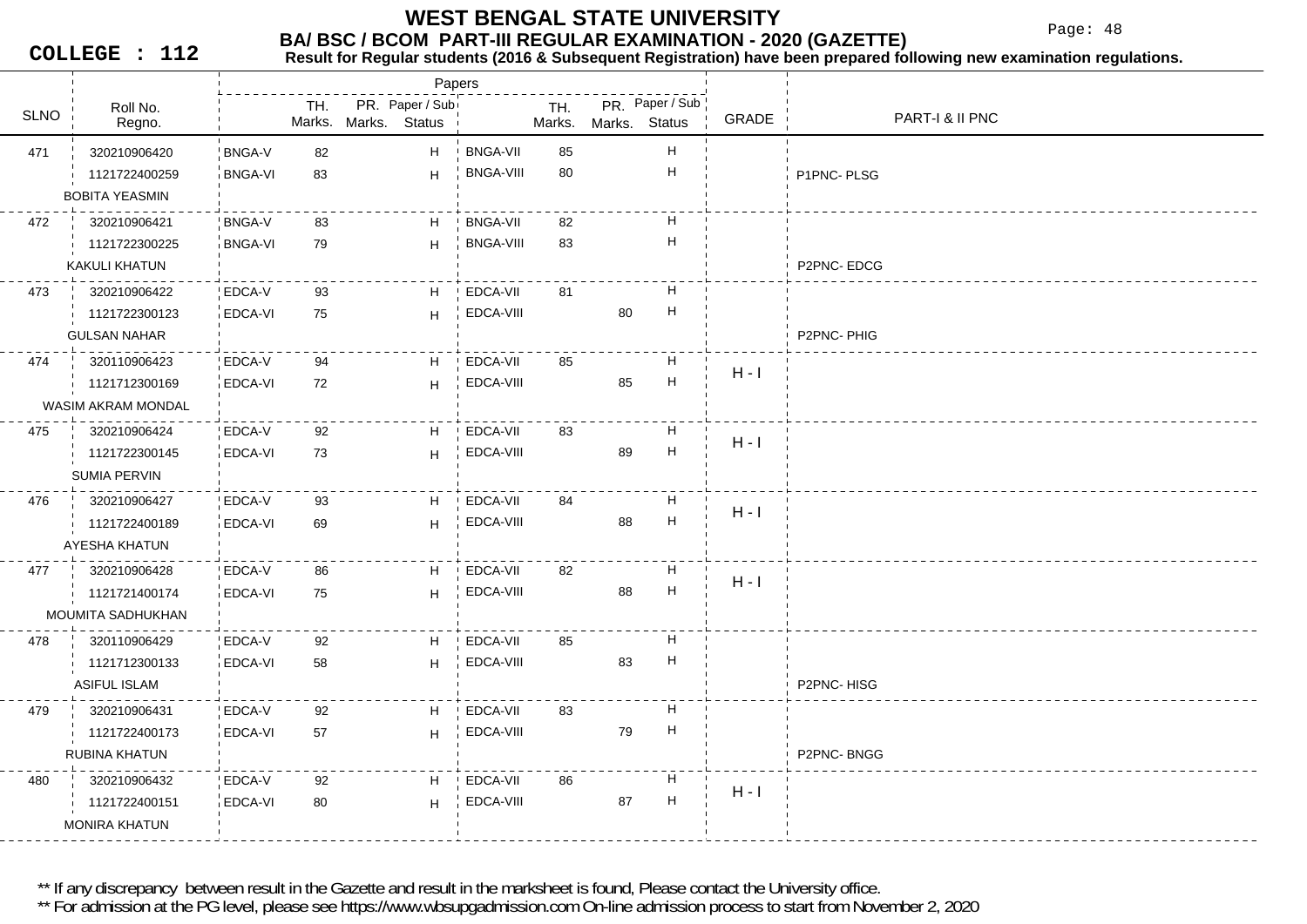Page: 49

**COLLEGE : 112**

## **Result for Regular students (2016 & Subsequent Registration) have been prepared following new examination regulations.**

|             |                     |                |        | Papers               |           |        |               |                           |           |                  |
|-------------|---------------------|----------------|--------|----------------------|-----------|--------|---------------|---------------------------|-----------|------------------|
| <b>SLNO</b> | Roll No.            |                | TH.    | PR. Paper / Sub      |           | TH.    |               | PR. Paper / Sub           | GRADE     | PART-I & II PNC  |
|             | Regno.              |                |        | Marks. Marks. Status |           | Marks. | Marks. Status |                           |           |                  |
| 481         | 320210906434        | EDCA-V         | 90     | H                    | EDCA-VII  | 85     |               | H                         | $H - I$   |                  |
|             | 1121721400152       | EDCA-VI        | 71     | H                    | EDCA-VIII |        | 88            | $\boldsymbol{\mathsf{H}}$ |           |                  |
|             | <b>ADITI MONDAL</b> |                |        |                      |           |        |               |                           |           |                  |
| 482         | 320210906435        | EDCA-V         | 93     | H                    | EDCA-VII  | 85     |               | H                         | $H - I$   |                  |
|             | 1121722401784       | <b>EDCA-VI</b> | 81     | H                    | EDCA-VIII |        | 80            | H                         |           |                  |
|             | SABEKUN NAHAR       |                |        |                      |           |        |               |                           |           |                  |
| 483         | 320210906437        | EDCA-V         | 93     | H                    | EDCA-VII  | 91     |               | H                         | $H - I$   |                  |
|             | 1121722400139       | EDCA-VI        | 72     | H                    | EDCA-VIII |        | 92            | H                         |           |                  |
|             | SABANA PARVIN       |                |        |                      |           |        |               |                           |           |                  |
| 484         | 320210906438        | EDCA-V         | 91     | H                    | EDCA-VII  | 85     |               | H                         |           | PART-II NOT QH   |
|             | 1121622301204       | <b>EDCA-VI</b> | 73     | H                    | EDCA-VIII |        | 76            | $\boldsymbol{\mathsf{H}}$ | <b>RW</b> |                  |
|             | SAHINA SULTANA      |                |        |                      |           |        |               |                           |           | P2PNC- EDCA PLSG |
| 485         | 320110906439        | EDCA-V         | 90     | H                    | EDCA-VII  | 84     |               | H                         |           | PART-I NOT QH    |
|             | 1121712400157       | EDCA-VI        | 66     | H                    | EDCA-VIII |        | 83            | $\boldsymbol{\mathsf{H}}$ | <b>RW</b> | P1PNC-PLSG       |
|             | RUHUL AMIN MONDAL   |                |        |                      |           |        |               |                           |           | P2PNC-HISG       |
| 486         | 320110906440        | EDCA-V         | 93     | H                    | EDCA-VII  | 89     |               | H                         |           |                  |
|             | 1121712400161       | <b>EDCA-VI</b> | 61     | $\mathsf H$          | EDCA-VIII |        | 89            | $\boldsymbol{\mathsf{H}}$ | $H - I$   |                  |
|             | MEHEDI HASAN MANDAL |                |        |                      |           |        |               |                           |           |                  |
| 487         | 320210906441        | EDCA-V         | 91     | H                    | EDCA-VII  | 91     |               | H                         |           |                  |
|             | 1121722400195       | EDCA-VI        | 71     | H                    | EDCA-VIII |        | 93            | H                         | $H - I$   |                  |
|             | FERDOUSHI KHATUN    |                |        |                      |           |        |               |                           |           |                  |
| 488         | 320210906442        | EDCA-V         | 85     | H                    | EDCA-VII  | 79     |               | H                         |           | PART-II NOT QH   |
|             | 1121722300188       | EDCA-VI        | 62     | $\mathsf H$          | EDCA-VIII |        | 81            | $\boldsymbol{\mathsf{H}}$ | <b>RW</b> |                  |
|             | RUNA KHATUN         |                |        |                      |           |        |               |                           |           | P2PNC-EDCA       |
| 489         | 320210906443        | EDCA-V         | 93     | H                    | EDCA-VII  | 79     |               | H                         |           |                  |
|             | 1121722400171       | EDCA-VI        | 72     | H                    | EDCA-VIII |        | 88            | $\boldsymbol{\mathsf{H}}$ | $H - I$   |                  |
|             | SAHANA NADIRA       |                |        |                      |           |        |               |                           |           |                  |
| 490         | 320210906444        | EDCA-V         | 91     | H                    | EDCA-VII  | 88     |               | H                         |           |                  |
|             | 1121722400194       | EDCA-VI        | $70\,$ | H                    | EDCA-VIII |        | 91            | H                         | $H - I$   |                  |
|             | RUMANA PARVIN       |                |        |                      |           |        |               |                           |           |                  |
|             |                     |                |        |                      |           |        |               |                           |           |                  |

\*\* If any discrepancy between result in the Gazette and result in the marksheet is found, Please contact the University office.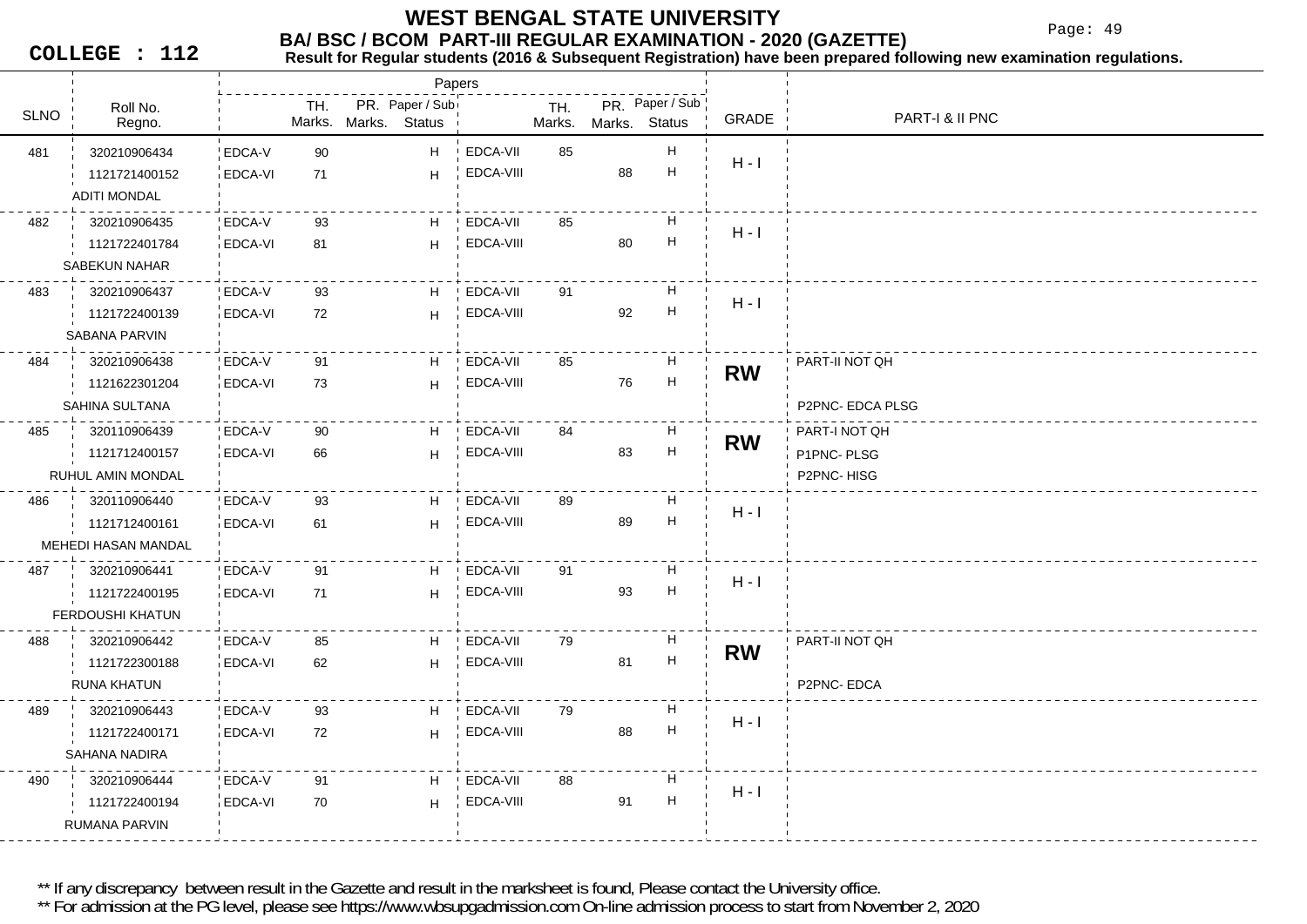Page: 50

**COLLEGE : 112**

## **Result for Regular students (2016 & Subsequent Registration) have been prepared following new examination regulations.**

|             |                       |                |     |                                         | Papers |           |               |               |                           |         |                 |
|-------------|-----------------------|----------------|-----|-----------------------------------------|--------|-----------|---------------|---------------|---------------------------|---------|-----------------|
| <b>SLNO</b> | Roll No.<br>Regno.    |                | TH. | PR. Paper / Sub<br>Marks. Marks. Status |        |           | TH.<br>Marks. | Marks. Status | PR. Paper / Sub           | GRADE   | PART-I & II PNC |
| 491         | 320210906445          | EDCA-V         | 91  |                                         | H      | EDCA-VII  | 83            |               | Н                         |         |                 |
|             | 1121722400178         | EDCA-VI        | 63  |                                         | H      | EDCA-VIII |               | 85            | н                         |         | P1PNC-PLSG      |
|             | JULEKHA PERVIN        |                |     |                                         |        |           |               |               |                           |         | P2PNC-PLSG      |
| 492         | 320210906446          | EDCA-V         | 93  |                                         | H      | EDCA-VII  | 79            |               | Н                         |         |                 |
|             | 1121722400158         | EDCA-VI        | 69  |                                         | H      | EDCA-VIII |               | 88            | $\boldsymbol{\mathsf{H}}$ |         |                 |
|             | <b>TAJMIRA KHATUN</b> |                |     |                                         |        |           |               |               |                           |         | P2PNC-PHIG      |
| 493         | 320110906447          | EDCA-V         | 91  |                                         | H      | EDCA-VII  | 85            |               | н                         |         |                 |
|             | 1121712300154         | EDCA-VI        | 65  |                                         | H      | EDCA-VIII |               | 87            | H                         | $H - I$ |                 |
|             | RUHUL KUDDUS MOLLA    |                |     |                                         |        |           |               |               |                           |         |                 |
| 494         | 320210906448          | EDCA-V         | 93  |                                         | H      | EDCA-VII  | 85            |               | н                         |         |                 |
|             | 1121722400143         | <b>EDCA-VI</b> | 69  |                                         | H      | EDCA-VIII |               | 82            | Н                         | $H - I$ |                 |
|             | <b>FARANA KHATOON</b> |                |     |                                         |        |           |               |               |                           |         |                 |
| 495         | 320210906450          | EDCA-V         | 93  |                                         | H      | EDCA-VII  | 86            |               | Н                         |         |                 |
|             | 1121722400159         | EDCA-VI        | 69  |                                         | H      | EDCA-VIII |               | 81            | $\boldsymbol{\mathsf{H}}$ |         | P1PNC-BNGG      |
|             | WAHIDA KHANAM         |                |     |                                         |        |           |               |               |                           |         | P2PNC-BNGG      |
| 496         | 320210906451          | EDCA-V         | 92  |                                         | H      | EDCA-VII  | 86            |               | Н                         | $H - I$ |                 |
|             | 1121722300164         | EDCA-VI        | 61  |                                         | H      | EDCA-VIII |               | 93            | Н                         |         |                 |
|             | SAHANAJ PARVIN        |                |     |                                         |        |           |               |               |                           |         |                 |
| 497         | 320110906452          | EDCA-V         | 93  |                                         | H      | EDCA-VII  | 84            |               | н                         | $H - I$ |                 |
|             | 1121712400172         | EDCA-VI        | 64  |                                         | H      | EDCA-VIII |               | 90            | $\boldsymbol{\mathsf{H}}$ |         |                 |
|             | MD EJAZ AHAMED        |                |     |                                         |        |           |               |               |                           |         |                 |
| 498         | 320210906453          | EDCA-V         | 93  |                                         | H      | EDCA-VII  | 86            |               | Н                         | $H - I$ |                 |
|             | 1121721300148         | EDCA-VI        | 70  |                                         | H      | EDCA-VIII |               | 86            | Н                         |         |                 |
|             | <b>RIYA PAL</b>       |                |     |                                         |        |           |               |               |                           |         |                 |
| 499         | 320210906456          | EDCA-V         | 91  |                                         | H      | EDCA-VII  | 82            |               | н                         | $H - I$ |                 |
|             | 1121722400138         | EDCA-VI        | 67  |                                         | H      | EDCA-VIII |               | 89            | $\boldsymbol{\mathsf{H}}$ |         |                 |
|             | <b>MARIOM KHATUN</b>  |                |     |                                         |        |           |               |               |                           |         |                 |
| 500         | 320210906457          | EDCA-V         | 93  |                                         | H      | EDCA-VII  | 80            |               | н                         | $H - I$ |                 |
|             | 1121722300127         | EDCA-VI        | 78  |                                         | H      | EDCA-VIII |               | 87            | $\boldsymbol{\mathsf{H}}$ |         |                 |
|             | <b>TANIA PARVIN</b>   |                |     |                                         |        |           |               |               |                           |         |                 |

\*\* If any discrepancy between result in the Gazette and result in the marksheet is found, Please contact the University office.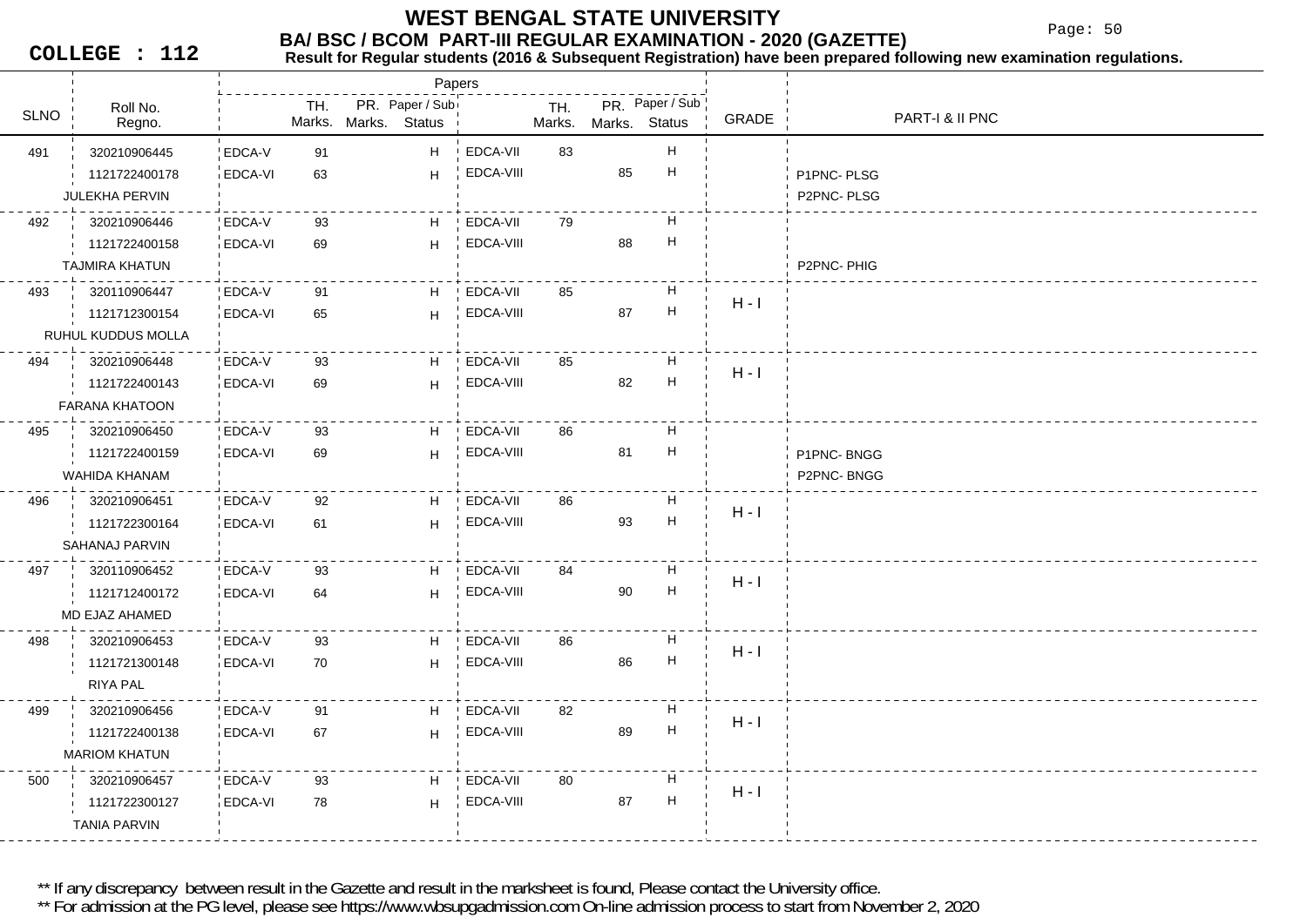Page: 51

**COLLEGE : 112**

### **Result for Regular students (2016 & Subsequent Registration) have been prepared following new examination regulations.**

|             |                                                          |                          |          | Papers                                  |                       |               |               |                                |           |                                                  |
|-------------|----------------------------------------------------------|--------------------------|----------|-----------------------------------------|-----------------------|---------------|---------------|--------------------------------|-----------|--------------------------------------------------|
| <b>SLNO</b> | Roll No.<br>Regno.                                       |                          | TH.      | PR. Paper / Sub<br>Marks. Marks. Status |                       | TH.<br>Marks. | Marks. Status | PR. Paper / Sub                | GRADE     | <b>PART-I &amp; II PNC</b>                       |
| 501         | 320210906458<br>1121722300155<br><b>SUMANA PARVIN</b>    | EDCA-V<br>EDCA-VI        | 92<br>80 | H<br>H                                  | EDCA-VII<br>EDCA-VIII | 90            | 89            | Н<br>$\boldsymbol{\mathsf{H}}$ | $H - I$   |                                                  |
| 502         | 320110906459<br>1121712300131<br><b>SAION MONDAL</b>     | EDCA-V<br>EDCA-VI        | 91<br>61 | H<br>H                                  | EDCA-VII<br>EDCA-VIII | 88            | 92            | H<br>$\mathsf H$               | $H - I$   |                                                  |
| 503         | 320110906460<br>1121711100182<br>SUDIPTA MONDAL          | EDCA-V<br>EDCA-VI        | 91<br>65 | H<br>H                                  | EDCA-VII<br>EDCA-VIII | 85            | 81            | Н<br>$\boldsymbol{\mathsf{H}}$ | <b>RW</b> | PART-II NOT QH<br>P2PNC-EDCA                     |
| 504         | 320110906461<br>1121712400179<br><b>SAHID ISLAM</b>      | EDCA-V<br>EDCA-VI        | 88<br>69 | H<br>H                                  | EDCA-VII<br>EDCA-VIII | 80            | 75            | H<br>$\boldsymbol{\mathsf{H}}$ | <b>RW</b> | PART-II NOT QH<br>P1PNC-ENGG<br>P2PNC- EDCA ENGG |
| 505         | 320110906462<br>1121612302022<br>ABU SAYED MONDAL        | EDCA-V<br>EDCA-VI        | 93<br>73 | H<br>H                                  | EDCA-VII<br>EDCA-VIII | 85            | 89            | Н<br>H                         | $H - I$   |                                                  |
| 506         | 320210906463<br>1121722300163<br><b>FARIHA NAZNIN</b>    | EDCA-V<br><b>EDCA-VI</b> | 88<br>80 | H<br>H                                  | EDCA-VII<br>EDCA-VIII | 88            | 82            | Н<br>$\boldsymbol{\mathsf{H}}$ | $H - I$   |                                                  |
| 507         | 320210906464<br>1121722400168<br>SBIKUN NAHAR            | EDCA-V<br>EDCA-VI        | 93<br>75 | H<br>H                                  | EDCA-VII<br>EDCA-VIII | 81            | 89            | H<br>$\boldsymbol{\mathsf{H}}$ | $H - I$   |                                                  |
| 508         | 320110906465<br>1121712300134<br><b>MD SAKIL HOSSAIN</b> | EDCA-V<br>EDCA-VI        | 93<br>67 | H<br>H                                  | EDCA-VII<br>EDCA-VIII | 88            | 80            | Н<br>H                         | $H - I$   |                                                  |
| 509         | 320210906466<br>1121722300146<br>MOHANA SULTANA          | EDCA-V<br>EDCA-VI        | 93<br>71 | H<br>H                                  | EDCA-VII<br>EDCA-VIII | 91            | 92            | H<br>$\boldsymbol{\mathsf{H}}$ | $H - I$   |                                                  |
| 510         | 320210906467<br>1121622300380<br>TANIA SULTANA           | EDCA-V<br><b>EDCA-VI</b> | 93<br>66 | H<br>H                                  | EDCA-VII<br>EDCA-VIII | 88            | 87            | H<br>Н                         |           | P2PNC-SOCG                                       |

\*\* If any discrepancy between result in the Gazette and result in the marksheet is found, Please contact the University office.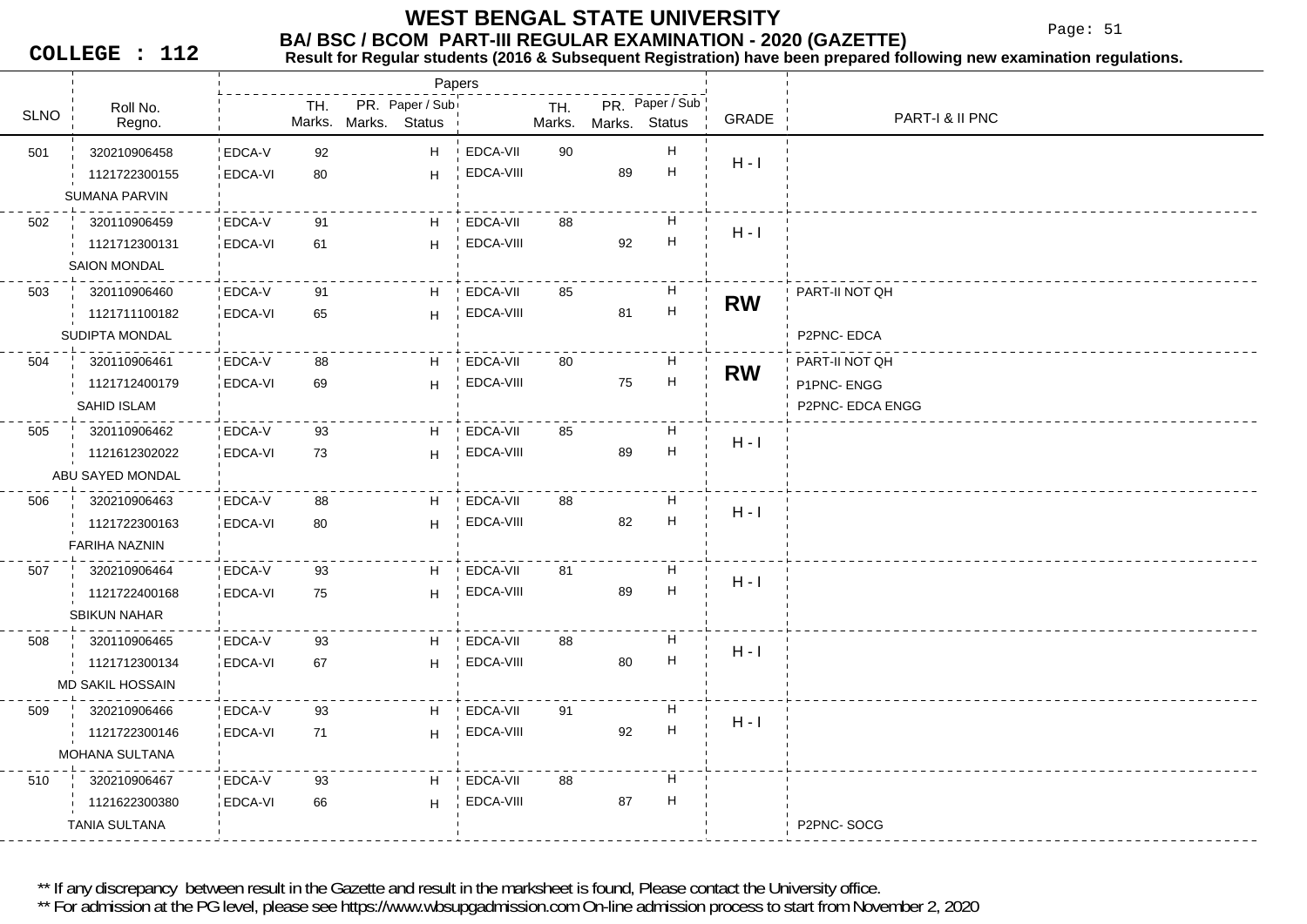Page: 52

**COLLEGE : 112**

#### **Result for Regular students (2016 & Subsequent Registration) have been prepared following new examination regulations.**

|             |                         |                |     |                      | Papers          |           |               |               |                           |           |                              |
|-------------|-------------------------|----------------|-----|----------------------|-----------------|-----------|---------------|---------------|---------------------------|-----------|------------------------------|
| <b>SLNO</b> | Roll No.<br>Regno.      |                | TH. | Marks. Marks. Status | PR. Paper / Sub |           | TH.<br>Marks. | Marks. Status | PR. Paper / Sub           | GRADE     | PART-I & II PNC              |
| 511         | 320210906468            | EDCA-V         | 93  |                      | H.              | EDCA-VII  | 88            |               | H                         |           |                              |
|             | 1121722400132           | EDCA-VI        | 72  |                      | H               | EDCA-VIII |               | 91            | H                         | $H - I$   |                              |
|             | <b>NASIRA KHATUN</b>    |                |     |                      |                 |           |               |               |                           |           |                              |
| 512         | 320210906469            | EDCA-V         | 87  |                      | H               | EDCA-VII  | 85            |               | H                         |           |                              |
|             | 1121722300170           | EDCA-VI        | 70  |                      | H               | EDCA-VIII |               | 87            | $\boldsymbol{\mathsf{H}}$ | $H - I$   |                              |
|             | <b>HAMIDA KHATUN</b>    |                |     |                      |                 |           |               |               |                           |           |                              |
| 513         | 320210906471            | EDCA-V         | 92  |                      | H               | EDCA-VII  | 86            |               | Н                         |           |                              |
|             | 1121722400144           | EDCA-VI        | 75  |                      | H               | EDCA-VIII |               | 87            | $\mathsf H$               | $H - I$   |                              |
|             | <b>HABIBA KHATUN</b>    |                |     |                      |                 |           |               |               |                           |           |                              |
| 514         | 320210906472            | EDCA-V         | 94  |                      | H               | EDCA-VII  | 91            |               | H                         |           |                              |
|             | 1121721300185           | EDCA-VI        | 71  |                      | H               | EDCA-VIII |               | 91            | $\mathsf H$               | $H - I$   |                              |
|             | SAYANI MANDAL           |                |     |                      |                 |           |               |               |                           |           |                              |
| 515         | 320210906473            | ENGA-V         | 79  |                      | H               | ENGA-VII  | 79            |               | H                         |           | PART-I NOT QH PART-II NOT QH |
|             | 1121622300061           | ENGA-VI        | 71  |                      | H               | ENGA-VIII | 82            |               | H                         | <b>RW</b> | P1PNC-ENGA                   |
|             | KHADIJA KHATUN          |                |     |                      |                 |           |               |               |                           |           | P2PNC-ENGA                   |
| 516         | 320110906474            | ENGA-V         | 76  |                      | H               | ENGA-VII  | 82            |               | H                         |           | PART-I NOT QH PART-II NOT QH |
|             | 1121612401197           | <b>ENGA-VI</b> | 66  |                      | H               | ENGA-VIII | 81            |               | $\mathsf H$               | <b>RW</b> | P1PNC-ENGA                   |
|             | <b>MIJANUR MOLLA</b>    |                |     |                      |                 |           |               |               |                           |           | P2PNC-EDCG HISG              |
| 517         | 320210906476            | ENGA-V         | 79  |                      | H               | ENGA-VII  | 74            |               | H                         |           | PART-I NOT QH PART-II NOT QH |
|             | 1121721100325           | ENGA-VI        | 77  |                      | H               | ENGA-VIII | 71            |               | H                         | <b>RW</b> | P1PNC- ENGA PLSG             |
|             | RAKHI DAS               |                |     |                      |                 |           |               |               |                           |           | P2PNC-ENGA                   |
| 518         | 320210906481            | ENGA-V         | 51  |                      | H               | ENGA-VII  | 85            |               | H                         | <b>RW</b> | PART-I NOT QH PART-II NOT QH |
|             | 1121721300327           | ENGA-VI        | 63  |                      | H               | ENGA-VIII | 69            |               | $\mathsf H$               |           | P1PNC-ENGA                   |
|             | ANINDITA GHOSH          |                |     |                      |                 |           |               |               |                           |           | P2PNC-ENGA                   |
| 519         | 320110906485            | ENGA-V         | 79  |                      | H               | ENGA-VII  | 80            |               | H                         | <b>RW</b> | PART-I NOT QH PART-II NOT QH |
|             | 1121612400104           | <b>ENGA-VI</b> | 75  |                      | H               | ENGA-VIII | 83            |               | H                         |           | P1PNC-ENGA                   |
|             | <b>SAIFUDDIN SARDAR</b> |                |     |                      |                 |           |               |               |                           |           | P2PNC- ENGA HISG EDCG        |
| 520         | 320210906486            | ENGA-V         | 77  |                      | H.              | ENGA-VII  | 85            |               | H                         | $H - I$   |                              |
|             | 1121722400311           | ENGA-VI        | 74  |                      | H               | ENGA-VIII | 80            |               | H                         |           |                              |
|             | <b>NARGIS KHATUN</b>    |                |     |                      |                 |           |               |               |                           |           |                              |
|             |                         |                |     |                      |                 |           |               |               |                           |           |                              |

\*\* If any discrepancy between result in the Gazette and result in the marksheet is found, Please contact the University office.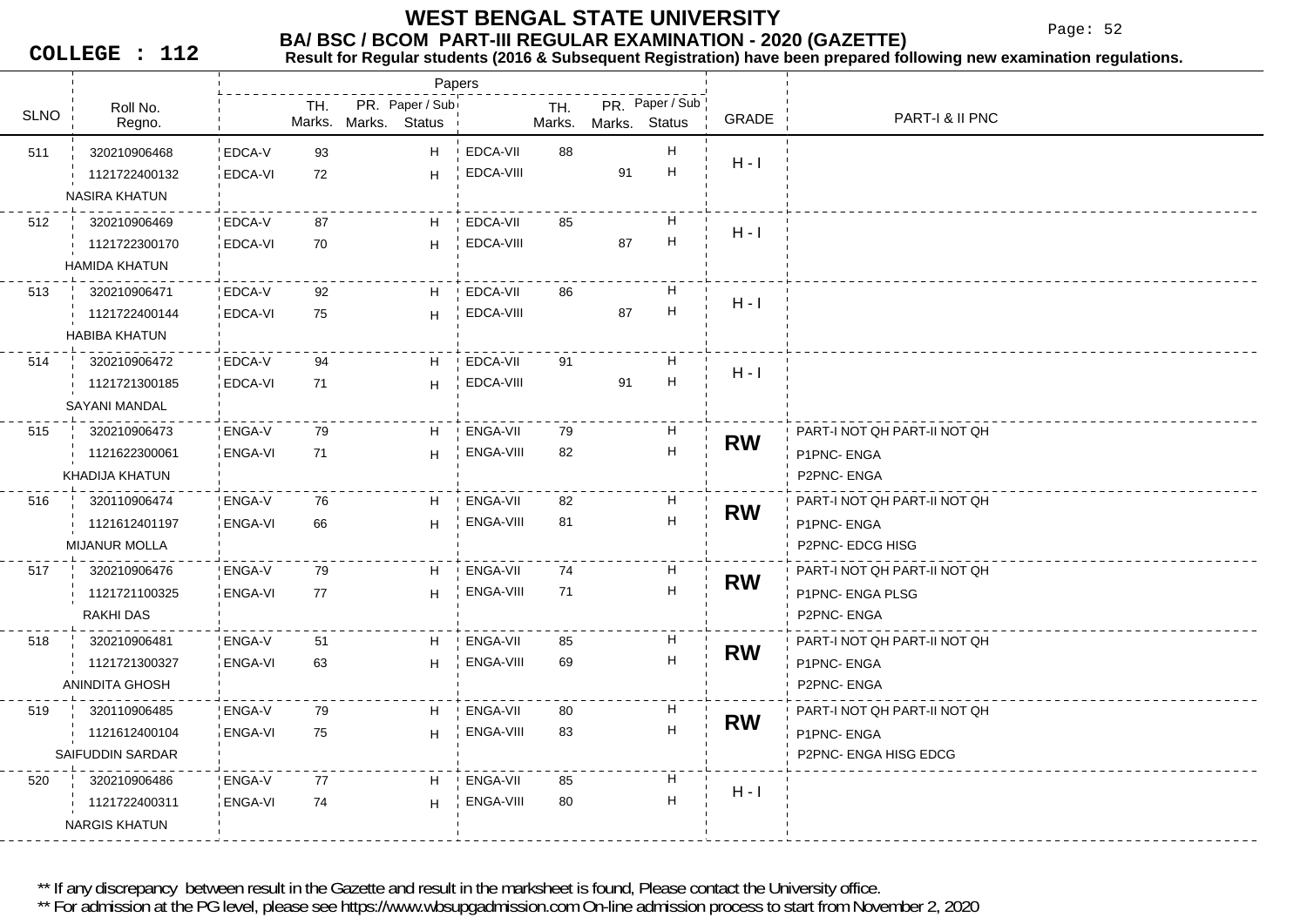Page: 53

**COLLEGE : 112**

### **Result for Regular students (2016 & Subsequent Registration) have been prepared following new examination regulations.**

|             |                        |                |     |                      | Papers           |                 |               |               |                           |           |                              |
|-------------|------------------------|----------------|-----|----------------------|------------------|-----------------|---------------|---------------|---------------------------|-----------|------------------------------|
| <b>SLNO</b> | Roll No.<br>Regno.     |                | TH. | Marks. Marks. Status | PR. Paper / Subi |                 | TH.<br>Marks. | Marks. Status | PR. Paper / Sub           | GRADE     | PART-I & II PNC              |
| 521         | 320210906487           | ENGA-V         | 80  |                      | H.               | ENGA-VII        | 77            |               | H                         |           |                              |
|             | 1121622400307          | ENGA-VI        | 73  |                      | H                | ENGA-VIII       | 72            |               | Н                         |           | P1PNC-BNGG                   |
|             | <b>NARGIS PARVIN</b>   |                |     |                      |                  |                 |               |               |                           |           |                              |
| 522         | 320210906488           | ENGA-V         | 78  |                      | H.               | ENGA-VII        | 83            |               | H                         |           |                              |
|             | 1121722400322          | ENGA-VI        | 76  |                      | H                | ENGA-VIII       | 85            |               | H                         | $H - I$   |                              |
|             | <b>BILKIS BEGUM</b>    |                |     |                      |                  |                 |               |               |                           |           |                              |
| 523         | 320210906490           | ENGA-V         | 77  |                      | H                | ENGA-VII        | 76            |               | H                         |           |                              |
|             | 1121722300318          | <b>ENGA-VI</b> | 77  |                      | H.               | ENGA-VIII       | 82            |               | H                         | $H - I$   |                              |
|             | <b>RESHMA KHATUN</b>   |                |     |                      |                  |                 |               |               |                           |           |                              |
| 524         | 320110906493           | ENGA-V         | 81  |                      | H                | ENGA-VII        | 86            |               | H                         |           |                              |
|             | 1121711400316          | <b>ENGA-VI</b> | 77  |                      | H                | ENGA-VIII       | 78            |               | H                         | $H - I$   |                              |
|             | SAUVIK NANDI           |                |     |                      |                  |                 |               |               |                           |           |                              |
| 525         | 320110906495           | ENGA-V         | 77  |                      | H                | ENGA-VII        | 80            |               | H                         | <b>RW</b> | PART-I NOT QH PART-II NOT QH |
|             | 1121612400088          | <b>ENGA-VI</b> | 72  |                      | H                | ENGA-VIII       | 85            |               | H                         |           | P1PNC- ENGA PLSG             |
|             | <b>JAHANGIR KABIR</b>  |                |     |                      |                  |                 |               |               |                           |           | P2PNC-ENGA                   |
| 526         | 320210906496           | ! ENGA-V       | 61  |                      | H                | <b>ENGA-VII</b> | 77            |               | H                         |           | PART-I NOT QH PART-II NOT QH |
|             | 1121721400330          | <b>ENGA-VI</b> | 76  |                      | H                | ENGA-VIII       | 74            |               | $\boldsymbol{\mathsf{H}}$ | <b>RW</b> | P1PNC-ENGA                   |
|             | PRIYASMITA BISWAS      |                |     |                      |                  |                 |               |               |                           |           | P2PNC- ENGA EDCG HISG        |
| 527         | 320210906500           | ! ENGA-V       | 80  |                      | H                | ENGA-VII        | 76            |               | н                         |           |                              |
|             | 1121722300349          | ENGA-VI        | 73  |                      | H                | ENGA-VIII       | 83            |               | H                         | $H - I$   |                              |
|             | <b>MST AFIFA SALMA</b> |                |     |                      |                  |                 |               |               |                           |           |                              |
| 528         | 320210906501           | ENGA-V         | 80  |                      | H.               | ENGA-VII        | 75            |               | H                         |           |                              |
|             | 1121722300319          | <b>ENGA-VI</b> | 74  |                      | H                | ENGA-VIII       | 80            |               | H                         | $H - I$   |                              |
|             | RABINA RAHAMAN         |                |     |                      |                  |                 |               |               |                           |           |                              |
| 529         | 320110906502           | ENGA-V         | 80  |                      | H                | ENGA-VII        | 77            |               | H                         | <b>RW</b> | PART-I NOT QH PART-II NOT QH |
|             | 1121712400341          | <b>ENGA-VI</b> | 69  |                      | H                | ENGA-VIII       | 82            |               | $\mathsf H$               |           | P1PNC-ENGA                   |
|             | SABIR ALI MONDAL       |                |     |                      |                  |                 |               |               |                           |           | P2PNC- ENGA EDCG HISG        |
| 530         | 320210906503           | ENGA-V         | 81  |                      | H                | ENGA-VII        | 80            |               | H                         | $H - I$   |                              |
|             | 1121621400118          | <b>ENGA-VI</b> | 71  |                      | H.               | ENGA-VIII       | 81            |               | Н                         |           |                              |
|             | <b>SUSMITA GOSWAMI</b> |                |     |                      |                  |                 |               |               |                           |           |                              |

\*\* If any discrepancy between result in the Gazette and result in the marksheet is found, Please contact the University office.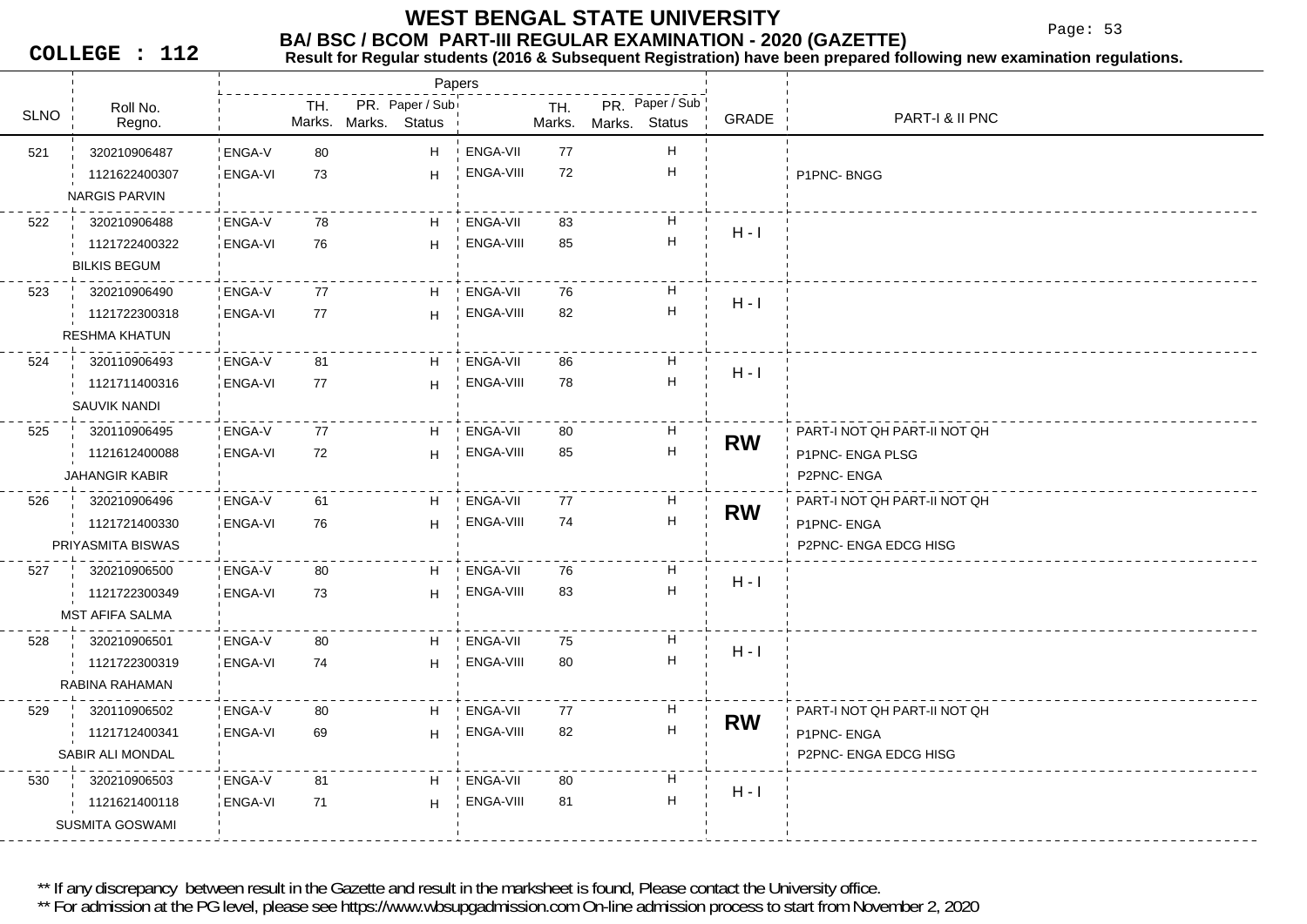Page: 54

**COLLEGE : 112**

#### **Result for Regular students (2016 & Subsequent Registration) have been prepared following new examination regulations.**

|             |                      |               |     |                                         | Papers           |               |                                            |           |                 |
|-------------|----------------------|---------------|-----|-----------------------------------------|------------------|---------------|--------------------------------------------|-----------|-----------------|
| <b>SLNO</b> | Roll No.<br>Regno.   |               | TH. | PR. Paper / Sub<br>Marks. Marks. Status |                  | TH.<br>Marks. | PR. Paper / Sub<br>Marks.<br><b>Status</b> | GRADE     | PART-I & II PNC |
| 531         | 320210906506         | ENGA-V        | 80  | H                                       | ENGA-VII         | 77            | H                                          |           |                 |
|             | 1121722400337        | ENGA-VI       | 77  | H.                                      | ENGA-VIII        | 81            | H                                          | $H - I$   |                 |
|             | JOU JABERA KHATUN    |               |     |                                         |                  |               |                                            |           |                 |
| 532         | 320210906507         | <b>ENGA-V</b> | 77  | H                                       | ENGA-VII         | 76            | H                                          |           |                 |
|             | 1121721200313        | ENGA-VI       | 73  | H                                       | ENGA-VIII        | 72            | $\boldsymbol{\mathsf{H}}$                  | $H - I$   |                 |
|             | <b>ARATI SARDAR</b>  |               |     |                                         |                  |               |                                            |           |                 |
| 533         | 320110906508         | ENGA-V        | 77  | H                                       | <b>ENGA-VII</b>  | 77            | H                                          |           |                 |
|             | 1121712400315        | ENGA-VI       | 77  | H                                       | ENGA-VIII        | 74            | $\boldsymbol{\mathsf{H}}$                  | $H - I$   |                 |
|             | <b>AMIR SOHEL</b>    |               |     |                                         |                  |               |                                            |           |                 |
| 534         | 320210906510         | ENGA-V        | 81  | H                                       | ENGA-VII         | 76            | H                                          |           | PART-II NOT QH  |
|             | 1121722400343        | ENGA-VI       | 80  | H                                       | ENGA-VIII        | 78            | $\boldsymbol{\mathsf{H}}$                  | <b>RW</b> |                 |
|             | SANJIA PARVIN        |               |     |                                         |                  |               |                                            |           | P2PNC-ENGA      |
| 535         | 320210906511         | ENGA-V        | 80  | H                                       | ENGA-VII         | 80            | H                                          |           |                 |
|             | 1121622402004        | ENGA-VI       | 76  | H                                       | ENGA-VIII        | 86            | $\boldsymbol{\mathsf{H}}$                  | $H - II$  |                 |
|             | MOUSUMI FARJANA      |               |     |                                         |                  |               |                                            |           |                 |
| 536         | 320210906527         | HISA-V        | 74  | H                                       | HISA-VII         | 69            | H                                          | $H - I$   |                 |
|             | 1121721100374        | HISA-VI       | 73  | H                                       | HISA-VIII        | 73            | $\boldsymbol{\mathsf{H}}$                  |           |                 |
|             | <b>SUMATI MONDAL</b> |               |     |                                         |                  |               |                                            |           |                 |
| 537         | 320210906528         | ! HISA-V      | 81  | H                                       | <b>HISA-VII</b>  | 80            | $\boldsymbol{\mathsf{H}}$                  | $H - II$  |                 |
|             | 1121721400415        | HISA-VI       | 79  | H.                                      | HISA-VIII        | 77            | $\boldsymbol{\mathsf{H}}$                  |           |                 |
|             | PUSPITA BANERJEE     |               |     |                                         |                  |               |                                            |           |                 |
| 538         | 320210906529         | HISA-V        | 80  | H                                       | HISA-VII         | 78            | H                                          | $H - I$   |                 |
|             | 1121721400364        | HISA-VI       | 80  | H                                       | HISA-VIII        | 79            | $\boldsymbol{\mathsf{H}}$                  |           |                 |
|             | SHRAONI MONDAL       |               |     |                                         |                  |               |                                            |           |                 |
| 539         | 320210906530         | HISA-V        | 83  | H.                                      | HISA-VII         | 77            | H                                          | $H - I$   |                 |
|             | 1121722400395        | HISA-VI       | 79  | H                                       | HISA-VIII        | 80            | $\boldsymbol{\mathsf{H}}$                  |           |                 |
|             | <b>SHAMMI AKTER</b>  |               |     |                                         |                  |               |                                            |           |                 |
| 540         | 320210906531         | HISA-V        | 80  | H                                       | + HISA-VII       | 80            | H                                          |           |                 |
|             | 1121722400399        | HISA-VI       | 77  | H.                                      | <b>HISA-VIII</b> | 77            | Н                                          |           |                 |
|             | ROGENA KHATUN        |               |     |                                         |                  |               |                                            |           | P2PNC-PHIG      |

\*\* If any discrepancy between result in the Gazette and result in the marksheet is found, Please contact the University office.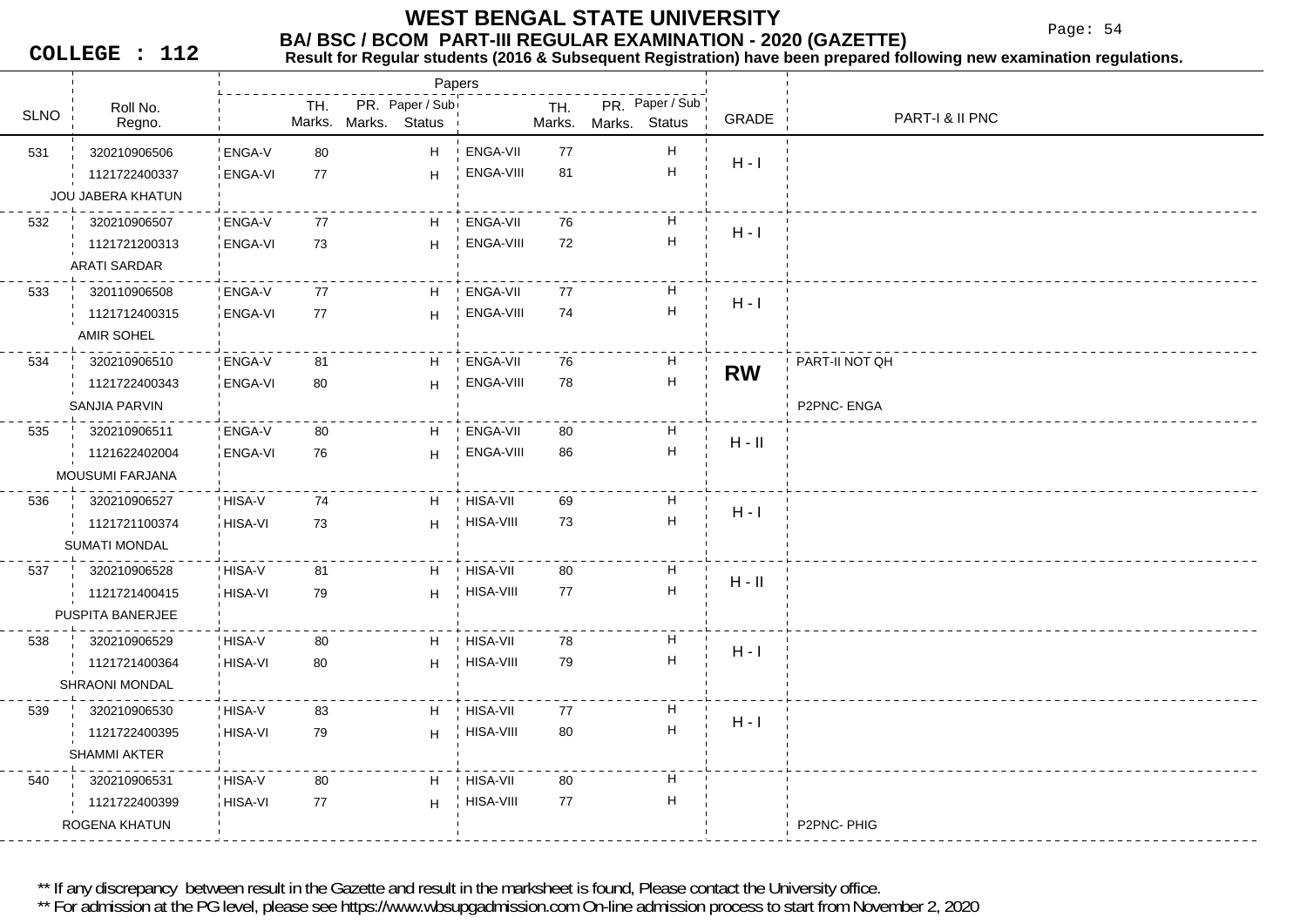Page: 55

**COLLEGE : 112**

## **Result for Regular students (2016 & Subsequent Registration) have been prepared following new examination regulations.**

|             |                         |         |     |                      | Papers          |                  |        |               |                           |           |                       |
|-------------|-------------------------|---------|-----|----------------------|-----------------|------------------|--------|---------------|---------------------------|-----------|-----------------------|
| <b>SLNO</b> | Roll No.                |         | TH. |                      | PR. Paper / Sub |                  | TH.    |               | PR. Paper / Sub           | GRADE     | PART-I & II PNC       |
|             | Regno.                  |         |     | Marks. Marks. Status |                 |                  | Marks. | Marks. Status |                           |           |                       |
| 541         | 320210906534            | HISA-V  | 82  |                      | H               | ! HISA-VII       | 80     |               | Н                         | $H - I$   |                       |
|             | 1121721400363           | HISA-VI | 80  |                      | H               | HISA-VIII        | 80     |               | $\boldsymbol{\mathsf{H}}$ |           |                       |
|             | <b>TANIA DEY</b>        |         |     |                      |                 |                  |        |               |                           |           |                       |
| 542         | 320110906536            | HISA-V  | 84  |                      | H               | HISA-VII         | 82     |               | н                         | $H - I$   |                       |
|             | 1121711300376           | HISA-VI | 83  |                      | H               | HISA-VIII        | 80     |               | $\boldsymbol{\mathsf{H}}$ |           |                       |
|             | <b>SUVENDU PAL</b>      |         |     |                      |                 |                  |        |               |                           |           |                       |
| 543         | 320210906537            | HISA-V  | 81  |                      | H               | HISA-VII         | 78     |               | н                         | $H - I$   |                       |
|             | 1121722400409           | HISA-VI | 79  |                      | H               | <b>HISA-VIII</b> | 79     |               | $\boldsymbol{\mathsf{H}}$ |           |                       |
|             | HENANOORJAHAN           |         |     |                      |                 |                  |        |               |                           |           |                       |
| 544         | 320210906538            | HISA-V  | 79  |                      | H               | HISA-VII         | 77     |               | H                         | $H - I$   |                       |
|             | 1121722400393           | HISA-VI | 78  |                      | H               | HISA-VIII        | 77     |               | $\boldsymbol{\mathsf{H}}$ |           |                       |
|             | <b>TIASHA PARVIN</b>    |         |     |                      |                 |                  |        |               |                           |           |                       |
| 545         | 320210906539            | HISA-V  | 84  |                      | H               | <b>HISA-VII</b>  | 83     |               | Н                         | $H - I$   |                       |
|             | 1121722400421           | HISA-VI | 81  |                      | H               | HISA-VIII        | 82     |               | Н                         |           |                       |
|             | <b>SULTANA PARVIN</b>   |         |     |                      |                 |                  |        |               |                           |           |                       |
| 546         | 320210906542            | HISA-V  | 78  |                      | H               | <b>HISA-VII</b>  | 77     |               | Н                         | $H - I$   |                       |
|             | 1121722400358           | HISA-VI | 76  |                      | H               | HISA-VIII        | 76     |               | $\boldsymbol{\mathsf{H}}$ |           |                       |
|             | <b>MAMONI KHATUN</b>    |         |     |                      |                 |                  |        |               |                           |           |                       |
| 547         | 320210906543            | HISA-V  | 75  |                      | H               | HISA-VII         | 73     |               | H                         | <b>RW</b> | PART-II NOT QH        |
|             | 1121721100369           | HISA-VI | 72  |                      | H               | <b>HISA-VIII</b> | 71     |               | $\boldsymbol{\mathsf{H}}$ |           |                       |
|             | <b>BAISHAKHI MONDAL</b> |         |     |                      |                 |                  |        |               |                           |           | P2PNC- HISA EDCG BNGG |
| 548         | 320210906544            | HISA-V  | 80  |                      | H               | HISA-VII         | 78     |               | н                         | $H - I$   |                       |
|             | 1121722300367           | HISA-VI | 80  |                      | H               | <b>HISA-VIII</b> | 79     |               | $\mathsf H$               |           |                       |
|             | <b>BILKIS KHATUN</b>    |         |     |                      |                 |                  |        |               |                           |           |                       |
| 549         | 320210906545            | HISA-V  | 77  |                      | H               | <b>HISA-VII</b>  | 77     |               | H                         | <b>RW</b> | PART-I NOT QH         |
|             | 1121722300356           | HISA-VI | 77  |                      | H               | HISA-VIII        | 77     |               | $\boldsymbol{\mathsf{H}}$ |           |                       |
|             | <b>NARGIS KHANAM</b>    |         |     |                      |                 |                  |        |               |                           |           |                       |
| 550         | 320110906547            | HISA-V  | 84  |                      | H               | HISA-VII         | 80     |               | H                         |           |                       |
|             | 1121712400377           | HISA-VI | 83  |                      | H               | HISA-VIII        | 80     |               | $\mathsf H$               | $H - I$   |                       |
|             | YEASIN HABIBULLA        |         |     |                      |                 |                  |        |               |                           |           |                       |
|             |                         |         |     |                      |                 |                  |        |               |                           |           |                       |

\*\* If any discrepancy between result in the Gazette and result in the marksheet is found, Please contact the University office.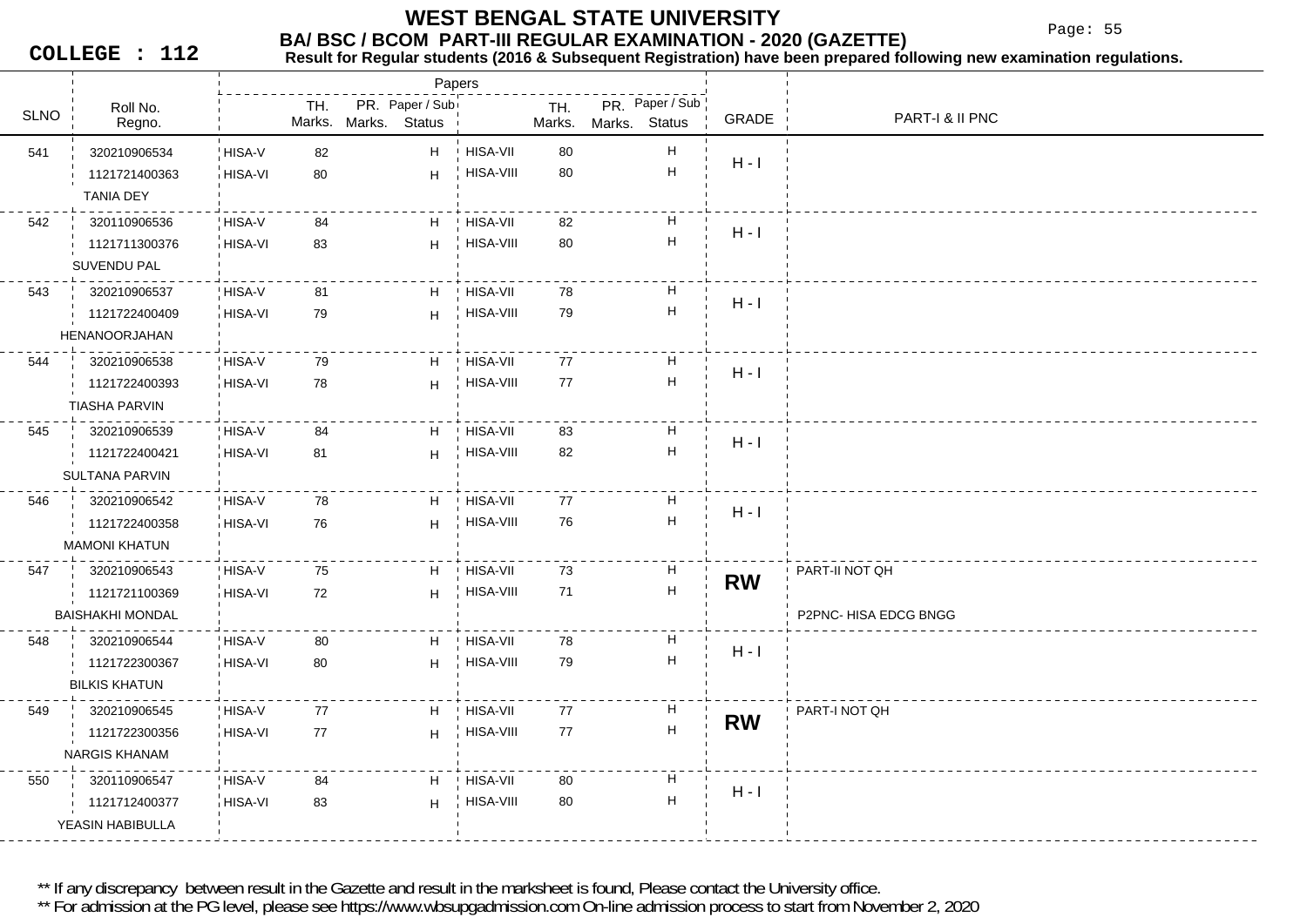Page: 56

**COLLEGE : 112**

## **Result for Regular students (2016 & Subsequent Registration) have been prepared following new examination regulations.**

|             |                       |         |               | Papers                           |                  |               |               |                           |         |                 |
|-------------|-----------------------|---------|---------------|----------------------------------|------------------|---------------|---------------|---------------------------|---------|-----------------|
| <b>SLNO</b> | Roll No.<br>Regno.    |         | TH.<br>Marks. | PR. Paper / Sub<br>Marks. Status |                  | TH.<br>Marks. | Marks. Status | PR. Paper / Sub           | GRADE   | PART-I & II PNC |
| 551         | 320110906548          | HISA-V  | 82            | H                                | HISA-VII         | 81            |               | H                         |         |                 |
|             | 1121712300379         | HISA-VI | 80            | H                                | HISA-VIII        | 79            |               | $\boldsymbol{\mathsf{H}}$ | $H - I$ |                 |
|             | SURAJ HOSSAIN MOLLA   |         |               |                                  |                  |               |               |                           |         |                 |
| 552         | 320110906550          | HISA-V  | 78            | H                                | HISA-VII         | 77            |               | H                         |         |                 |
|             | 1121712400380         | HISA-VI | 77            | H                                | HISA-VIII        | 77            |               | H                         |         | P1PNC-BNGG      |
|             | ALFAZ UDDIN           |         |               |                                  |                  |               |               |                           |         | P2PNC-EDCG      |
| 553         | 320210906551          | HISA-V  | 82            | H                                | HISA-VII         | 77            |               | H                         | $H - I$ |                 |
|             | 1121622300163         | HISA-VI | 80            | H                                | HISA-VIII        | 78            |               | $\boldsymbol{\mathsf{H}}$ |         |                 |
|             | SAHINA PARVIN         |         |               |                                  |                  |               |               |                           |         |                 |
| 554         | 320210906553          | HISA-V  | 80            | H                                | <b>HISA-VII</b>  | 79            |               | H                         | $H - I$ |                 |
|             | 1121722400404         | HISA-VI | 80            | H                                | <b>HISA-VIII</b> | 78            |               | $\boldsymbol{\mathsf{H}}$ |         |                 |
|             | <b>NAZNIN SULTANA</b> |         |               |                                  |                  |               |               |                           |         |                 |
| 555         | 320110906554          | HISA-V  | 79            | H                                | HISA-VII         | 77            |               | H                         | $H - I$ |                 |
|             | 1121712400408         | HISA-VI | 78            | H                                | HISA-VIII        | $77\,$        |               | H                         |         |                 |
|             | ARIF MONDAL           |         |               |                                  |                  |               |               |                           |         |                 |
| 556         | 320110906555          | HISA-V  | 80            | H                                | <b>HISA-VII</b>  | 77            |               | H                         |         |                 |
|             | 1121712400381         | HISA-VI | 77            | H                                | HISA-VIII        | 77            |               | $\boldsymbol{\mathsf{H}}$ |         | P1PNC-BNGG      |
|             | SAIFUL MOLLA          |         |               |                                  |                  |               |               |                           |         | P2PNC-BNGG      |
| 557         | 320110906556          | HISA-V  | 85            | H                                | <b>HISA-VII</b>  | 83            |               | H                         | $H - I$ |                 |
|             | 1121711100366         | HISA-VI | 82            | H                                | HISA-VIII        | 80            |               | $\boldsymbol{\mathsf{H}}$ |         |                 |
|             | DEBABRATA NASKAR      |         |               |                                  |                  |               |               |                           |         |                 |
| 558         | 320210906558          | HISA-V  | 80            | H                                | HISA-VII         | 80            |               | H                         | $H - I$ |                 |
|             | 1121722400402         | HISA-VI | 80            | H                                | <b>HISA-VIII</b> | 77            |               | $\boldsymbol{\mathsf{H}}$ |         |                 |
|             | <b>ERANI PARVIN</b>   |         |               |                                  |                  |               |               |                           |         |                 |
| 559         | 320210906561          | HISA-V  | 79            | H                                | HISA-VII         | 78            |               | H                         | $H - I$ |                 |
|             | 1121722300354         | HISA-VI | 78            | H                                | HISA-VIII        | 79            |               | $\boldsymbol{\mathsf{H}}$ |         |                 |
|             | <b>SAHINA NASRIN</b>  |         |               |                                  |                  |               |               |                           |         |                 |
| 560         | 320110906563          | HISA-V  | 82            | H                                | HISA-VII         | 81            |               | H                         | $H - I$ |                 |
|             | 1121712400400         | HISA-VI | 80            | H                                | <b>HISA-VIII</b> | 79            |               | H                         |         |                 |
|             | ABBAS MOLLA           |         |               |                                  |                  |               |               |                           |         |                 |
|             |                       |         |               |                                  |                  |               |               |                           |         |                 |

\*\* If any discrepancy between result in the Gazette and result in the marksheet is found, Please contact the University office.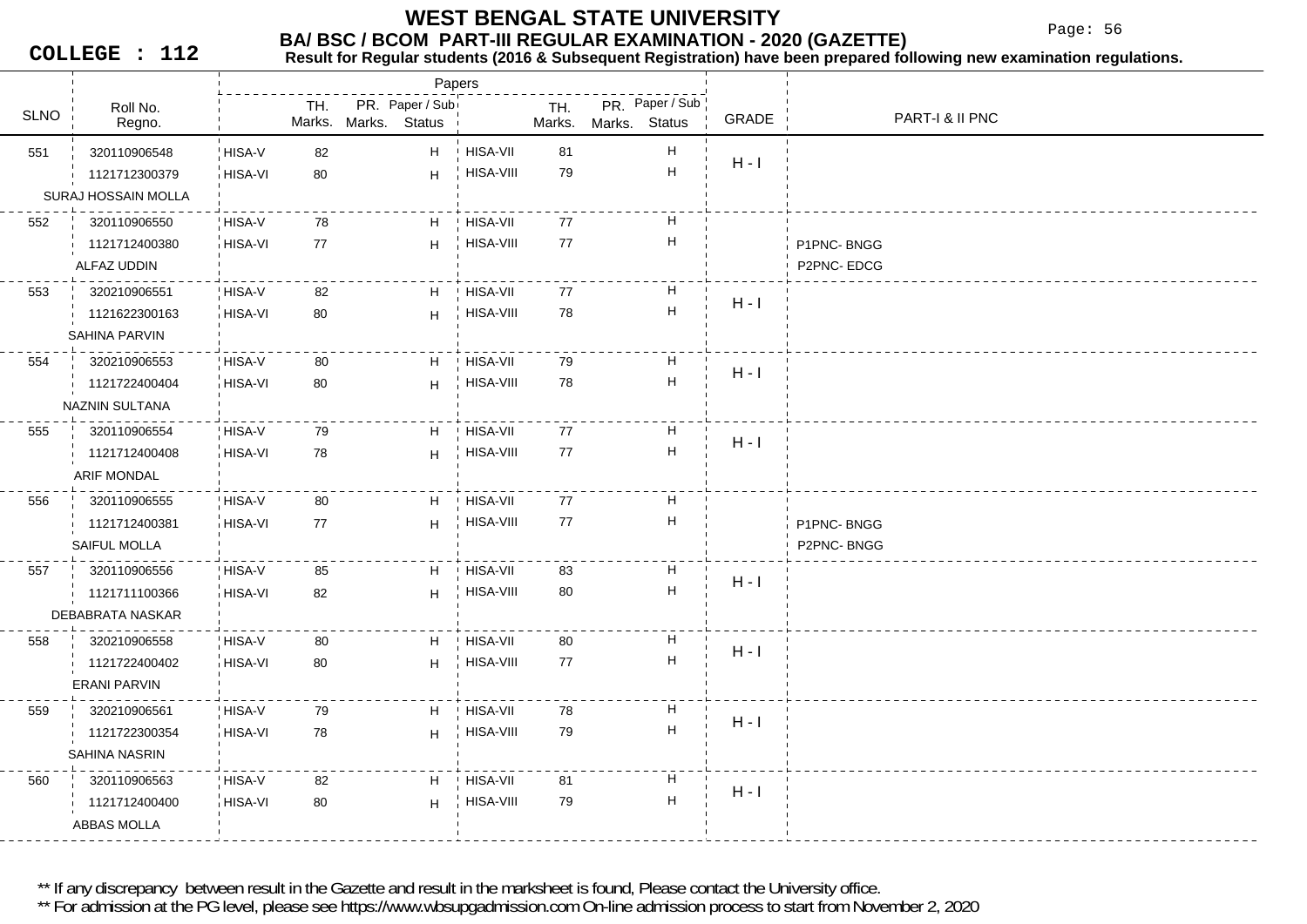Page: 57

**COLLEGE : 112**

## **Result for Regular students (2016 & Subsequent Registration) have been prepared following new examination regulations.**

|             |                       |                |     |                      | Papers          |                 |        |               |                           |           |                 |
|-------------|-----------------------|----------------|-----|----------------------|-----------------|-----------------|--------|---------------|---------------------------|-----------|-----------------|
| <b>SLNO</b> | Roll No.              |                | TH. |                      | PR. Paper / Sub |                 | TH.    |               | PR. Paper / Sub           | GRADE     | PART-I & II PNC |
|             | Regno.                |                |     | Marks. Marks. Status |                 |                 | Marks. | Marks. Status |                           |           |                 |
| 561         | 320210906565          | HISA-V         | 79  |                      | H               | <b>HISA-VII</b> | 80     |               | $\boldsymbol{\mathsf{H}}$ | $H - I$   |                 |
|             | 1121722400405         | HISA-VI        | 80  |                      | H               | HISA-VIII       | 77     |               | $\boldsymbol{\mathsf{H}}$ |           |                 |
|             | <b>ASMA KHATUN</b>    |                |     |                      |                 |                 |        |               |                           |           |                 |
| 562         | 320210906566          | HISA-V         | 76  |                      | H               | HISA-VII        | 79     |               | Н                         | $H - I$   |                 |
|             | 1121722400362         | HISA-VI        | 78  |                      | H.              | HISA-VIII       | 80     |               | $\mathsf H$               |           |                 |
|             | <b>RESHMA KHATUN</b>  |                |     |                      |                 |                 |        |               |                           |           |                 |
| 563         | 320110906569          | HISA-V         | 85  |                      | H               | HISA-VII        | 82     |               | Н                         | $H - I$   |                 |
|             | 1121712400375         | <b>HISA-VI</b> | 85  |                      | H               | HISA-VIII       | 85     |               | $\boldsymbol{\mathsf{H}}$ |           |                 |
|             | <b>JAKIR HOSSAIN</b>  |                |     |                      |                 |                 |        |               |                           |           |                 |
| 564         | 320210906571          | HISA-V         | 84  |                      | H               | HISA-VII        | 80     |               | H                         |           |                 |
|             | 1121722400357         | HISA-VI        | 83  |                      | H               | HISA-VIII       | 83     |               | $\boldsymbol{\mathsf{H}}$ | $H - I$   |                 |
|             | RUBAIYA PARVIN        |                |     |                      |                 |                 |        |               |                           |           |                 |
| 565         | 320210906573          | HISA-V         | 78  |                      | H               | <b>HISA-VII</b> | 75     |               | Н                         |           |                 |
|             | 1121721100370         | HISA-VI        | 76  |                      | H               | HISA-VIII       | 76     |               | $\boldsymbol{\mathsf{H}}$ | $H - I$   |                 |
|             | <b>SULEKHA MONDAL</b> |                |     |                      |                 |                 |        |               |                           |           |                 |
| 566         | 320110906576          | HISA-V         | 84  |                      | H               | HISA-VII        | 83     |               | H                         |           | PART-I NOT QH   |
|             | 1121712400403         | HISA-VI        | 83  |                      | H               | HISA-VIII       | 80     |               | $\boldsymbol{\mathsf{H}}$ | <b>RW</b> |                 |
|             | <b>HASANUR MOLLA</b>  |                |     |                      |                 |                 |        |               |                           |           | P2PNC-EDCG      |
| 567         | 320210906577          | HISA-V         | 80  |                      | H               | HISA-VII        | 77     |               | Н                         |           | PART-II NOT QH  |
|             | 1121722300388         | HISA-VI        | 76  |                      | H               | HISA-VIII       | 80     |               | $\boldsymbol{\mathsf{H}}$ | <b>RW</b> |                 |
|             | PRIYA ALAM            |                |     |                      |                 |                 |        |               |                           |           | P2PNC-EDCG      |
| 568         | 320210906578          | HISA-V         | 77  |                      | H.              | HISA-VII        | 80     |               | H                         |           |                 |
|             | 1121722300398         | <b>HISA-VI</b> | 80  |                      | H               | HISA-VIII       | 77     |               | $\boldsymbol{\mathsf{H}}$ | $H - I$   |                 |
|             | <b>JULEKHA KHATUN</b> |                |     |                      |                 |                 |        |               |                           |           |                 |
| 569         | 320110906580          | HISA-V         | 78  |                      | H               | HISA-VII        | 77     |               | H                         |           |                 |
|             | 1121712300372         | HISA-VI        | 76  |                      | H               | HISA-VIII       | 74     |               | $\boldsymbol{\mathsf{H}}$ | $H - II$  |                 |
|             | <b>ISANUR ISLAM</b>   |                |     |                      |                 |                 |        |               |                           |           |                 |
| 570         | 320110906584          | HISA-V         | 85  |                      | H               | HISA-VII        | 83     |               | Н                         |           |                 |
|             | 1121711100365         | <b>HISA-VI</b> | 82  |                      | H               | HISA-VIII       | 84     |               | $\boldsymbol{\mathsf{H}}$ | $H - I$   |                 |
|             | PALASH KAHAR          |                |     |                      |                 |                 |        |               |                           |           |                 |
|             |                       |                |     |                      |                 |                 |        |               |                           |           |                 |

\*\* If any discrepancy between result in the Gazette and result in the marksheet is found, Please contact the University office.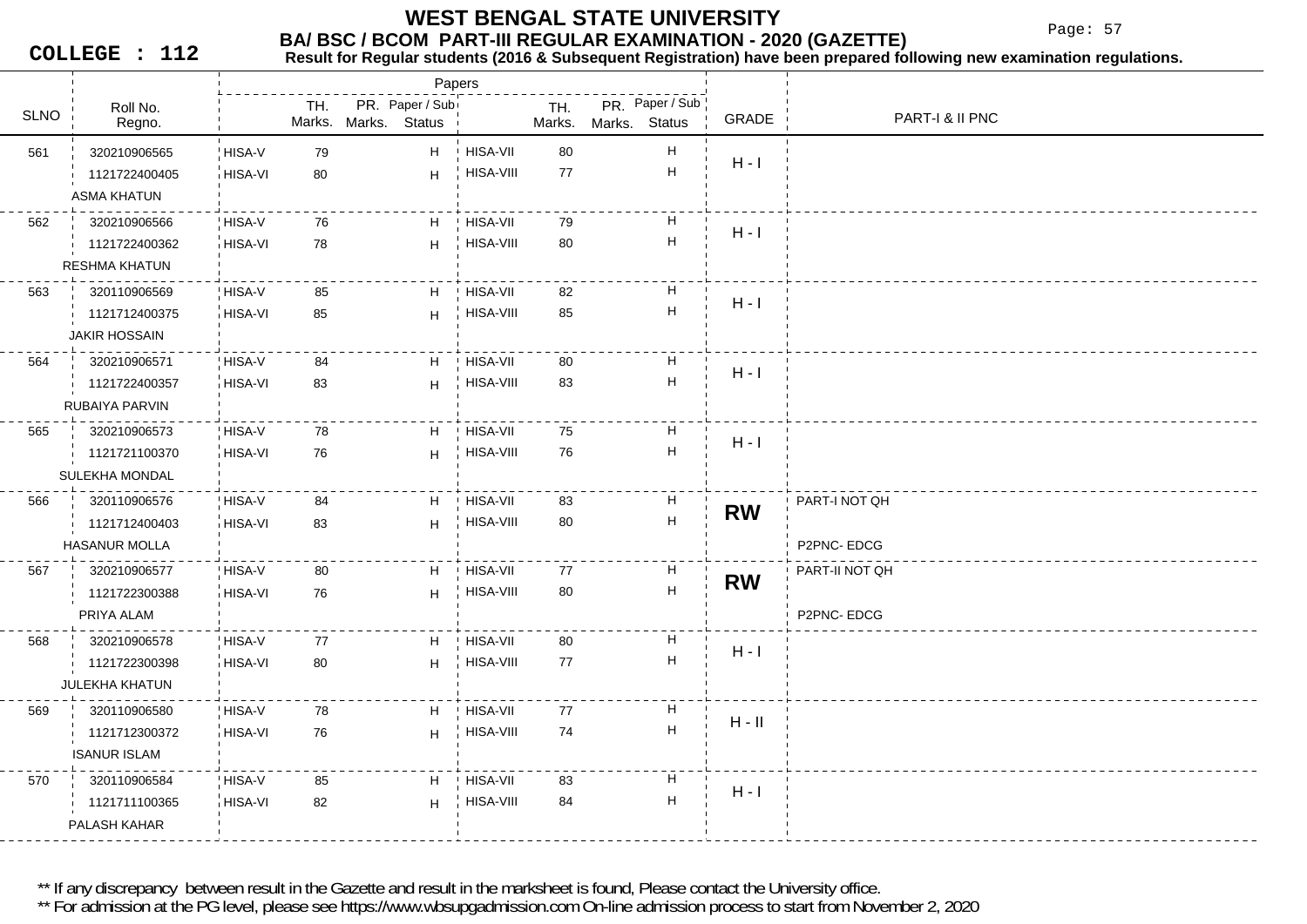Page: 58

**COLLEGE : 112**

**Result for Regular students (2016 & Subsequent Registration) have been prepared following new examination regulations.**

|             |                       |         |        |               | Papers          |                  |        |               |                           |           |                              |
|-------------|-----------------------|---------|--------|---------------|-----------------|------------------|--------|---------------|---------------------------|-----------|------------------------------|
| <b>SLNO</b> | Roll No.              |         | TH.    |               | PR. Paper / Sub |                  | TH.    |               | PR. Paper / Sub           | GRADE     | PART-I & II PNC              |
|             | Regno.                |         | Marks. | Marks. Status |                 |                  | Marks. | Marks. Status |                           |           |                              |
| 571         | 320210906586          | HISA-V  | 78     |               | H               | ! HISA-VII       | 77     |               | н                         | $H - I$   |                              |
|             | 1121722400410         | HISA-VI | 76     |               | H               | HISA-VIII        | 77     |               | $\mathsf{H}$              |           |                              |
|             | SUMANA YESMIN         |         |        |               |                 |                  |        |               |                           |           |                              |
| 572         | 320110906587          | HISA-V  | 80     |               | H               | ! HISA-VII       | 76     |               | н                         | $H - I$   |                              |
|             | 1121712300371         | HISA-VI | 77     |               | H               | HISA-VIII        | 78     |               | $\boldsymbol{\mathsf{H}}$ |           |                              |
|             | <b>ASRAFIL MONDAL</b> |         |        |               |                 |                  |        |               |                           |           |                              |
| 573         | 320210906588          | HISA-V  | 80     |               | H               | HISA-VII         | 78     |               | Н                         | $H - I$   |                              |
|             | 1121722400394         | HISA-VI | 80     |               | H               | HISA-VIII        | 79     |               | $\sf H$                   |           |                              |
|             | ARBIN FARZANA         |         |        |               |                 |                  |        |               |                           |           |                              |
| 574         | 320210906592          | HISA-V  | 77     |               | H               | HISA-VII         | 80     |               | Н                         | <b>RW</b> | PART-II NOT QH               |
|             | 1121722300373         | HISA-VI | 79     |               | H               | HISA-VIII        | 79     |               | $\overline{\mathsf{H}}$   |           |                              |
|             | ZINIA ISLAM           |         |        |               |                 |                  |        |               |                           |           |                              |
| 575         | 320110906595          | HISA-V  | 79     |               | H               | ! HISA-VII       | 77     |               | H                         | $H - I$   |                              |
|             | 1121712300368         | HISA-VI | 77     |               | H               | HISA-VIII        | 77     |               | $\sf H$                   |           |                              |
|             | <b>SK ALAMIN</b>      |         |        |               |                 |                  |        |               |                           |           |                              |
| 576         | 320210906596          | HISA-V  | 83     |               | H               | HISA-VII         | 79     |               | Н                         | <b>RW</b> | PART-I NOT QH PART-II NOT QH |
|             | 1121721400390         | HISA-VI | 79     |               | H               | HISA-VIII        | 83     |               | $\boldsymbol{\mathsf{H}}$ |           | P1PNC-HISA BNGG              |
|             | PUJA KUNDU            |         |        |               |                 |                  |        |               |                           |           | P2PNC-HISA BNGG EDCG         |
| 577         | 320210906597          | HISA-V  | 79     |               | H               | ! HISA-VII       | 80     |               | $\boldsymbol{\mathsf{H}}$ |           |                              |
|             | 1121722400353         | HISA-VI | 78     |               | H               | <b>HISA-VIII</b> | 77     |               | н                         |           |                              |
|             | <b>FARHA KHATUN</b>   |         |        |               |                 |                  |        |               |                           |           | P2PNC-BNGG                   |
| 578         | 320210906598          | HISA-V  | 85     |               | H               | <b>HISA-VII</b>  | 81     |               | Н                         | $H - I$   |                              |
|             | 1121722400359         | HISA-VI | 82     |               | H               | <b>HISA-VIII</b> | 80     |               | $\sf H$                   |           |                              |
|             | RUBINA PARVIN         |         |        |               |                 |                  |        |               |                           |           |                              |
| 579         | 320110906601          | HISA-V  | 87     |               | H               | <b>HISA-VII</b>  | 88     |               | Н                         | $H - I$   |                              |
|             | 1121711400378         | HISA-VI | 86     |               | H               | HISA-VIII        | 84     |               | $\sf H$                   |           |                              |
|             | <b>MITHUN BISWAS</b>  |         |        |               |                 |                  |        |               |                           |           |                              |
| 580         | 320210906602          | PHIA-V  | 77     |               | H               | PHIA-VII         | 53     |               | H                         | <b>RW</b> | PART-I NOT QH PART-II NOT QH |
|             | 1121721100121         | PHIA-VI | 74     |               | H               | PHIA-VIII        | 77     |               | H                         |           | P1PNC- PHIA BNGG             |
|             | PAYEL MALLICK         |         |        |               |                 |                  |        |               |                           |           | P2PNC-PHIA EDCG              |
|             |                       |         |        |               |                 |                  |        |               |                           |           |                              |

\*\* If any discrepancy between result in the Gazette and result in the marksheet is found, Please contact the University office.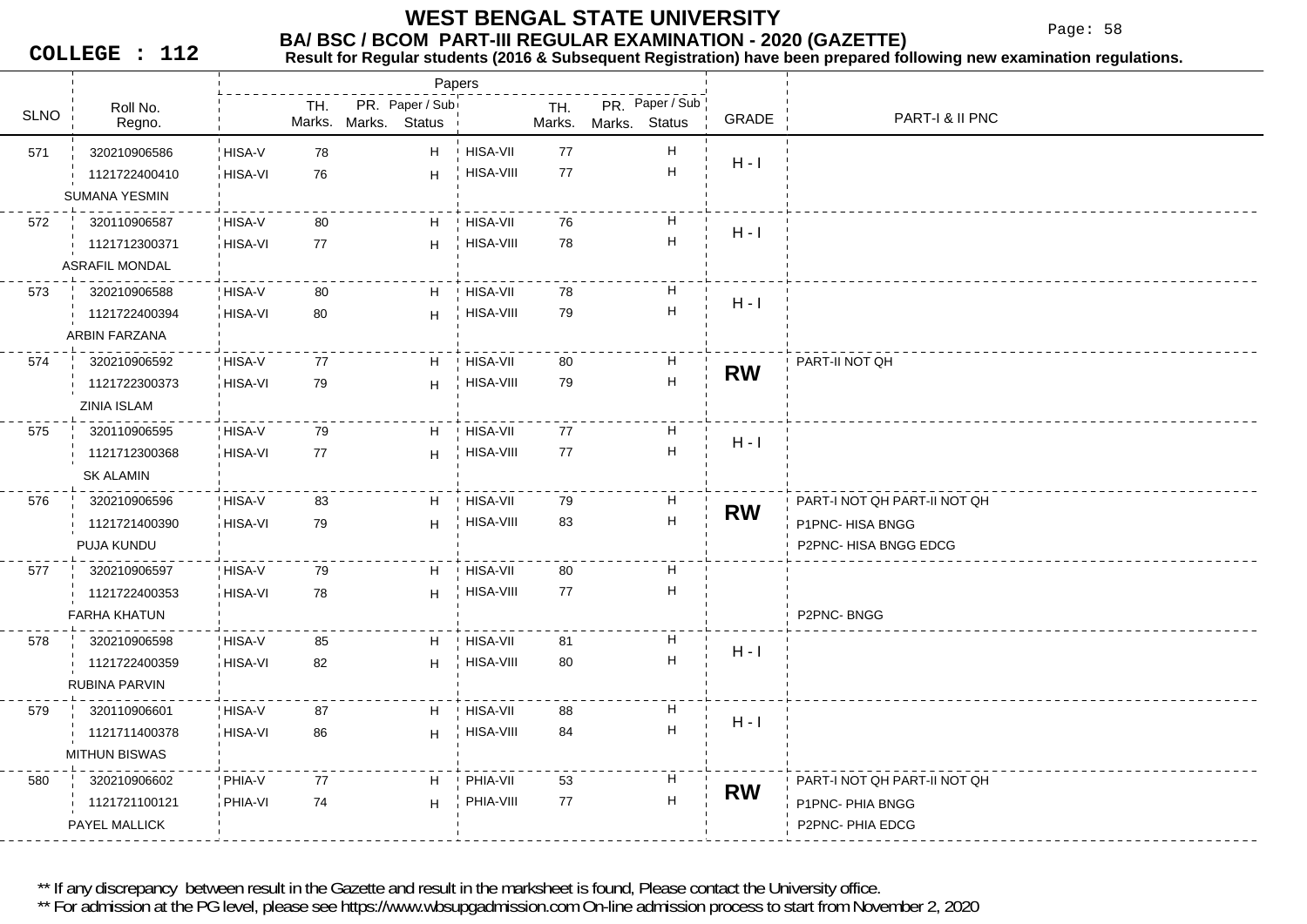Page: 59

**COLLEGE : 112**

#### **BA/ BSC / BCOM PART-III REGULAR EXAMINATION - 2020 (GAZETTE)**<br>Result for Requiar students (2016 & Subsequent Registration) have been prepared fo **Result for Regular students (2016 & Subsequent Registration) have been prepared following new examination regulations.**

|             |                            |         |               | Papers                           |           |               |               |                                                             |           |                              |
|-------------|----------------------------|---------|---------------|----------------------------------|-----------|---------------|---------------|-------------------------------------------------------------|-----------|------------------------------|
| <b>SLNO</b> | Roll No.<br>Regno.         |         | TH.<br>Marks. | PR. Paper / Sub<br>Marks. Status |           | TH.<br>Marks. | Marks. Status | PR. Paper / Sub                                             | GRADE     | PART-I & II PNC              |
| 581         | 320210906603               | PHIA-V  | 66            | H                                | PHIA-VII  | 80            |               | H                                                           |           | PART-I NOT QH PART-II NOT QH |
|             | 1121622400138              | PHIA-VI | 79            | H                                | PHIA-VIII | 82            |               | $\mathsf H$                                                 | <b>RW</b> | P1PNC-PHIA SOCG              |
|             | <b>TAMANNA BISWAS</b>      |         |               |                                  |           |               |               |                                                             |           | P2PNC-PHIA EDCG              |
| 582         | 320210906606               | PHIA-V  | 83            | H                                | PHIA-VII  | 85            |               | H                                                           | <b>RW</b> | PART-II NOT QH               |
|             | 1121722300112              | PHIA-VI | 80            | H                                | PHIA-VIII | 85            |               | $\boldsymbol{\mathsf{H}}$                                   |           |                              |
|             | AYESHA KHATUN              |         |               |                                  |           |               |               |                                                             |           | P2PNC- PHIA EDCG             |
| 583         | 320210906607               | PHIA-V  | 72            | H                                | PHIA-VII  | 83            |               | H                                                           | <b>RW</b> | PART-II NOT QH               |
|             | 1121722400120              | PHIA-VI | 80            | H                                | PHIA-VIII | 81            |               | $\mathsf{H}% _{\mathbb{R}}^{1}\left( \mathbb{R}^{2}\right)$ |           |                              |
|             | <b>MST RAJONIKA KHATUN</b> |         |               |                                  |           |               |               |                                                             |           | P2PNC-EDCG                   |
| 584         | 320110906608               | PHIA-V  | 83            | H.                               | PHIA-VII  | 86            |               | H                                                           | <b>RW</b> | PART-II NOT QH               |
|             | 1121712300118              | PHIA-VI | 85            | H                                | PHIA-VIII | 81            |               | $\mathsf{H}% _{\mathbb{R}}^{1}\left( \mathbb{R}^{2}\right)$ |           |                              |
|             | <b>MOSTAFA ALI</b>         |         |               |                                  |           |               |               |                                                             |           | P2PNC-PHIA                   |
| 585         | 320210906609               | PHIA-V  | 69            | H.                               | PHIA-VII  | 80            |               | H                                                           | <b>RW</b> | PART-II NOT QH               |
|             | 1121621400142              | PHIA-VI | 79            | H.                               | PHIA-VIII | 82            |               | $\mathsf H$                                                 |           |                              |
|             | ANTIMA DAS                 |         |               |                                  |           |               |               |                                                             |           | P2PNC-PHIA                   |
| 586         | 320110906610               | PHIA-V  | 74            | H.                               | PHIA-VII  | 82            |               | H                                                           | <b>RW</b> | PART-II NOT QH               |
|             | 1121712300108              | PHIA-VI | 74            | H                                | PHIA-VIII | 82            |               | H                                                           |           |                              |
|             | ALAMGIR JAMADAR            |         |               |                                  |           |               |               |                                                             |           |                              |
| 587         | 320110906611               | PLSA-V  | 83            | H                                | PLSA-VII  | 78            |               | H                                                           | $H - I$   |                              |
|             | 1121712400084              | PLSA-VI | 85            | H                                | PLSA-VIII | 85            |               | H                                                           |           |                              |
|             | <b>IMRAN MOLLA</b>         |         |               |                                  |           |               |               |                                                             |           |                              |
| 588         | 320110906613               | PLSA-V  | 79            | H                                | PLSA-VII  | 79            |               | H                                                           | $H - I$   |                              |
|             | 1121612400133              | PLSA-VI | 84            | H                                | PLSA-VIII | 85            |               | Н                                                           |           |                              |
|             | SURAJUDDIN MONDAL          |         |               |                                  |           |               |               |                                                             |           |                              |
| 589         | 320210906614               | PLSA-V  | 81            | H.                               | PLSA-VII  | 81            |               | н                                                           | $H - I$   |                              |
|             | 1121722300098              | PLSA-VI | 81            | H                                | PLSA-VIII | 86            |               | H                                                           |           |                              |
|             | PAMPA RANI GAIN            |         |               |                                  |           |               |               |                                                             |           |                              |
| 590         | 320210906615               | PLSA-V  | 80            | H.                               | PLSA-VII  | 78            |               | H                                                           | <b>RW</b> | PART-I NOT QH PART-II NOT QH |
|             | 1121722400078              | PLSA-VI | 80            | H                                | PLSA-VIII | 88            |               | H                                                           |           | P1PNC-PLSA                   |
|             | SAMSUN NAHAR KHATUN        |         |               |                                  |           |               |               |                                                             |           |                              |

\*\* If any discrepancy between result in the Gazette and result in the marksheet is found, Please contact the University office.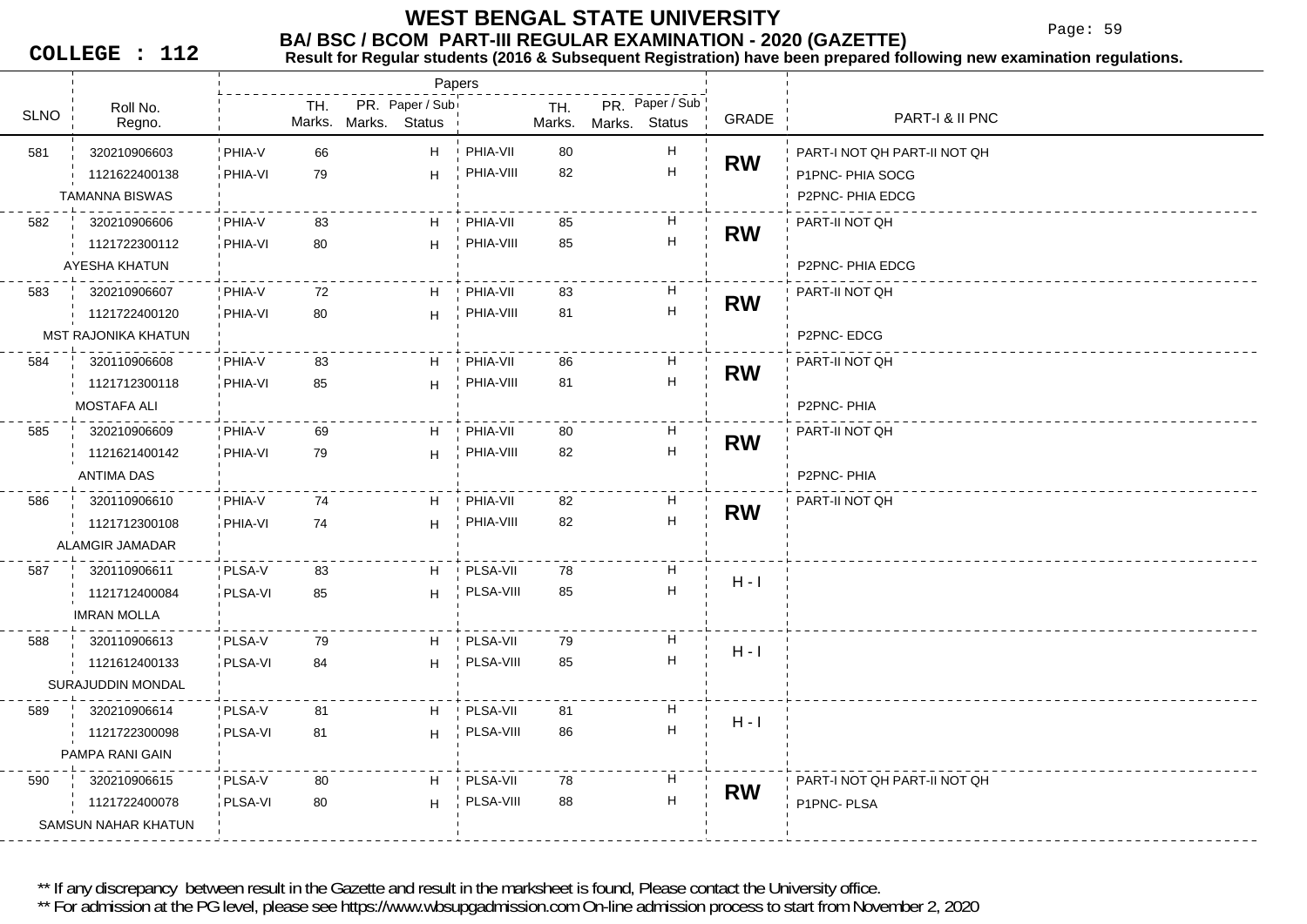Page: 60

**COLLEGE : 112**

## **BA/ BSC / BCOM PART-III REGULAR EXAMINATION - 2020 (GAZETTE)**<br>Result for Requiar students (2016 & Subsequent Registration) have been prepared fo

**Result for Regular students (2016 & Subsequent Registration) have been prepared following new examination regulations.**

|             |                     |                |     |                      |                 | Papers          |               |               |                           |           |                              |
|-------------|---------------------|----------------|-----|----------------------|-----------------|-----------------|---------------|---------------|---------------------------|-----------|------------------------------|
| <b>SLNO</b> | Roll No.<br>Regno.  |                | TH. | Marks. Marks. Status | PR. Paper / Sub |                 | TH.<br>Marks. | Marks. Status | PR. Paper / Sub           | GRADE     | PART-I & II PNC              |
| 591         | 320110906616        | PLSA-V         | 81  |                      | H.              | PLSA-VII        | 78            |               | H                         |           | PART-II NOT QH               |
|             | 1121712300093       | PLSA-VI        | 81  |                      | H.              | PLSA-VIII       | 85            |               | $\boldsymbol{\mathsf{H}}$ | <b>RW</b> |                              |
|             | OMAR SADDEQUE       |                |     |                      |                 |                 |               |               |                           |           |                              |
| 592         | 320110906617        | PLSA-V         | 83  |                      | H               | PLSA-VII        | 78            |               | H                         | <b>RW</b> | PART-II NOT QH               |
|             | 1121712300087       | PLSA-VI        | 83  |                      | H               | PLSA-VIII       | 85            |               | $\boldsymbol{\mathsf{H}}$ |           |                              |
|             | RABIUL MONDAL       |                |     |                      |                 |                 |               |               |                           |           | P2PNC-PLSA                   |
| 593         | 320110906618        | PLSA-V         | 78  |                      | H               | ! PLSA-VII      | 81            |               | H                         | <b>RW</b> | PART-I NOT QH PART-II NOT QH |
|             | 1121711400099       | PLSA-VI        | 83  |                      | H.              | PLSA-VIII       | 85            |               | $\boldsymbol{\mathsf{H}}$ |           |                              |
|             | ABHIJIT KARMAKAR    |                |     |                      |                 |                 |               |               |                           |           | P2PNC-PLSA                   |
| 594         | 320110906619        | PLSA-V         | 85  |                      | H               | PLSA-VII        | 85            |               | H                         | $H - I$   |                              |
|             | 1121711400101       | PLSA-VI        | 88  |                      | H               | PLSA-VIII       | 89            |               | $\boldsymbol{\mathsf{H}}$ |           |                              |
|             | SUMAN DAS           |                |     |                      |                 |                 |               |               |                           |           |                              |
| 595         | 320110906620        | PLSA-V         | 80  |                      | H               | PLSA-VII        | 80            |               | H                         | $H - I$   |                              |
|             | 1121711100079       | PLSA-VI        | 86  |                      | H               | PLSA-VIII       | 86            |               | $\boldsymbol{\mathsf{H}}$ |           |                              |
|             | <b>BISHAL KAHAR</b> |                |     |                      |                 |                 |               |               |                           |           |                              |
| 596         | 320210906621        | PLSA-V         | 74  |                      | H               | PLSA-VII        | 76            |               | Н                         | <b>RW</b> | PART-II NOT QH               |
|             | 1121722300092       | PLSA-VI        | 82  |                      | H               | PLSA-VIII       | 80            |               | $\boldsymbol{\mathsf{H}}$ |           |                              |
|             | SANIA KHATUN        |                |     |                      |                 |                 |               |               |                           |           | P2PNC-PLSA                   |
| 597         | 320110906622        | PLSA-V         | 80  |                      | H               | PLSA-VII        | 77            |               | Н                         |           |                              |
|             | 1121712400095       | PLSA-VI        | 85  |                      | H               | PLSA-VIII       | 85            |               | H                         | $H - I$   |                              |
|             | MD RIPAN MONDAL     |                |     |                      |                 |                 |               |               |                           |           |                              |
| 598         | 320110906623        | PLSA-V         | 77  |                      | H               | PLSA-VII        | 74            |               | Н                         |           |                              |
|             | 1121612300139       | PLSA-VI        | 80  |                      | H               | PLSA-VIII       | 82            |               | $\boldsymbol{\mathsf{H}}$ |           |                              |
|             | SAHINUR HOSSAIN     |                |     |                      |                 |                 |               |               |                           |           | P2PNC-EDCG                   |
| 599         | 320110906624        | PLSA-V         | 83  |                      | H               | <b>PLSA-VII</b> | 78            |               | H                         |           |                              |
|             | 1121712300103       | PLSA-VI        | 78  |                      | H               | PLSA-VIII       | 83            |               | Н                         |           |                              |
|             | SAHARUK HOSSAIN     |                |     |                      |                 |                 |               |               |                           |           | P2PNC-EDCG                   |
| 600         | 320210906625        | PLSA-V         | 79  |                      | H.              | PLSA-VII        | 82            |               | Н                         | $H - I$   |                              |
|             | 1121722400090       | <b>PLSA-VI</b> | 82  |                      | H               | PLSA-VIII       | 74            |               | $\boldsymbol{\mathsf{H}}$ |           |                              |
|             | <b>SERIN SABNAM</b> |                |     |                      |                 |                 |               |               |                           |           |                              |
|             |                     |                |     |                      |                 |                 |               |               |                           |           |                              |

\*\* If any discrepancy between result in the Gazette and result in the marksheet is found, Please contact the University office.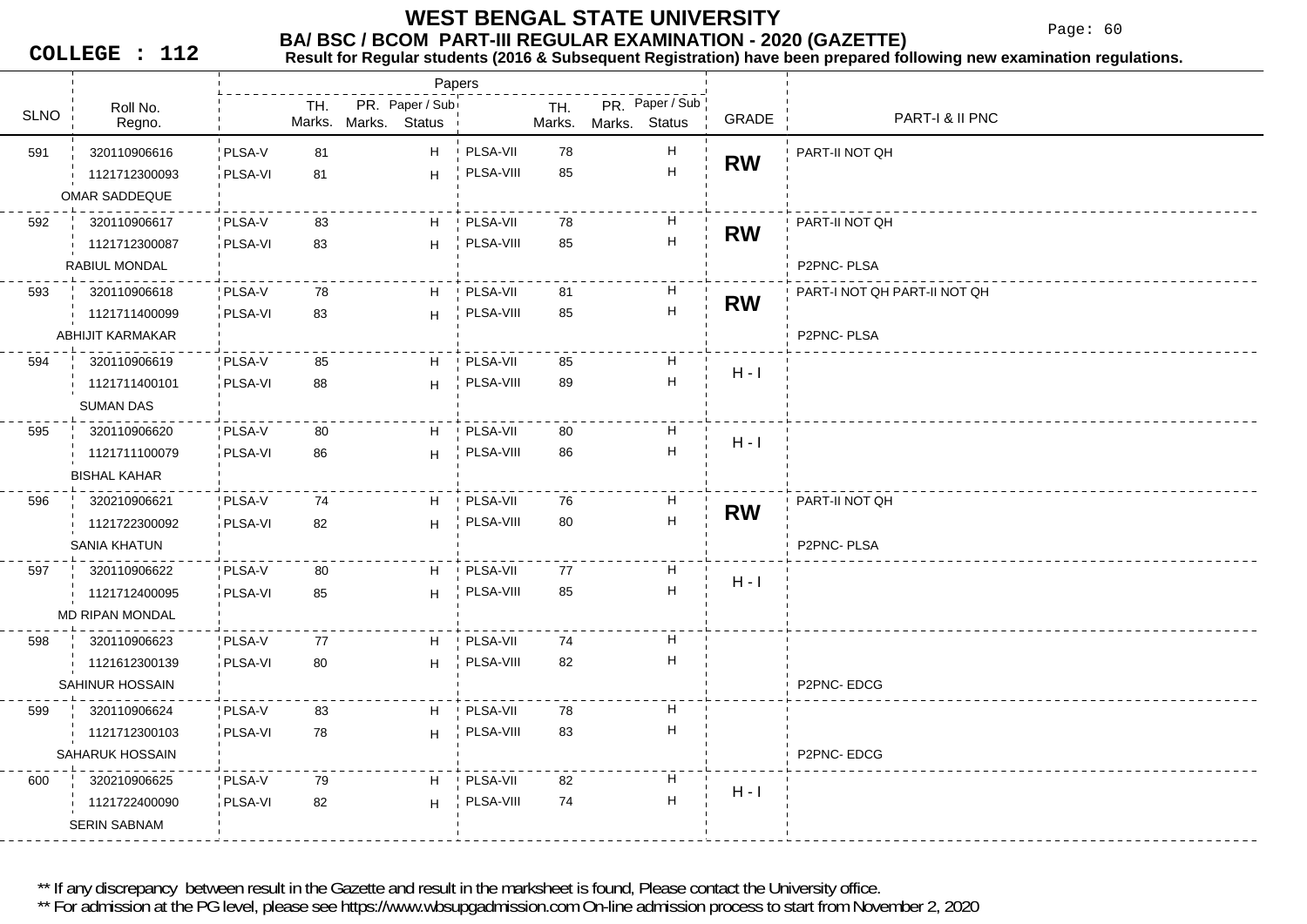Page: 61

**COLLEGE : 112**

## **BA/ BSC / BCOM PART-III REGULAR EXAMINATION - 2020 (GAZETTE)**<br>Result for Requiar students (2016 & Subsequent Registration) have been prepared fo

**Result for Regular students (2016 & Subsequent Registration) have been prepared following new examination regulations.**

|             |                        |          |     |                                  | Papers        |           |               |               |                           |           |                              |
|-------------|------------------------|----------|-----|----------------------------------|---------------|-----------|---------------|---------------|---------------------------|-----------|------------------------------|
| <b>SLNO</b> | Roll No.<br>Regno.     |          | TH. | PR. Paper / Sub<br>Marks. Marks. | <b>Status</b> |           | TH.<br>Marks. | Marks. Status | PR. Paper / Sub           | GRADE     | PART-I & II PNC              |
| 601         | 320110906626           | PLSA-V   | 81  |                                  | H             | PLSA-VII  | 81            |               | $\boldsymbol{\mathsf{H}}$ |           |                              |
|             | 1121712400094          | PLSA-VI  | 85  |                                  | H             | PLSA-VIII | 88            |               | $\mathsf H$               | $H - I$   |                              |
|             | <b>BENJAMIN KIRON</b>  |          |     |                                  |               |           |               |               |                           |           |                              |
| 602         | 320210906627           | SANA-V   | 77  |                                  | H.            | SANA-VII  | 74            |               | H                         |           | PART-II NOT QH               |
|             | 1121722300019          | SANA-VI  | 79  |                                  | H             | SANA-VIII | 66            |               | $\boldsymbol{\mathsf{H}}$ | <b>RW</b> |                              |
|             | <b>MIRATUN NECHA</b>   |          |     |                                  |               |           |               |               |                           |           | P2PNC-SANA PHIG              |
| 603         | 320210906629           | SANA-V   | 77  |                                  | H             | SANA-VII  | 78            |               | H                         | <b>RW</b> | PART-I NOT QH PART-II NOT QH |
|             | 1121721100007          | SANA-VI  | 86  |                                  | H             | SANA-VIII | 69            |               | $\overline{\mathsf{H}}$   |           |                              |
|             | PINKI GAIN             |          |     |                                  |               |           |               |               |                           |           | P2PNC-SANA                   |
| 604         | 320210906630           | SANA-V   | 80  |                                  | H             | SANA-VII  | 81            |               | H                         | <b>RW</b> | PART-II NOT QH               |
|             | 1121721300017          | SANA-VI  | 85  |                                  | H             | SANA-VIII | 72            |               | $\boldsymbol{\mathsf{H}}$ |           | P1PNC-BNGG                   |
|             | SUDIPTA ROY            |          |     |                                  |               |           |               |               |                           |           |                              |
| 605         | 320210906632           | SANA-V   | 83  |                                  | H             | SANA-VII  | 81            |               | H                         | <b>RW</b> | PART-II NOT QH               |
|             | 1121721300013          | SANA-VI  | 86  |                                  | H             | SANA-VIII | 75            |               | $\boldsymbol{\mathsf{H}}$ |           |                              |
|             | SUDIPTA KABASI         |          |     |                                  |               |           |               |               |                           |           |                              |
| 606         | 320210906633           | SANA-V   | 75  |                                  | H             | SANA-VII  | 80            |               | H                         | <b>RW</b> | PART-II NOT QH               |
|             | 1121721100014          | SANA-VI  | 83  |                                  | H             | SANA-VIII | 77            |               | $\boldsymbol{\mathsf{H}}$ |           |                              |
|             | KANAK LATA MONDAL      |          |     |                                  |               |           |               |               |                           |           | P2PNC-SANA                   |
| 607         | 320110906636           | ' SANA-V | 80  |                                  | H             | SANA-VII  | 76            |               | Н                         | $H - I$   |                              |
|             | 1121612300171          | SANA-VI  | 82  |                                  | H             | SANA-VIII | 77            |               | H                         |           |                              |
|             | <b>MD IMRAN MONDAL</b> |          |     |                                  |               |           |               |               |                           |           |                              |
| 608         | 320210906637           | SANA-V   | 74  |                                  | H.            | SANA-VII  | 72            |               | Н                         | <b>RW</b> | PART-II NOT QH               |
|             | 1121722300011          | SANA-VI  | 80  |                                  | H             | SANA-VIII | 69            |               | $\boldsymbol{\mathsf{H}}$ |           |                              |
|             | <b>MOUSUMI PARVIN</b>  |          |     |                                  |               |           |               |               |                           |           | P2PNC-SANA                   |
| 609         | 320210906638           | SANA-V   | 83  |                                  | H             | SANA-VII  | 78            |               | H                         | $H - I$   |                              |
|             | 1121721300016          | SANA-VI  | 80  |                                  | H             | SANA-VIII | 65            |               | $\boldsymbol{\mathsf{H}}$ |           |                              |
|             | <b>MOUSUMI SANPUI</b>  |          |     |                                  |               |           |               |               |                           |           |                              |
| 610         | 320210906640           | SANA-V   | 79  |                                  | H             | SANA-VII  | 63            |               | H                         | <b>RW</b> | PART-II NOT QH               |
|             | 1121722300008          | SANA-VI  | 68  |                                  | H             | SANA-VIII | 64            |               | $\boldsymbol{\mathsf{H}}$ |           |                              |
|             | <b>HOSNEARA KHATUN</b> |          |     |                                  |               |           |               |               |                           |           | P2PNC-SANA EDCG              |

\*\* If any discrepancy between result in the Gazette and result in the marksheet is found, Please contact the University office.